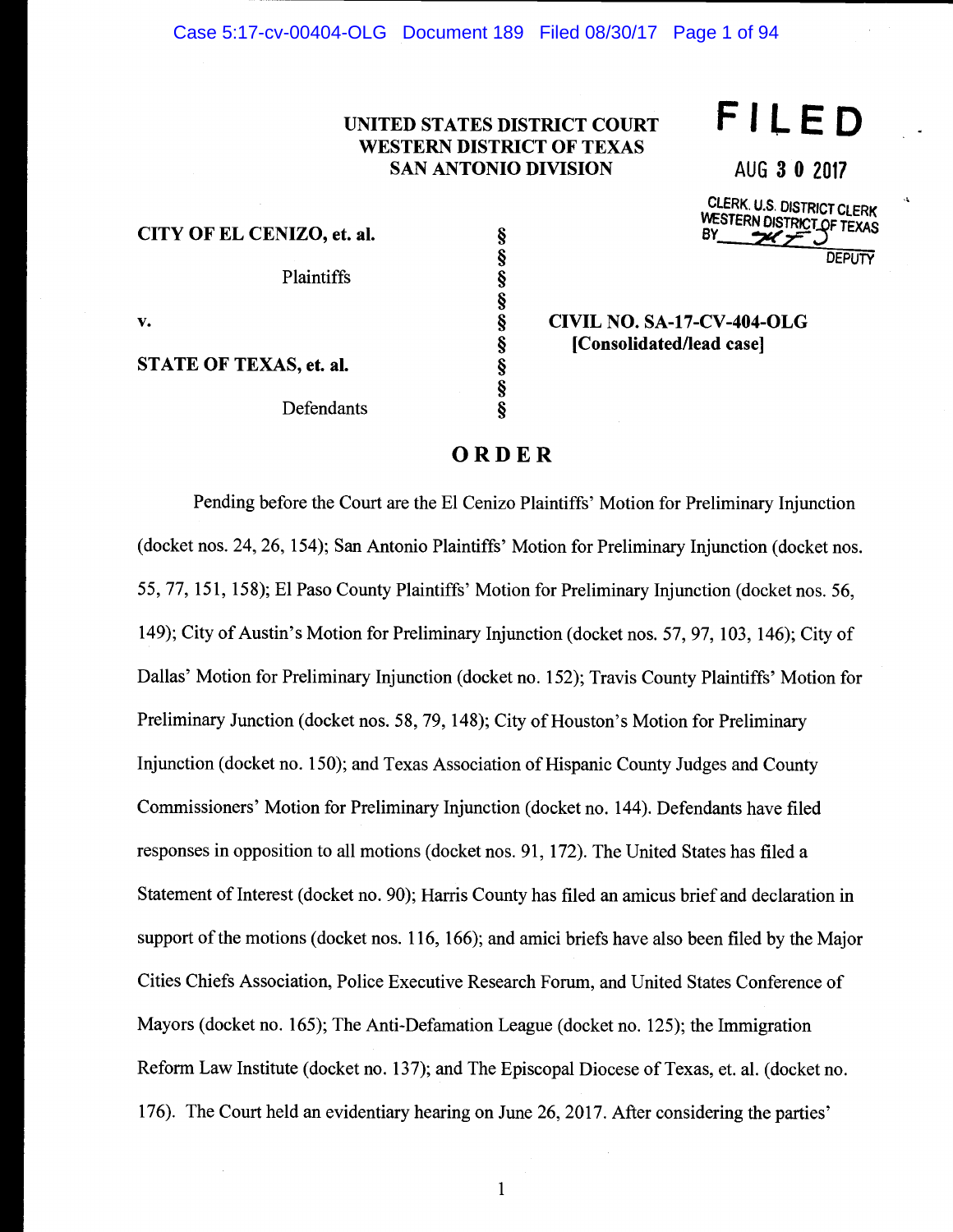arguments and reviewing the evidence and the applicable law, the Court finds that Plaintiffs' motions for preliminary injunction should be GRANTED as follows.

I.

#### Statement of the case

This case involves the constitutionality of Senate Bill 4, which relates to immigration enforcement by local governmental entities, imposes duties and liabilities on certain persons in the criminal justice system, provides civil penalties, and creates a criminal offense. SB 4 was passed by the 85th Texas legislature and signed into law on May 7, 2017 and becomes effective on September 1, 2017.<sup>1</sup> The full text of SB 4 is attached to this order. The City of El Cenizo and LULAC filed this lawsuit on May 8, 2017 and other plaintiffs subsequently joined in the lawsuit by intervention or consolidation.<sup>2</sup> Plaintiffs then moved for preliminary injunctive relief to enjoin the implementation and enforcement of SB 4 before it becomes effective.

## II.

## Jurisdiction, Article III standing, and venue

The Court has jurisdiction over the claims in this lawsuit pursuant to 28 U.S.C. §§ 1331, 1343 and 1367. The Court has remedial authority under the Declaratory Judgment Act, 28 U.S.C. §§ 2201-02. The Court also has the equitable authority to enjoin enforcement of a state law that conflicts with federal law. Exparte Young, 209 U.S. 123, 155-156 (1908). Venue is proper in the

<sup>&</sup>lt;sup>1</sup>Texas Legislature Online, Bill History for SB 4, *available at* http://www.capitol.state.tx.us/BillLookup/History.aspx?LegSess=85R&Bill=SB4.

<sup>&</sup>lt;sup>2</sup>See City of El Cenizo Plaintiffs' Second Amended Complaint (docket no. 31); City of San Antonio's First Amended Complaint (docket no. 174); El Paso County Plaintiffs' First Amended Complaint (docket no. 51); City of Austin's Complaint (docket no. 37); Travis County Plaintiffs' Complaint (docket no. 33); City of Dallas' Complaint (docket no. 96); City of Houston's Complaint (docket no. 139); Texas Ass'n of Hispanic County Judges and County Commissioners' Complaint (docket no. 142).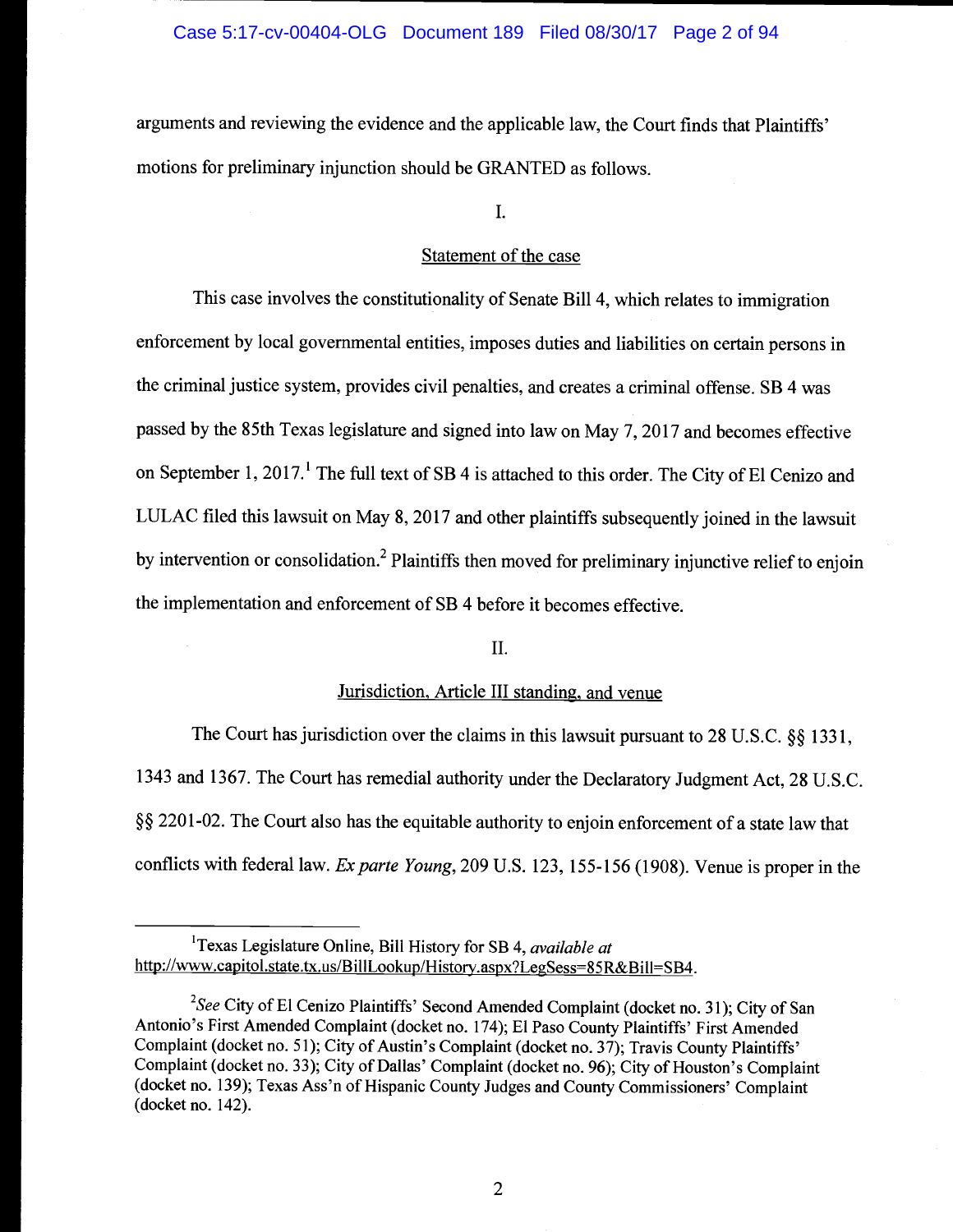Western District of Texas, San Antonio Division. See docket no. 179.<sup>3</sup> The parties invoking federal jurisdiction "must show an injury that is concrete, particularized, and actual or imminent; fairly traceable to the challenged action; and redressable by a favorable ruling." Texas v. United States, 809 F.3d 134, 150 (5th Cir. 2015). "The presence of one party with standing is sufficient to satisfy Article III's case-or-controversy requirement."  $Id$ . Article III standing is apparent from the face of the pleadings in this case.

## III.

## Standard and process of review

factors: To obtain a preliminary injunction, movants must establish each of the following four

(1) a substantial likelihood of success on the merits;

(2) a substantial threat of irreparable injury if the injunction is not issued;

(3) the threatened injury if the injunction is denied outweighs any harm that will result if

the injunction is granted; and

(4) granting an injunction will not disserve the public interest.

Texas v. U.S., 809 F.3d at 150. "The purpose of a preliminary injunction is merely to preserve the relative positions of the parties until a trial on the merits can be held." Univ. of Texas v. Camenisch, 451 U.S. 390, 395 (1981). Preliminary injunctions that would change, rather than

 $3$ Defendants challenged venue and sought transfer to the Austin division to consolidate this lawsuit with Civil Action l:17-CV-425-SS. Subject matter jurisdiction was challenged in the Austin case, so the undersigned judge held the motion to transfer in abeyance. The Court held an evidentiary hearing on the preliminary injunction motions on June 26, 2017, but refrained from taking any action pending a decision on subject matter jurisdiction in the related case. The Austin case was dismissed for lack of subject matter jurisdiction on August 9, 2017 and consolidation was no longer an option. The undersigned judge denied the motion to transfer and consolidate on August 15, 2017, and then proceeded with consideration of the motions for preliminary injunction. The Court has also been occupied with Texas redistricting cases and issues this opinion under severe time constraints. Nevertheless, the Court has given careful consideration to all of the issues herein.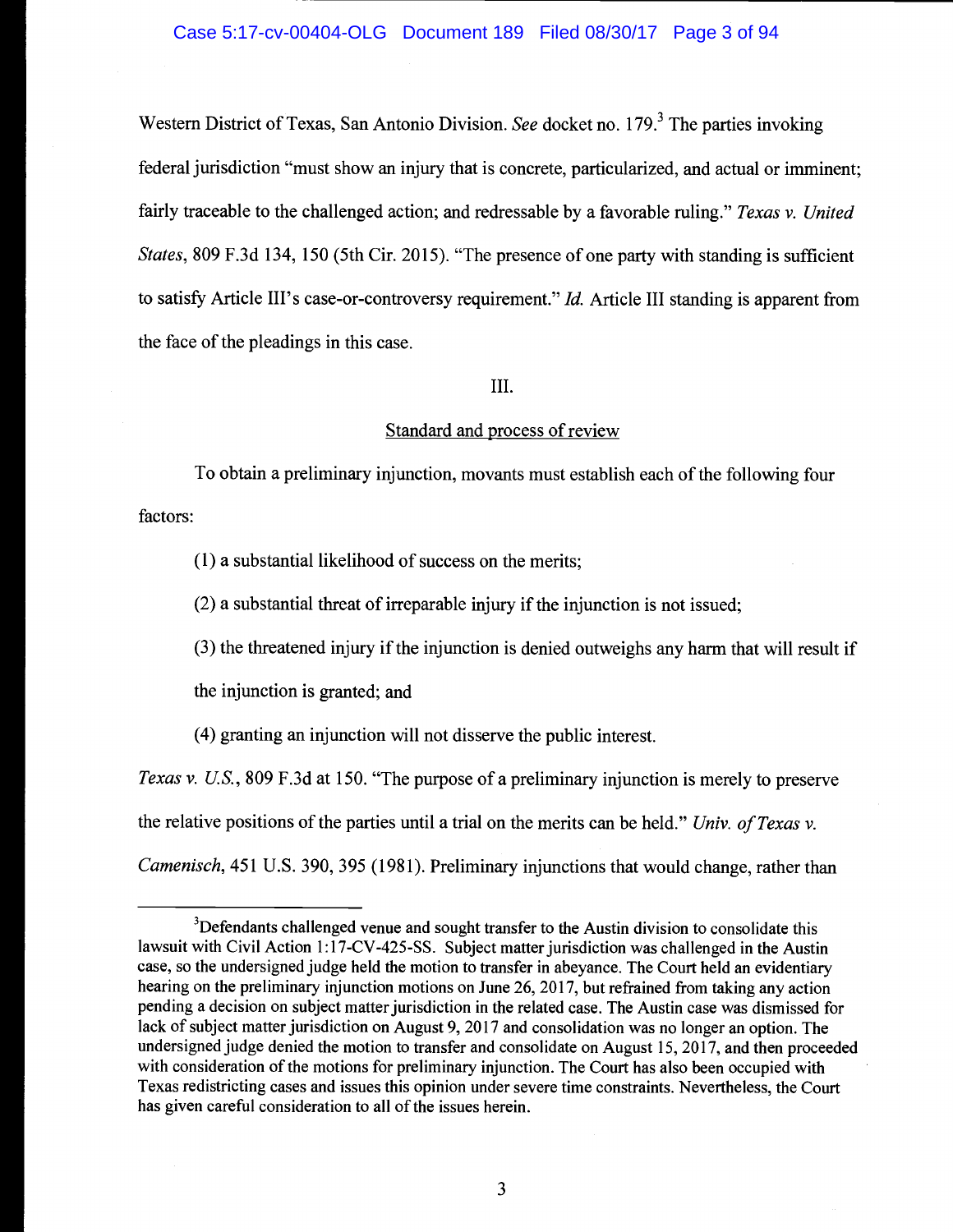## Case 5:17-cv-00404-OLG Document 189 Filed 08/30/17 Page 4 of 94

maintain, the status quo are generally disfavored and should not issue unless the facts and law clearly favor the moving party. Martinez v. Mathews, 544 F.2d 1233, 1243 (5th Cir. 1976). Senate Bill 4 has not been implemented or enforced; thus, Movants are seeking to preserve, not alter, the status quo. At the same time, Movants' request for preliminary injunctive relief is timely and not premature. "A fundamental principle of preliminary injunctions [is that] [a]n injunction is of no help if one must wait to suffer injury before the court grants it." Texas v. U.S., 809 F.3d at 173 n.137 (citing United States v. Emerson, 270 F.3d 203, 262 (5th Cir. 2001)). This Court need not wait for an "early snapshot" of SB 4 enforcement before considering preliminary injunctive relief.  $Id<sup>4</sup>$  Given the limited purpose of a preliminary injunction, and given the haste that is often necessary if the status quo is to be preserved, "a preliminary injunction is customarily granted on the basis of procedures that are less formal and evidence that is less complete than in a trial on the merits." *Camenisch*,  $451$  U.S. at  $395$ .<sup>5</sup> Ultimately, the decision to grant preliminary injunctive relief rests in the sound discretion of the district court, and is "often dependent as much on the equities of [the] case as the substance of the legal issues it presents." Trump v. Int'l Refugee Assistance Project, U.S. -, 137 S.Ct. 2080, 2087 (2017).

<sup>&</sup>lt;sup>4</sup>In *Texas v. U.S.*, 809 F.3d 134, the federal program called Deferred Action for Parents of Americans and Lawful Permanent Residents (DAPA) was enjoined to prevent implementation. The Fifth Circuit determined that the states seeking to enjoin DAPA were "not required to suffer the injury of [the] legal impact before seeking an injunction." Id. at 173 n. 137.

 $<sup>5</sup>$ In fact, the Court may rely upon otherwise inadmissible evidence when considering a</sup> preliminary injunction. Sierra Club, Lone Star Chapter v. FDIC, 992 F.2d 545, 551 (5th Cir. 1993); Tex. Commerce Bank Nat'l Ass 'n v. State of Florida, 1997 WL 181532, at \*4 (N.D. Tex. Apr. 9, 1997) (in a preliminary injunction proceeding, "the court may rely on hearsay evidence and may even give inadmissible evidence some weight"), aff'd, 138 F.3d 179 (5th Cir. 1998).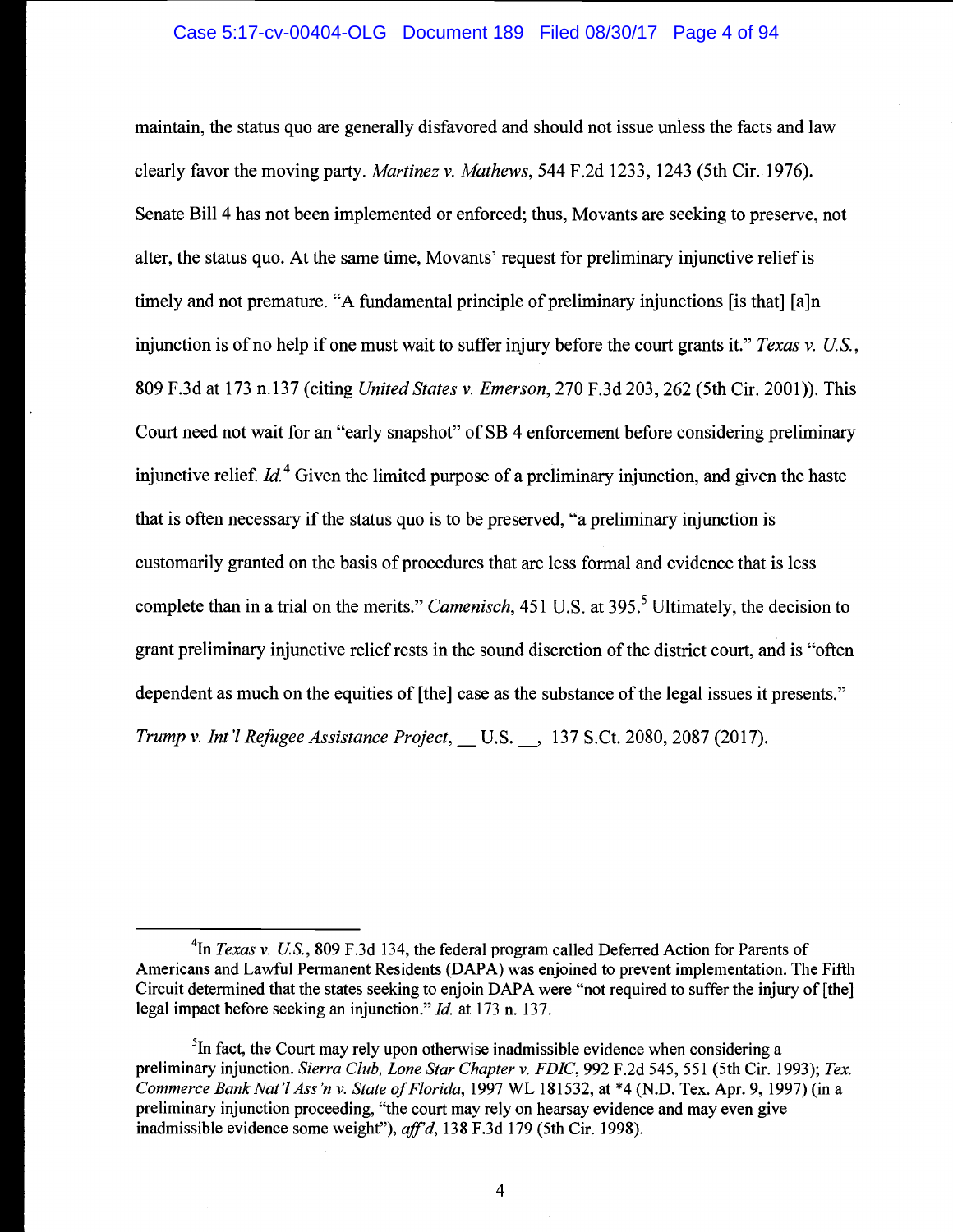Iv.

## Substantial likelihood of success on the merits

At this early juncture in the case, movants are not tasked with showing that they will succeed on the merits, but they must show that they are *likely* to prevail on at least one of their claims at the merits stage of the proceedings. See Winter v. Natural Resources Defense Council, Inc., 555 U.S. 7, 20 (2008). Plaintiffs assert, *inter alia*, that SB 4, on its face and as applied, is preempted by federal law and violates the Supremacy Clause, the First Amendment, the Fourteenth Amendment, the Fourth Amendment, the Ninth Amendment, and the Tenth Amendment. They also assert that SB 4 violates Section 2 of the Voting Rights Act and the Texas Constitution's separation of powers, due course of law, freedom of speech, and home rule provisions. Because SB 4 does not take effect until September 1, 2017, the Court has limited its analysis to those claims that may be construed as facial challenges. There are numerous claims that the Court does not address, either because it is unnecessary to reach them or because they are "as applied" challenges. The Court's findings herein are preliminary, based on the "likelihood of success" standard, and may be revised at the merits stage of the litigation.

## Federal Preemption

## A. Supremacy Clause

State law that conflicts with federal law is "without effect." Maryland v. Louisiana, 451 U.S. 725, 745-46 (1981) (quoting U.S. Const. art. VI, cl. 2; McCulloch v. Maryland, 17 U.S. 316, 427 (1819)). When reviewing constitutional challenges under the Supremacy Clause, courts must consider two cornerstones: First, courts must "start with the assumption that the historic police powers of the States [are] not to be superseded by ... Federal Act unless that [is] the clear and manifest purpose of Congress." Rice v. Santa Fe Elevator Corp., 331 U.S. 218, 230 (1947).

5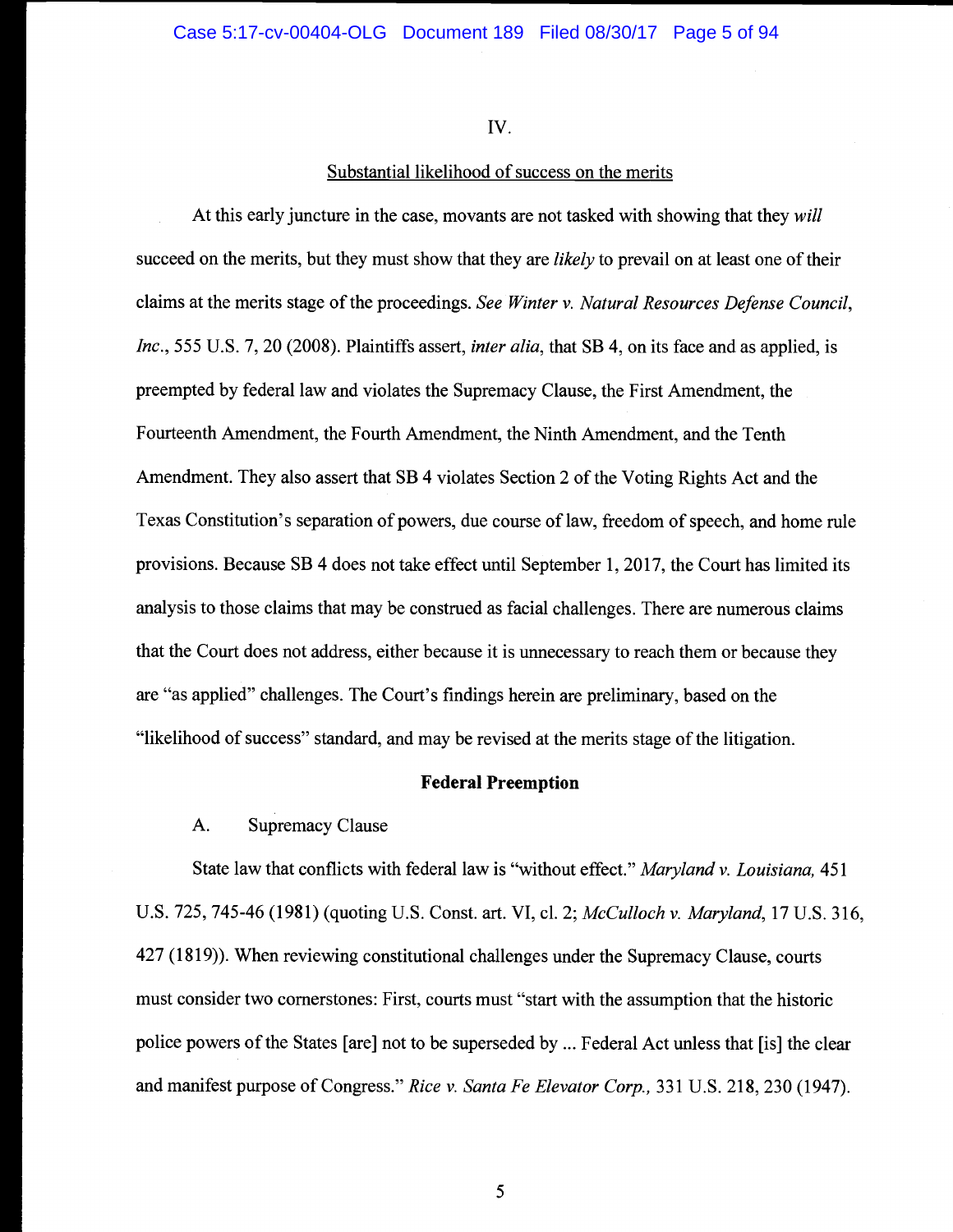#### Case 5:17-cv-00404-OLG Document 189 Filed 08/30/17 Page 6 of 94

Second, courts must consider "'[t]he purpose of Congress [as] the ultimate touchstone" of preemption analysis. Malone v. White Motor Corp., 435 U.S. 497, 504 (1978) (quoting Retail Clerks v. Schermerhorn, 375 U.S. 96, 103 (1963)). Congress's intent may be "explicitly stated in the statute's language or implicitly contained in its structure and purpose." Jones v. Rath Packing Co., 430 U.S. 519, 525 (1977).

B. Three types of preemption

When Congress has made clear it intends to occupy an entire field of regulation, any state regulation of that field will be expressly preempted. Puerto Rico v. Franklin California Tax-Free Tr., U.S. 136 S. Ct. 1938, 1945 (2016). However, even without an express preemption provision, the Supreme Court has found that state law must yield to a congressional act in at least two circumstances. When Congress intends federal law to "occupy the field," state law in that area is preempted. California v. ARC Am. Corp., 490 U.S. 93, 100 (1989) (describing field preemption); see also United States v. Locke, 529 U.S. 89, 115 (2000) (citation omitted). And, even if Congress has not occupied the field, state law is naturally preempted to the extent of any conflict with a federal statute. *Hines v. Davidowitz*, 312 U.S. 52, 66-67 (1941) (describing conflict preemption); ARC America Corp., 490 U.S. at 100-01; Locke, 529 U.S. at 109. The Supreme Court has found state law to be preempted when it is impossible to comply with both state and federal law, see, e.g., Florida Lime & Avocado Growers, Inc. v. Paul, 373 U.S. 132, 142-43 (1963), and where "under the circumstances of [a] particular case, [the challenged state law] stands as an obstacle to the accomplishment and execution of the full purposes and objectives of Congress." Hines, 312 U.S. at 67. Whether the state law presents a sufficient obstacle is a matter of judgment informed by examining the federal statute as a whole and identifying its purpose and intended effects. Hines, 312 U.S. at 67-68.

6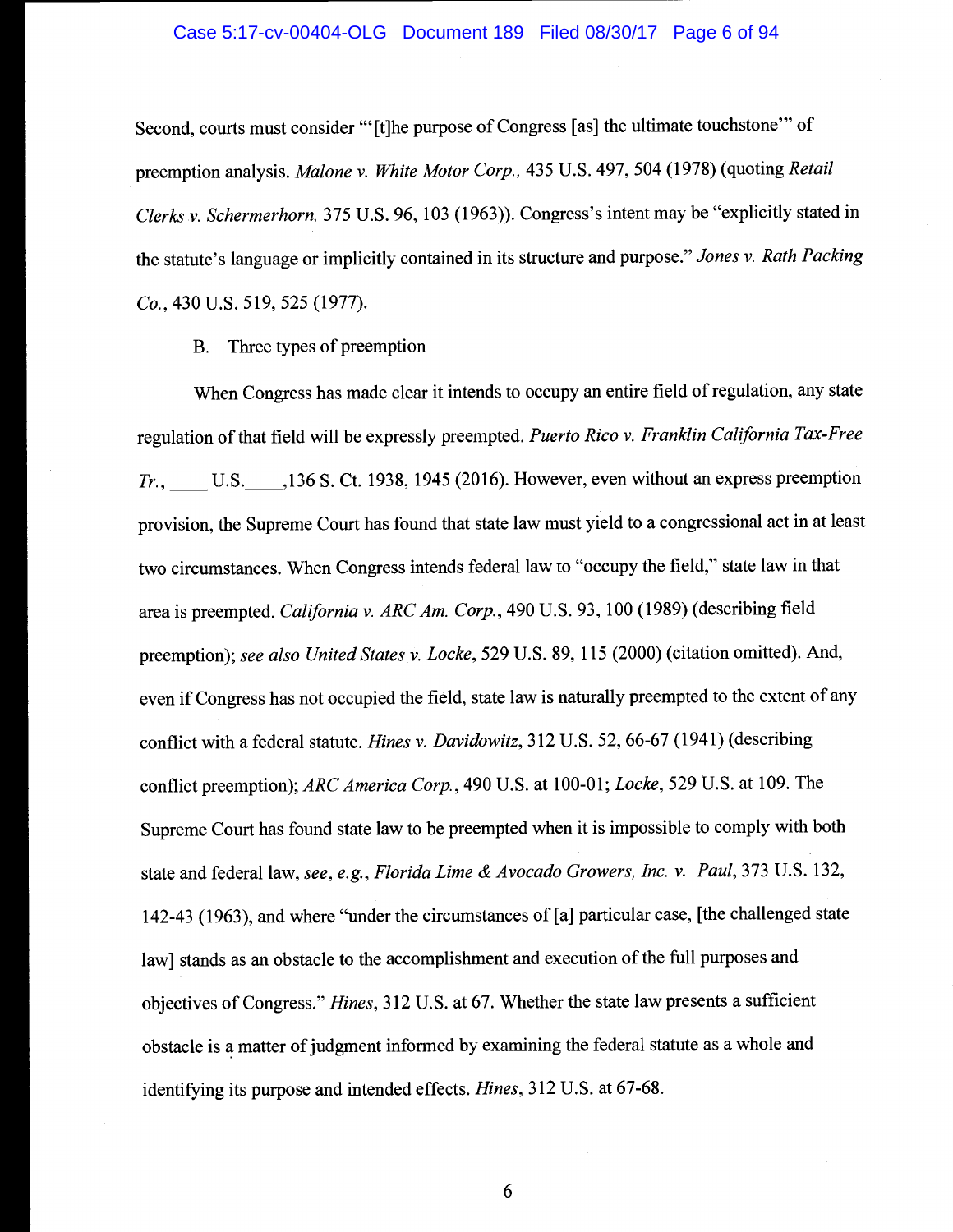## 1. Express Preemption

Congress can expressly preempt state law by including a preemption clause in a statute making it clear it intends to occupy an entire field of regulation. Franklin California Tax-Free Tr., 136 S. Ct. at 1945. Where a statute contains an express preemption clause, the court's task of statutory construction must in the first instance focus on the plain wording of the clause, which necessarily contains the best evidence of Congress's preemptive intent. Sprietsma v. Mercury Marine, a Div. of Brunswick Corp., 537 U.S. 51, 62-63 (2002). However, even inclusion of an express preemption clause in a statute does not bar the ordinary working of conflict preemption principles. Id. If a federal statute contains no express preemption provision, the state or local regulation will be sustained unless it conflicts with federal law or would frustrate the federal scheme, or unless the court discerns from the totality of the circumstances that Congress sought to occupy the field to the exclusion of the state. Bldg. & Const. Trades Council of Metro. Dist. v. Associated Builders & Contractors of Massachusetts/Rhode Island, Inc., 507 U.S. 218, 224 (1993).

#### 2. Field Preemption

Field preemption precludes a state "from regulating conduct in a field that Congress, acting within its proper authority, has determined must be regulated by its exclusive governance." Arizona v. United States, 567 U.S. 387, 399 (2012). Congress's intent to occupy a field "can be inferred from a framework of regulation 'so pervasive ... that Congress left no room for the States to supplement it' or where there is a 'federal interest ... so dominant that the federal system will be assumed to preclude enforcement of state laws on the same subject." Id. (quoting Rice v. Santa Fe Elevator Corp., 331 U.S. 218, 230 (1947)); see also English v. Gen. Elec. Co., 496 U.S. 72, 79 (1990). Matters left unaddressed, however, in a "comprehensive and

 $\overline{\mathcal{U}}$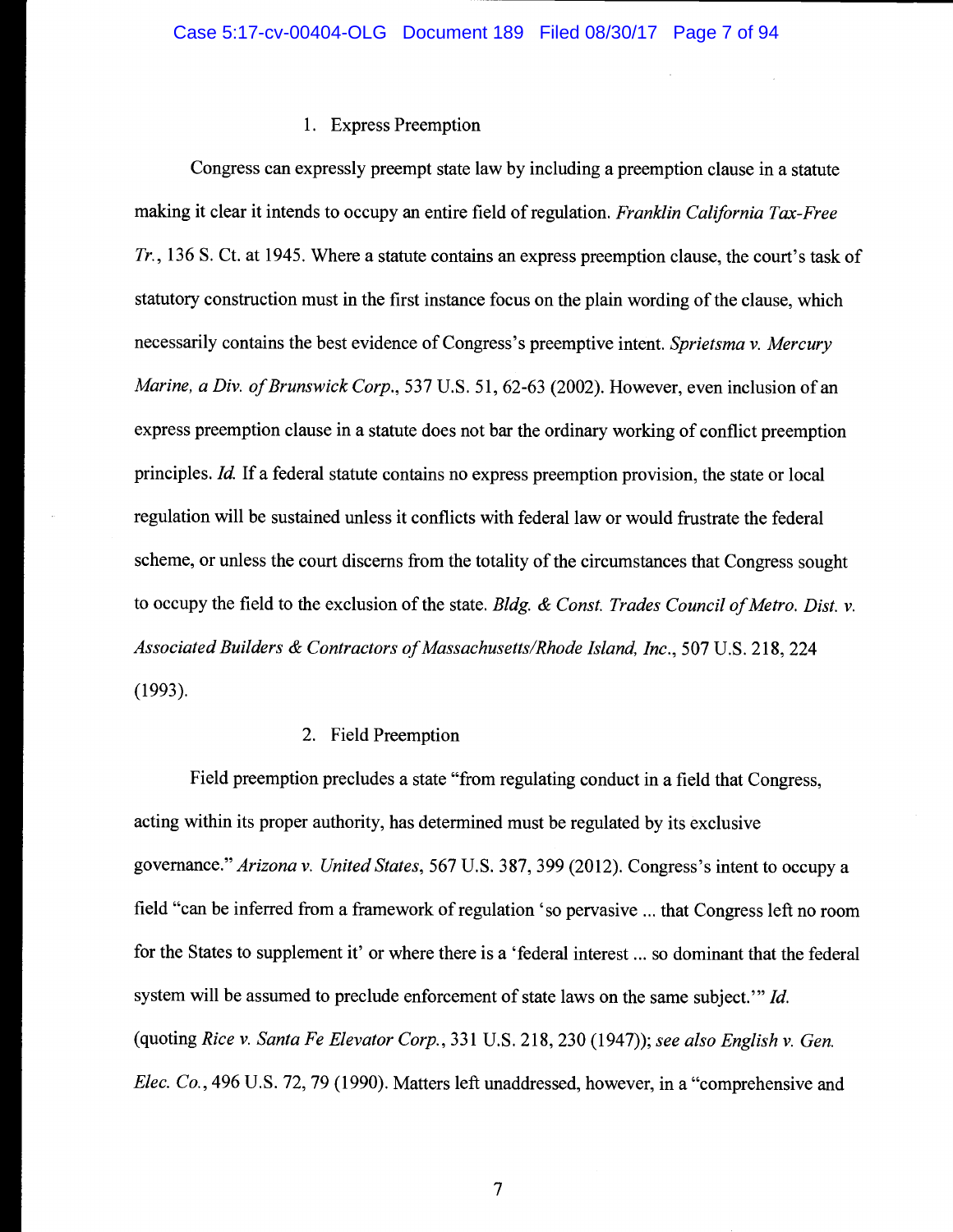detailed" "scheme are presumably ... subject to the disposition" of state law. O'Melveny  $\&$ Myers v. FDIC, 512 U.S. 79, 85 (1994).

3. Conflict Preemption

Conflict preemption, on the other hand, preempts state laws which make "compliance with both federal and state regulations ... a physical impossibility." *Florida Lime*, 373 U.S. at 142-43 (citations omitted). It also preempts state laws which stand "as an obstacle to the accomplishment and execution of the full purposes and objectives of Congress." Hines v. Davidowitz, 312 U.S. 52, 67 (1941); see also Crosby, 530 U.S. at 372-73. The test of whether both federal and state regulations may operate, or whether the state regulation must give way, is whether both regulations can be enforced without impairing the federal superintendence of the field, not whether they are aimed at similar or different objectives. Florida Lime, 373 U.S. at 142.

C. Congress and Immigration Enforcement

To determine whether a state law conflicts with Congress's purposes and objectives, we must first ascertain the nature of the federal interest. Crosby, 530 U.S. at 372-73; Hillman v. Maretta, U.S., 133 S. Ct. 1943, 1950 (2013). The Federal Government has broad, undoubted power over immigration which rests, in part, on its constitutional power to "establish a uniform Rule of Naturalization," U.S. Const. art. I, § 8, cl. 4, and on its inherent sovereign power to control and conduct foreign relations. See Toll v. Moreno, 458 U.S. 1, 10 (1982). Federal law specifies, among other things, categories of aliens who are ineligible to be admitted to the United States, 8 U.S.C. § 1182; requires aliens to register with the Federal Government and to carry proof of status,  $\S$  1304(e), 1306(a); imposes sanctions on employers who hire unauthorized workers, § <sup>1</sup>324a; and specifies which aliens may be removed and the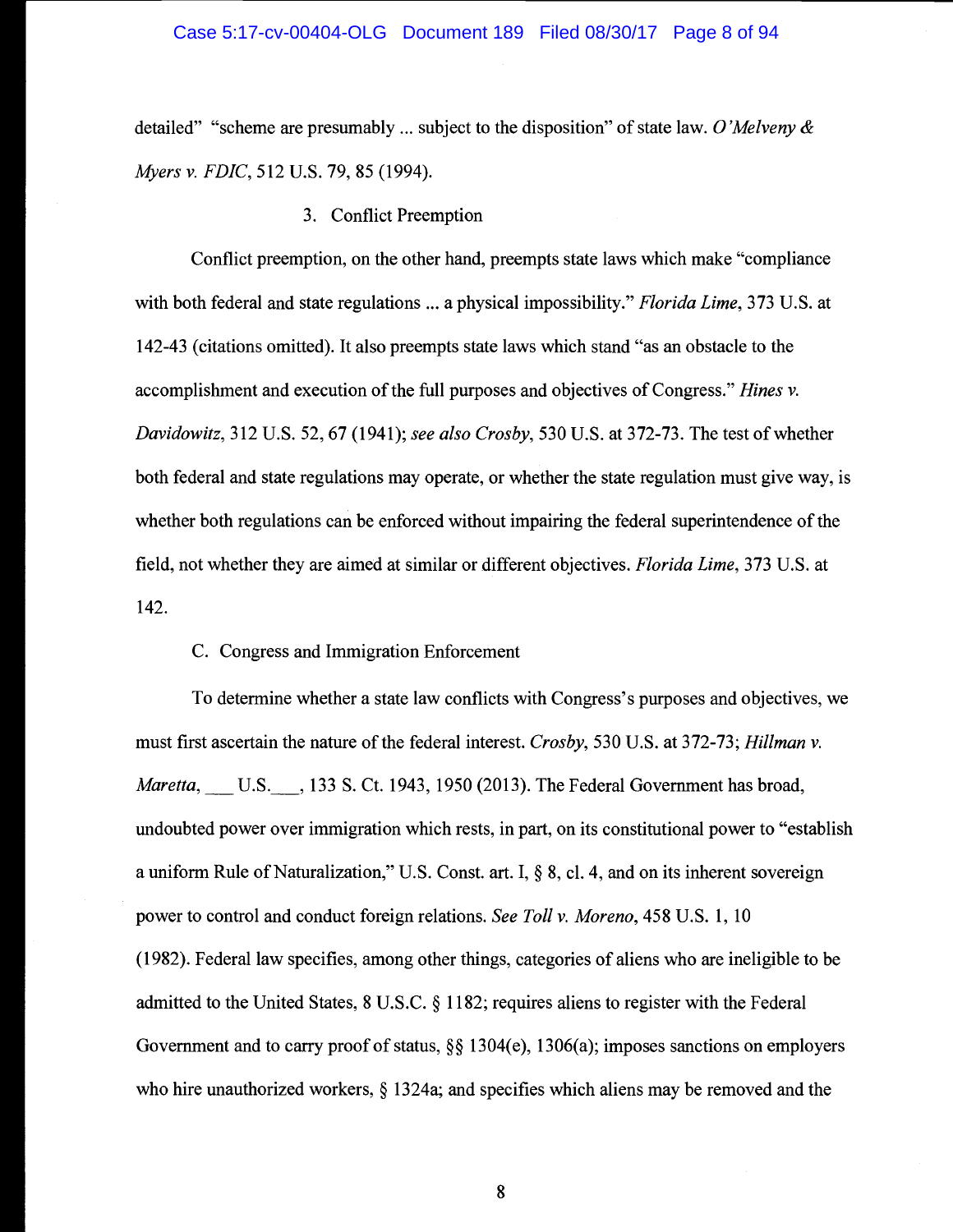#### Case 5:17-cv-00404-OLG Document 189 Filed 08/30/17 Page 9 of 94

procedures for doing so, § 1227. Removal is generally a civil matter, and one of its principal features is the broad discretion exercised by immigration officials. Immigration and Customs Enforcement (ICE), an agency within the Department of Homeland Security (DHS), is responsible for identifying, apprehending, and removing those classified by the INA as "deportable aliens." 8 U.S.C. § 1227(a); Arizona, 567 U.S. at 387.

D. Analysis

#### $\mathbf{1}$ . Preemption of the Entire Statute

First, the Court will address Plaintiffs' argument that SB 4 is preempted in its entirety.<sup>6</sup> The City of Dallas argues that SB 4 should be preempted in its entirety because it authorizes local enforcement of all immigration law. However, the City of Dallas has not shown that Congress has entirely preempted state or local regulation in the field of immigration. In fact, the Supreme Court has found that states may regulate certain matters related to immigration. See, e.g., Arizona, 567 U.S. at 400. Therefore, the Court finds that Plaintiffs have failed to show that SB 4 is likely preempted in its entirety. The Court will proceed to analyze each challenged provision of SB 4 to determine the likelihood that Plaintiffs will succeed on the merits of their preemption arguments.

In order to determine if any part of SB 4 is preempted, the Court must determine which specific components of federal law conflict with the newly enacted state statute. PLIVA, Inc. v. Mensing, 564 U.S. 604, 611 (2011) ("Pre-emption analysis requires us to compare federal and state law"). Plaintiffs argue SB 4 conflicts with federal law in several ways. First, Plaintiffs argue that SB 4 is preempted in its entirety because it "generally upsets the careful balance Congress

 ${}^{6}$ Docket no. 152 at 11.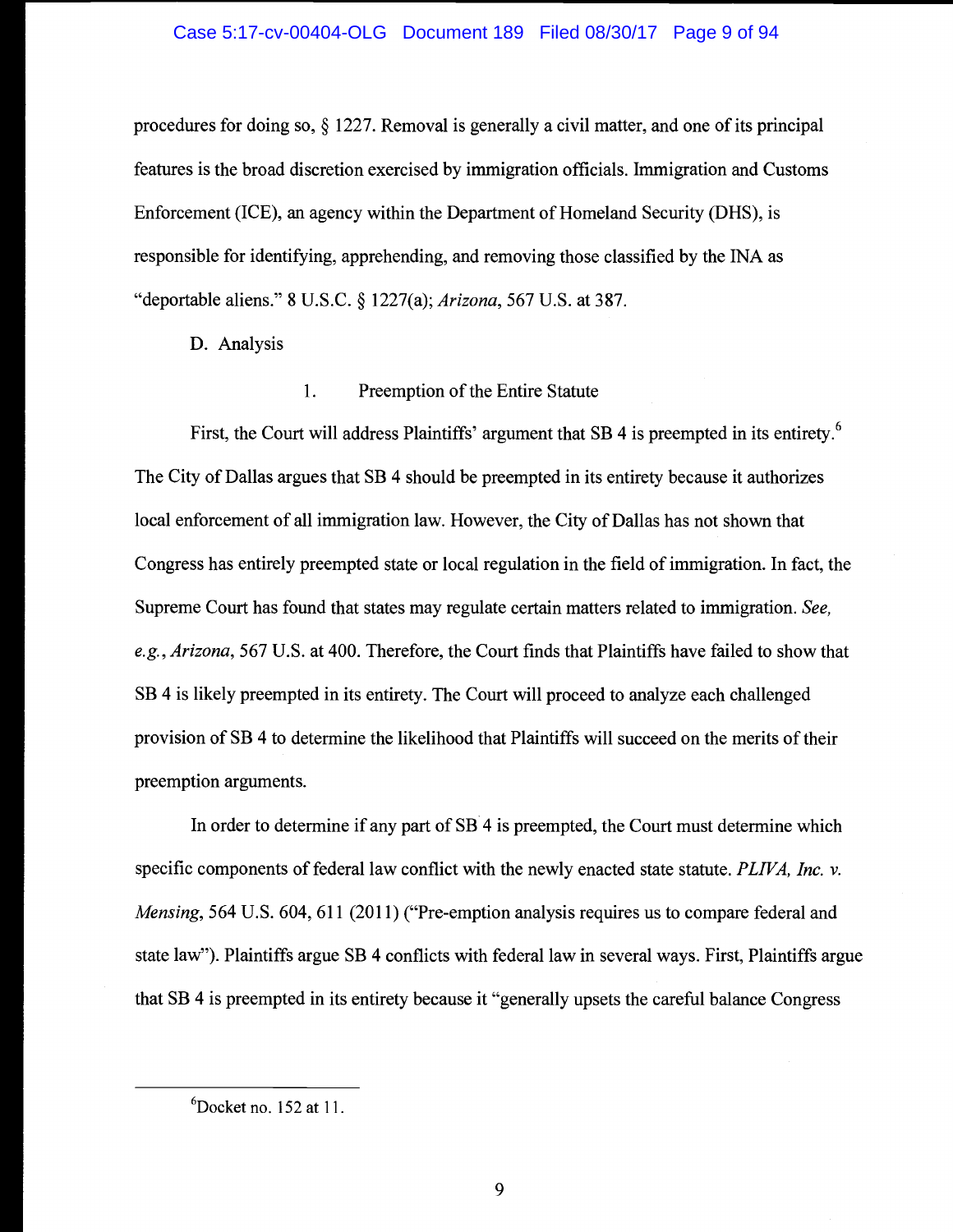## Case 5:17-cv-00404-OLG Document 189 Filed 08/30/17 Page 10 of 94

has struck between encouraging local assistance and preserving local discretion."7 Second,

Plaintiffs argue that SB 4's immigration status inquiry provision requires local officers to make immigration status determinations, thus invading the federal government's exclusive control of immigration.<sup>8</sup> Third, Plaintiffs claim SB 4's enforcement assistance requirements conflict with federal law. Plaintiffs argue that SB 4 is in conflict with 8 U.S.C. §§ 1357, 1373, and 1644.

The provisions of SB 4 codified at Tex. Gov't Code § 752.05 3(b) impose prohibitions against certain local policies relating to four topics: (1) immigration status inquiries  $(\S$  752.053(b)(1)); (2) sharing and maintaining immigration status information ( $\S$  752.053(b)(2)); (3) immigration enforcement assistance ( $\S$  752.053(b)(3)); and (4) permitting immigration officers to enter local jails for immigration enforcement purposes  $(\S 752.053(b)(4))$ . Specifically, Section 752.053(b) prohibits local police departments and local entities from preventing their employees from:

- (1) Inquiring into the immigration status of a person under a lawful detention or under arrest.
- (2) With respect to information relating to the immigration status, lawful, or unlawful, of any person under a lawful detention or arrest, including information regarding the person's place of birth:
	- a. Sending the information to or requesting or receiving the information from United States Citizenship and Immigration Services, United States Immigration and Customs Enforcement, or another relevant federal agency;
	- b. Maintaining the information; or
	- c. Exchanging the information with another local entity or campus police department or a federal or state governmental entity.
- (3) Assisting or cooperating with a federal immigration officer as reasonable or necessary, including providing enforcement assistance.
- (4) Permitting a federal immigration officer to enter and conduct immigration enforcement activities.

 ${}^{8}$ Docket no. 154 at 16.

 $<sup>7</sup>$ Docket no. 24-1 at 13; Docket no. 152 at 11; and Docket no. 154 at 15.</sup>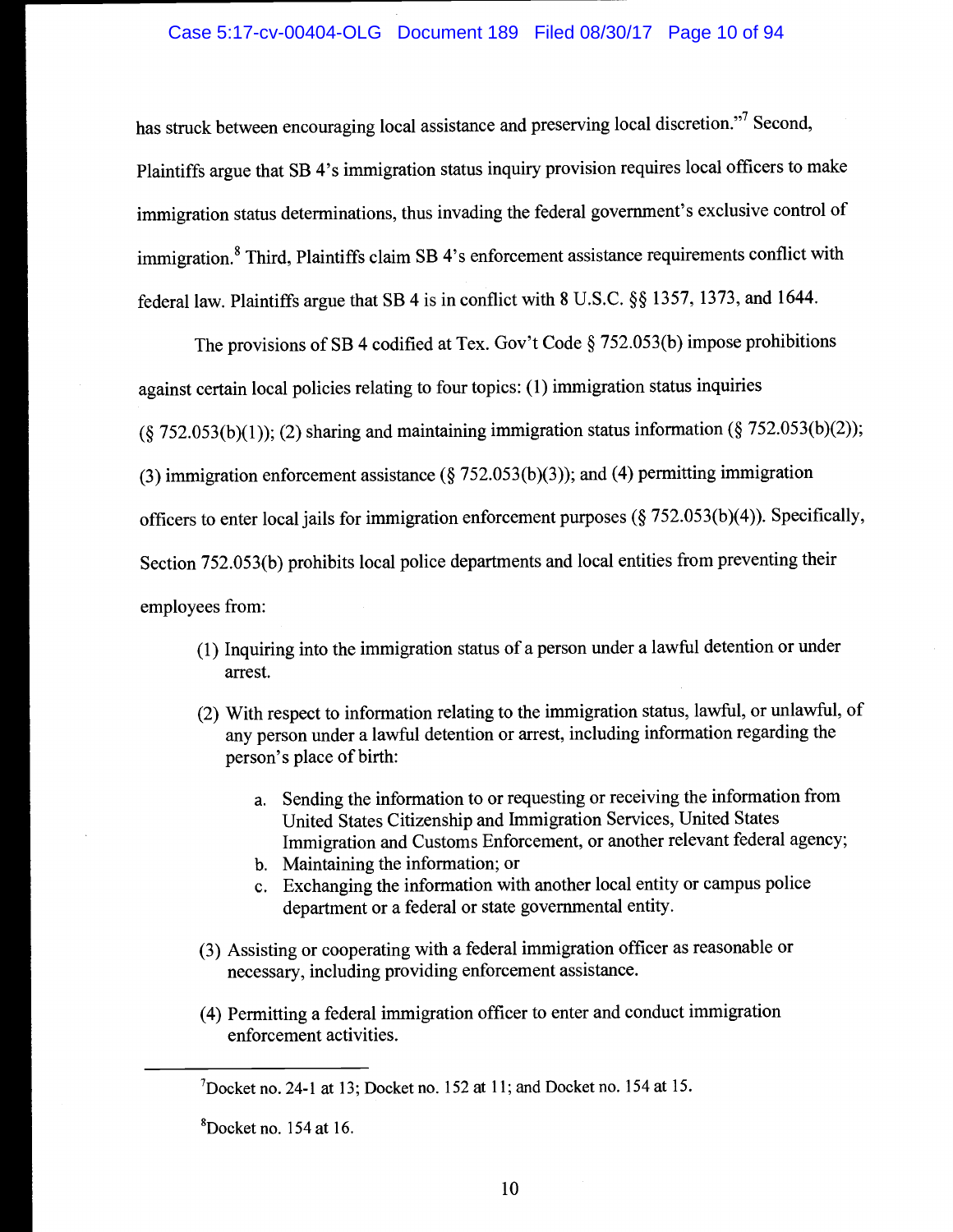The Court considers each challenged provision in turn to determine whether Plaintiffs have shown that they are likely to be preempted. PLIVA, Inc. v. Mensing, 564 U.S. 604, 611 (2011).

2. Immigration Status Inquiries (Section 752.053(b)(l))

Section 752.053(b)(1) prevents supervising officials from exercising discretion over their

employees regarding inquiries about the immigration status of a person who is under lawful

detention or arrest. Section 752.053(b)(1) shares some similarities with Ariz. Rev. Stat. § 11-

1051(B), which was enacted as Section 2(B) of SB 1070. The Arizona statute was reviewed by

the Supreme Court in Arizona v. United States, 567 U.S. 387, 400 (2012). Section 2(B) provides:

For any lawful stop, detention or arrest made by a law enforcement official ... where reasonable suspicion exists that the person is an alien who is unlawfully present in the United States, a reasonable attempt shall be made, when practicable, to determine the immigration status of the person[.] ... Any person who is arrested shall have the person's immigration status determined before the person is released. The person's immigration status shall be verified with the federal government pursuant to [8 U.S.C. § 1373(c)].

The provision of SB 4 codified at Section 752.053(b)(1) provides that:

[A] local entity or campus police department may not prohibit or materially limit a person who is a commissioned peace officer ... a corrections officer, a booking clerk, a magistrate, or a district attorney, criminal district attorney, or other prosecuting attorney and who is employed by or otherwise under the direction or control of the entity or department from ... inquiring into the immigration status of a person under a lawful detention or under arrest.

Plaintiffs argue there are crucial distinctions between Arizona's Section 2(B) and SB 4

that render SB 4 invalid even though the Supreme Court did not invalidate Section 2(B). For

instance, Plaintiffs argue that SB 4 gives local officials, untrained in immigration enforcement

and without supervision from federal officials, the power to question detainees about their

immigration status regardless of whether the detainee is an enforcement priority under federal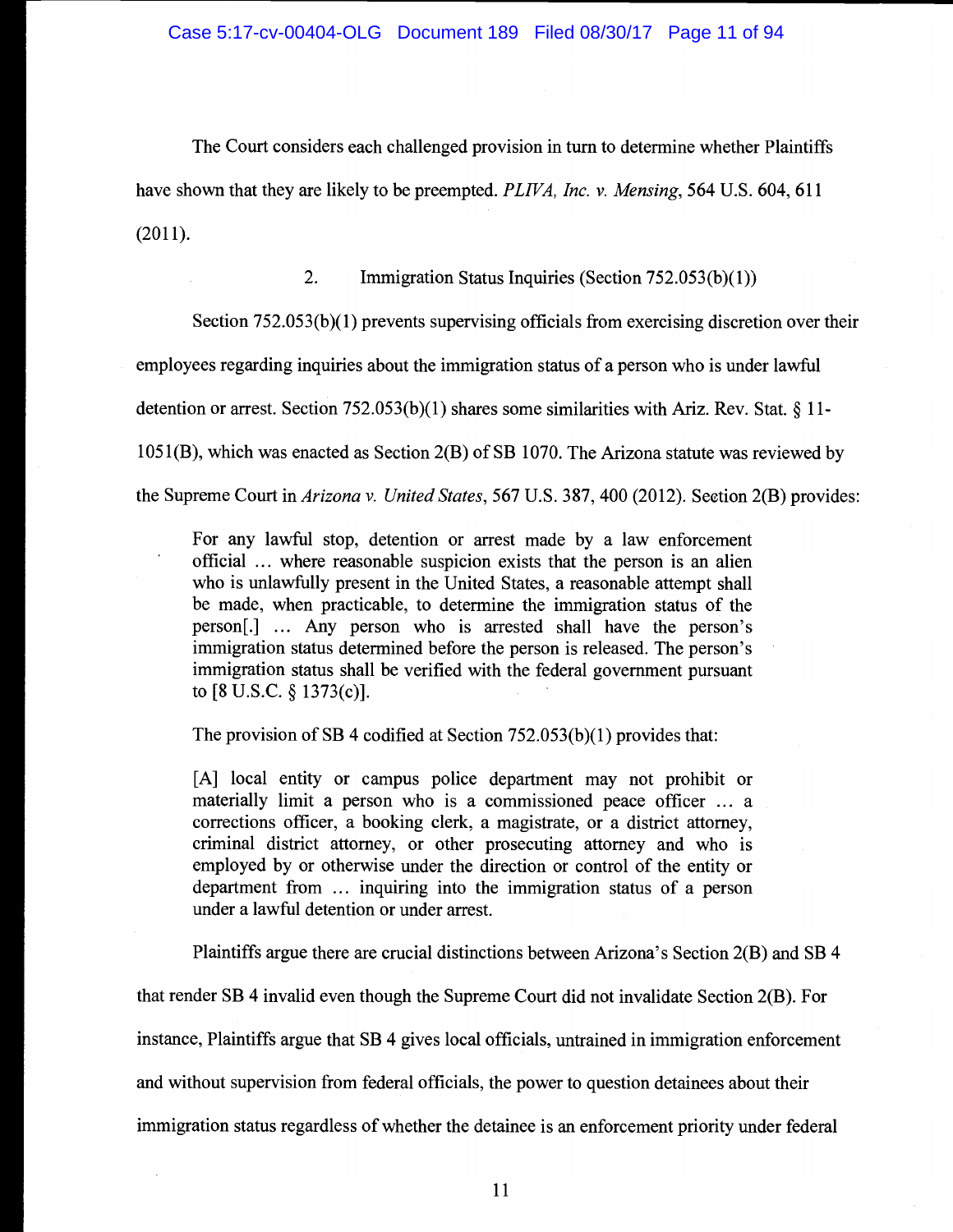## Case 5:17-cv-00404-OLG Document 189 Filed 08/30/17 Page 12 of 94

guidelines. Plaintiffs argue that placing such power in the hands of local officers would interfere with Congress's "deliberate effort to steer a middle path" in immigration enforcement and would "obliterate the voluntary federal scheme and replace it with a system of unregulated enforcement." Crosby, 530 U.S. at 380. Plaintiffs also argue that empowering local officers to make these inquiries conflicts with 8 U.S.C. § 1357(a), which establishes the power of a defined group of federal officers to interrogate suspected aliens without a warrant. Plaintiffs' argument raises issues of both field and conflict preemption. Hines v. Davidowitz, 312 U.S. 52, 67 (1941).

#### a. Field Preemption

State or local regulations in a particular field are preempted if federal law so thoroughly occupies the field "as to make reasonable the inference that Congress left no room for the States to supplement it." Fidelity Fed. Sav. & Loan Assn. v. De la Cuesta, 458 U.S. 141, 153 (1982). In Arizona the Supreme Court recognized that, under Section 2(B), mandatory status inquiries and verification by local enforcement officials would not necessarily consider federal enforcement priorities, and that officers might make an inquiry "even in cases where it seems unlikely the Attorney General would have the alien removed." Arizona, 567 U.S. at 412. Notwithstanding these observations, the Supreme Court concluded that "if  $\S$  2(B) only requires state officers to conduct a status check during the course of an authorized, lawful detention or after a detainee has been released, the provision likely would survive preemption." *Id.* at 414 (noting further that "[t]he accepted way to perform these status checks is to contact ICE). Since SB 4, like Section 2(B) of SB 1070, authorizes immigration status inquiries only within the context of a lawful detention or arrest, the Court finds that Plaintiffs have not shown that it is likely field preempted.

12

 $^{9}$ Docket no. 24-1 p. 26.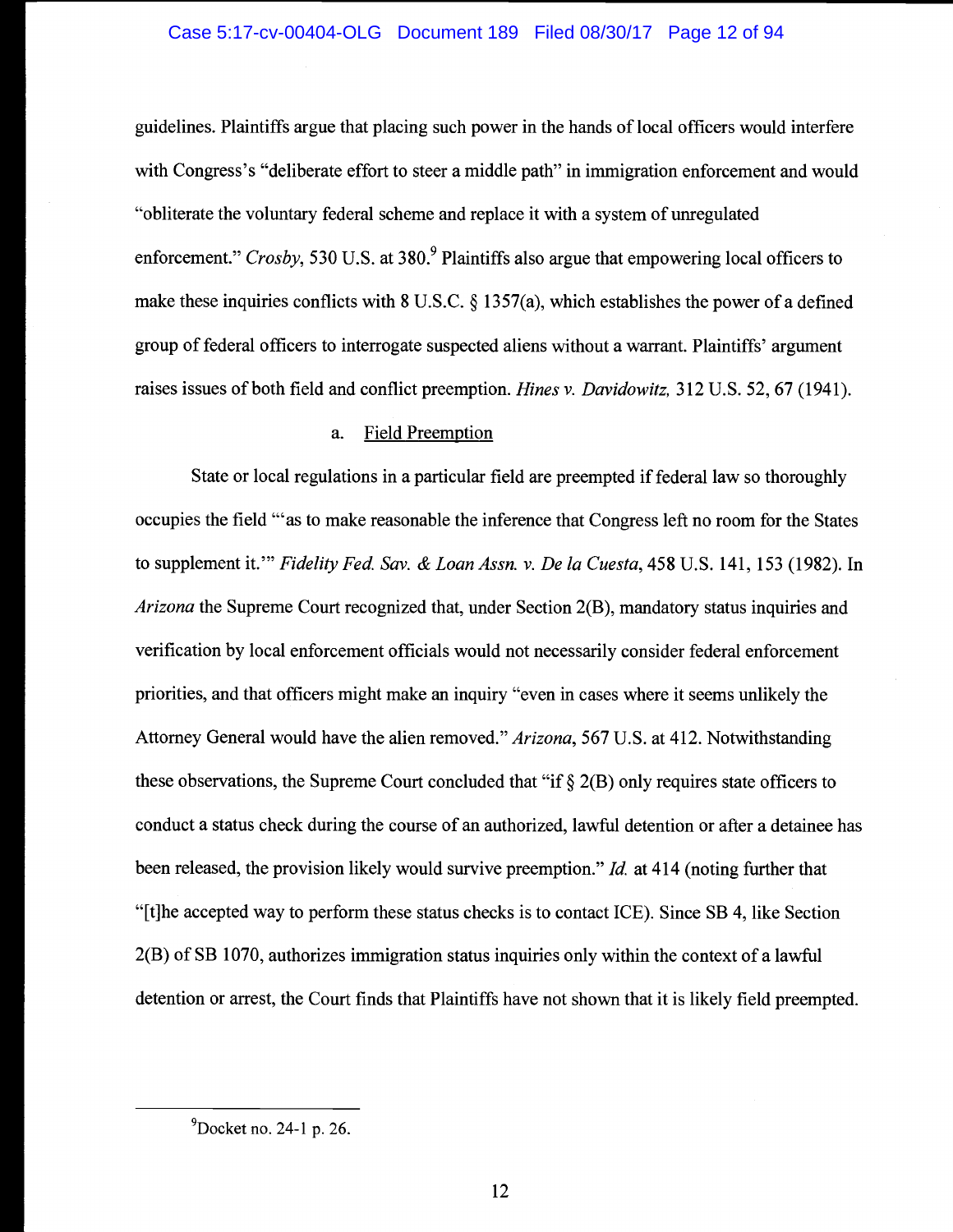## b. Conflict Preemption

Plaintiffs also claim that Section 752.053(b)(l) authorizes local officers to make warrantless inquiries about immigration status, in conflict with  $8 \text{ U.S.C.} \$   $\frac{357(a)(1)}{1}$ , which vests warrantless interrogation authority in a defined group of federal agents.<sup>10</sup> Plaintiffs also argue that this case is distinguishable from *Arizona* because it is not the scope of the detentions under SB 4 that raise constitutional concerns, but the grant to local officers of the authority reserved to federal agents under 8 U.S.C.  $\delta$  1357(a)(1).<sup>11</sup> Plaintiffs therefore argue that Congress intended that only immigration officials—or local officers participating in immigration enforcement activities pursuant to 8 U.S.C. § 1357(g)—would be authorized to make immigration inquiries. However, in *Arizona*, the Supreme Court, confronted with similar statutory text,<sup>12</sup> found that Section (2)(B) should not be preempted at the pre-enforcement stage. Arizona, 567 U.S. at 414, 422 (" $\S$  2(B) of the Arizona law ... adds nothing to the authority that Arizona law enforcement officers, like officers in all other States, already possess under federal law."). Notably, Section (2)(B) made immigration status inquiries mandatory, requiring that " a reasonable attempt shall be made, when practicable, to determine the immigration status of the person." By contrast, SB 4 does not mandate that immigration status inquires be made, but instead leaves the decision to make immigration inquiries at the discretion of local officers. Section (2)(B) also required that immigration status be verified with ICE. No parallel

 $^{10}$ Docket no. 150 p. 23.

 $^{11}$ Docket no. 150 p. 20-25.

 $^{12}$ Section 2(b) require both that, as to persons placed under arrest, officers have "the persons" immigration status determined before the person is released" and that "[t]he person's immigration status shall be verified with the federal government pursuant to [8 U.S.C. § 1373 (c)]." The Supreme Court concluded that "[t]he federal scheme leaves room for a policy requiring state officials to contact ICE as a routine matter" but did not explicitly discuss the Supremacy Clause implication of a state law requiring or authorizing immigration status inquiries directed to detainees, rather than to ICE.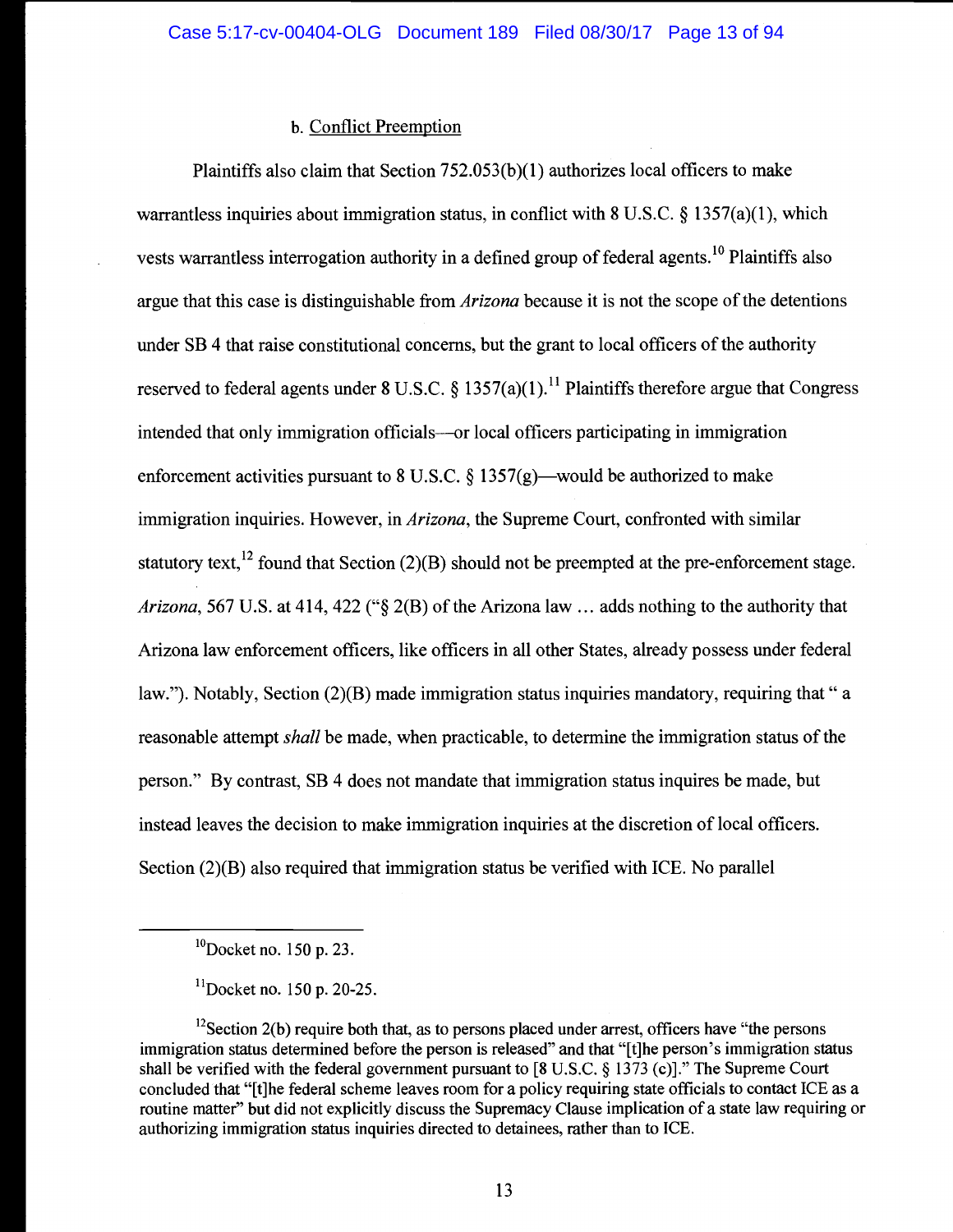requirement exists in SB 4, where a local officer can decide whether or not to inquire and whether or not to verify or share the information obtained with ICE. The Court cannot find that Plaintiffs are likely to succeed on the merits of their preemption arguments regarding Section 752.053(b)(l). The immigration status inquiry permitted under SB 4 could only take place during an already lawful detention or arrest.<sup>13</sup> However, it is crucial for the Court to note that SB 4 only permits immigration status inquiries during an already lawful detention or arrest. Section 752.053(b)(l) permits an immigration status inquiry when a person is lawfully detained or arrested, but does not purport to authorize local officers to effect arrests or prolong detentions in order to inquire about or investigate immigration status. SB 4's immigration status inquiry provision does not create an independent ground for conducting a stop. Therefore under SB 4 an officer may not detain or arrest an individual for the sole purpose of making an immigration inquiry.

## 3. Information Sharing (Section 752.053 (b)(2))

Section 752.053(b)(2) prevents local entities and campus police departments from adopting, enforcing, or endorsing policies that would prohibit local officials from maintaining immigration status information or exchanging it with federal, state, or local government entities. Texas contends that this prohibition is "fully consonant with federal immigration statutes evincing a policy in favor of States sharing immigration-related information with the federal government."<sup>14</sup> Texas relies on the *Arizona* case for the proposition that consultation between

<sup>&</sup>lt;sup>13</sup>The Fifth Circuit in *Muehler v. Mena*, 544 U.S. 93, 94 (2005) examined immigration inquiries during the course of a lawful detention and despite having ample opportunity to hold immigration status inquiries by local or state officers are impermissible during an otherwise lawful detention, it did not hold so. Although in Mena the challenges were under the Fourth Amendment the Fifth Circuit held the immigration inquiry during a lawful detention was permissible.

 $14$ Docket no. 91 at 28.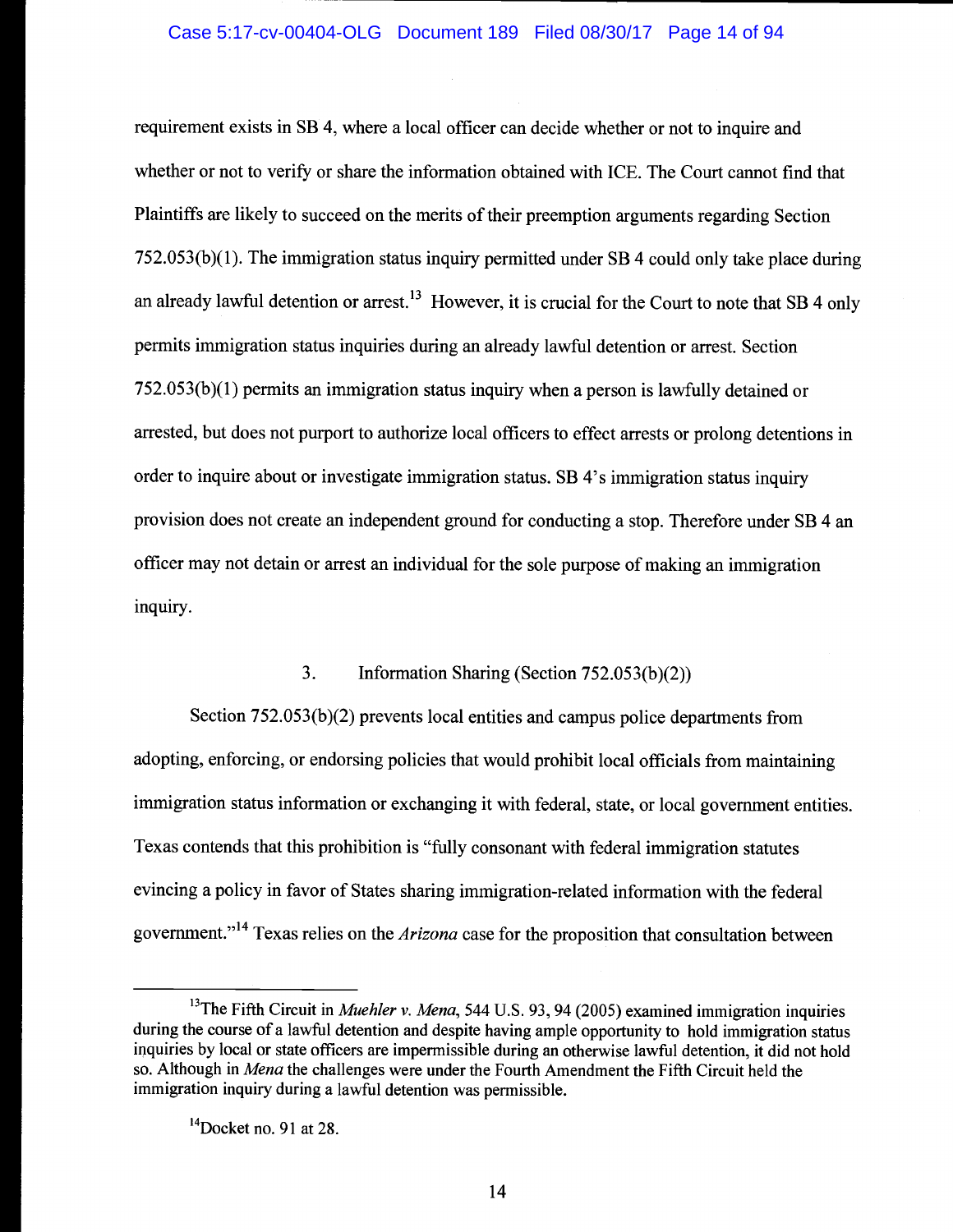federal and state officials is not only constitutional but "an important part of the immigration system." Arizona, 567 U.S. at 411. Texas further seeks to assure the Court that "SB 4 promotes [federal immigration power] by encouraging greater cooperation between state and local officials and the federal government."<sup>15</sup> The Court also notes the similarities between Section 752.053(b)(2) and 8 U.S.C. § 1373, which states in pertinent part:

> Notwithstanding any other provision of Federal, State, or local law, no person or agency may prohibit, or in any way restrict, a Federal, State, or local government entity from doing any of the following with respect to information regarding the immigration status, lawful or unlawful, of any individual:

- (1) Sending such information to, or requesting or receiving such information from, the Immigration and Naturalization Service.
- (2) Maintaining such information.
- (3) Exchanging such information with any other Federal, State, or local government entity.

Plaintiffs argue Section 752.053(b)(2) is preempted because it regulates the same activity

as 8 U.S.C. § 1373 but in a different manner, because SB 4 eliminates local discretion regarding

the sharing of information with ICE.<sup>16</sup> Plaintiffs' argument is one of conflict preemption,

because they argue that implementation of Section 752.053(b)(2) would conflict with 8 U.S.C. §

1373.

#### a. Conflict Preemption

The Supreme Court's holding in *Arizona* indicates that, under the scheme established by Congress for communication of immigration status immigration, there is room for state and local participation. The Supreme Court noted that "[c]onsultation between federal and state officials is

 $^{16}Id.$ 

 $\mathrm{^{15}Docket}$  no. 91 at 28.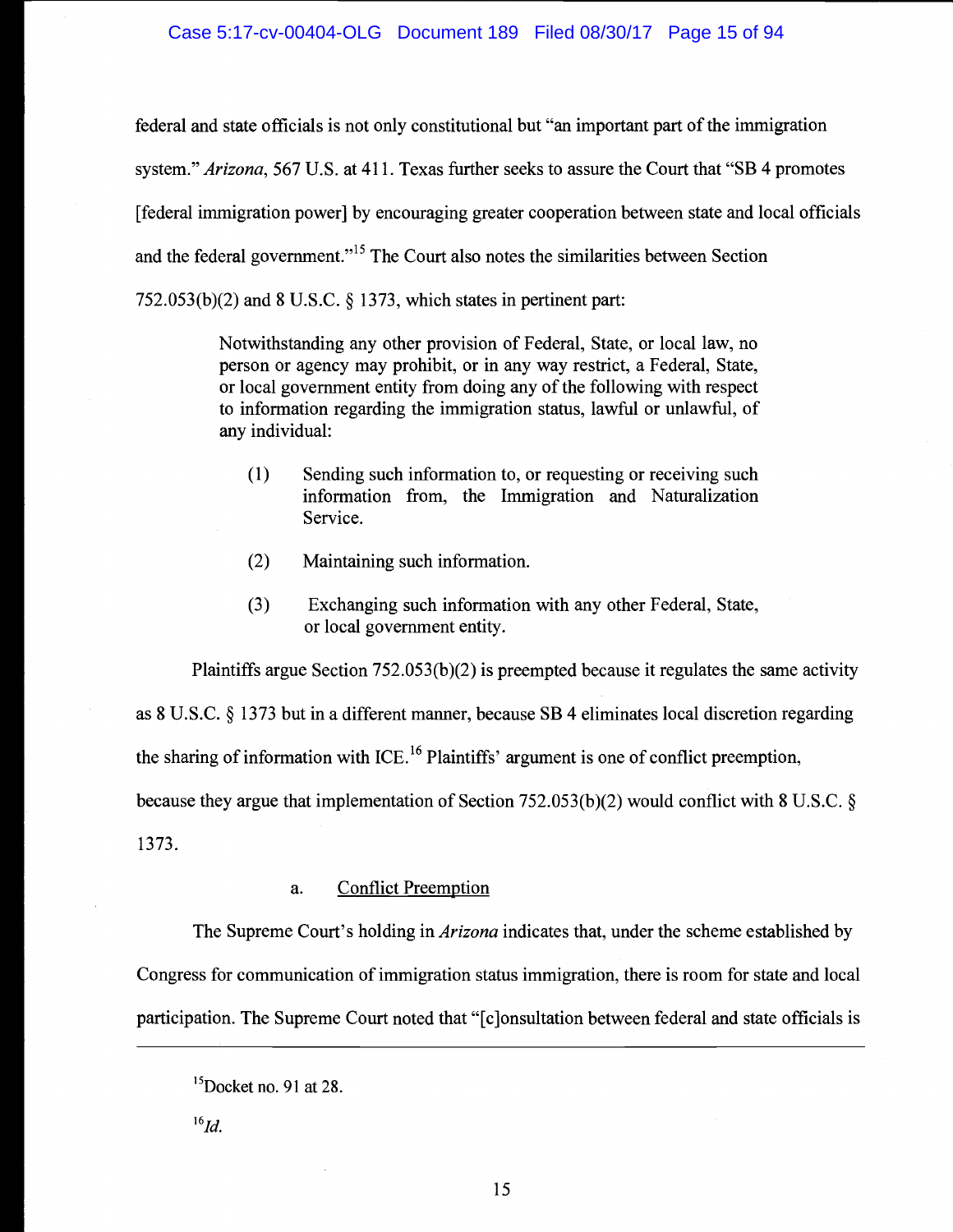#### Case 5:17-cv-00404-OLG Document 189 Filed 08/30/17 Page 16 of 94

an important feature of the immigration system" and that Congress "has encouraged the sharing of information about possible immigration violations." Arizona, 567 U.S. at 411-12. The federal scheme thus leaves room for a policy requiring state and local officers to contact ICE as a routine matter. Whiting, 563 U.S. at 609-10. The Supreme Court further held that, "[c]onsultation between federal and state officials is an important feature of the immigration system. In fact, Congress has encouraged the sharing of information about possible immigration violations." Id. (citing 8 U.S.C.  $\S\S 1357(g)(10)(A)$ , 1373(c)).

The Supreme Court in analyzing Section 2(B) also recognized that while there are hypothetical situations in which Section 2(B) would be unconstitutional, there was a way for the statute to be read to comply with federal law. Here, because Plaintiffs make a facial challenge, it may "only succeed ... by establishing that no set of circumstances exists under which the Act would be valid, i.e., that the law is unconstitutional in all of its applications." Wash. State Grange v. Wash. State Republican Party, 552 U.S. 442, 449 (2008) (emphasis added)). In Arizona, the Supreme Court concluded it was improper to enjoin Section 2(B) before the state courts had an opportunity to construe it and without some showing that enforcement of the provision in fact conflicted with federal immigration law and its objectives. Arizona, 567 U.S. at 416. Similarly here, this Court finds that under the Supreme Court's holding in *Arizona* it would be improper to enjoin Section 752.053(b)(2) at the pre-enforcement stage. However, the Court finds that the only permitted—but not required—action under SB 4 following an immigration inquiry is sharing, and maintaining information. If for example, during a lawful stop an officer obtains information that the detained individual is undocumented, the officer may not arrest the individual or prolong the detention on this basis. However, under SB 4, officers are permitted—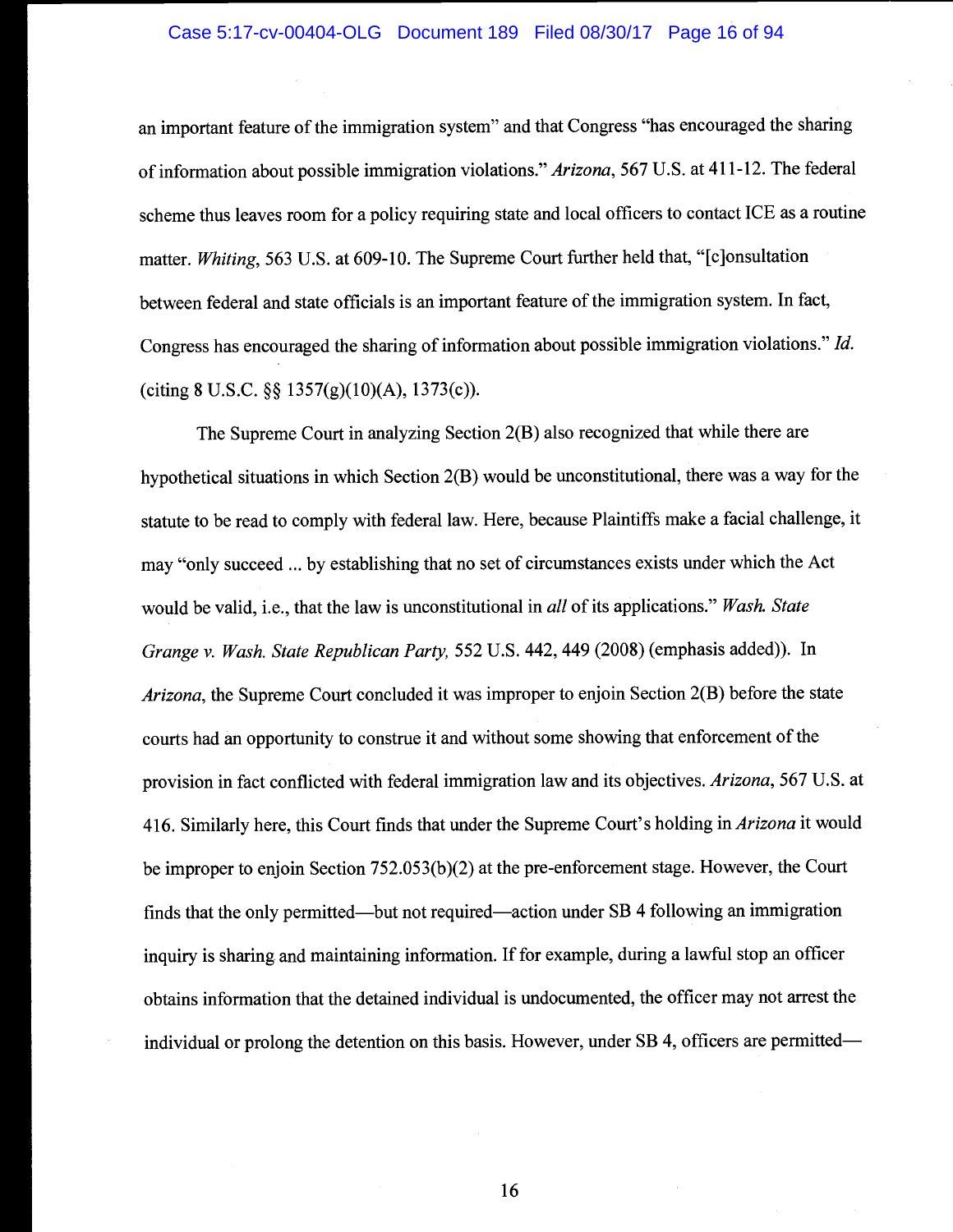## Case 5:17-cv-00404-OLG Document 189 Filed 08/30/17 Page 17 of 94

again, not required—to share this information with ICE, or other appropriate federal agencies, or law enforcement entities.  $17$ 

## b. Penalties

Plaintiffs also argue that Section 752.053(b)(2) is preempted because its informationsharing requirements are enforced with penalties that Congress declined to impose.<sup>18</sup> Plaintiffs argue that adding a penalty provision to 8 U.S.C. § 1373 is exclusively within Congress's authority, and that Congress is currently considering whether to enact penalties for noncompliance with 8 U.S.C. § 1373.<sup>19</sup> Like SB 4, Section 2(B) of Arizona's SB 1070 included civil penalties for non-compliance. Ariz. Rev. Stat.  $\S 11-1051(H)$ .<sup>20</sup> Although the Supreme Court did not directly address the issue of penalties for non-compliance with information-sharing requirements of SB 1070, it did address penalty provisions attached to other sections of the Arizona statute and found them to be preempted because they either created penalties that interfered with Congress's intent or invaded a field occupied by the Federal Government. Arizona v. United States, 567 U.S. 387, 403 (2012) (state criminal penalties for violations of

 $17$ See p. 84-88 infra.

 $18Docket$  no. 154 at 16.

 $19$  Docket no. 154 at 17.

<sup>20</sup>Arizona's SB 1070 imposed both civil penalties against localities "that adopt[] or implement[] a policy that limits or restricts the enforcement of federal immigration laws, including 8 United States Code §§ 1373 and 1644," SB 1070 Section 2(B), Ariz. Rev. Stat. § 11-1051(H), and criminal penalties against aliens for failure to carry registration documents and those who applied for work when not authorized to work, SB 1070 Sections 3(A) and 5(C), Ariz. Rev. Stat. §§ 13-1509(A) and 13-2928(C). The provisions regarding civil penalties for localities in SB 4 and Arizona's SB 1070 are similar, although Texas's penalties are more severe. The Arizona statute provided for civil penalties of "not less than five hundred dollars and not more than five thousand dollars for each day that the policy has remained in effect after the filing of an action" challenging the policy. Ariz. Rev. Stat. § 11-1051(H). The penalty provisions of SB 4 authorize a civil penalty of "not less than \$1,000 and not more than \$1,500 for the first violation" and "not less than \$25,000 and not more than \$25,500 for each subsequent violation[,]" where "each day of a continuing violation... constitutes a separate violation[,]" plus the removal from office of any "person holding an elective or appointive office of a political subdivision of this state" that violates Section 752.053. SB 4 Section 1.01, Tex. Gov't Code §§ 752.056 and 752.0565.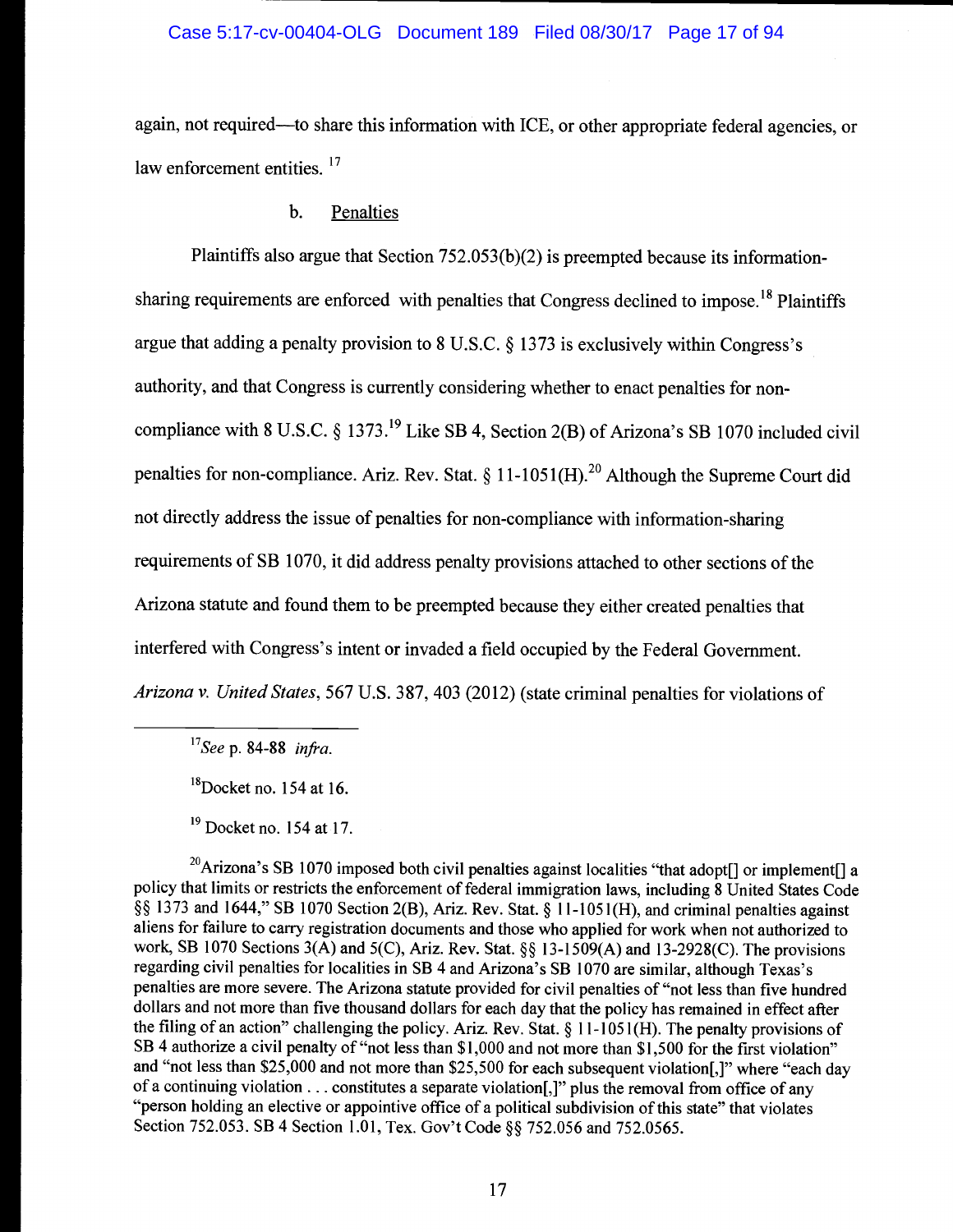#### Case 5:17-cv-00404-OLG Document 189 Filed 08/30/17 Page 18 of 94

federal laws regarding unauthorized employment and carrying registration documents preempted both because they "ignore[] the basic premise of field preemption--- that States may not enter, in any respect, an area the Federal Government has reserved for itself' and also because "[p]ermitting the State to impose its own penalties for the federal offenses here would conflict with the careful framework Congress adopted"). In contrast, the Supreme Court has allowed states to create additional penalties for conduct that violates federal law where the regulated conduct falls within the regulatory power reserved to the state, rather than within an "area of dominant federal concern." Whiting, 563 U.S., at 601, 604-05.

The crucial distinction between the penalties that were preempted in Arizona and those that were not in Whiting is that the preempted penalties were either attached to state regulation of matters that the Court found were reserved for Congress, or they conflicted with Congressional intent. SB 1070's penalties for failing to comply with its mandatory information-sharing requirements were not preempted in Arizona, and the Court found that the substantive requirement was not preempted either, because it did not intrude into an exclusively federal field and could operate in a manner that did not conflict with Congressional intent. Arizona, 567 U.S. at 412 ("Congress has done nothing to suggest it is inappropriate to communicate with ICE in these situations. Indeed, it has encouraged the sharing of information about possible immigration violations."). In light of the Supreme Court's holding in Arizona, and the similarity in the substantive requirements between Section 752.053(b)(2), 8 U.S.C. § 1373, and the informationsharing provisions of Arizona's SB 1070, the Court cannot conclude that Plaintiffs have shown a likelihood of success on the merits of their claim that Section  $752.053(b)(2)$  is preempted.<sup>21</sup>

<sup>&</sup>lt;sup>21</sup>The Court will address penalties as applied to other provisions of SB 4 below.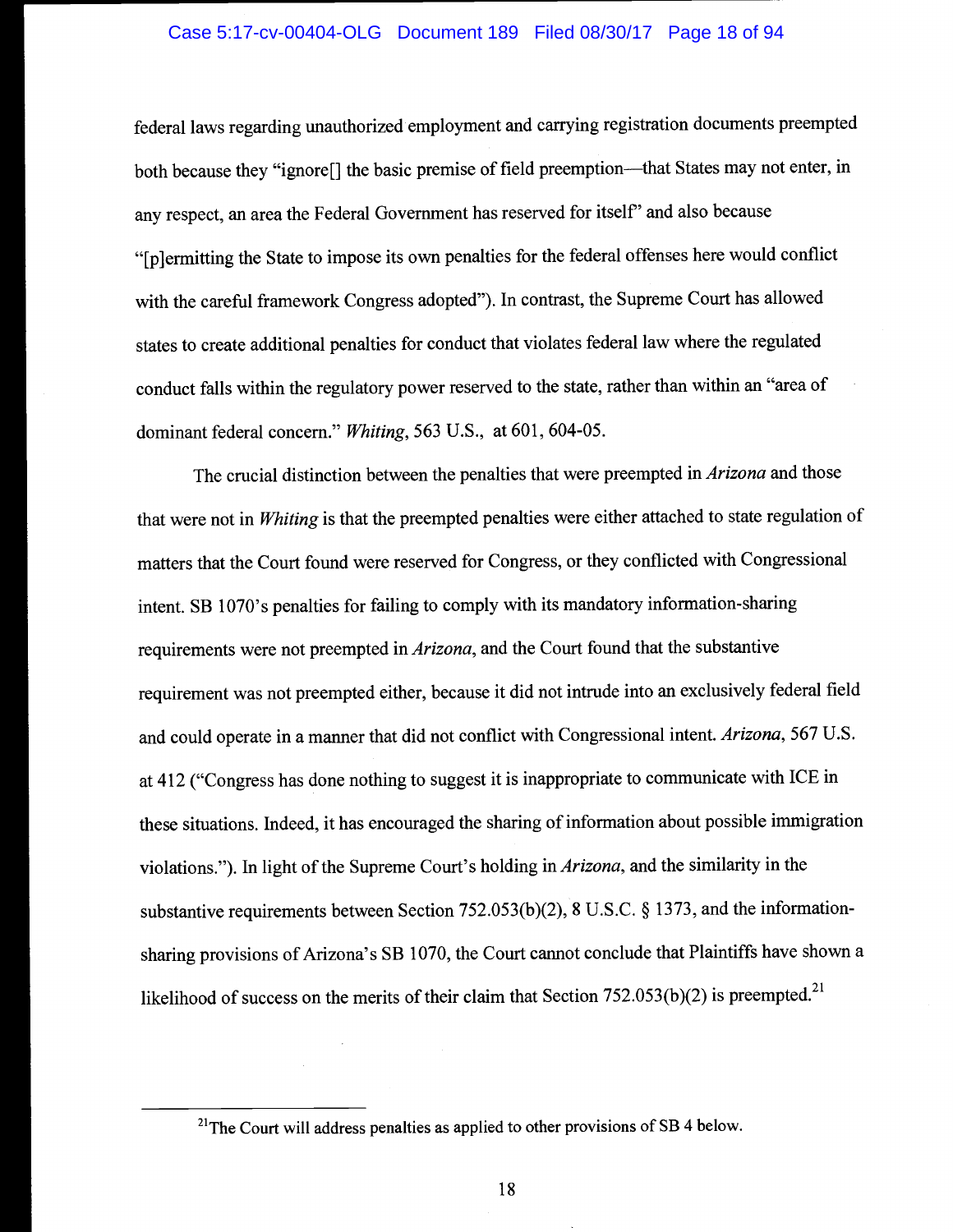## 4. Enforcement Assistance (Section 752.053(b)(3))

Plaintiffs argue that §752.053(b)(3) conflicts with federal law because it allows state officials to perform the duties of immigration officers in a manner inconsistent with federal law under 8 U.S.C. § 1357. Section 752.053(b)(3) prevents local entities from prohibiting or materially limiting their employees from "[a]ssisting or cooperating with a federal immigration officer as reasonable or necessary, including providing enforcement assistance." The INA, on the other hand, sets forth a number of conditions that must be satisfied in order for state and local officers to perform the functions of immigration enforcement officers. 8 U.S.C. § 1357(g). 8 U.S.C. 1357(g) states as follows:

(1) Notwithstanding section 1342 of Title 31, the Attorney General may enter into a written agreement with a State, or any political subdivision of a State, pursuant to which an officer or employee of the State or subdivision, who is determined by the Attorney General to be qualified to perform a function of an immigration officer in relation to the investigation, apprehension, or detention of aliens in the United States (including the transportation of such aliens across State lines to detention centers), may carry out such function at the expense of the State or political subdivision and to the extent consistent with State and local law.

(2) An agreement under this subsection shall require that an officer or employee of a State or political subdivision of a State performing a function under the agreement shall have knowledge of, and adhere to, Federal law relating to the function, and shall contain a written certification that the officers or employees performing the function under the agreement have received adequate training regarding the enforcement of relevant Federal immigration laws.

(3) In performing a function under this subsection, an officer or employee of a State or political subdivision of a State shall be subject to the direction and supervision of the Attorney General.

(4) In performing a function under this subsection, an officer or employee of a State or political subdivision of a State may use Federal property or facilities, as provided in a written agreement between the Attorney General and the State or subdivision.

(5) With respect to each officer or employee of a State or political subdivision who is authorized to perform a function under this subsection, the specific powers and duties that may be, or are required to be, exercised or performed by the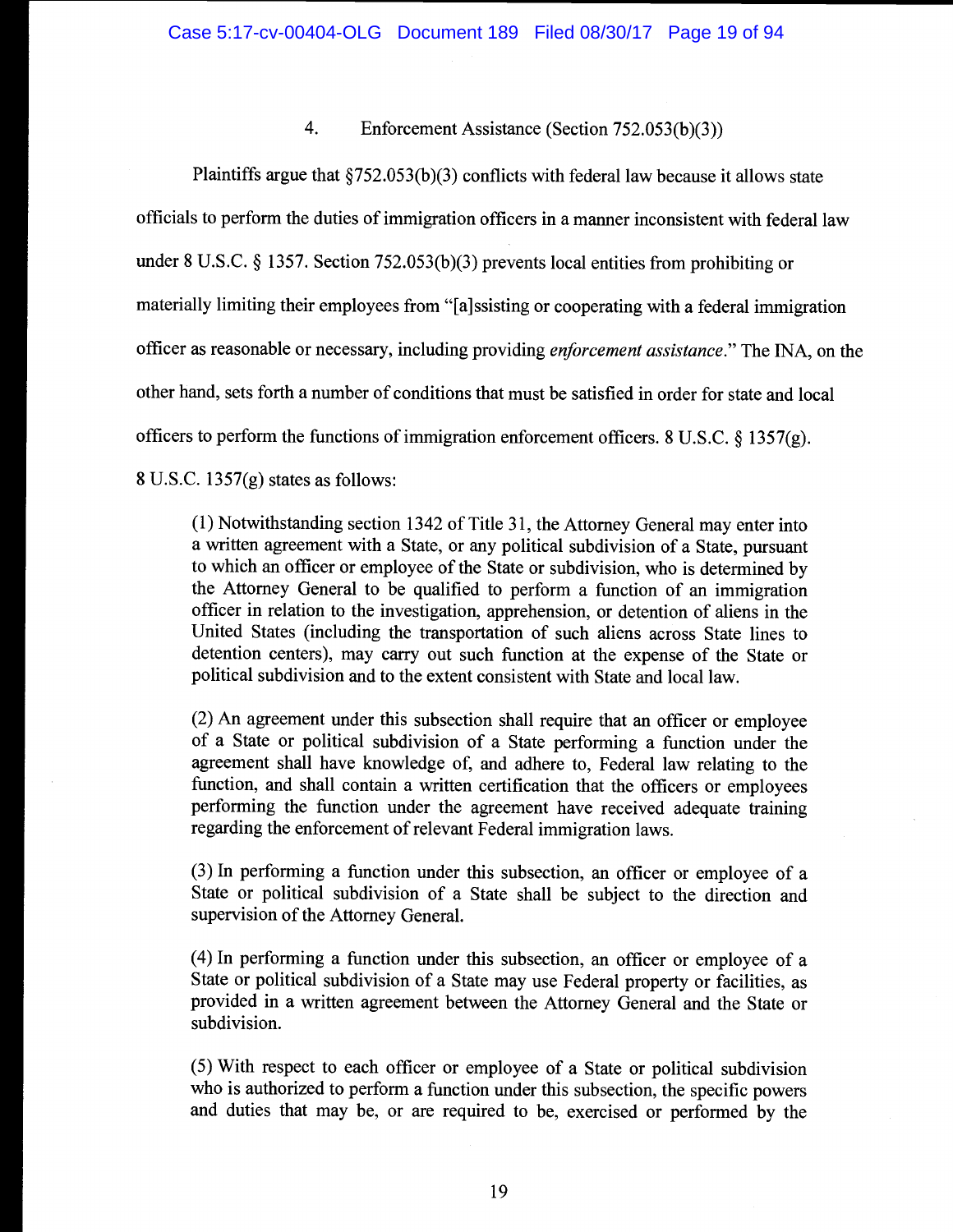individual, the duration of the authority of the individual, and the position of the agency of the Attorney General who is required to supervise and direct the individual, shall be set forth in a written agreement between the Attorney General and the State or political subdivision.

(6) The Attorney General may not accept a service under this subsection if the service will be used to displace any Federal employee.

(7) Except as provided in paragraph (8), an officer or employee of a State or political subdivision of a State performing functions under this subsection shall not be treated as a Federal employee for any purpose other than for purposes of chapter 81 of Title 5 (relating to compensation for injury) and sections 2671 through 2680 of Title 28 (relating to tort claims).

(8) An officer or employee of a State or political subdivision of a State acting under color of authority under this subsection, or any agreement entered into under this subsection, shall be considered to be acting under color of Federal authority for purposes of determining the liability, and immunity from suit, of the officer or employee in a civil action brought under Federal or State law.

(9) Nothing in this subsection shall be construed to require any State or political subdivision of a State to enter into an agreement with the Attorney General under this subsection.

(10) Nothing in this subsection shall be construed to require an agreement under this subsection in order for any officer or employee of a State or political subdivision of a State

> (A) to communicate with the Attorney General regarding the immigration status of any individual, including reporting knowledge that a particular alien is not lawfully present in the United States; or

> (B) otherwise to cooperate with the Attorney General in the identification, apprehension, detention, or removal of aliens not lawfully present in the United States.

These requirements include a written agreement between federal immigration

enforcement and the local entity, which provides "a written certification that the officers or

employees performing the function under the agreement have received adequate training

regarding the enforcement of relevant Federal immigration laws"; requires that the local officer

or employee "shall be subject to the direction and supervision of the Attorney General"; specifies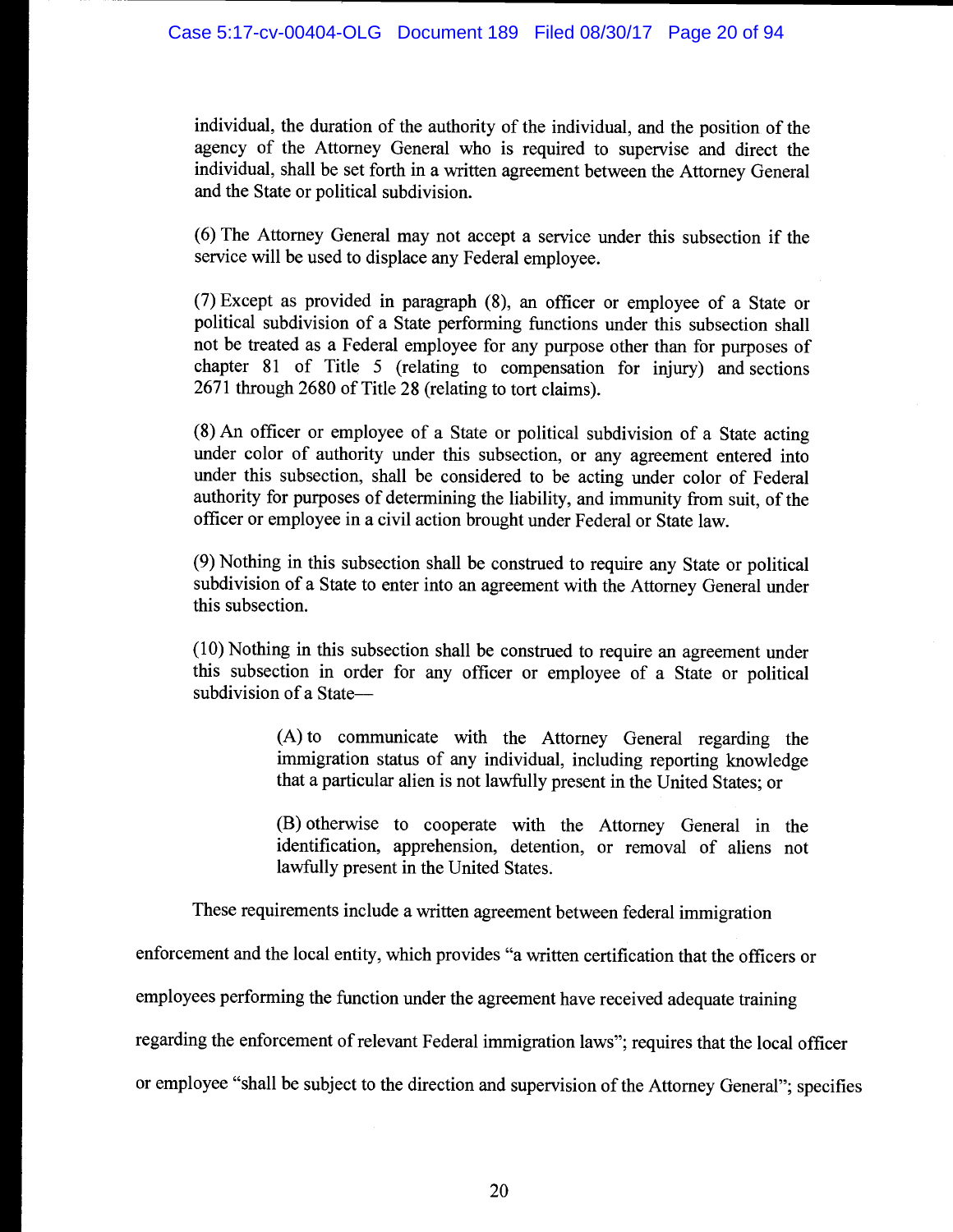## Case 5:17-cv-00404-OLG Document 189 Filed 08/30/17 Page 21 of 94

"the specific powers and duties that may be, or are required to be, exercised or performed by the individual, the duration of the authority of the individual, and the position of the agency of the Attorney General who is required to supervise and direct the individual"; and imposes other specific requirements. 8 U.S.C. § 1357(g).

At issue is whether 8 U.S.C.  $\S 1357(g)(9)$  and (10) ought to be interpreted as affirmatively authorizing local immigration enforcement or merely imposing two limitations on the rest of subsection (g). First, 8 U.S.C. § 1357(g)(9) provides that subsection (g) does not "require any State or political subdivision of a State to enter into an agreement with the Attorney General under this subsection." Second, 8 U.S.C.  $\S$  1357(g)(10) states that subsection (g) does not:

> require an agreement under this subsection in order for any officer or employee of a State or political subdivision of a State ... to communicate with the Attorney General regarding the immigration status of any individual, including reporting knowledge that a particular alien is not lawfully present in the United States; or ... otherwise to cooperate with the Attorney General in the identification, apprehension, detention, or removal of aliens not lawfully present in the United States.

Plaintiffs argue that  $\S$  752.053(b)(3) conflicts with 8 U.S.C. 1357(g) in several ways.

First, Plaintiffs claim that 8 U.S.C. § 1357(g), read as a whole, requires that local entities enter into written agreements with the Attorney General<sup>22</sup> before local law enforcement can systematically carry out the functions of immigration officers. Second, Plaintiffs argue that Section 752.053(b)(3) is preempted because it does not require local officials to act under the supervision and direction of the Attorney General and undergo training to perform the functions

 $^{22}$ Although the functions of the former Immigration and Naturalization Service (INS) have been assumed by ICE and placed within DHS rather than the Department of Justice, see, e.g., Silva v. United States, 16-1870, 2017 WL 3399882, at \*1 n.2 (8th Cir. Aug. 9,2017), the Court continues to refer to the "Attorney General" in accordance with the INA's statutory text and the Supreme Court in Arizona, and because the distinction is not material to the issues in this case.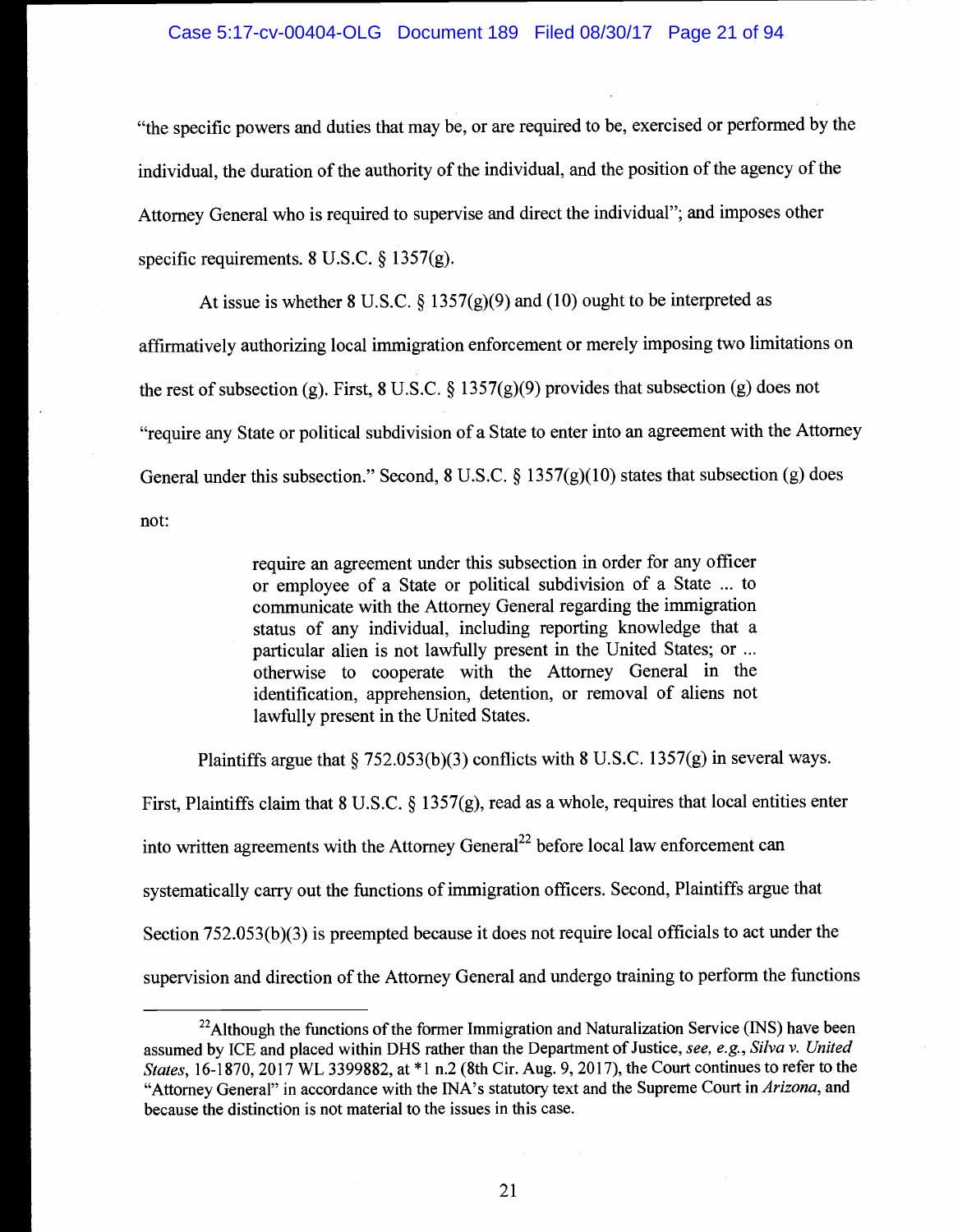of immigration officers as required in 8 U.S.C.  $\S$  1357(g). Third, Plaintiffs argue that 8 U.S.C.  $\S$  $1357(g)(10)$  should not be read in a way that negates the requirements imposed in the remainder of subsection (g).  $2^3$ 

## a. Formal Agreement, Training, and Oversight

Plaintiffs argue that SB 4 goes beyond authorizing immigration status inquiries and information sharing, and places immigration enforcement into the hands of local officials without also requiring that they meet the requirements established by Congress for local participation in immigration enforcement.<sup>24</sup> Plaintiffs have raised both field and conflict preemption arguments regarding immigration enforcement by local officials.

Plaintiffs argue that Section 752.053(b)(3) is distinguishable from Section 2(B) in Arizona because SB 4 empowers local officials to go beyond the local cooperation and information-sharing that the Supreme Court approved, and into the field of enforcing immigration law.<sup>25</sup> Plaintiffs argue that this distinction is evident from the structure of SB 4,

<sup>25</sup>DHS guidance also draws a clear distinction between cooperation and communication, noting that, while local policies prohibiting the sharing of immigration information are prohibited by the INA,

In requiring cooperation, the INA thus requires that a state or local law enforcement officer who assists DHS officers in their enforcement of the immigration laws must at all times have the freedom to adapt to federal priorities and direction and conform to federal discretion, rather than being subject to systematic mandatory state or local directives that may be at odds with DHS. Although a similar lack of receptiveness to federal priorities might pervade even a system that gives officers discretion, any such state or local government-directed mandate would necessarily function as a parallel or contradictory direction, in competition with the Secretary's direction, as to how to enforce immigration law, thereby eroding the federal government's exclusive authority over immigration. While any mandatory scheme raises these concerns, they are

<sup>&</sup>lt;sup>23</sup>Plaintiffs also argue  $752.053(b)(3)$  is preempted because it requires cities to offer free services to the federal government, in conflict with  $8 \text{ U.S.C. } 1357 \text{(g)}(6)$  and  $31 \text{ U.S.C. } 81342$ . Docket no. 139. The Court does not find it necessary, at this juncture, to reach this claim.

<sup>&</sup>lt;sup>24</sup>Docket no. 150 p. 19-23 (citing 8 U.S.C. § 1357(g)).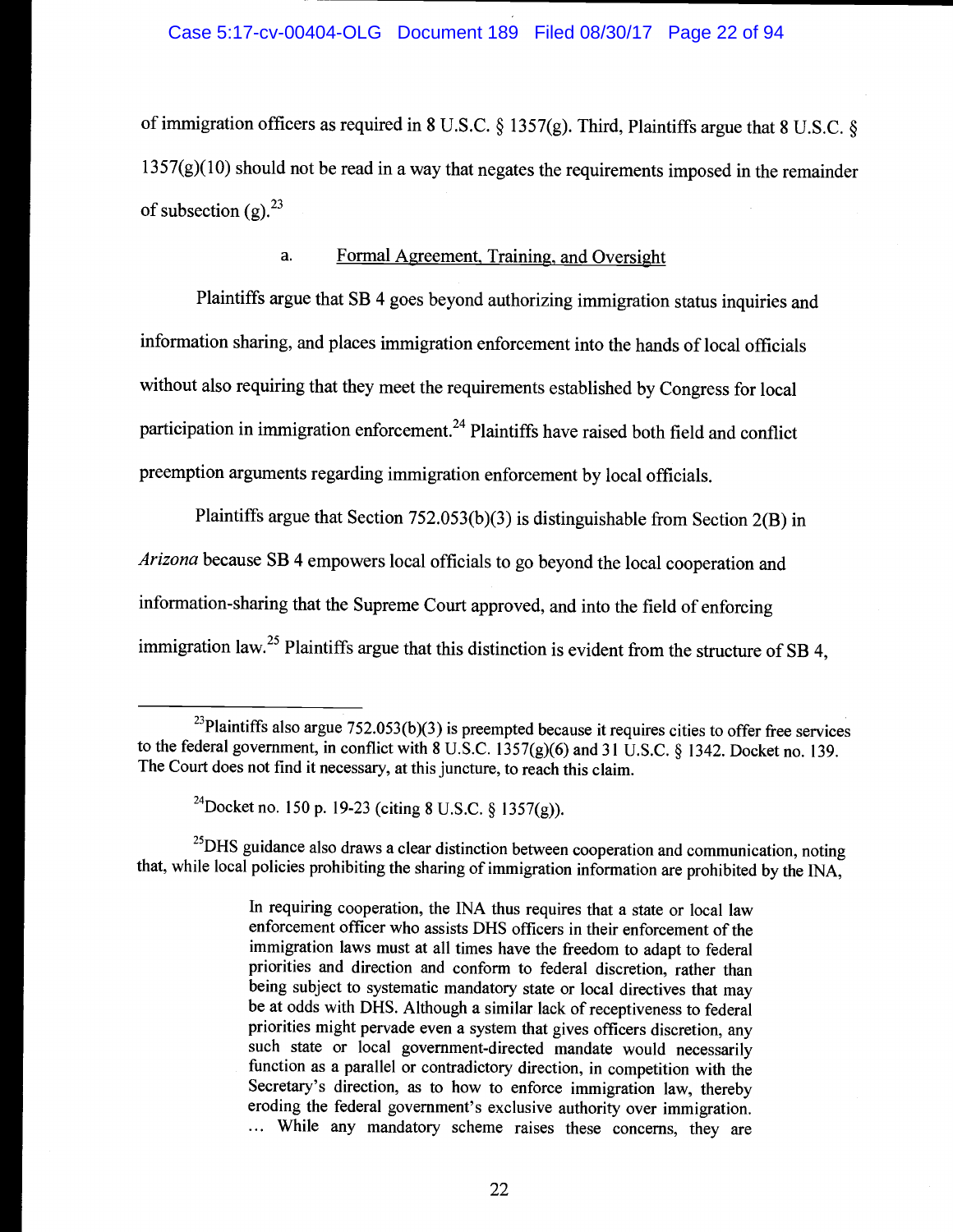which addresses local cooperation, information-sharing, and immigration enforcement in different subsections of Section 752.053(b). Finally, Plaintiffs argue that 8 U.S.C.  $\S$  1357(g)(10), contrary to Defendants' arguments, does not negate the specific requirements set out in the rest of subsection (g). Defendants, on the other hand, read the formal agreement requirements set out in Section 1357 $(g)$  as one of the permissible ways for localities to cooperate with immigration officials.

Defendants argue Section 1357(g) does not preempt other forms of local cooperation with federal immigration officials outside the context of a formal written agreement.<sup>26</sup> Defendants further argue "Congress could not have legislated a 'compulsory local role' in federal immigration enforcement, because that would be unconstitutional commandeering under the Tenth Amendment." Docket no. 91 p. 33 (internal citations omitted). The Court will address three issues raised by the parties' arguments: (1) first whether the State may enact regulation creating their own requirements—or lack thereof—for local officers to participate in immigration enforcement in light of 8 U.S.C. § 1357(g) (field preemption); (2) whether subsection (g)(10) can be read to create an exemption from the requirements outlined in  $\S 1357(g)(1)-(5)$ ; and (3) whether SB 4's enforcement provision creates a different system for cooperation (conflict preemption).

> particularly pressing where state or local mandates are codified because such codified laws are by their nature more difficult to adjust to and respond to changing priorities of the federal government.

U.S. Dep't of Homeland Security ("DHS"), Guidance on State and Local Governments' Assistance in Immigration Enforcement and Related Matters 9-10 (July 16, 2015) available at https://www.dhs.gov/publication/guidance-state-and-local-governments-assistance-immigrationenforcement-and-related.

 $^{26}$ Docket no. 91 at 22.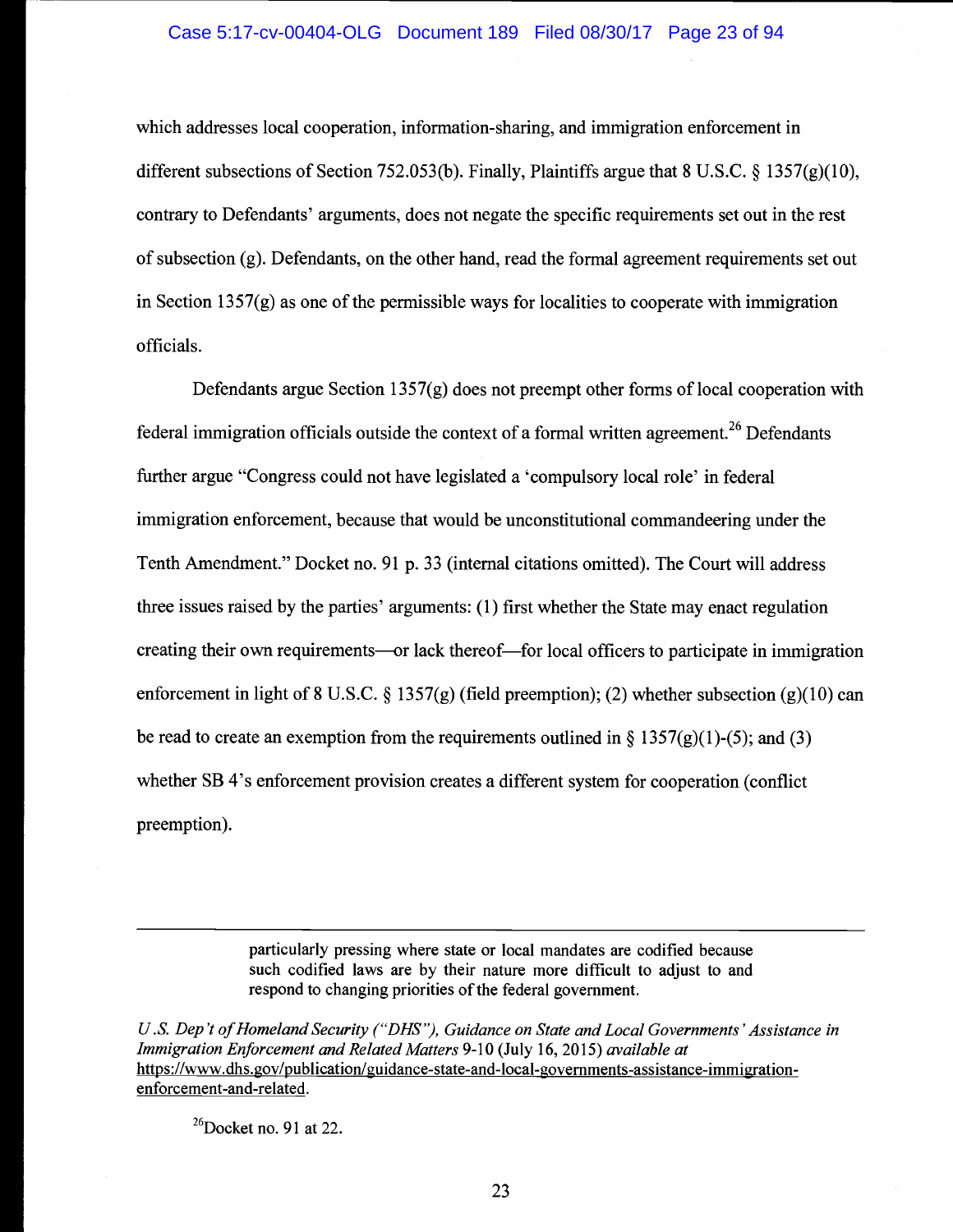#### Field Preemption i.

Congress may "foreclose any state regulation in the area," irrespective of whether state law is consistent or inconsistent with "federal standards." Oneok, Inc. v. Learjet, Inc.,

U.S. 3. 135 S. Ct. 1591, 1595 (2015) (citing *Arizona*, 567 U.S at 401 (emphasis added)). In such situations, Congress has forbidden the State to take action in the field that the federal statute pre-empts. Id. Congress's intent to occupy a field "can be inferred from a framework of regulation 'so pervasive ... that Congress left no room for the States to supplement it' or where there is a 'federal interest ... so dominant that the federal system will be assumed to preclude enforcement of state laws on the same subject." Arizona, 567 U.S. at 399. The nature of the power exerted by Congress, the object sought to be attained, and the character of the obligations imposed by the law, are all important in considering the question of whether supreme federal enactments preclude enforcement of state laws on the same subject. Hines v. Davidowitz, 312 U.s. 52, 70 (1941).

Plaintiffs have argued Texas's regulation of immigration enforcement has impermissibly encroached upon a field that Congress exclusively reserved for the Federal government.<sup>27</sup> Plaintiffs argue the extensive requirements set out in 8 U.S.C. § 1357(g) which delineate the training, supervision, and certification requirements for local officials to participate in immigration enforcement, coupled with Section  $1103(a)(10)$ , extending local officials authority to enforce immigration laws in the event of an "imminent mass influx of aliens arriving off the coast of the United States"; and Section 1252c, granting local authority to arrest in criminal illegal reentry cases, "but only after the State or local law enforcement officials obtain

 $27$ Docket no. 151 at 12.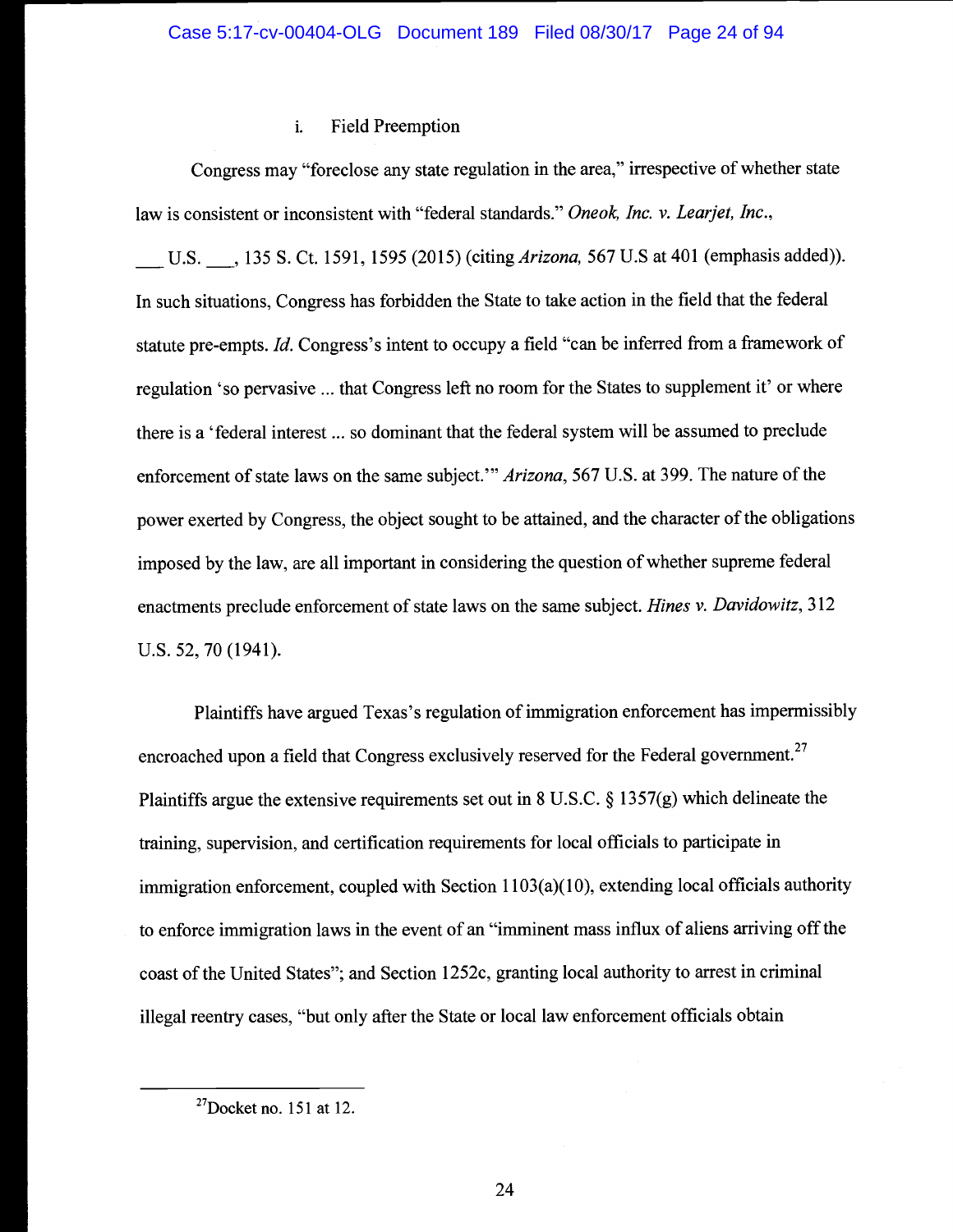## Case 5:17-cv-00404-OLG Document 189 Filed 08/30/17 Page 25 of 94

appropriate confirmation," makes clear Congress intended to prevent unilateral State involvement and State authorization of immigration enforcement.<sup>28</sup>

The Supreme Court's reasoning in Hines shed light on the factors courts should consider when analyzing preemption challenges. *Hines v. Davidowitz*, 312 U.S. at 70. First, courts ought to consider the nature of the power exerted by Congress. Here, Congress set out exacting requirements to be met before involving local officers in immigration enforcement. These requirements indicate Congress intended for the Federal Government—the Attorney General in particular—to provide oversight and direction to local officers.

Next, courts should consider the object Congress sought to obtain. Hines, 312 U.S. at 70. The requirements of 8 U.S.C. § 1357(g) indicate supervision and direction are a crucial component of immigration enforcement by local officials. As the Supreme Court has noted, "[d]iscretion in the enforcement of immigration law embraces immediate human concerns." Arizona, 567 U.S. at 396. Notably, 8 U.S.C. § 1357(g)(3) states "in performing a function under this subsection, an officer or employee of a State or political subdivision of a State shall be subject to the direction and supervision of the Attorney General." Thus, subsection  $(g)(3)$  makes clear that a local officer or employee of a state or political subdivision exercising authority granted under 8 U.S.C.  $\S 1357(g)$  must be subject to the direction and supervision of the Attorney General. Subsection (g)(3) states in clear terms it applies to functions exercised under the entire subsection (g), including subsection (g)(10). Because subsection (g) grants enforcement authority it can be inferred Congress sought to ensure that the Attorney General and the Federal Government retained enforcement direction and discretion in all local enforcement efforts including those contemplated under subsection (g)(10).

 $28$ Docket no. 151 at 11.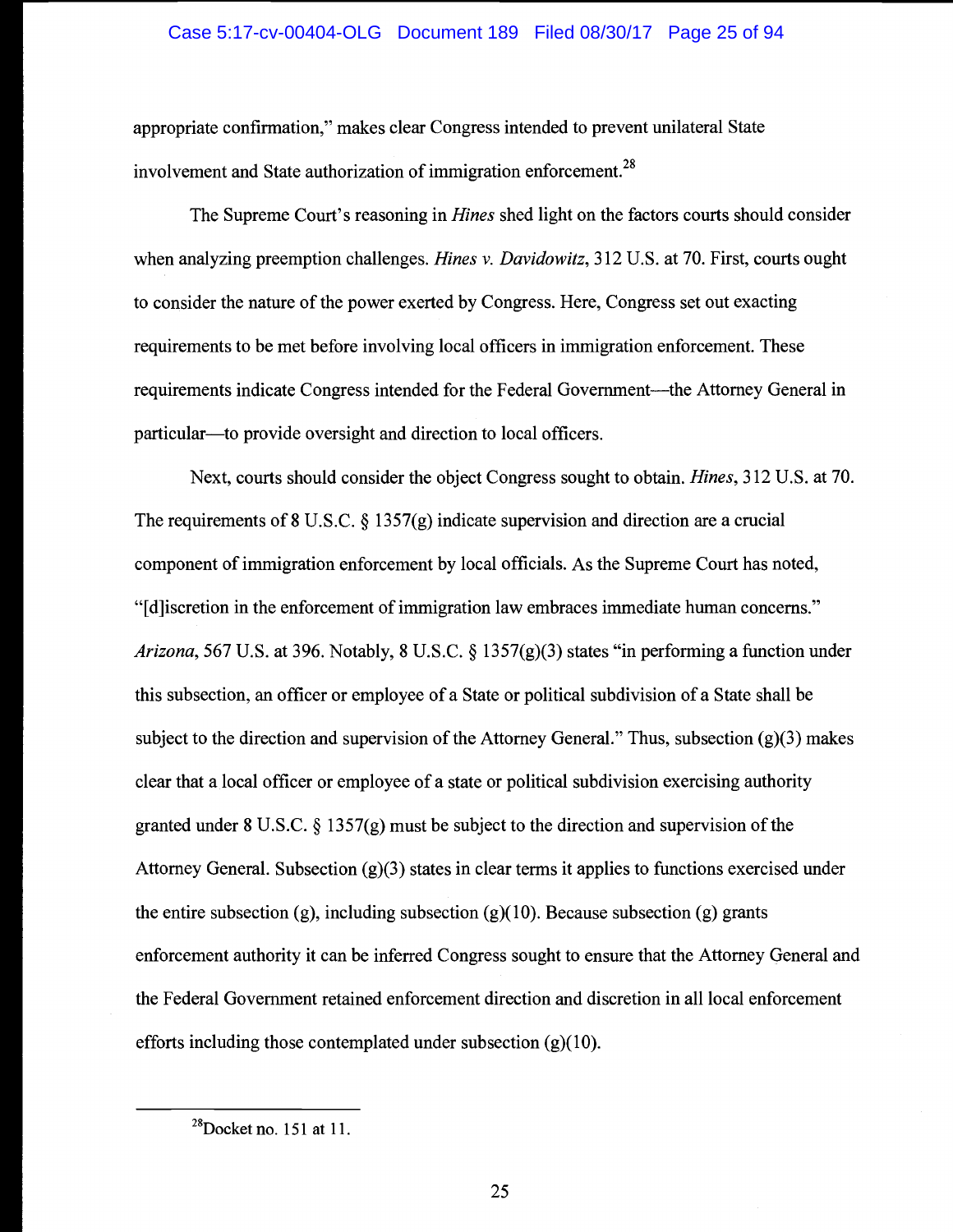Third, the Court ought to consider the character of the obligations imposed by 8 U.S.C. § 1357(g). Plaintiffs argue the requirement of formal agreements between the Attorney General and the State or locality illustrates the importance of Federal direction and supervision in immigration enforcement. Plaintiffs further argue the training and certification requirements in 8 U.S.C. § 1357(g) highlight the importance of creating uniform enforcement policies. In Arizona the Supreme Court reasoned that "authorizing state and local officers to engage in these enforcement activities as a general matter, [...] creates an obstacle to the full purposes and objectives of Congress." Arizona, 567 U.S. at 410 (finding state law authorizing state officers to make warrantless arrests based on removability was preempted). In analyzing Section 6 in Arizona, the Supreme Court reasoned that "Federal law specifies limited circumstances in which state officers may perform the functions of an immigration officer." Arizona, 567 U.S. at 408 (emphasis added). Further, "[t]here are significant complexities involved in enforcing federal immigration law." Id. The Supreme Court's analysis in *Arizona* made clear the importance of the supervising role of the Attorney General as well as the written certifications requirements. *Id.* at 409 (noting that "agreements reached with the Attorney General must contain written certification that officers have received adequate training to carry out the duties of an immigration officer"). Thus, the Court finds merit in Plaintiffs' argument that States should not be able to exempt themselves from the exacting requirements of 8 U.S.C. § 1357(g) by creating State regulation that circumvents such requirements. The Court further finds, after examining the federal statute as a whole and identifying its purpose and intended effects, that Plaintiffs have shown a likelihood that the federal interest in the field of immigration enforcement is so dominant that it may preclude enforcement of state laws on this subject and Tex. Gov't Code § 752.053(b)(3) is likely to be field preempted.<sup>29</sup>

 $^{29}$ Congress's intent to preserve federal control over local participation in immigration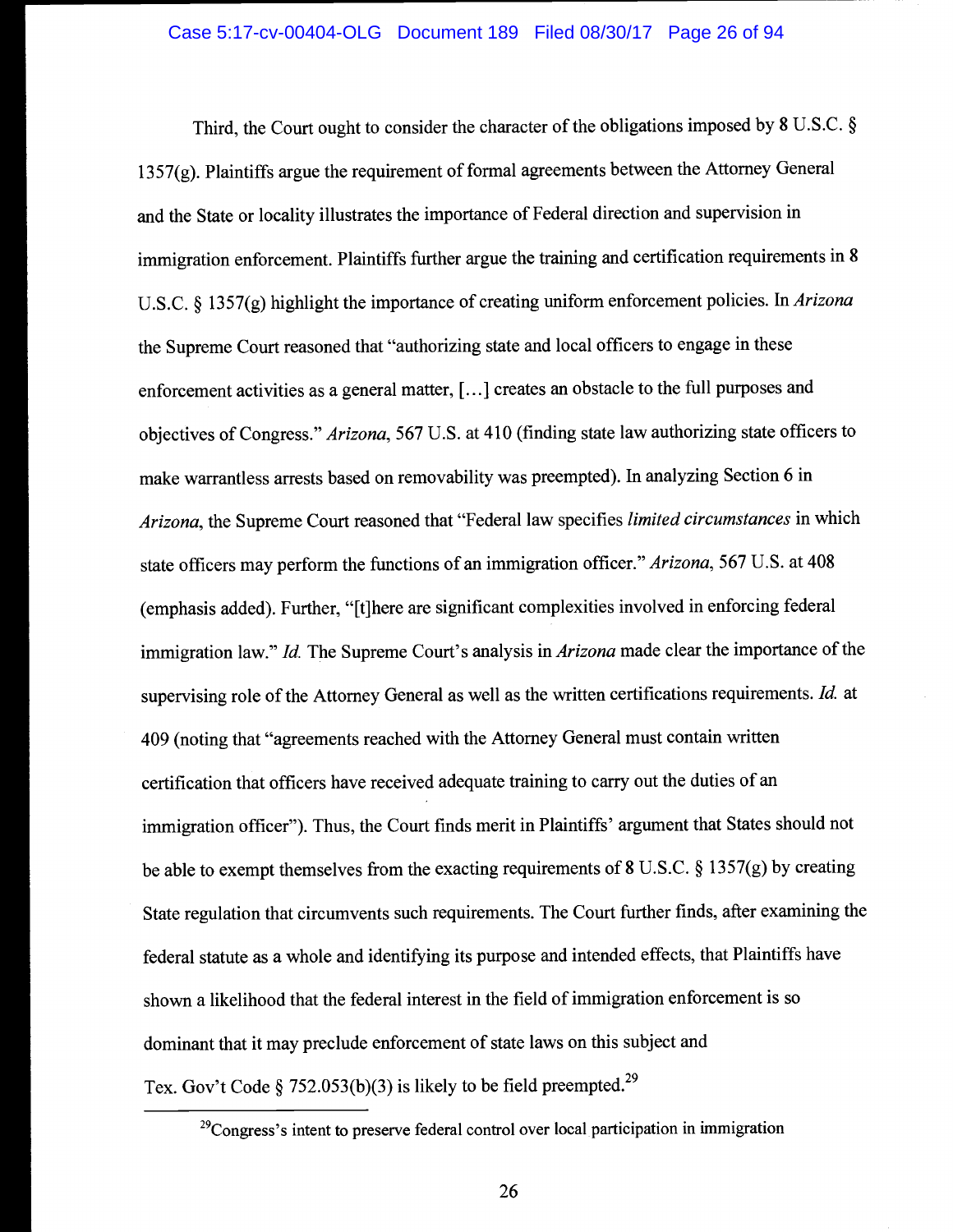## ii. Conflict Preemption

Plaintiffs have also raised issues of conflict preemption. The test of whether both federal and state regulations may operate, or the state regulation must give way, is whether both regulations can be enforced without impairing the federal superintendence of the field, not whether they are aimed at similar or different objectives. *Florida Lime*, 373 U.S. at 142.

Statutory interpretation requires more than concentration upon isolated words; rather, consideration must be given to the "total corpus of pertinent law and the policies that inspired ostensibly inconsistent provisions." Boys Markets, Inc. v. Retail Clerks Union, Local 770, 398 U.S. 235, 250 (1970) (citing Richards v. United States, 369 U.S. 1, 11 (1962)); Mastro Plastics Corp. v. NLRB, 350 U.S. 270, 285 (1956); United States v. Hutcheson, 312 U.S. 219, 235 (1941)). Statutory interpretation requires courts to "rea[d] the whole statutory text, conside[r] the purpose and context of the statute, and consul[t] any precedents or authorities that inform the analysis." Dolan v. Postal Service, 546 U.S. 481, 486 (2006). An inquiry into statutory interpretation must consider "the broader context of the statute as a whole." Robinson v. Shell Oil Co., 519 U.S. 337, 341 (1997).

The Court must therefore decide whether Section  $1357(g)(10)$ , when read in the context of the whole statute, creates a way for state and local police to "assist[] or cooperat[e] with a federal immigration officer" on a routine basis, circumventing the requirements Congress set out

enforcement is also evident from Section 1357 $(g)(10)$ 's reference to local officer "cooperat[ion]" in the "removal" of aliens not lawfully present. It is clear that state and local officers have no authority to remove an alien from the United States, or to institute or conduct removal proceedings. Congress's inclusion of this function among the four enforcement measures listed in Section  $1357(g)(10)$  therefore suggests that they intended this "cooperation" to be subject to federal supervision and control, with the Secretary having the leading and primary role. DHS Guidance on State and Local Governments' Assistance in Immigration Enforcement and Related Matters 9 (July 16, 2015) available at https://www.dhs.gov/publication/guidance-state-and-local-governments-assistance-immigrationenforcement-and-related.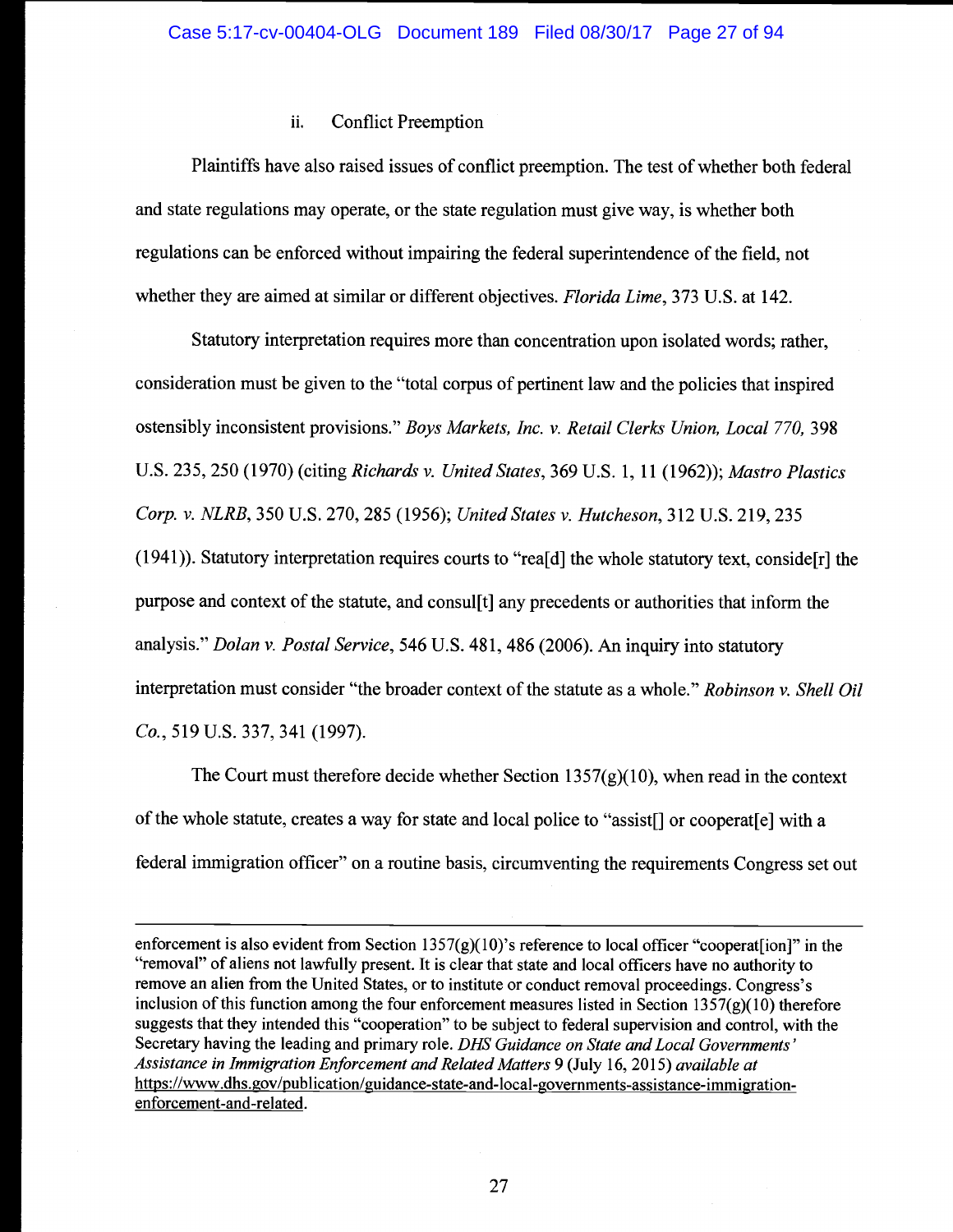in 8 U.S.C. § 1357 (g)(1)-(5). If Section  $1357(g)(10)$  can be read to permit this, it would be unlikely that Section 752.053(b)(3) would be conflict preempted. However, if Section  $1357(g)(10)$  does not permit this, and no other provision of federal law authorizes this type of informal participation in immigration enforcement by individual officers, Section 752.053(b)(3) would frustrate the purpose of the training and supervision requirements set forth in Section 1357 (g).

To determine the intent of Congress, we first look to the statutory text. Section 1357(g) creates a comprehensive framework to permit local officials to perform the functions of immigration officers. The first requirement of this participation is that the Attorney General enter into "a written agreement" with "a State, or any political subdivision of a State[.]" 8 U.S.C. §  $1357(g)(1)$ . That agreement must include a "written certification that the officers or employees performing the function under the agreement have received adequate training regarding the enforcement of relevant Federal immigration laws." 8 U.S.C. § 1357(g)(2). Section 1357(g)(5) requires that the agreement set out the specific powers and duties to be exercised by the local officers or employees, the duration of their authority, and the details of their supervision by the Attorney General. And Section  $1357(g)(10)$ , even while appearing to excuse the requirement of an agreement, still requires that local or state officer or employee participation in "the identification, apprehension, detention, or removal of aliens" be in "cooperat[ion] with the Attorney General." 8 U.S.C. 1357(g)(10).

Defendants' proposed interpretation is that " $\S 1357(g)(10)$  expressly contemplates the States' inherent authority to cooperate with the federal government in enforcing immigration laws[.]<sup>30</sup> This argument conflates communication of immigration status information with

 $30D$ ocket no. 91 at 30. DHS guidance on the topic makes clear that there are instances in which states are not required to seek affirmative advance authorization from the federal government for every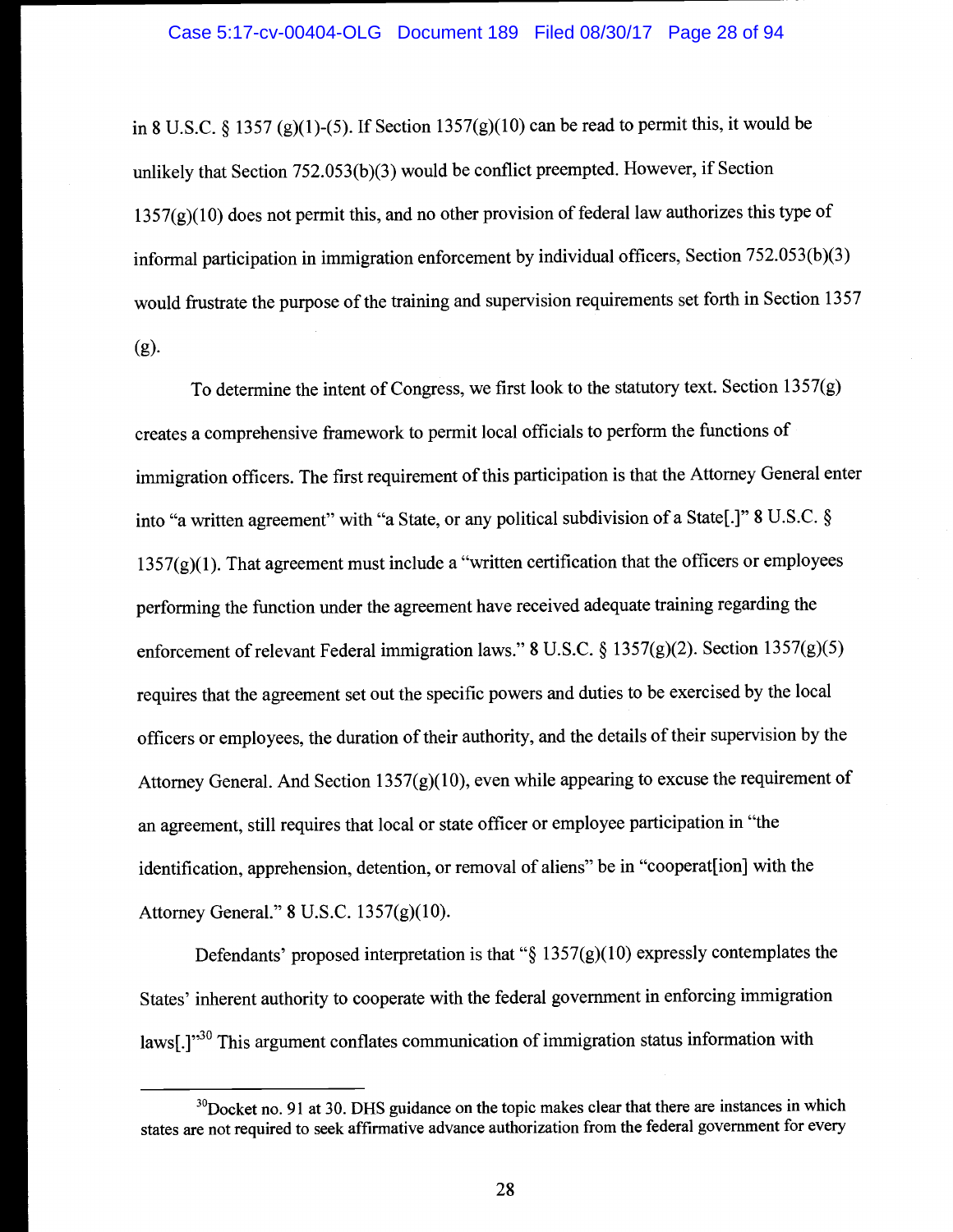cooperation in immigration enforcement.<sup>31</sup> As the Court previously discussed, sharing of immigration information is expressly addressed by 8 U.S.C.  $\S$ § 1373 and 1357(g)(10)(A). No separate statute exists that describes the involvement of local or state officials in routine immigration enforcement. The statute itself separates cooperation in sharing of information Section  $1357(g)(10)(A)$  and cooperation in enforcement in Section  $1357(g)(10)(B)$ . Defendants' argument that the states possess "inherent authority" to carry out immigration enforcement is at odds with the language of the INA, which contemplates the states, in the absence of a formal agreement, may only "cooperat [e] with the Attorney General [.]" Subsection  $(g)(10)(B)$  allows states to cooperate with the Attorney General absent a formal agreement; it does not place routine enforcement authority in the hands of the states.<sup>32</sup>

The Supreme Court in *Arizona* recognized there is ambiguity in what constitutes cooperation. Arizona, 567 U.S. at 410 ("[tjhere may be some ambiguity as to what constitutes cooperation under the federal law"). Such ambiguity is central to the determination of Plaintiffs' likelihood of success on their conflict preemption argument regarding Section 752.053(b)(3). Plaintiffs argue Texas cannot simply offer up local enforcement officials to routinely perform

act of assistance—but only where the assistance is part of a program that has been previously established by the federal government. The JNA's requirement that the assistance rendered by state and local officers be cooperative or responsive to federal priorities and discretion likewise does not require affirmative authorization in advance or federal involvement in every single act of assistance. DHS may choose to confine its role simply to establishing a general program under which a state or local officer may act repeatedly in a manner that is consistent with that program and with the policy or direction set by the Federal Government as it relates to the program) DHS Guidance on State and Local Governments' Assistance in Immigration Enforcement and Related Matters 10 (July 16, 2015) available at https://www.dhs. gov/publication/guidance-state-and-Iocal-governments-assistance-immigrationenforcement-and-related. The Federal Government's own interpretation of  $\S$  1357(g)(10) showcases the permissible ways of cooperation outside a formal agreement. The two permissible forms of state or local participation are:( 1) through federally established programs, and (2) on a case-by-case basis.

 $31$ Docket no. 90 at 30-32.

 $32$  Defendants' argument that SB 4's does not target aliens or immigration law is unpersuasive. Although the mandates of SB 4 are directed at local officials, enforcement assistance is inexorably intertwined with Federal immigration law.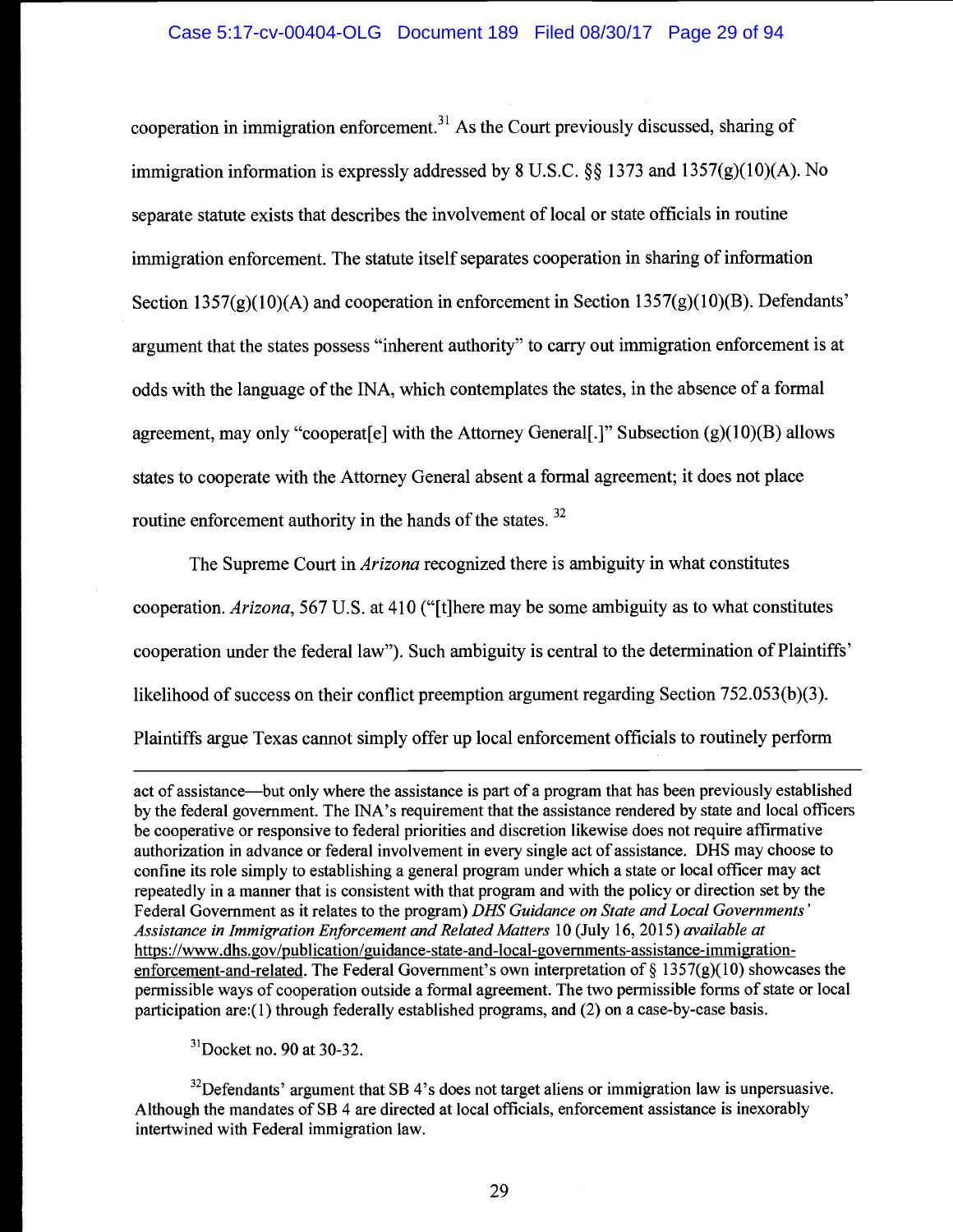## Case 5:17-cv-00404-OLG Document 189 Filed 08/30/17 Page 30 of 94

immigration enforcement and bypass the training, supervision, and certification requirements that Congress has established. DHS guidance illustrates that contemplated cooperation outside formal agreements comes in the form of pre-established programs or on a "case-by-case basis."33 Further, the language of the statute indicates systematic cooperation should be at behest of the Attorney General rather than motivated by state law. In other words, there can be no routine mandatory system established when the Attorney General has not requested it and will not supervise local enforcement.

Defendants argue "Congress went right up to the line of what it could do without running afoul of the Tenth Amendment's anti-commandeering doctrine" and that "Congress's decision to encourage voluntary local cooperation could not have preempted State-enacted policies regulating—or even requiring—local cooperation."<sup>34</sup> The Court is not persuaded by this argument. Authority to regulate immigration enforcement rests with the Federal Government. Arizona, 567 U.S. at 444-45 (the Federal Government retains the discretion that matters most that is, the discretion to enforce [federal immigration] law in particular cases). Texas cannot through state law—expand the "limited circumstances" in which local enforcement officials may

DHS Guidance on State and Local Governments 'Assistance in Immigration Enforcement and Related Matters 7 (July 16, 2015) *available at* https://www.dhs.gov/publication/guidance-state-and-localgovernments-assistance-immigration-enforcement-and-related.

 $34$ Docket no. 91 at 33.

 $33$ DHS guidance regarding state and local assistance in immigration enforcement states:

As contemplated by [Section  $1357(g)(10)$ ], DHS has invited and accepted the assistance of state and local law enforcement personnel in a variety of contexts that lie outside of the written agreements provided for by paragraphs (1)-(9) of subsection  $1357(g)$ , such as through BESTs, the Criminal Alien Program, Fugitive Operations Task Forces, and Operation Community Shield. Moreover, state and local law enforcement officers render assistance to DHS on a case-by-case basis as immigration matters come to their attention in the performance of their regular duties.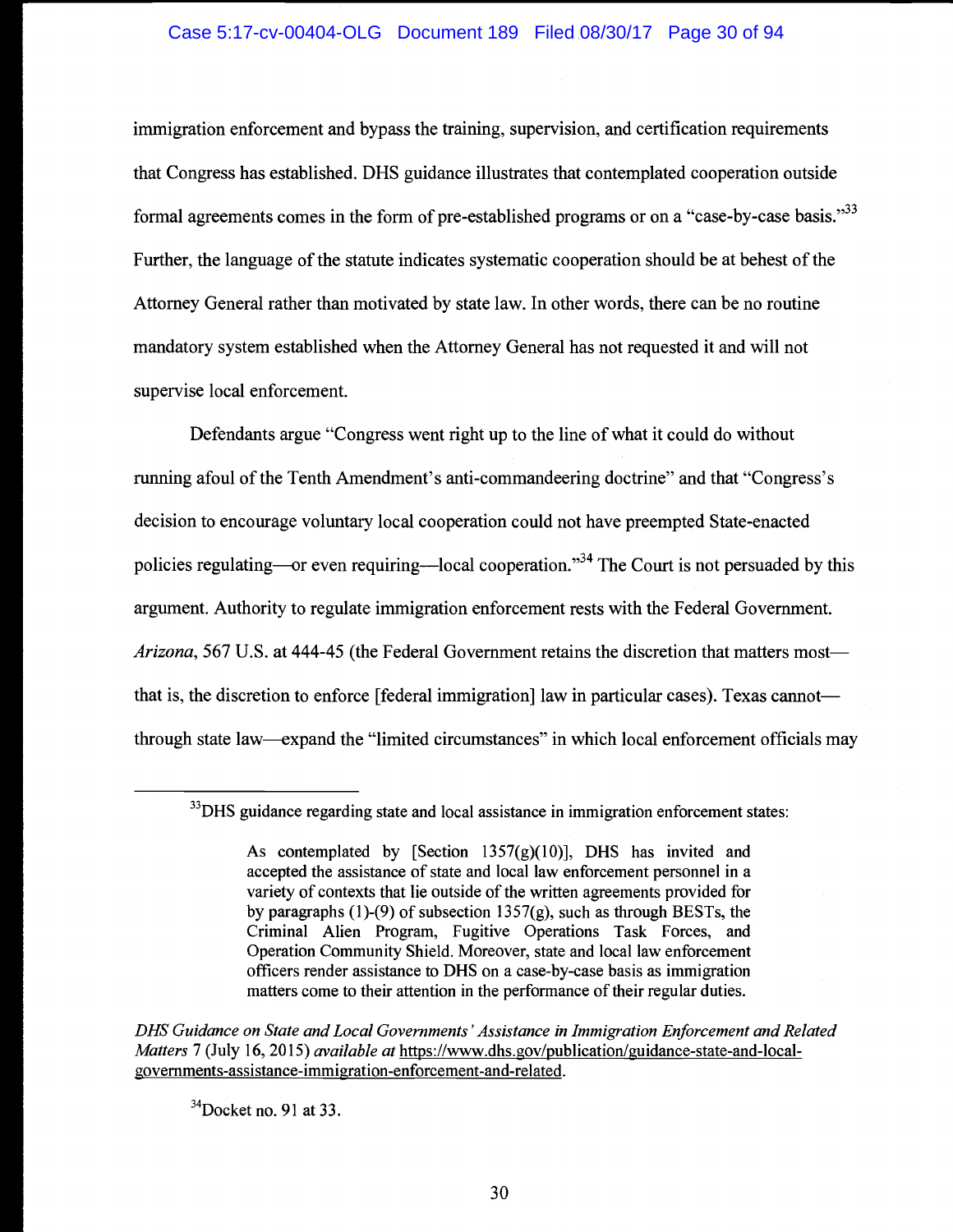#### Case 5:17-cv-00404-OLG Document 189 Filed 08/30/17 Page 31 of 94

perform the functions of immigration officers. Arizona 567 U.S. at 387. It is not the role of the State or the Court to speculate about what Congress would do in the absence of the Constitution's limits on its authority. The Court cannot tailor its application of the Supremacy Clause based on such speculation.

Defendants argue that the INA "contemplates the States' inherent authority to cooperate [with the removal of aliens]. $^{35}$  However, the enforcement examples listed in Section <sup>1</sup>357(g)(1 0)(B), which include "identification, apprehension, detention, or removal" make clear this subsection was not intended to be an independent grant of power to the states. Under Texas' interpretation, if subsection  $(g)(10)$  was a separate grant of state authority divorced entirely from the requirements listed in  $(g)(1)-(5)$ , it would vest states with the right to apprehend and remove aliens without supervision and direction from the Federal Government. However, is clear that the removal of aliens is within the sole purview of the Federal Government, and that "Federal law specifies limited circumstances in which state officers may perform the functions of an immigration officer." Arizona, 567 U.S. at 408. In Arizona the Supreme Court's stated "principal example" of these limited circumstances "is when the Attorney General has granted that authority to specific officers in a formal agreement with a state or local government." Id. See 8 U.S.C. § 1357(g)(1).<sup>36</sup> Officers covered by these agreements are subject to the Attorney

 $35$ Docket no. 91 at 30.

<sup>&</sup>lt;sup>36</sup>The Supreme Court further considered other statutes that permit local participation outside the agreement requirements of 8 U.S.C. § 1357(g). For example: § 11 03(a)( 10) permits local immigration enforcement in the event of an "imminent mass influx of aliens arriving off the coast of the United States"; and § 1252c provides local authority to arrest in criminal illegal reentry cases, but only after "appropriate confirmation from [ICE] of the status of such individual and only for such period of time as may be required for [ICE] to take the individual into Federal custody"). Section 1324(c) also provides local authority to arrest for the criminal offense of bringing in and harboring certain aliens. The Supreme Court's reasoning in Arizona makes clear the Court considered the grant of authority extended by Congress to state and local officers and found that unilateral enforcement was not contemplated. Arizona, 567 U.S. at 409.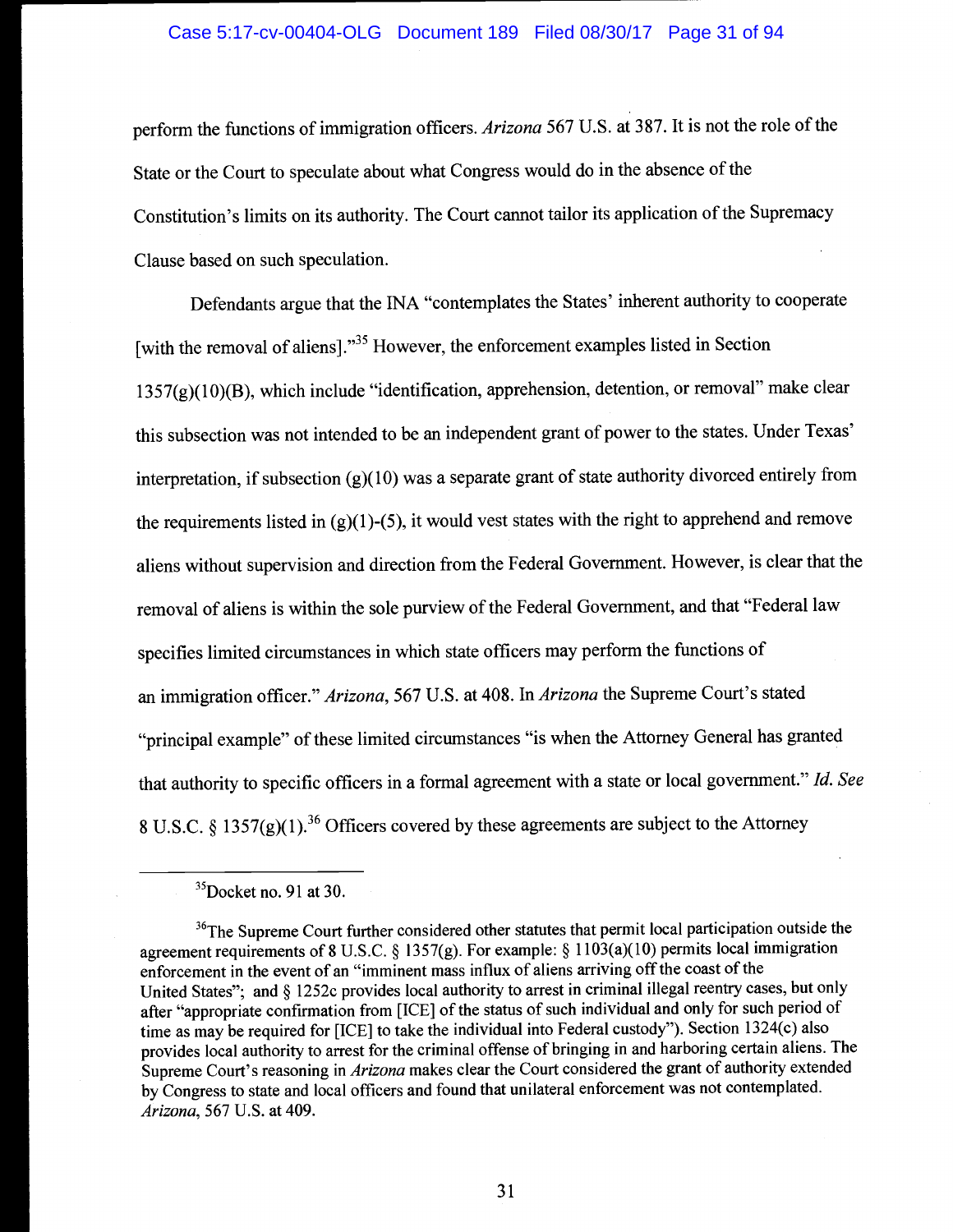General's direction and supervision. 8 U.S.C. § 1357(g)(3). Federal immigration law involves significant complexities, one of which is the determination of removability.<sup>37</sup> See Padilla v. Kentucky, 559 U.S. 356, 379-80 (2010) (Alito, J., concurring in judgment). For this reason, Congress has required that enforcement cooperation agreements under Section 1357(g) contain written certification that officers have received adequate training to carry out the duties of an immigration officer. See 8 U.S.C. § 1357(g)(2); 8 CFR §§ 287.5(c) (arrest power contingent on training),  $287.1(g)$  (defining the training).<sup>38</sup>

Although the Supreme Court in *Arizona* did not address Section 1357(g)(10)(B) in the broad context of enforcement, it concluded there are "limited circumstances in which state officers may perform the functions of an immigration officer." Arizona, 567 U.S. at 408-09. It would be paradoxical to conclude that, despite the exacting requirements set out in Section 1357(g), and despite the "limited circumstances" recognized by the Supreme Court, a state could establish its own cooperation scheme under which local officers and employees could routinely avoid the requirements imposed by Federal law. Although formal cooperation agreements are not always necessary, the Supreme Court drew a clear line distinguishing communication from enforcement cooperation. Arizona, 567 U.S. at 411-12 (discussing 8 U.S.C.  $\S 1357(g)(10)(A)$ ). The Supreme Court held that putting state officers in the position of holding aliens in custody for possible unlawful presence without federal direction or supervision would disrupt the federal

 $37$ This Circuit's own precedent recognizes the "significant complexities involved in enforcing federal immigration law, including the determination whether a person is removable," an observation that reinforces the importance of the federal government's supervisory role over the limited contexts, including harboring, where the Attorney General has delegated arrest authority to state officers. Villas at Parkside Partners v. City of Farmers Branch, Tex., 726 F.3d 524, 531 (5th Cir. 2013) (citing Arizona, 567 U.S. at 408). The Attorney General's supervisory role in immigration enforcement has been the cornerstone for delegation of immigration enforcement duties to local or state enforcement officers.

 $38$ Arizona, 567 U.S. at 409.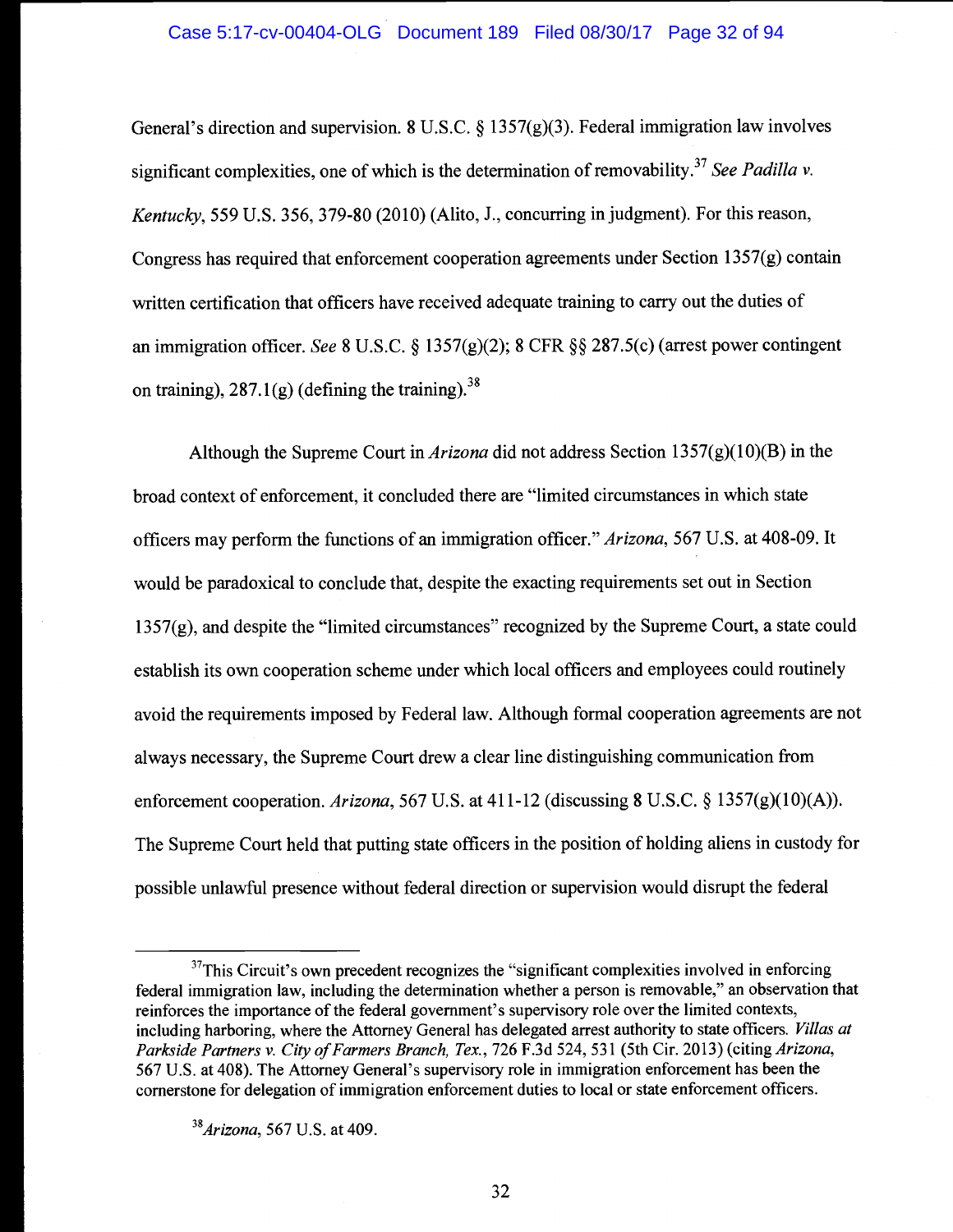framework. Arizona, 567 U.S. at 413 ("The program put in place by Congress does not allow state or local officers to adopt this enforcement mechanism."). Similarly, this Court finds bypassing training, certification, and supervision and establishing a systematic local enforcement procedure would likely go against the program put in place by Congress. Therefore, the Court finds that Plaintiffs have shown that they are likely to succeed on the merits of their claim that Section 752.053(b)(3) is conflict preempted.

## Violation of Free Speech

The City of El Cenizo Plaintiffs, City of San Antonio Plaintiffs, El Paso County Plaintiffs, Travis County Plaintiffs, City of Dallas, City of Austin, and City of Houston allege that SB 4 violates the First Amendment, as applied to the states through the Fourteenth Amendment.<sup>39</sup> Plaintiffs' First Amendment challenge to SB 4 is three fold: the first is an overbreadth challenge; the second is a vagueness challenge; and the third is a viewpoint discrimination challenge.

## A. Standing to assert First Amendment claims

Defendants do not challenge Plaintiffs' standing to assert their First Amendment claims, and there is no impediment under the law that would foreclose their ability to bring such claims. The record shows that several named plaintiffs face an imminent threat of censorship and run a real risk of punishment under the terms of SB  $4<sup>40</sup>$  But even if the individual rights of these named plaintiffs were not implicated, the prudential limitations on standing are relaxed in the

 $39$ Houston and Dallas also assert that SB 4 violates article I, § 8 of the Texas Constitution. The Court does not find it necessary, at this juncture, to reach the claims under the Texas Constitution.

 $^{40}$ Docket no. 57-14, El Cenizo Exh. 32-B (Public Statements of Governor Greg Abbott) ("I'm putting the hammer down ... Texas is not going to stand for it ... We are going to be asserting fines. We're going to be seeking court orders that could lead to putting these people behind bars, the officials who are violating their oath of office."). Although the threat is real, the plaintiffs have not and cannot be charged based on conduct that occurred prior to September  $1$  – the date that SB 4 takes effect.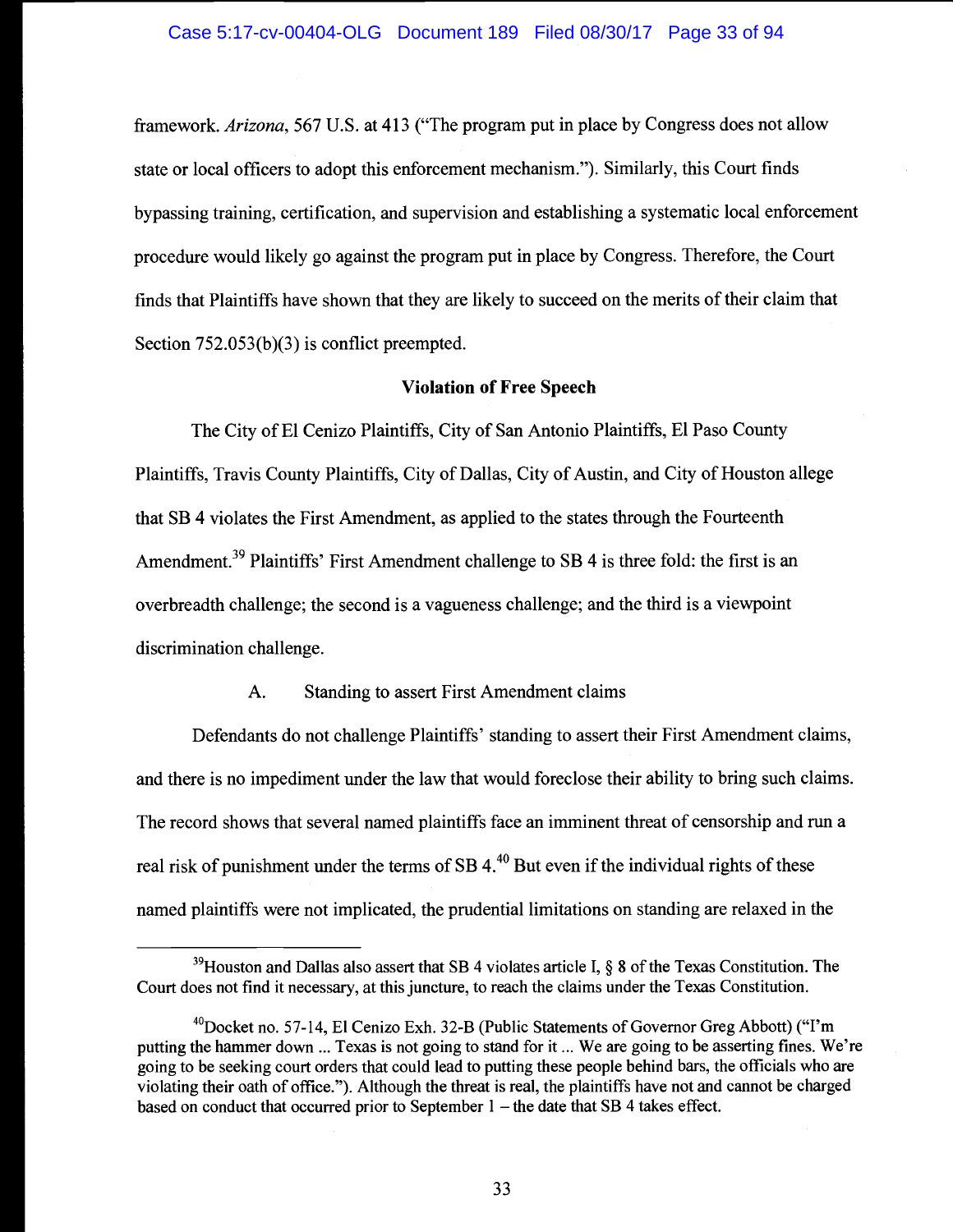First Amendment context. LAPD v. United Reporting Pub. Corp., 528 U.S. 32, 38-39 (1999); Maryland Secretary of State v. Joseph H. Munson Co., 467 U.S. 947, 954-58 (1984); Broadrick v. Oklahoma, 413 U.S. 601, 612-13 (1973); Ctr. for Individual Freedom v. Carmouche, 449 F.3d 655, 660 (5th Cir. 2006).

## B. First Amendment protections

"Statements by public officials on matters of public concern must be afforded First Amendment protection." Pickering v. Board of Education, 391 U.S. 563, 574 (1968).<sup>41</sup> Public officials at the local level – whether elected, appointed, or otherwise employed – do not relinquish their First Amendment rights which they would otherwise enjoy as private citizens to comment on matters of concern. Lane v. Franks,  $\_$  U.S.  $\_$ , 134 S.Ct. 2369, 2374 (2014); Pickering, 391 U.S. at 568. Local governmental policy on the enforcement of immigration laws is a matter of legitimate public concern.<sup>42</sup> Free and open debate on matters of public concern is a cornerstone of democracy and the core value protected by the First Amendment. Local elected officials, and persons who are appointed or employed by local governmental entities, are expected to engage in open, robust debate on such issues, as such debates lead to a more informed electorate. Local officials are well informed on how SB 4 and the enforcement of

<sup>&</sup>lt;sup>41</sup>The *Pickering* line of cases arise from employer regulated speech. "The government as employer indeed has far broader powers [to regulate speech] than does the government as sovereign[.]" Waters v. Churchill, 511 U.S. 661, 671 (1994) (plurality opinion); James v. Collin County, 535 F.3d 365, 379 (5th Cir. 2008); see also City of San Diego v. Roe, 543 U.S. 77, 80 (2004) ("A governmental employer may impose certain restraints on speech of its employees that would be unconstitutional if applied to the general public"); Scott v. Flowers, 910 F.2d 201, 210 (5th Cir. 1990) ("the state as employer may restrict the speech of its employees in ways in which the state as sovereign may not restrict the speech of its citizens"). In this case, the State of Texas is the sovereign and not the employer, so a more demanding level of scrutiny is required.

 $42\%$  Speech involves matters of public concern when it can be fairly considered as relating to any matter of political, social, or other concern to the community, or when it is a subject of legitimate news interest; that is, a subject of general interest and of value and concern to the public." Lane, 134 S.Ct. at 2380 (citing Snyder v. Phelps, 562 U.S. 131 S.Ct. 1207 (2011)).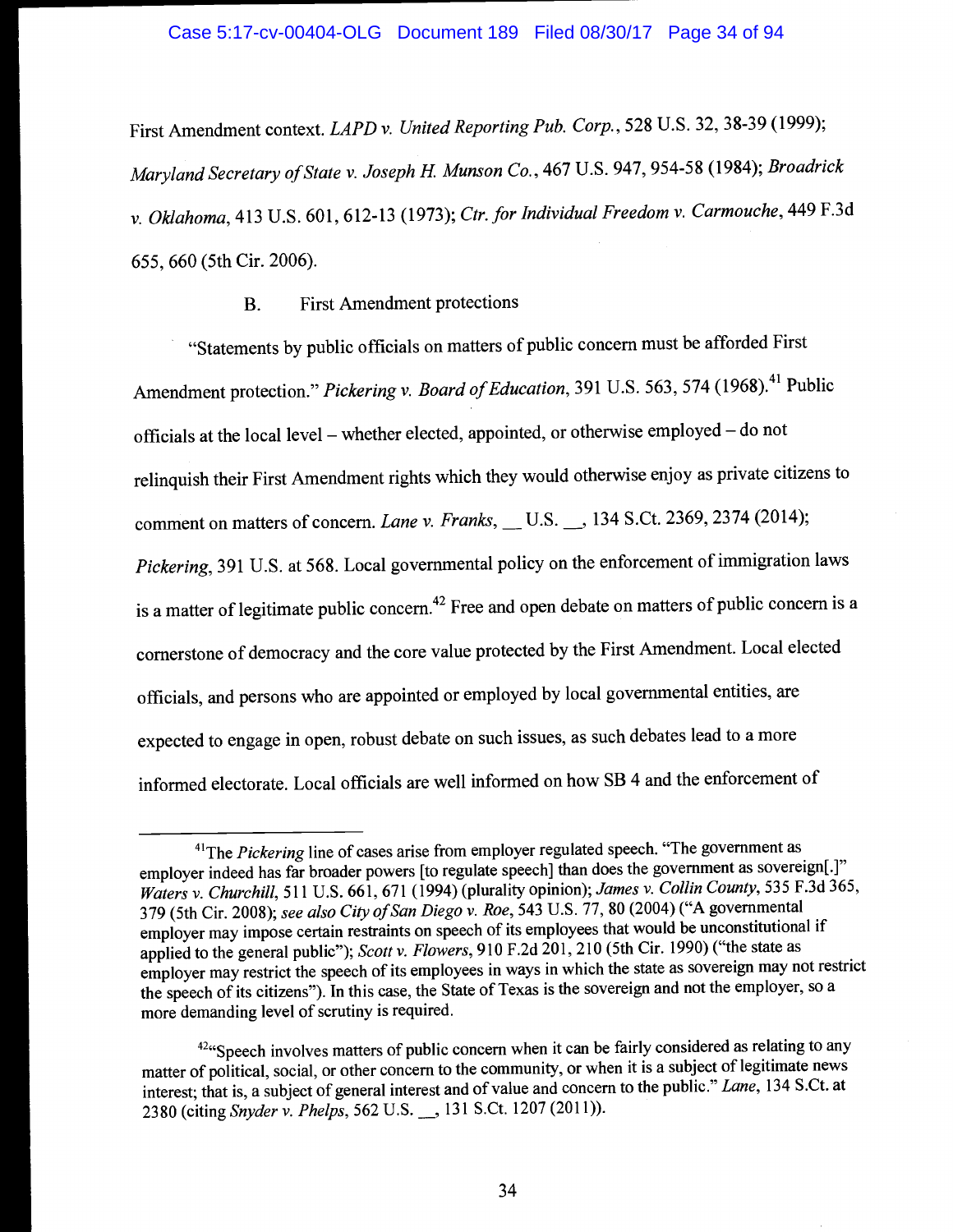## Case 5:17-cv-00404-OLG Document 189 Filed 08/30/17 Page 35 of 94

immigration laws affect local practice and policy, and must be able to speak out freely on such issues without fear of penalty, reprisal, retaliation, and/or removal from office.<sup>43</sup> Censoring officials would disserve the public interest and create a serious disconnect between local officials and the communities they serve.

C. Facial challenge to overbreadth and vagueness

Plaintiffs assert that SB 4's blanket prohibition against any local government official or employee endorsing any policy that would materially limit immigration law is unconstitutionally vague, overbroad, and sweeping in coverage. In the First Amendment context, the facial overbreadth and vagueness challenges are related in practice, yet analytically distinguishable.<sup>44</sup> The courts have indicated a preference for addressing the overbreadth challenge first and, if that fails, the vagueness challenge next. Village of Hoffman Estates v. Flipside, Hoffman Estates,

Inc., 455 U.S. 489, 494-45 (1983); Fairchild v. Liberty ISD, 597 F.3d 747, 755-56 (5th Cir.

2010); United States v. Clark, 582 F.3d 607, 612 (5th Cir. 2009).

SB 4 states, in relevant part:

Sec. 752.053. POLICIES AND ACTIONS REGARDING IMMIGRATION ENFORCEMENT.

(a) A local entity or campus police department may not:

 $43$  There is considerable value in encouraging, rather than inhibiting, speech by public employees. For government employees are often in the best position to know what ails the agencies for which they work. The interest at stake is as much the public's interest in receiving informed opinions as it is the employee's own right to disseminate it." Lane, 134 S.Ct. 2377 (citing Churchill, 511 U.S. at 674 (plurality opinion) and San Diego v. Roe, 543 U.S. 77, 82 (2004) (per curiam )); see also Broadrick, 413 U.S. at 619 ("Public discussion of local, state, national, and international affairs is grist for the First Amendment mill. Our decisions emphasize that free debate, uninhibited discussion, robust and wide-open controversy, a multitude of tongues, the pressure of ideas clear across the spectrum set the pattern of First Amendment freedoms.") (Douglas, J., dissenting).

 $44$ "[T]he vices of vagueness and overbreadth are not wholly separable, in the area of the first amendment ... when the Supreme Court has spoken of facial vagueness of statutes touching first amendment rights, it has seldom if ever, been referring to a constitutional vice different from the latent vagueness of an overbroad law." The First Amendment Overbreadth Doctrine, 83 Harv. L. Rev. 844, 873 (1970).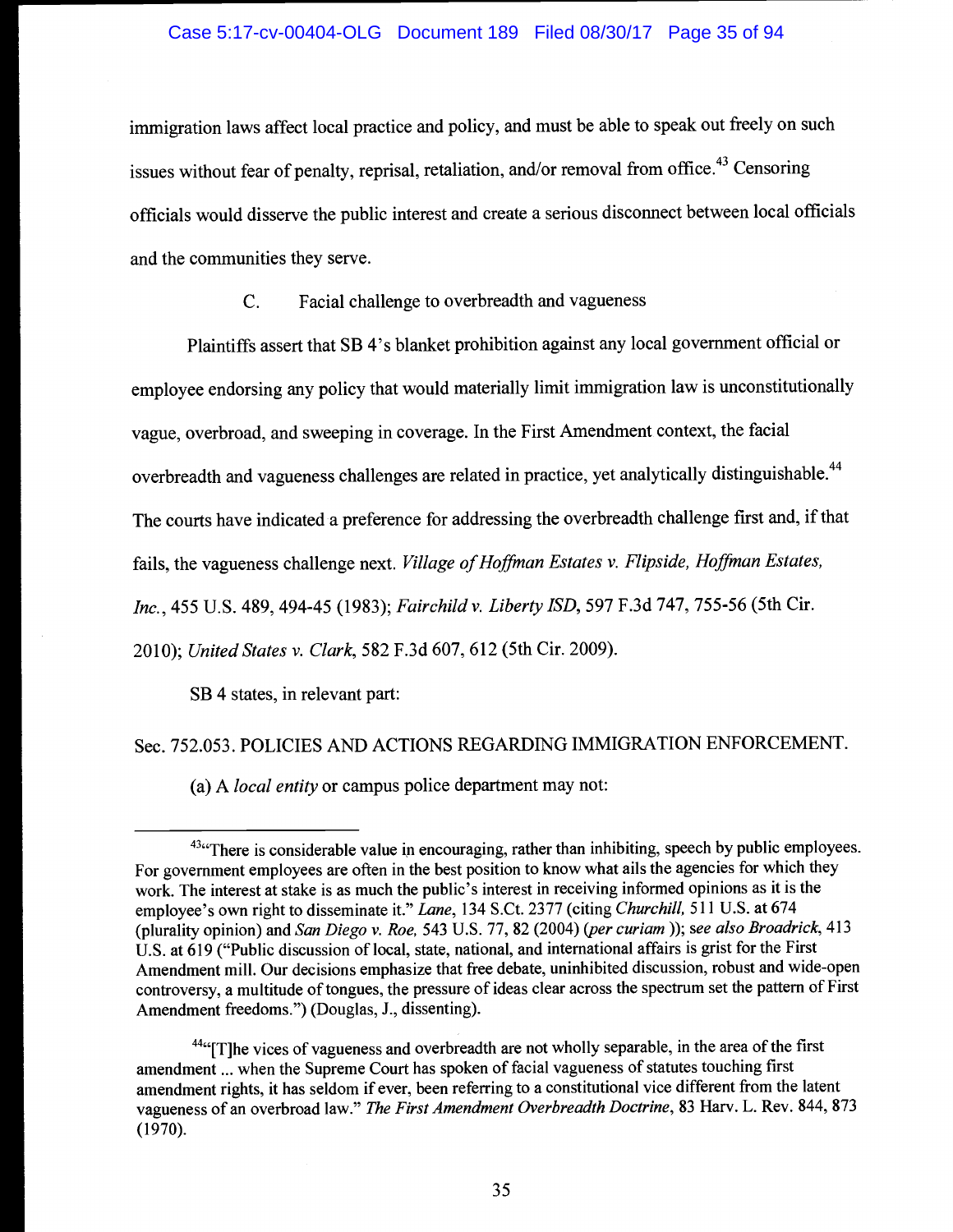(1) adopt, enforce, or endorse a policy under which the entity or department prohibits or materially limits the enforcement of immigration laws...

Sec. 752.051 DEFINITIONS. In this subchapter:

(2) "Immigration laws" means the laws of this state or federal law relating to aliens, immigrants, or immigration, including the federal Immigration and Nationality Act (8 U.S.C. Section 1101 et seq.).

(5) "Local entity" means:

(A) the governing body of a municipality, county, or special district or authority, subject to Section 752.052;

(B) an officer or employee of or a division, department, or other body that is part of a municipality, county, or special district or authority, including a sheriff, municipal police department, municipal attorney, or county attorney; and

(C) a district attorney or criminal district attorney.

(6) "Policy" includes a formal, written rule, order, ordinance, or policy and an informal, unwritten policy.

SB 4, attached hereto (emphasis added). This prohibition does not come without harsh

consequences for local officials, as reflected in the related enforcement provisions:

Sec. 752.055. COMPLAINT; EQUITABLE RELIEF.

(a) Any citizen residing in the jurisdiction of a local entity or any citizen enrolled at or employed by an institution of higher education may file a complaint with the attorney general if the person asserts facts supporting an allegation that the entity or the institution's campus police department has violated Section 752.053. The citizen must include a sworn statement with the complaint stating that to the best of the citizen's knowledge, all of the facts asserted in the complaint are true and correct.

(b) If the attorney general determines that a complaint filed under Subsection (a) against a local entity or campus police department is valid, the attorney general may file a petition for a writ of mandamus or apply for other appropriate equitable relief in a district court in Travis County or in a county in which the principal office of the entity or department is located to compel the entity or department that is suspected of violating Section 752.053 to comply with that section.

(c) An appeal of a suit brought under Subsection (b) is governed by the procedures for accelerated appeals in civil cases under the Texas Rules of Appellate Procedure. The appellate court shall render its final order or judgment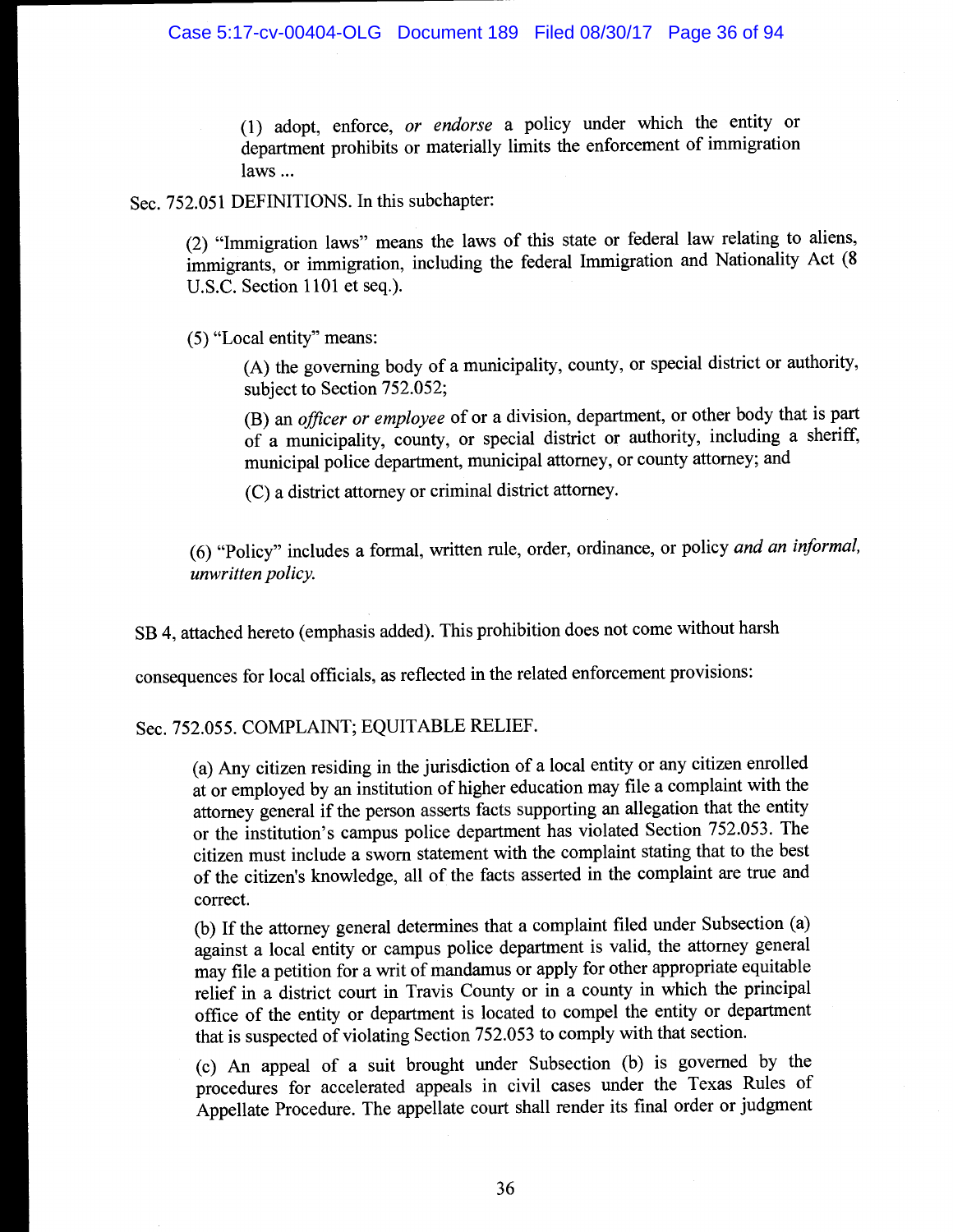with the least possible delay.

Sec. 752.056. CIVIL PENALTY.

(a) A local entity or campus police department that is found by a court of law as having intentionally violated Section 752.053 is subject to a civil penalty in an amount: (1) not less than \$1,000 and not more than \$1,500 for the first violation; and (2) not less than \$25,000 and not more than \$25,500 for each subsequent violation.

(b) Each day of a continuing violation of Section 752.053 constitutes a separate violation for the civil penalty under this section.

(c) The court that hears an action brought under Section 752.05 5 against the local entity or campus police department shall determine the amount of the civil penalty under this section.

(d) A civil penalty collected under this section shall be deposited to the credit of the compensation to victims of crime fund established under Subchapter B, Chapter 56, Code of Criminal Procedure.

(e) Sovereign immunity of this state and governmental immunity of a county and municipality to suit is waived and abolished to the extent of liability created by this section.

Sec. 752.0565. REMOVAL FROM OFFICE.

(a) For purposes of Section 66.001, Civil Practice and Remedies Code, a person holding an elective or appointive office of a political subdivision of this state does an act that causes the forfeiture of the person's office if the person violates Section 752.053.

(b) The attorney general shall file a petition under Section 66.002, Civil Practice and Remedies Code, against a public officer to which Subsection (a) applies if presented with evidence, including evidence of a statement by the public officer, establishing probable grounds that the public officer engaged in conduct described by Subsection (a). The court in which the petition is filed shall give precedence to proceedings relating to the petition in the same manner as provided for an election contest under Section 23.101.

(c) If the person against whom an information is filed based on conduct described by Subsection (a) is found guilty as charged, the court shall enter judgment removing the person from office.

SB 4, attached hereto (emphasis added).

Plaintiffs' overbreadth and vagueness challenges to SB 4, and the endorsement

prohibition in particular, come as no surprise. As reflected in the Senate Journal on the SB 4

floor debate, the Bill's author struggled to explain the meaning of the endorsement prohibition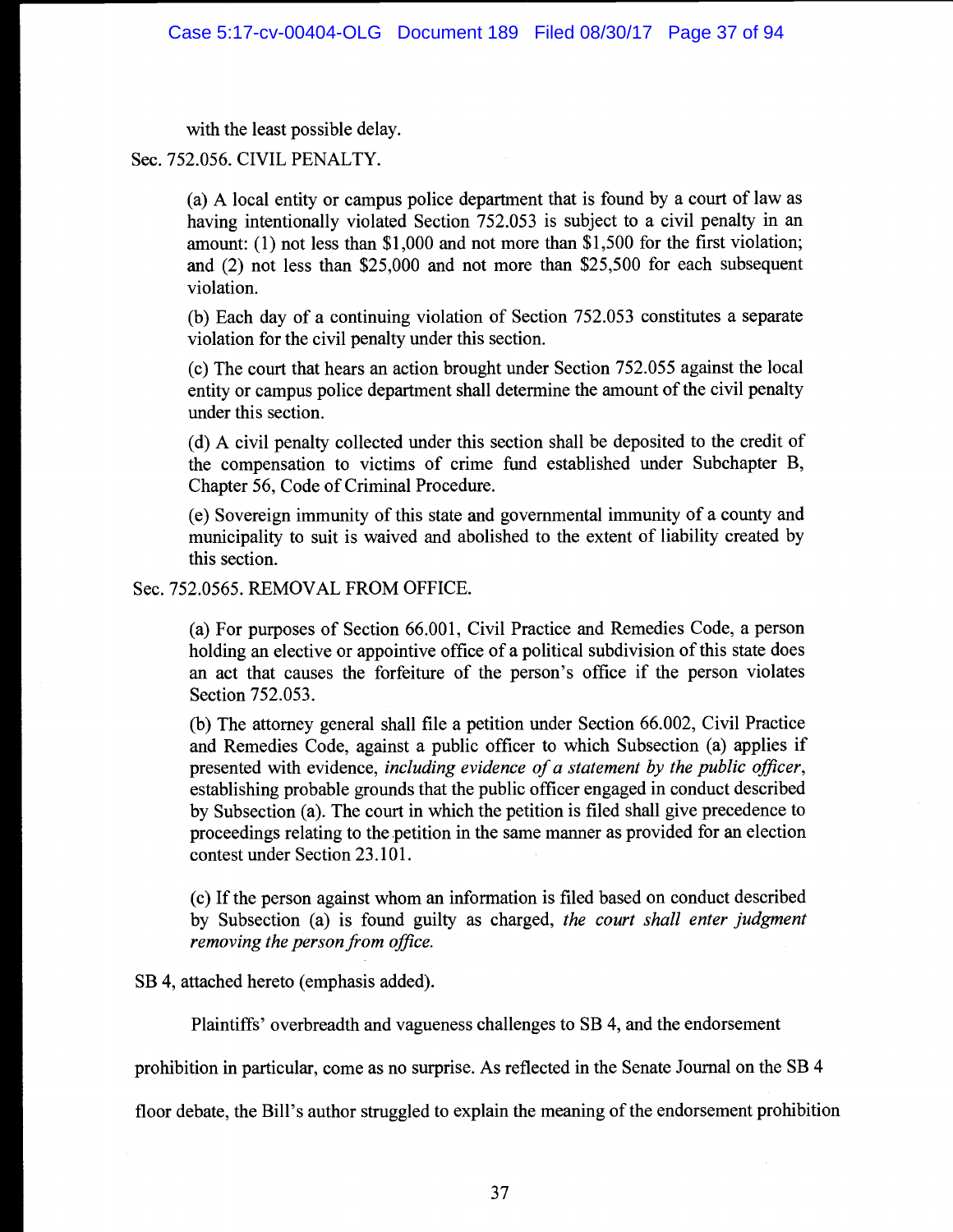but made clear that it was intended to be broad and sweeping:

Senator Perry: Endorse

Senator Garcia - endorse, what's your intent here? What does endorse, it doesn't mean that they got to go through what we go through when we get endorsed. I mean, what is endorsing? I mean, it's just violating First Amendment rights.

Senator Perry: It's a, it's a, it's a more deliberative term that says we are going to endorse, enforce, support, identify with, and it is, it becomes part of our DNA, or culture to endorse that, that we believe enough in it to put our name on it. So, that's basically the nomenclature, if you will. We get there through different ways, to, but that's just an emphasis of how much this is important to the State of Texas to do.

Senator Garcia: So, if the sheriff or the police chief submits an opinion piece to their local paper about this topic and they pretty much say we really don't need it, just what many of the police, law enforcement officials said during the hearing, that it really does take away from their discretion, that they were elected to do the job, that they know what's best for the communities, and they don't really see that we need sanctuary cities, so is that endorsing a sanctuary policy that would put them out of office?

Senator Perry: I would say it would be because it's effectively creating a culture of contempt and noncompliance.

Senator Garcia: So, their free speech rights go out the window.

Senator Perry: I don't know that that's a free speech issue if you've been elected to uphold the law. You don't get the right as a free speech to go out and not uphold the law.

Senator Garcia: So, free speech goes out the window.

Senator Perry: That's a different discussion, that's a different discussion for a different group.

Docket 56, Senate Journal, SB 4 Senate Floor Debate, 85th Legislature, February 7, 2017

(emphasis added); see also Declaration of Senator Jose Rodriguez, ¶ 30h ("At one point, the

bill's author, Senator Charles Perry referred to what he called the 'wink wink' culture of County

Sheriffs not enforcing immigration laws, and how that would be a violation of SB 4, without any

explanation of how that would be enforced or addressed").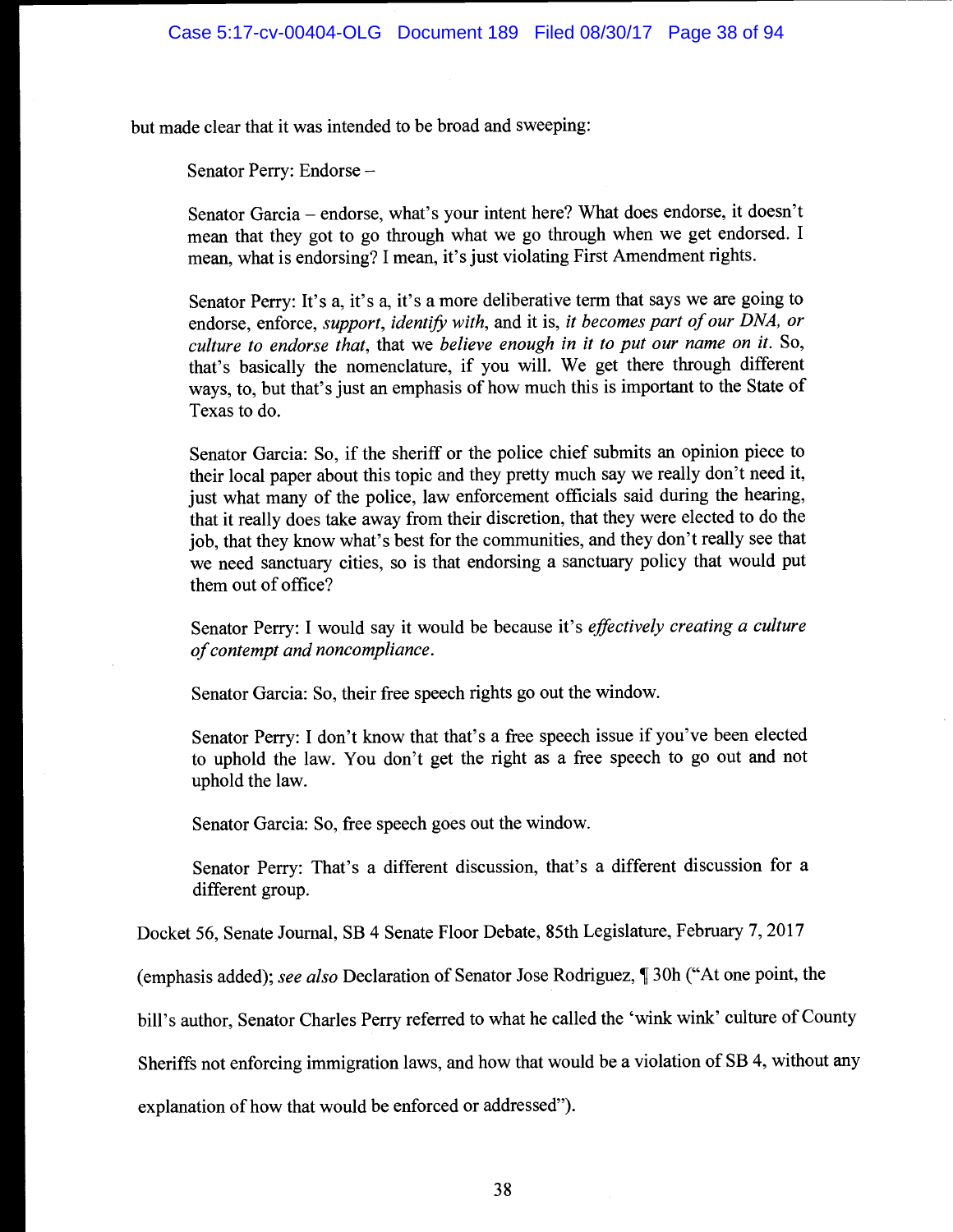#### Case 5:17-cv-00404-OLG Document 189 Filed 08/30/17 Page 39 of 94

The State has suggested that perhaps the Court could just strike the word "endorse" from SB 4 to avoid any First Amendment violations. Docket no. 91, p. 59. However, the problem is not that simple and the Court cannot rewrite a law to conform it to constitutional requirements. U.S. v. Stevens, 559 U.S. 460, 481 (2010). The State has also suggested that the First Amendment should not apply to government officials acting in their official capacity. This argument is antithetical to the law. The State cites Garcetti v. Ceballos, 547 U.S. 410 (2006), for this proposition. That case has no application here. In Ceballos, an employee (assistant district attorney) sued his employer (the county) for alleged retaliation after questioning the credibility of a warrant affiant, recommending dismissal of the case, and then arguing with his superiors about it. That case involved employer discipline; this case does not. The State of Texas is not the employer of the local officers, employees, and officials targeted by SB 4. The State was acting as a sovereign, not an employer, when it passed SB 4. The State also cites article V, § 23 of the Texas Constitution, applicable to sheriffs, which notes that their "duties" shall be "prescribed by the Legislature." But sheriffs are elected county officials, not state employees, and statutorily prescribing their duties, on the one hand, and regulating their speech, on the other, are two very different things. This provision does not trump the First Amendment.

1. Overbreadth analysis

In a facial challenge to the overbreadth of a law, the Court's task is to determine whether the enactment reaches a substantial amount of constitutionally protected conduct. Village of Hoffman Estates, 455 U.S. at 494. In doing so, the Court must determine what the statute covers and whether it reaches too far. United States v. Stevens, 559 U.S. at 474 (2010).

SB 4 prohibits endorsement of a policy, but does not define "endorse." The State could have defined the term, but it did not. Precisely what it means to "endorse" a policy and what type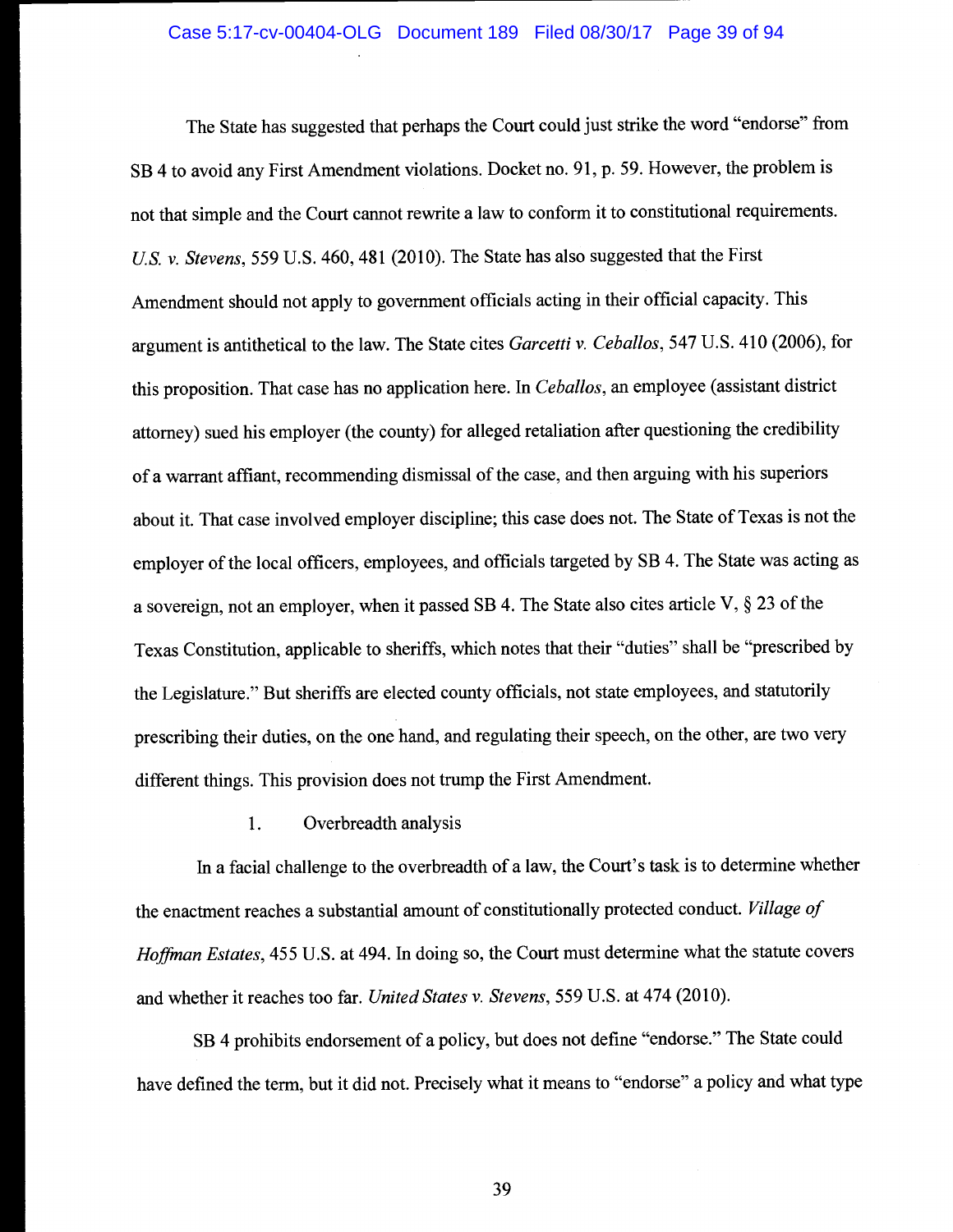of conduct could constitute an endorsement is not entirely clear. The State cites one Texas case, In re Hecht, 213 S.W.3d 547 (2006), for the proposition that "endorse" could mean "authorize." But the Special Court of Review in the *Hecht* matter reached the opposite conclusion. Without reaching the First Amendment claim, the Court found a "substantial" difference between the endorsement prohibition in the old Texas Code of Judicial Conduct and the authorization prohibition in the new Texas Code. The Court explained that until 1974, there was no Code of Judicial Conduct in Texas. In 1974, the Texas Supreme Court enacted the initial Code of Judicial Conduct, which contained an "endorsement" prohibition. In 1976, the Texas Supreme Court removed the endorsement prohibition from the Code. In 1990, the Texas Supreme Court amended the Code to include an "authorization" provision to "protect cover" for judges. Id. at 560-62. After distinguishing the two provisions, the Court admonished the commission for conflating the two:

In effect, the commission has reinserted the heretofore rejected "endorsement" prohibition into Canon 5(2), thereby recasting the meaning of the "authorization" provision. In so doing, the commission has entirely ignored, if not dismissed, the importance of the pivotal term "authorized" in its pleadings, its evidence, and its arguments. \* \* \*

[I]f the Supreme Court had intended by its 1990 amendments to reinstate the 1974 "endorsement" prohibition, it would have done so, but it did not. Instead, it used substantially different language by adding the "authorization" provision. We conclude the Texas Supreme Court intended for the 1990 amendment inserting the "authorization" provision into the Canon governing political activity to effect a substantial change, not simply a technical refinement, from the "endorsement" prohibition.

In re Hecht, 213 S.W.3d at 564-565. Ultimately, the question in the Hecht matter was whether

the justice "authorized the public use of his name and title to endorse his close friend, ... a

candidate for public office." Id. at 560. The Court found that under the authorization provision,

and "under the circumstances of [that] case," endorse (as applied to the justice's conduct) meant

more than spoken praise. At the same time, the Court acknowledged the many different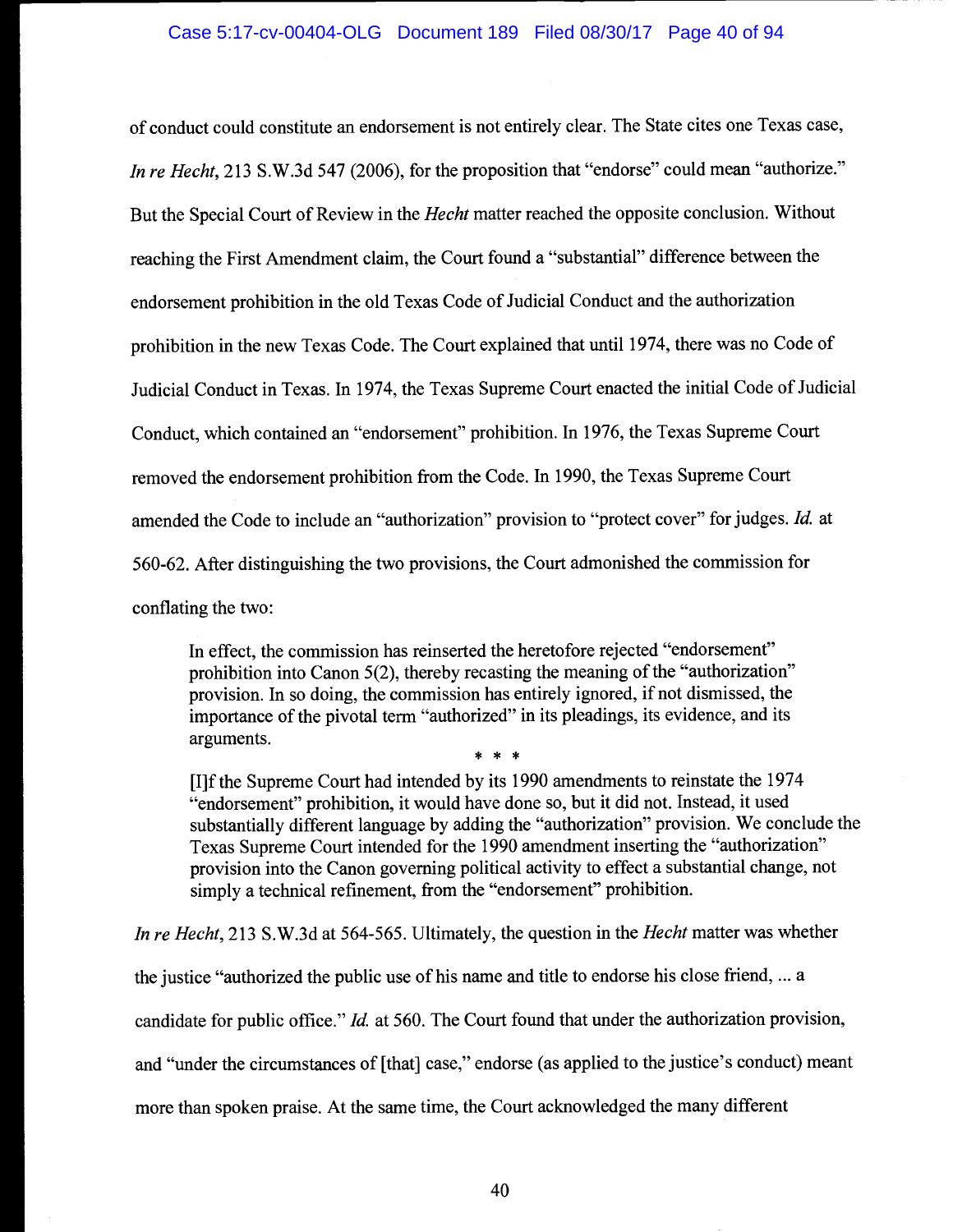### Case 5:17-cv-00404-OLG Document 189 Filed 08/30/17 Page 41 of 94

meanings that the term could have under different circumstances and under different codes of conduct, including: support, approval, request, appeal, or announce, either orally or in writing. Id. at 571-74.

To the extent that dictionaries provide guidance, "endorse" in the Merriam-Webster Dictionary means "to approve openly – endorse an idea; to express support or approval of publicly and definitely; to recommend."<sup>45</sup> In the Oxford Dictionary, "endorse" means to "declare one's public approval or support of."<sup>46</sup> Thus, "endorse" could mean a recommendation, suggestion, comment, or other expression in support of or in favor of an idea or viewpoint that is generally conveyed openly or publicly.

Section 752.0565(b), the "removal from office" provision in SB 4, expressly states that evidence of punishable conduct includes  $a$  statement by the public officer. And the State made clear during oral argument that "there is an ongoing debate in this country about federal immigration law, how it should be enforced, who it should be enforced against ... [and] Senate Bill 4 was passed specifically in response to a number of Texas localities expressing their will ..". Tr. 103 :4-5; 106:3-5 (emphasis added).

Of course a statement or expression may be written or oral. And there are no time, place, or manner restrictions in SB 4. Thus, any written or oral statement at any time, in any place, and in any manner could be prohibited. For example, making statements during open/public or closed/private meetings could be prohibited. Making statements to a newspaper could be prohibited. Making statements to constituents could be prohibited. Making statements during campaigns could be also prohibited. Thus, engaging in various forms of protected speech is clearly sanctionable under SB 4.

<sup>45</sup>https://www.merriam-webster.com/dictionary/endorse

<sup>46</sup>https://en.oxforddictionaries.com/definition/endorse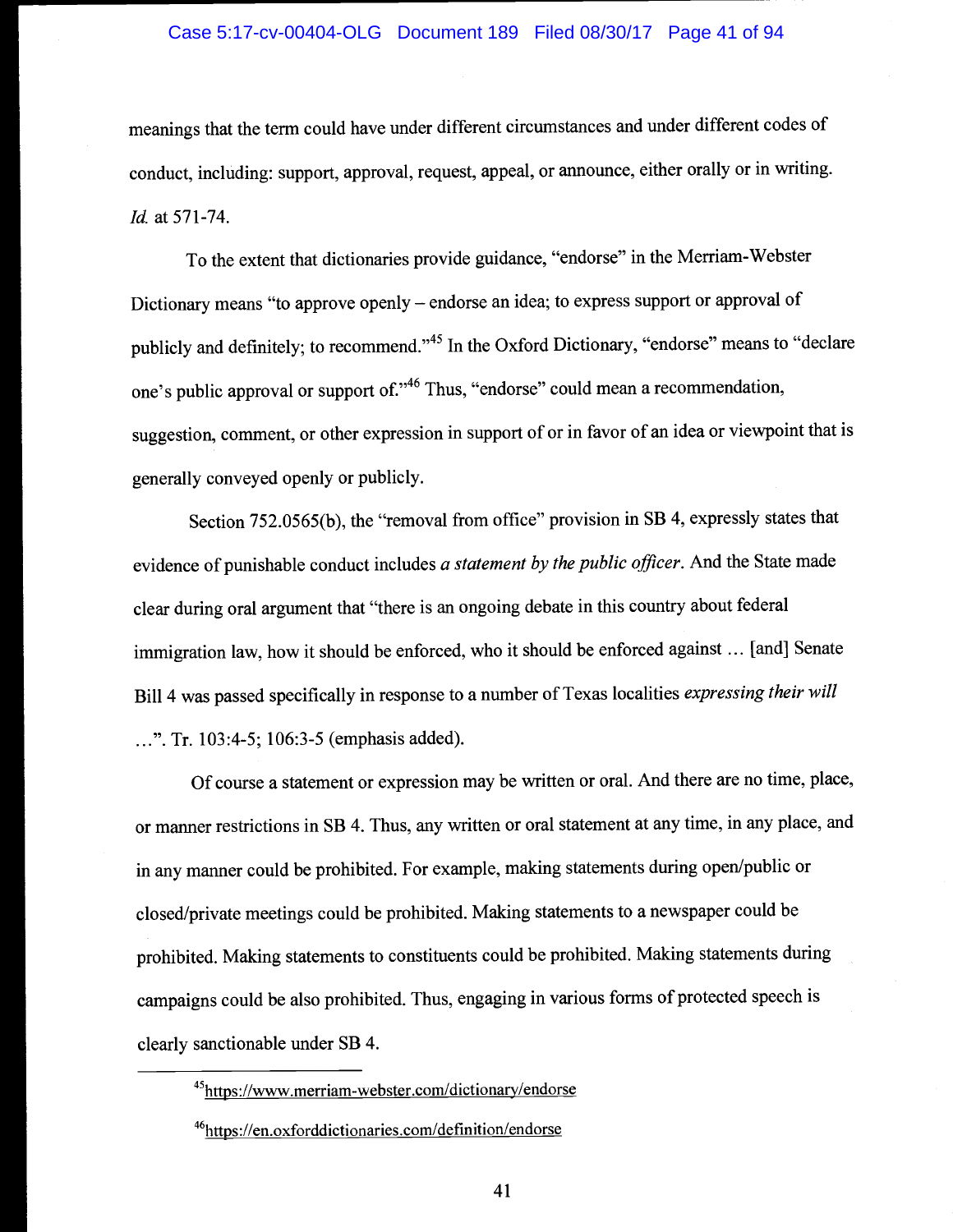## Case 5:17-cv-00404-OLG Document 189 Filed 08/30/17 Page 42 of 94

SB 4 may even reach mere gestures. As the author of SB 4 noted, a "wink, wink" or a nod could be construed as an endorsement.<sup>47</sup> Or simply standing in support of a group such as MALDEF or LULAC when that group is making a public statement against SB 4 or in support of the type of local policies that it bans.<sup>48</sup> SB 4's author apparently believes that a city, county, or campus "culture" or "DNA" that is viewed as "hostile" to immigration enforcement could be construed as an endorsement.<sup>49</sup> There is a myriad of possible scenarios that could lead to punishment under SB 4, and these examples indicate the breadth and scope of the endorsement prohibition.

When construed in context with related provisions in SB 4, the scope of the endorsement prohibition expands even further. First, it imposes a burden on a long list of identified speakers, each of whom will need to self-censor their speech or face punishment: any governing body of a municipality, county, or special district or authority; any municipal police department; any campus police department; any officer of a division, department, or other body that is part of a municipality, county, or special district or authority; any employee of a division, department, or other body that is part of a municipality, county, or special district or authority; and *any local* elected official including any sheriff, municipal attorney, county attorney, district attorney, or criminal district attorney. Compare Tex. Gov't Code §§ 752.051(5), 752.053(a)(1) and Erznoznik

 $47$ The State has noted that undefined statutory terms should be given fair meaning in accord with the manifest intent of the lawmakers. The manifest intent of the lawmakers, as described by SB 4's author, was to make the endorsement prohibition broad and sweeping.

 $48$ Although the law is not yet in effect, the State already targeted and attempted to sue many local officials, MALDEF, and LULAC based at least in part on their public statements of disagreement with SB 4 mandates, which the State perceives as "hostile." See Docket no. 23, pp. 2-5, First Amended Complaint, State of Texas v. Travis County, et. al., Civil Action No. l:17-CV-425-SS (W.D. Tex. 2017).

 $^{49}$ The Court will not try to explain what the author of SB 4 meant by "culture" or "DNA," but is simply referring to his statements to reflect the Legislature's overreach.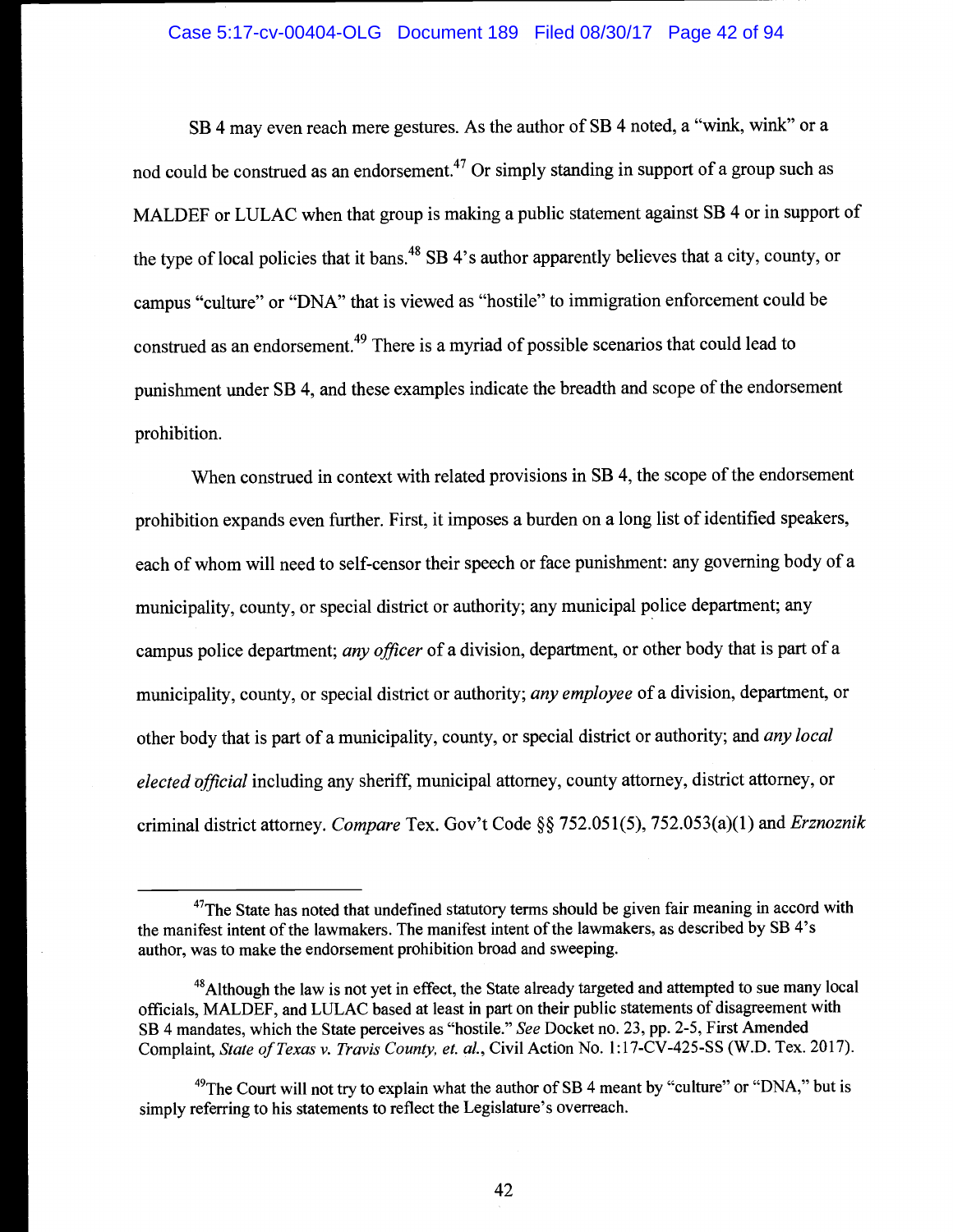v. City of Jacksonville, 422 U.S. 215, 217 (1975) (overbroad ordinance applied to "all persons employed by or connected with drive-in theaters, [thus] the owners and operators [were] faced with an unwelcome choice: to avoid prosecution of themselves and their employees they [had to] either restrict their movie offerings or construct adequate protective fencing which may be extremely expensive or even physically impracticable").

Second, SB 4 targets speech that is not content neutral or unprotected under the First Amendment. Local governmental policy on the enforcement of immigration laws is a matter of legitimate public concern. SB 4 broadly defines "policy" to encompass a formal, written rule, order, ordinance, or policy and an informal, unwritten policy. If a county, municipal, or campus official, employee, or officer makes any statement or expression or engages in any type of conduct  $-$  at any time, in any place, or in any manner  $-$  that could evince approval, support, or favor for a policy that prohibits or materially limits the enforcement of immigration laws, he or she will be subject to the penalty provisions in SB 4. The regulated speech is by no means content neutral.<sup>50</sup> SB 4 permits speech on one side of the immigration policy debate, but not the other. A person who favors, supports, or recommends a policy that prohibits or materially limits the enforcement of immigration laws cannot express his/her ideas, thoughts, views, and beliefs without the real threat of punishment. But those who disfavor the same policy are not targeted by SB 4 and may freely speak about their feelings, thoughts, views, and beliefs. The First Amendment was meant to protect against this type of viewpoint discrimination. "[A]bove all else, the First Amendment means that government has no power to restrict expression because of its message, its ideas, its subject matter, or its content." Erznoznik, 422 U.S. at 215 (1975)

 $50$  Coverbreadth scrutiny has generally been somewhat less rigid in the context of statutes regulating conduct in the shadow of the First Amendment, but doing so in a neutral, noncensorial manner." Broadrick, 413 U.S. at 614.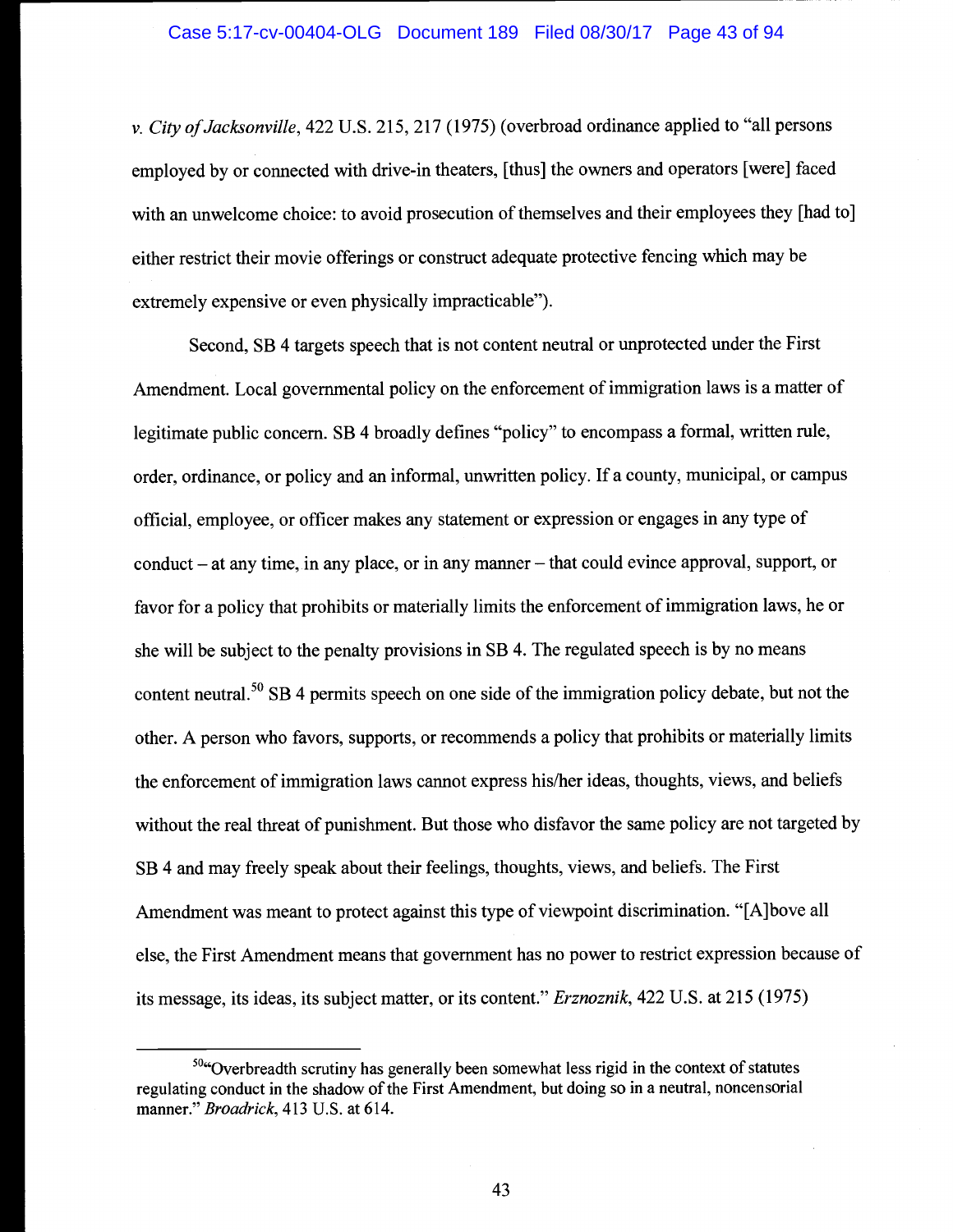(quoting Police Dept. of Chicago v. Mosley, 408 U.S. 92, 95 (1972)); see also Stevens, 559 U.s. at 468.

When a statutory provision explicitly regulates expression based on content, the provision is "presumptively invalid, and the Government bears the burden to rebut that presumption." Stevens, 559 U.S. at 468 (quoting United States v. Playboy Entertainment Group, Inc., 529 U.S. 803, 817 (2000)). The State's meager effort to defend the endorsement ban rings hollow. The State has not offered any viable suggestions as to how the endorsement ban could be narrowly construed and applied in a constitutional manner. The endorsement prohibition was intended to be sweeping in scope and breadth and it is not readily susceptible to a narrow or limiting construction.<sup>51</sup> As the author of SB 4 stated, "[w]e get there through different ways." The Legislature could have heeded the warnings and drafted SB 4 with more precision, but it did not. See Erznoznik, 422 U.S. at 217-18 ("Where First Amendment freedoms are at stake we have repeatedly emphasized that precision of drafting and clarity of purpose are essential."). Assuming arguendo that the Legislature had legitimate goals for immigration policy when drafting SB 4, banning constitutionally protected speech just because of its message is not one of them.<sup>52</sup> The overbreadth of SB 4's endorsement prohibition is substantial on its face and the threat or deterrence to constitutionally protected speech is real. The Court finds that Plaintiffs are likely to succeed on their overbreadth challenge under the First Amendment.

2. Vagueness analysis

For the sake of completeness, the Court also addresses vagueness of the endorsement

 $<sup>51</sup> Stevens$ , 559 U.S. at 481 ("[T]his Court may impose a limiting construction on a statute only if</sup> it is 'readily susceptible' to such a construction.") (quoting Reno v.  $ACLU$ , 521 U.S. 844, 884 (1997)).

 $<sup>52</sup>$  In *Stevens*, the Supreme Court found that animal cruelty is a legitimate concern, but a law</sup> banning portrayals or depictions was substantially overbroad in violation of the First Amendment. Id.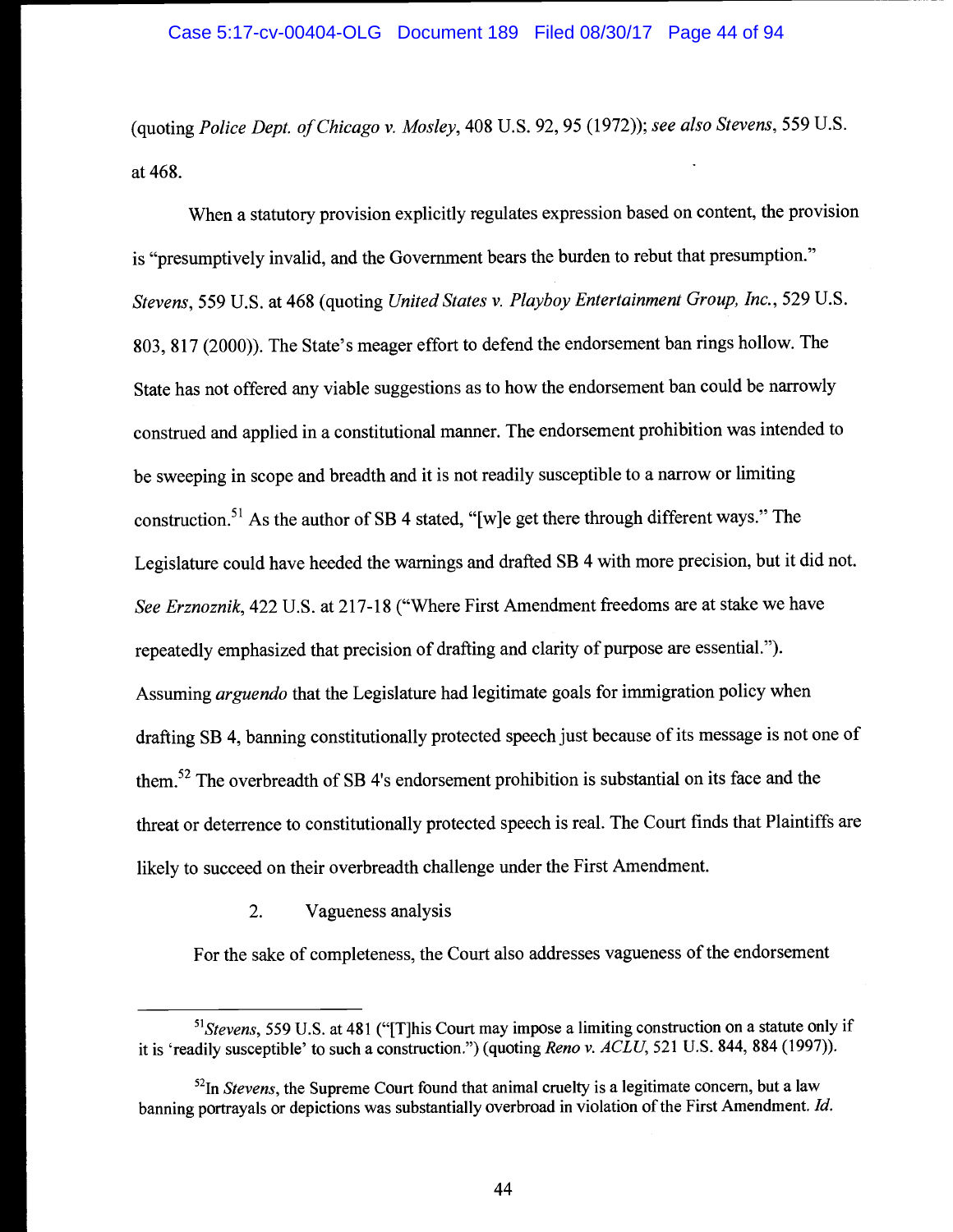prohibition which overlaps to some extent with the Court's due process vagueness analysis in the Fourteenth Amendment analysis.<sup>53</sup> The Court has determined that the endorsement prohibition reaches a substantial amount of constitutionally protected conduct; however, even if it did not, it may still be void for vagueness if it fails to establish a standard that provides fair notice and sufficiently guards against arbitrary enforcement. The vagueness of an enactment makes a facial challenge appropriate. Chicago v. Morales, 527 U.S. 41, 55 (1999).

The Supreme Court in *Hoffman Estates* explained the standards for evaluating vagueness:

Vague laws offend several important values. First, because we assume that man is free to steer between lawful and unlawful conduct, we insist that laws give the person of ordinary intelligence a reasonable opportunity to know what is prohibited, so that he may act accordingly. Vague laws may trap the innocent by not providing fair warning. Second, if arbitrary and discriminatory enforcement is to be prevented, laws must provide explicit standards for those who apply them. A vague law impermissibly delegates basic policy matters to policemen, judges, and juries for resolution on an ad hoc and subjective basis, with the attendant dangers of arbitrary and discriminatory applications.

Hoffman Estates, 455 U.S. at 498 (quoting Grayned v. City of Rockford, 408 U.S. 104, 108-09

(1972)). The Court went on to explain certain variables that impact the Court's application of this

standard:

The degree of vagueness that the Constitution tolerates  $-$  as well as the relative importance of fair notice and fair enforcement  $-$  depends in part on the nature of the enactment.

The Court has also expressed greater tolerance of enactments with civil rather than criminal penalties because the consequences of imprecision are qualitatively less severe. And the Court has recognized that a scienter requirement may mitigate a law's vagueness, especially with respect to the adequacy of notice to the complainant that his conduct is proscribed.

Finally, perhaps the most important factor affecting the clarity that the Constitution demands of a law is whether it threatens to inhibit the exercise of constitutionally protected rights. If, for example, the law interferes with the right of free speech or of association, a more stringent vagueness test should apply.

 $<sup>53</sup>$ The Court only addresses the vagueness of "endorse," but the endorsement prohibition is tied to</sup> other language, such as "materially limit," which the Court also finds impermissibly vague. See infra.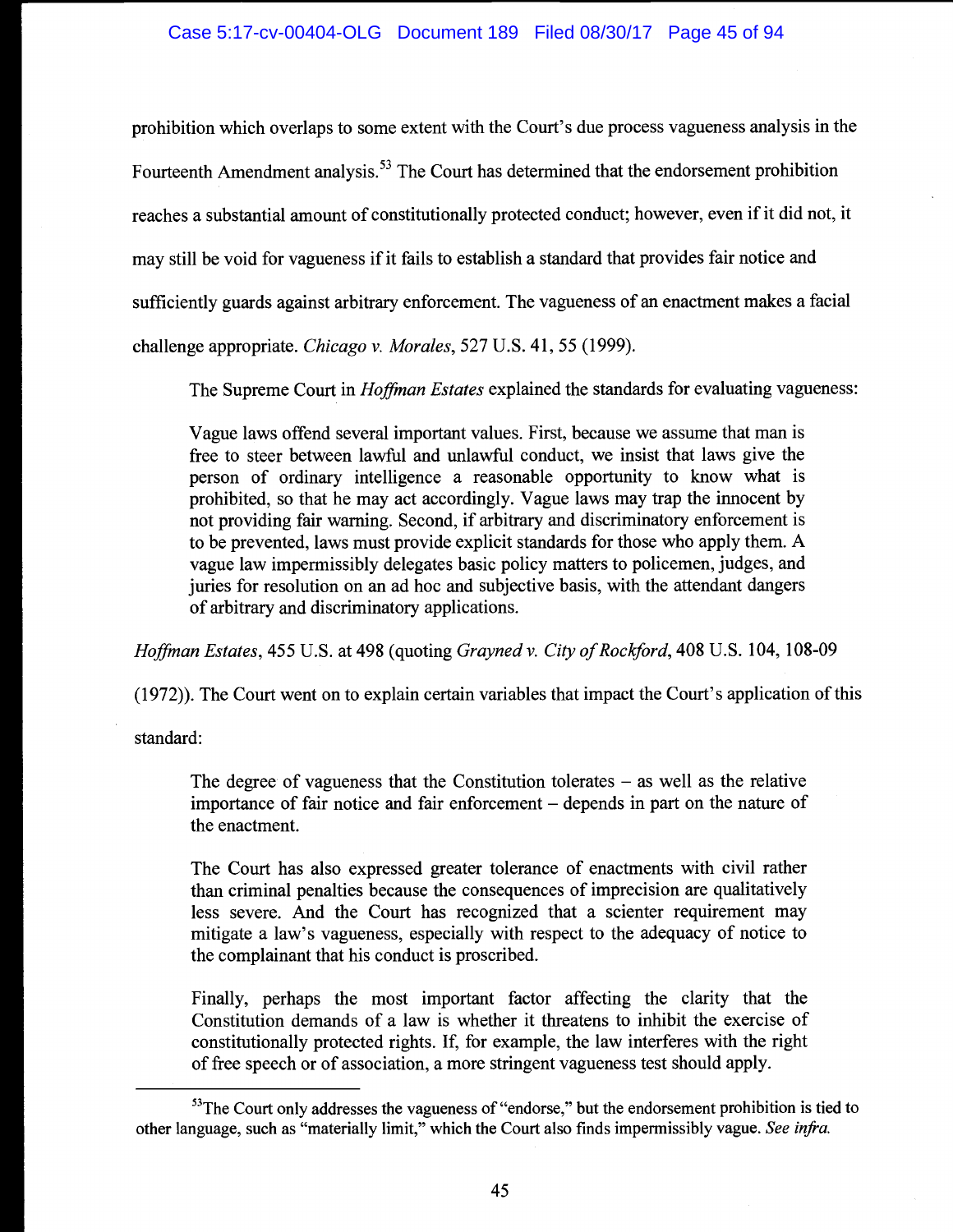Id. at 498-99.

A more stringent analysis applies herein, leaving less tolerance for vagueness, because the endorsement prohibition threatens to inhibit the exercise of First Amendment rights and the punishment provisions triggered by an endorsement violation are harsh and quasi-criminal in nature. There are civil penalties per violation, up to \$25,500.00, and each day of a "continuing violation" constitutes a separate violation.<sup>54</sup> And the Attorney General "shall file" a petition against a public officer ... "if presented with evidence, including evidence of a statement by the public officer," establishing probable grounds that the public officer violated [the endorsement prohibition]. If that public officer "is found guilty as charged, the court shall enter judgment removing the person from office." Tex. Gov't Code §§ 752.056, 752.0565. The civil penalties require "intentional" conduct; the removal from office provisions have no scienter requirement.

As discussed above, SB 4 prohibits endorsement of a policy, but does not define the type of conduct that would constitute an endorsement. The State could have defined the term "endorse," but it did not. Even the Bill's author struggled to explain the term when questioned about it. Thus, what it means to "endorse" a policy and what type of conduct could constitute an endorsement remains vague, ambiguous, and open to very different interpretations. The only guidance SB 4 gives is in the "removal from office" provision, which states that evidence of punishable conduct *includes* a statement by the public officer. But this language expands, rather than limits, sanctionable conduct and thus does not cure the vagueness problem with the endorsement prohibition. A person of ordinary intelligence has no guidance whatsoever as to what is prohibited and the endorsement provision could easily "trap the innocent by not

 $<sup>54</sup>$ "The government offends the First Amendment when it imposes financial burdens on certain</sup> speakers based on the content of their expression." Rosenberger v. Rector and Visitors of the University of Virginia, 515 U.S. 819, 828 (1995).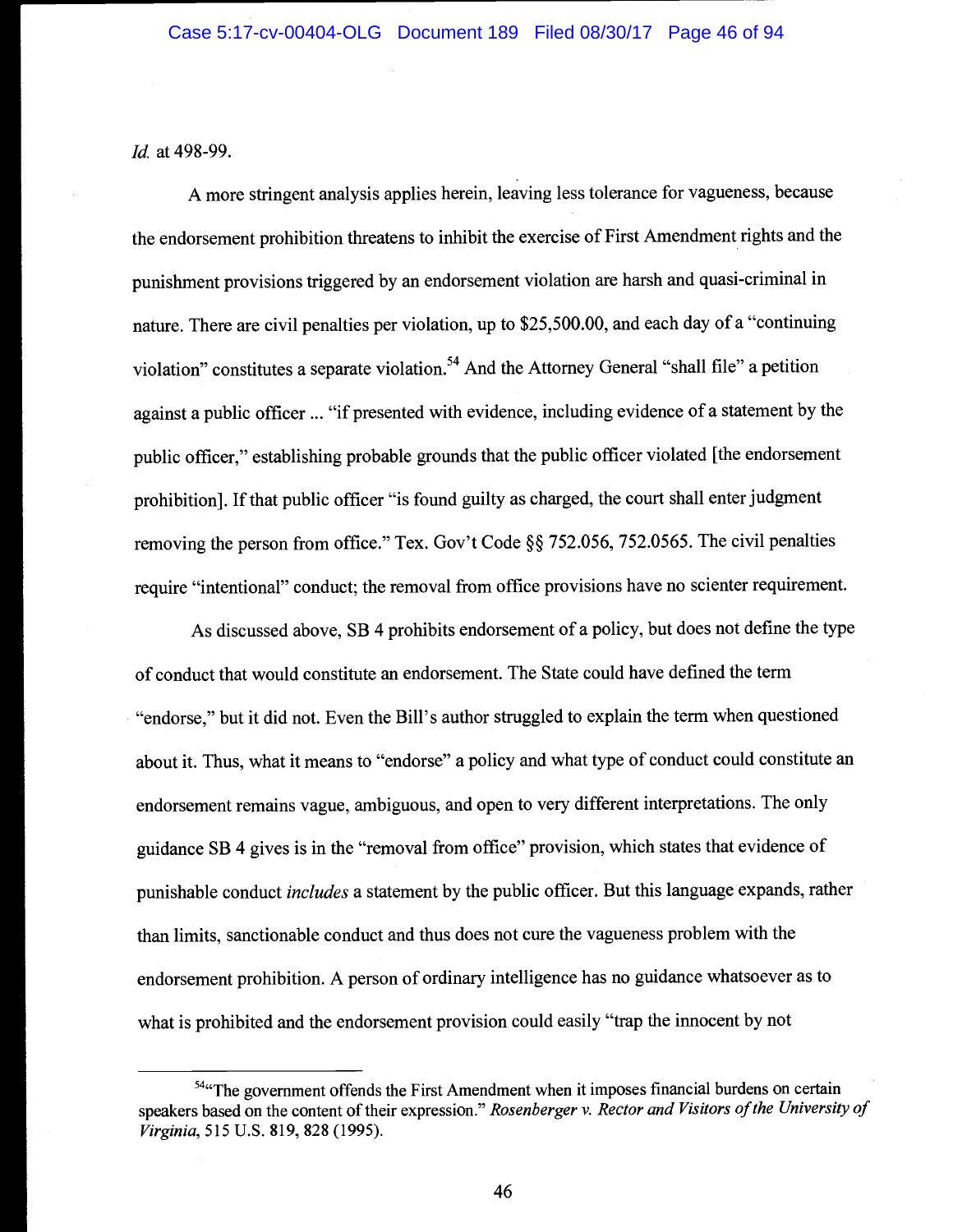#### Case 5:17-cv-00404-OLG Document 189 Filed 08/30/17 Page 47 of 94

providing fair warning." Id. at 498. At most, it tells local officials to be wary of any conduct that could be vaguely construed as an "endorsement" on the wrong side of the immigration policy debate.

The endorsement prohibition, on its face, leads to arbitrary and discriminatory enforcement. Even though a person of ordinary intelligence has no guidance whatsoever as to what is prohibited,  $\S$  752.055 allows "any citizen" residing in the jurisdiction of a local entity to file a complaint alleging that the endorsement prohibition has been violated. This will lead directly to review by the Attorney General. And while civil penalties require an "intentional" violation, there is still no guidance as to what type of conduct would constitute an intentional violation. Just as the legislators struggled to define "endorse," those enforcing the provision will engage in the same subjective interpretation. Prosecution to remove a local official from office will end up being selective, arbitrary, discriminatory, and in violation of First Amendment rights. The Court finds that Plaintiffs are likely to succeed on their vagueness challenge to the endorsement prohibition.

## 3. Viewpoint discrimination

Despite the vagueness and overbreadth of the endorsement prohibition, SB 4 makes one thing quite clear  $-$  one viewpoint on local immigration policy is banned and the opposite viewpoint is permitted. A person who "endorses" a policy that prohibits or materially limits the enforcement of immigration laws cannot express his/her ideas, thoughts, views, and beliefs without the real threat of punishment. But those who criticize, oppose, or speak out against a policy that prohibits or materially limits the enforcement of immigration laws are not targeted by SB 4 and may freely speak about their feelings, thoughts, views, and beliefs. This is the epitome of viewpoint discrimination.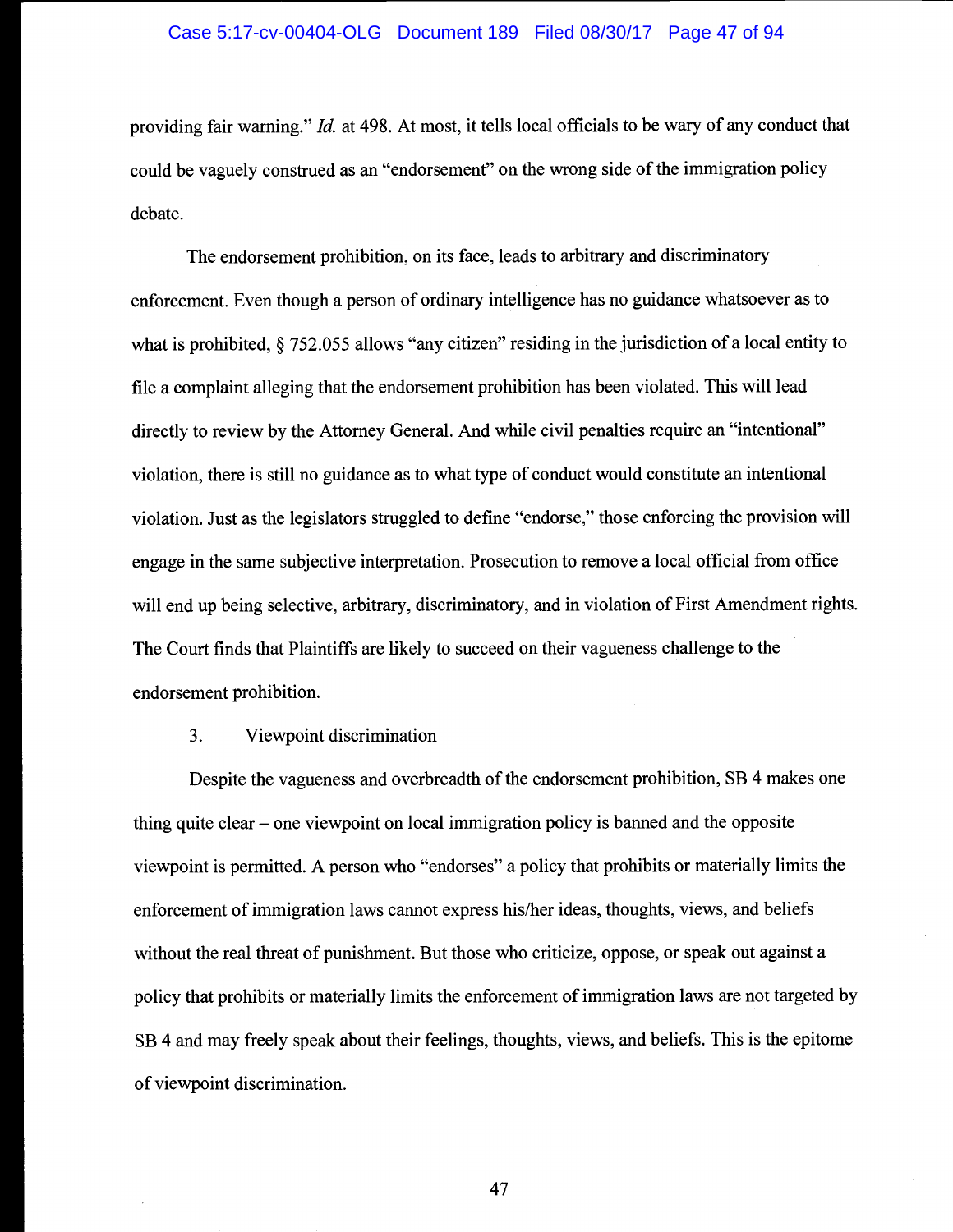"It is axiomatic that the government may not regulate speech based on its substantive content or the message it conveys." Rosenberger, 515 U.S. at 828; see also Los Angeles City Council v. Taxpayers for Vincent, 466 U.S. 789, 804 (1984) (the First Amendment "forbids the government to regulate speech in ways that favor some viewpoints or ideas at the expense of others"); Erznoznik, 422 U.S. at 215 (the government cannot use its power to restrict expression "because of its message, its ideas, its subject matter, or its content"); Stevens, 559 U.S. at 468 (same). The government may disagree with certain viewpoints, but they cannot ban them just because they are inconsistent with the view that the government seeks to promote. As the Supreme Court explained in Rosenberger:

When the government targets not subject matter, but particular views taken by speakers on a subject, the violation of the First Amendment is all the more blatant. Viewpoint discrimination is thus an egregious form of content discrimination. The government must abstain from regulating speech when the specific motivating ideology or the opinion or perspective of the speaker is the rationale for the restriction.

515 U.S. at 829. SB 4 clearly targets and seeks to punish speakers based on their viewpoint on local immigration enforcement policy. "Discrimination against speech because of its message is presumed to be unconstitutional." Id. at 828. The Court finds that Plaintiffs are likely to succeed on their viewpoint discrimination challenge under the First Amendment.

# Fourteenth Amendment - Vagueness

Plaintiffs argue that SB 4 Sections 1.01, 2.01, and 5.02, Tex. Gov't Code §§

752.053(a)(1), (a)(2), and (b); Tex. Crim. Proc. Code Art. 2.25 1(a); and Tex. Pen. Code § 39.07, should be enjoined because they violate the Fourteenth Amendment's due process clause.<sup>55</sup> The provisions that Plaintiffs argue are unconstitutionally vague prohibit localities from adopting a "pattern or practice" that "materially limit{s]" the enforcement of immigration laws, or that

<sup>55</sup>Docket nos. 24-1 at 29-37; 56-1 at 27-31; 150 at 46-47; 154 at 23-25.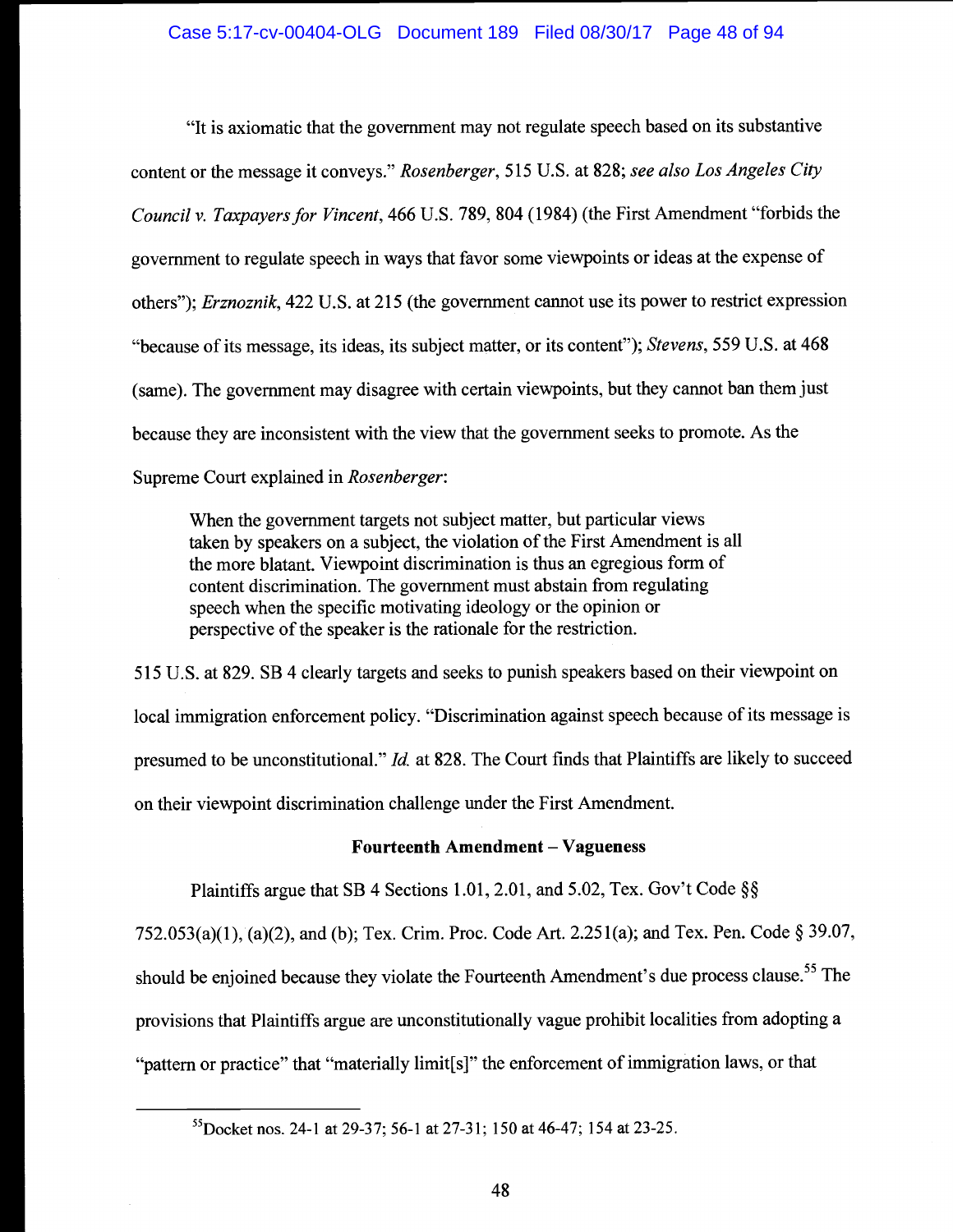#### Case 5:17-cv-00404-OLG Document 189 Filed 08/30/17 Page 49 of 94

"materially limit[s]" peace officers from "assisting or cooperating" with a federal immigration officer "as reasonable or necessary[.]" Docket no. 24-1 at 3 1-36. Plaintiffs also argue that SB <sup>4</sup> defines the term "policy" in a way that "is circular and confusing"; requires localities to allow federal immigration officers to enter and "conduct enforcement activities ... to enforce federal immigration laws" in local jails without defining what "activities" the localities must permit; and permits localities to prohibit their officers from assisting or cooperating with federal immigration officers if the assistance of cooperation occurs at a "place of worship" without defining the term "place of worship." Docket no. 56-1 at 28-29. Plaintiffs further argue that SB 4's mandate that localities fulfill all ICE detainer requests is unconstitutionally vague because it fails to define the "immigration detainer request" with which localities must comply, or the "lawful immigration status" that can excuse compliance. Docket no. 24-1 at 36-37.

Defendants argue first that, because Plaintiffs assert a facial, preenforcement challenge to the validity of these provisions of SB 4, they are obligated to "show that the challenged provisions are invalid in all applications." Docket no. 91 at 52. Since Plaintiffs acknowledge that some of their policies would be invalidated under the provisions of SB 4 that they argue are unconstitutionally vague, Defendants argue that Plaintiffs cannot show that these provisions are "impermissibly vague in all [their] applications, including [their] application to the party bringing the vagueness challenge." Docket no. 91 at 53-54 (quoting Clark, 582 F.3d at 612-13). Defendants also argue that the terms that Plaintiffs challenge—"pattern or practice," "materially limit," "assisting or cooperating," "reasonable or necessary," "policy," enforcement "activities," "immigration detainer request," and "lawful immigration status"—are not vague because they are used in a host of other legal authorities and have specific contextual meaning within SB 4. Docket no. 91 at 56-59.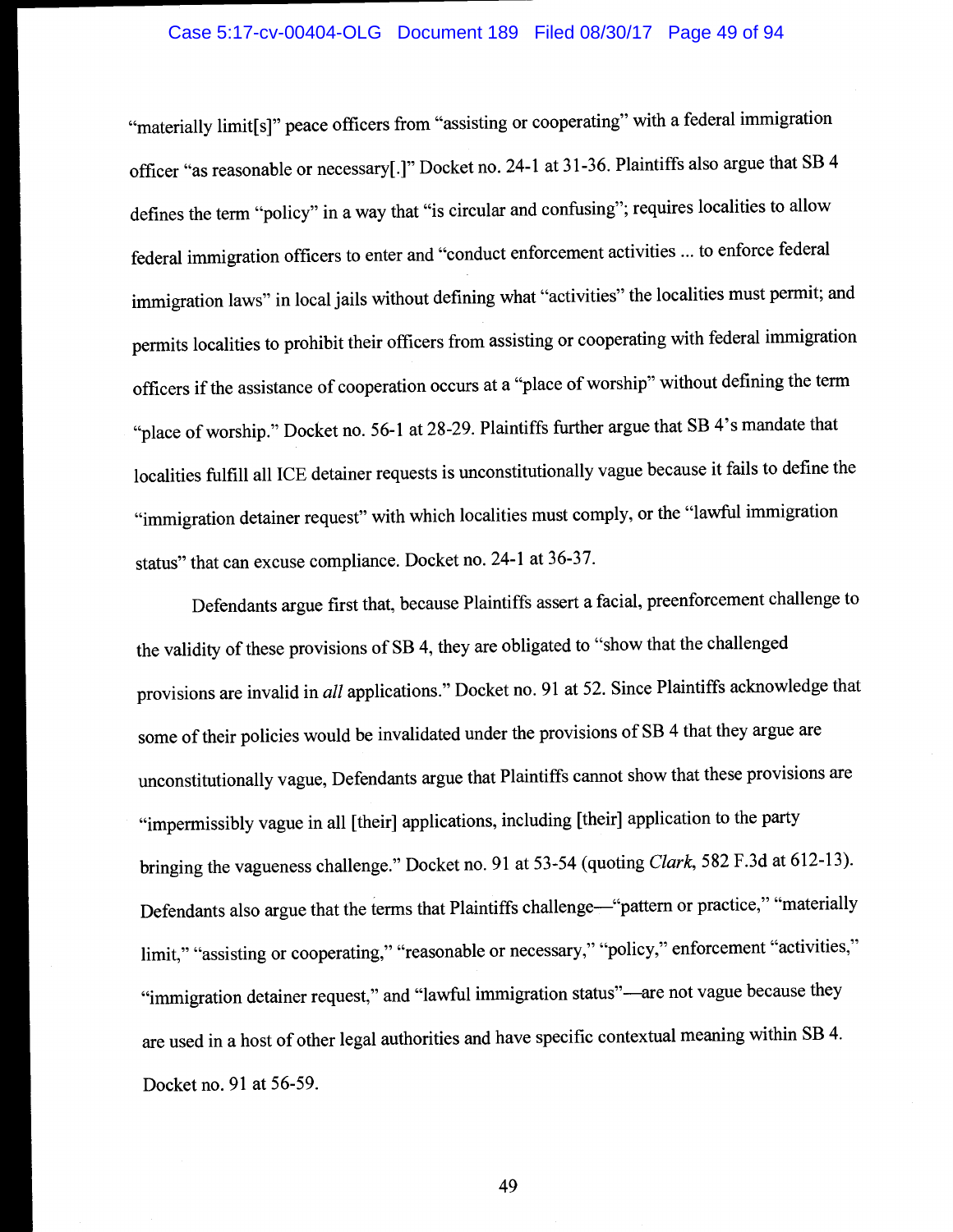# A. Due Process Protections Against Vagueness

Section 1 of the Fourteenth Amendment provides that no state may "deprive any person of life, liberty, or property, without due process of law[.]" U.S. Const., amdt. 14, § 1. The "first essential of due process of law" is that "laws which regulate persons or entities must give fair notice of conduct that is forbidden or required." FCC v. Fox Television Stations, Inc., 567 U.S. 239, 253 (2012) (applying Fifth Amendment due process; quoting Connally v. General Constr. Co., 269 U.S. 385, 391 (1926) (discussing Fourteenth Amendment due process)); see also Papachristou v. Jacksonville, 405 U.S. 156, 162 (1972). "Vague laws offend several important values": they may "trap the innocent by not providing fair warning" of what is prohibited; they "impermissibly delegate[] basic policy matters to policemen, judges, and juries for resolution on an ad hoc and subjective basis, with the attendant dangers of arbitrary and discriminatory application"; and, when they "abut[] upon sensitive areas of basic First Amendment freedoms," they "inhibit the exercise of those freedoms" because "[u]ncertain meanings inevitably lead citizens to steer far wider of the unlawful zone[.]" Grayned, 408 U.S. at 109 (internal quotation marks omitted); see also Beckles v. United States, \_\_ U.S. \_\_, 137 S. Ct. 886, 894 (2017) (laws that "regulate persons or entities" must be "sufficiently clear that those enforcing the law do not act in an arbitrary or discriminatory way.")

Courts have "expressed greater tolerance of enactments" that impose only civil penalties, rather than those imposing criminal penalties or those "which can be characterized as quasicriminal[,]" such as "significant civil and administrative penalties, including fines and license revocation[.]" Women's Med. Ctr. of Nw. Houston v. Bell, 248 F.3d 411, 422 (5th Cir. 2001). Similarly, the vagueness of a prohibition may be mitigated by a scienter requirement. Roark & Hardee LP v. City of Austin, 522 F.3d 533, 552 (5th Cir. 2008). "[A] plaintiff who engages in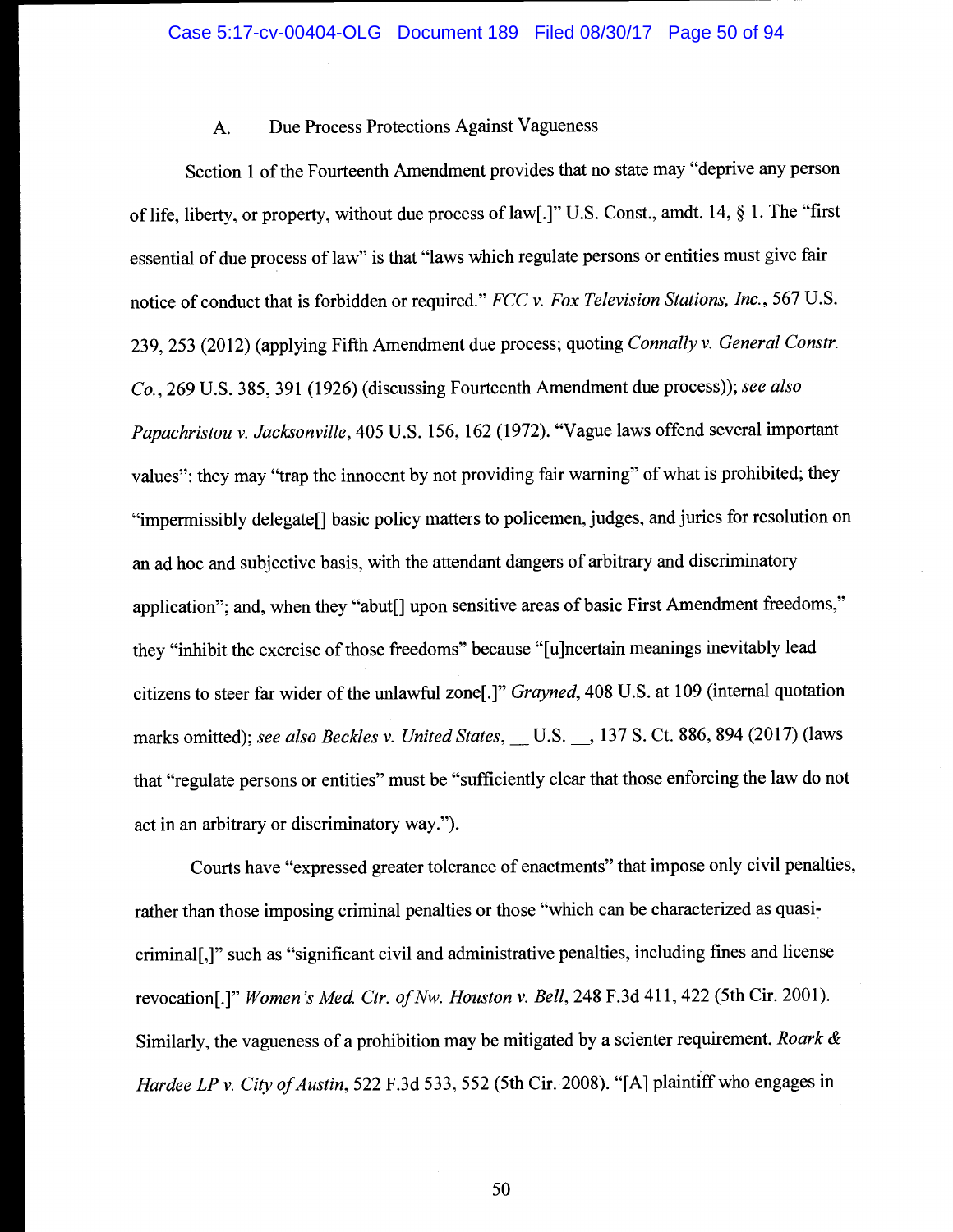#### Case 5:17-cv-00404-OLG Document 189 Filed 08/30/17 Page 51 of 94

some conduct that is clearly proscribed cannot complain of the vagueness of the law as applied to the conduct of others." Roark & Hardee LP, 522 F.3d at 548; see also United States v. Westbrooks, 858 F.3d 317, 325 (5th Cir. 2017) (discussing Johnson v. United States, 135 S. Ct. 2551 (2015)).

## B. Applicable Standard

The Court addresses the vagueness of the "endorse" prohibition separately above, because the prohibition, in addition to raising due process concerns, inhibits the exercise of free speech. As to the other provisions, the Court begins by identifying the standard that governs the vagueness inquiry. The provisions being challenged are enforced by criminal and quasi-criminal penalties. SB 4's mandate that localities fulfill all ICE detainer requests is enforced by actual criminal penalties, SB 4 Section 5.02, Tex. Pen. Code §39.07, and the Court agrees with Plaintiffs that the penalties that enforce SB 4's prohibition against adoption or enforcement of policies that "materially limit" immigration law enforcement are severe enough to qualify as "quasi-criminal." These include civil penalties of between \$1,000 and \$25,500 per violation and removal from office of local elected and appointed officials found to violate the prohibition. SB 4 Section 1.01, Tex. Gov't Code §§ 752.056 and 752.0565. Compare Bell, 248 F.3d at 414-15, 422 (loss of facility license and civil penalties of up to \$2,500 per day were "significant civil and administrative penalties ... which can be characterized as quasi-criminal"). The Court also notes that, while a criminal conviction for violation of SB 4's detainer compliance mandate and civil penalties for the adoption, endorsement, or enforcement of policies that materially limit immigration enforcement are subject to a scienter requirement, the removal from office penalty is not, and the scienter requirement that applies to the criminal and civil penalties does not require notice of proscribed conduct, but merely that the conduct that violated the prohibition be,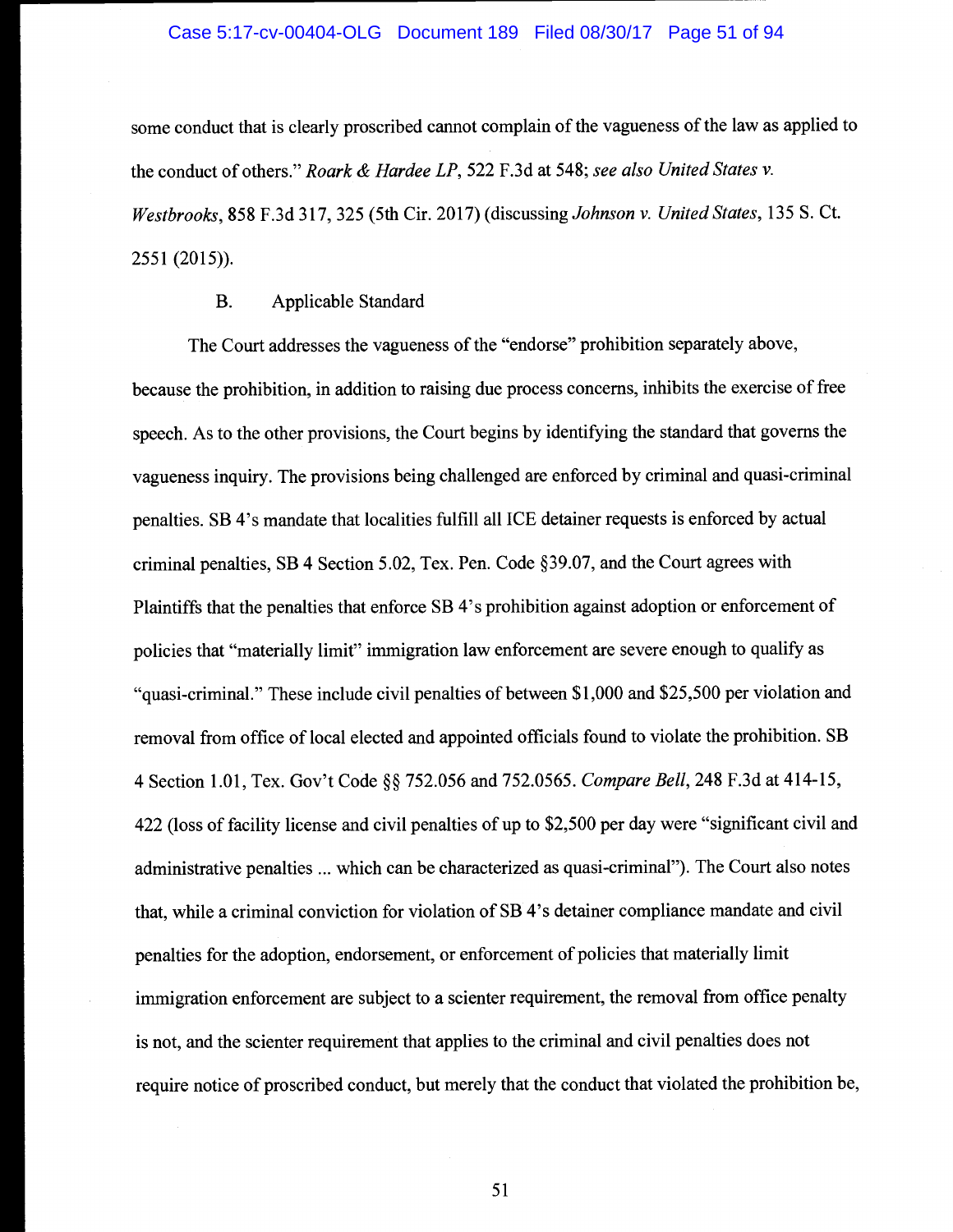respectively, "intentional[]" or "knowing[]." SB 4 Sections 1.01 and 5.02, Tex. Gov't Code §§ 752.056(a) and 752.0565 (a); Tex. Pen. Code § 39.07. Since all of the provisions challenged on vagueness grounds are enforced by either criminal or quasi-criminal penalties, they should be invalidated as unconstitutionally vague unless the required or prohibited conduct is defined "with sufficient definiteness that ordinary people can understand what conduct is prohibited and in <sup>a</sup> manner that does not encourage arbitrary and discriminatory enforcement." Women 's Med. Ctr. of Nw. Houston, 248 F.3d at 422.

# C. Standing to Assert Vagueness

The Court next considers Defendants' argument that, because Plaintiffs acknowledge that some of their current policies would be invalid under SB 4, they have "engage[d] in some conduct that is clearly proscribed" by SB 4 and therefore "cannot complain of the vagueness of the law as applied to the conduct of others." Westbrooks, 858 F.3d at 325; Holder v. Humanitarian Law Project, 561 U.S. 1, 18 (2010) (discussing vagueness under the Fifth Amendment due process clause). The rationale for this limitation is simple: an individual who is punished for conduct that clearly violated a prohibition has no standing to complain about any marginal uncertainty about the reach of the prohibition as applied to others. Parker v. Levy, 417 U.S. 733, 756 (1974) (no authority supports claim "that one who has received fair warning of the criminality of his own conduct from the statute in question is nonetheless entitled to attack it because the language would not give similar fair warning with respect to other conduct"); see also, e.g., United States v. Strunk, 551 Fed. Appx. 245, 246 (5th Cir. 2014) (unpublished). Plaintiffs, however, have not engaged in conduct that is prohibited by SB 4 because SB 4, which has not yet taken effect, does not yet prohibit or require anything of anyone. Rather, Defendants argue that Plaintiffs lack standing to obtain a ruling on the vagueness of SB 4 because policies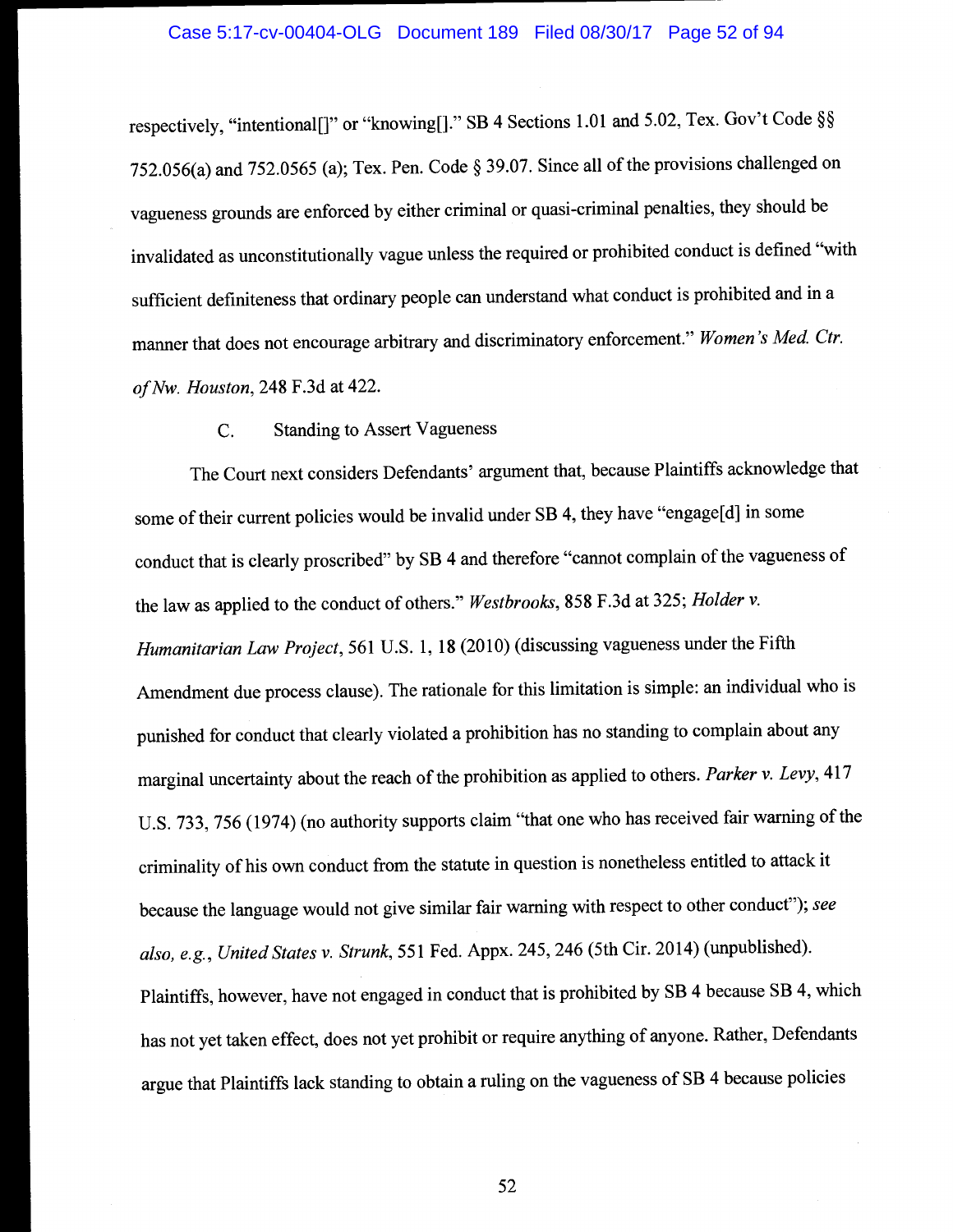# Case 5:17-cv-00404-OLG Document 189 Filed 08/30/17 Page 53 of 94

that they in the past have adopted and enforced would have violated SB 4 had it been in effect at the time they did so. This argument would warp the sensible limit on standing to bring vagueness challenges into a bizarre prohibition barring a plaintiff from asserting a vagueness challenge if they had ever engaged in conduct that could have clearly violated a later enacted restriction.

In this case, the basis for Plaintiffs' standing to assert a vagueness challenge is not that they have been punished for violating a vague prohibition, but that, prospectively, they will be required to revise their departmental policies to conform to a new set of vague requirements, under a statutory regime that punishes noncompliant local officials with criminal and quasicriminal penalties. In the event that SB 4 takes effect, Plaintiffs may elect to refrain from adopting policies that clearly violate SB 4's prohibition against limiting immigration enforcement, or from enforcing existing policies that clearly do so. But Plaintiffs can hardly refrain altogether from adopting or enforcing *any* policy regulating their police departments. It is on that basis that they have a due process interest in determining the contours of the prohibitions that SB 4 imposes, in order to have fair notice of whether any particular policy they might consider will subject them to SB 4's penalties.<sup>56</sup> And, as Plaintiffs note, SB 4 puts them "in a bind." On one hand, the adoption or enforcement of local policies that the State deems to "materially limit" immigration enforcement, or noncompliance with ICE detainer requests that the State determines to violate SB 4, will subject Plaintiffs to SB 4's criminal and quasi-criminal

 $56$ Roark & Hardee LP, 522 F.3d at 543 (all Plaintiff bar owners had standing where "some ... have been charged under the ordinance and all. . . face the real potential of immediate criminal prosecution"); Int'l Soc. for Krishna Consciousness of Atlanta v. Eaves, 601 F.2d 809, 819 (5th Cir. 1979) (preenforcement vagueness challenge was appropriate where "we know that the allegedly unconstitutional statute interferes with the way the plaintiff would normally conduct his affairs"); Diamond v. Charles, 476 U.S. 54, 64 (1986) ("conflict between state officials empowered to enforce a law and private parties subject to prosecution under that law is a classic 'case' or 'controversy'"); Hejira Corp. v. MacFarlane, 660 F.2d 1356, 1360 (10th Cir. 1981) ("No criminal prosecution. . . has commenced as a result of the enforcement of the Act. Nevertheless, the court record clearly shows that plaintiffs face real and genuine threats of prosecution under the Act so as to show the existence of an Article III case or controversy."); see also Steffel v. Thompson, 415 U.S. 452, 475 (1974).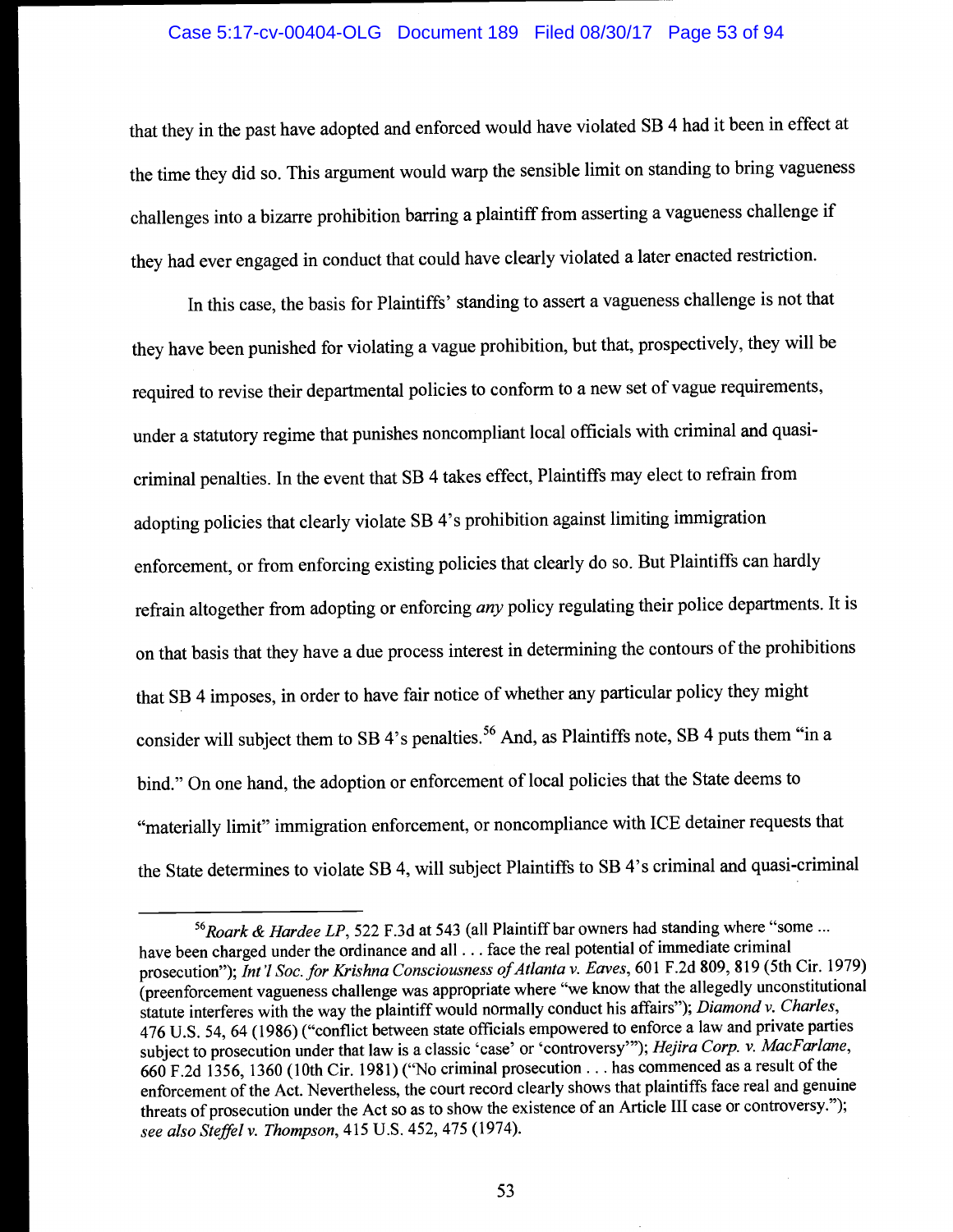## Case 5:17-cv-00404-OLG Document 189 Filed 08/30/17 Page 54 of 94

penalties. But localities who err too far on the side of caution face risks as well: They may become liable for Fourth Amendment or other violations for wrongfully carrying out ICE detainer requests not required by SB 4 and not supported by probable cause of a crime, or for failing to adopt policies not prohibited by SB 4 that would have deterred officer misconduct. Docket no. 24-1 at 31. Nor is Plaintiffs' due process interest extinguished merely because some conduct can be imagined that would clearly violate the vague prohibition. Johnson, 135 S. Ct. 2560-6 1 ("although statements in some of our opinions could be read to suggest otherwise, our holdings squarely contradict the theory that a vague provision is constitutional merely because there is some conduct that clearly falls within the provision's grasp"; the "supposed requirement of vagueness in all applications is not a requirement at all, but a tautology[.]").

## D. Analysis

The Court therefore proceeds to the merits of Plaintiffs' vagueness claims. As noted above, the provisions of SB 4 that Plaintiffs challenge may be subject to invalidation on vagueness grounds for either one of two independent reasons: First, if they fail to provide people of ordinary intelligence a reasonable opportunity to understand what conduct they prohibit; and second, if they authorize or even encourage arbitrary and discriminatory enforcement. United States v. Escalante, 239 F.3d 678, 680 (5th Cir. 2001) (citing Chicago v. Morales, 527 U.S. 41, 56 (1999)); Roark, 522 F.3d at 547. The Court considers each question in turn.

## 1. "Materially limit" is Vague on Its Face

To satisfy due process, the statute need not "delineate the exact actions" that a party must take to avoid liability; "[o]nly a reasonable degree of certainty is required." Roark, 522 F.3d at 552-53; Boyce Motor Lines v. United States, 342 U.S. 337, 340 (1952) ("few words possess the precision of mathematical symbols, most statutes must deal with untold and unforeseen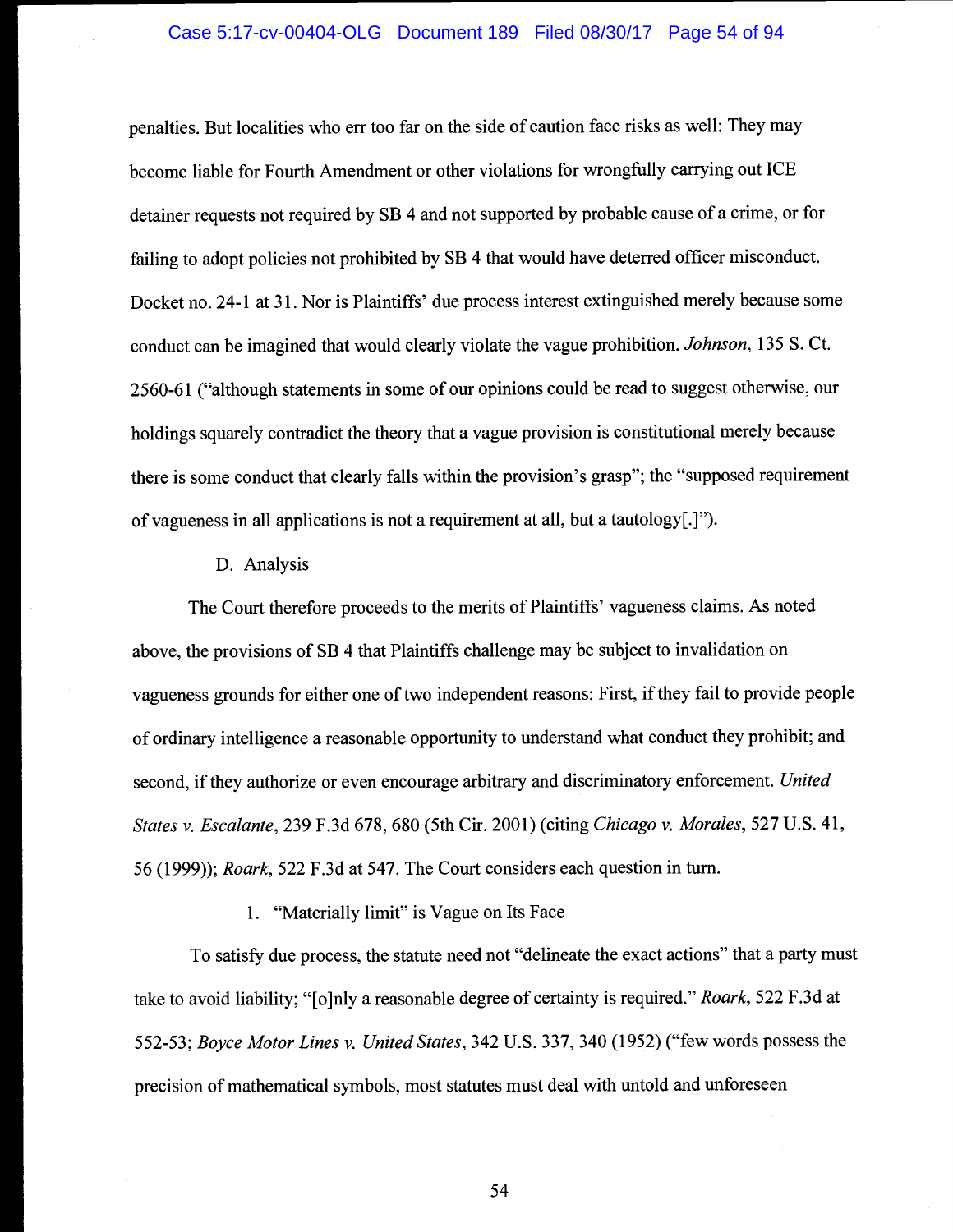variations in factual situations, and the practical necessities of discharging the business of government inevitably limit the specificity with which legislators can spell out prohibitions."). The Court agrees with Plaintiffs that SB 4's prohibition against local policies that "materially limit" immigration enforcement falls short of this standard. To begin with, the policies and practices implemented by localities inescapably must allocate finite and often scarce resources among departmental priorities, and policies or practices that might appear to have nothing to do with immigration enforcement may nonetheless place substantial limits on officers' participation in federal immigration enforcement efforts simply by allocating their time and resources elsewhere. Relying upon dictionary definitions of "material," Defendants argue that it narrows the scope of prohibited limits on immigration enforcement by specifying that the prohibited limits are only those that are "'substantial' as opposed to insignificant" and those with "a 'logical connection' between the action and the ... effect on enforcement of immigration law[.]" Docket no. 91 at 57 (quoting Webster's New International Dictionary 1392 (3d ed. 2002) and Black's Law Dictionary 1124 (10th ed. 2014)). Therefore, Defendants argue, "simple, day-to-day decision[s] regarding how a city or county allocates its scarce police resources' are not a 'material[] limit' on the enforcement of immigration law" because such limits are only those that "address[] immigration law specifically, as opposed to routine police matters, and either prohibit[] immigration-law enforcement specifically or significantly limit[] that activity from its otherwise-prevailing scope." Docket no. 91 at 57 (quoting docket no. 24-1 at 33).

Defendant's limiting definitions of the prohibition's reach, however, are contrary to the text of the statute. SB 4 defines "policy" broadly to include both "formal written rule[sJ" as well as "informal, unwritten policy[,]" and SB 4's prohibition against material limitations on immigration enforcement goes even further, also prohibiting any "pattern or practice [that]...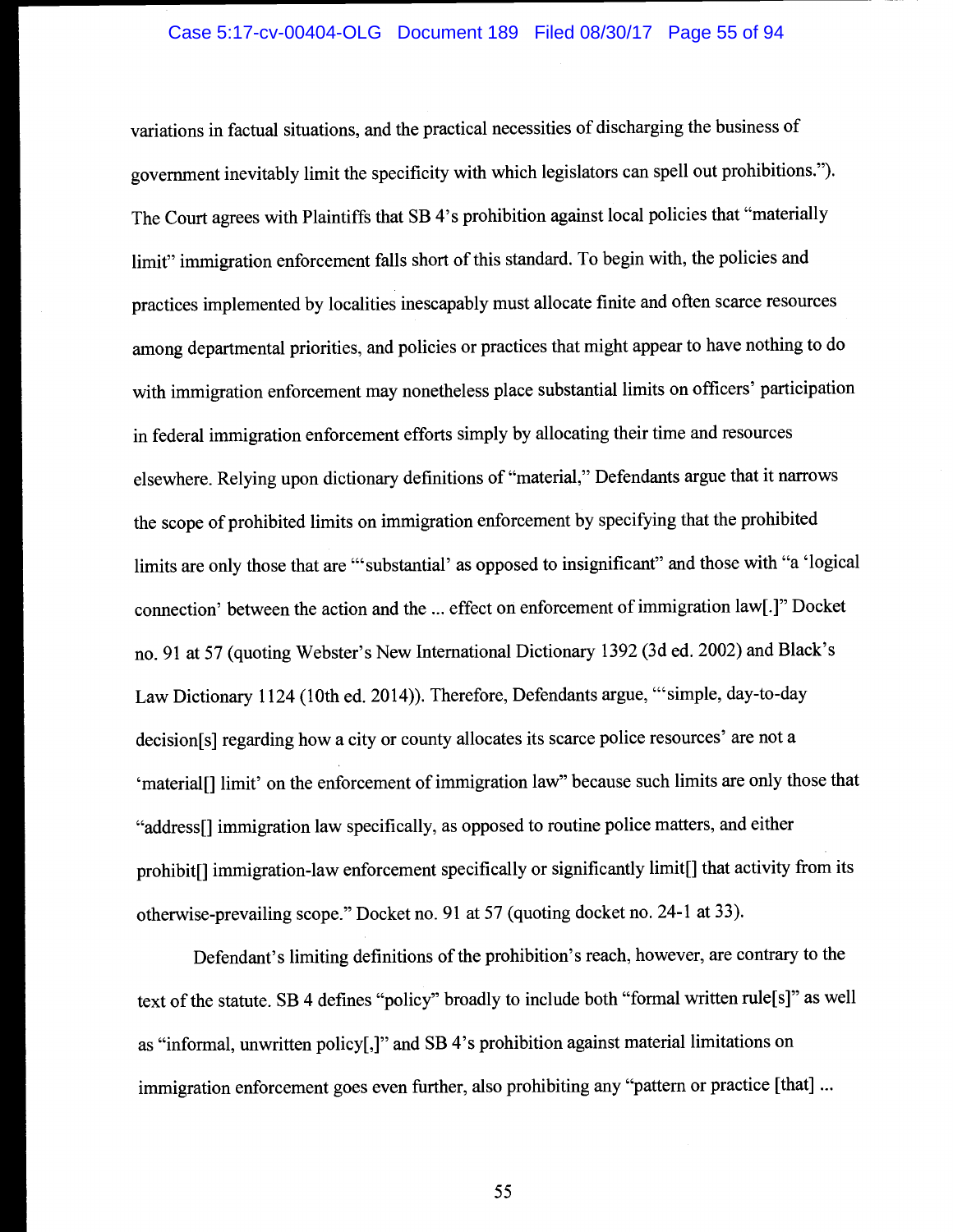materially limit[s] the enforcement of immigration laws." SB 4, Tex. Gov't Code §  $\frac{5}{9}$  752.051(6); 752.053(a)(2). An informal, unwritten policy, or a pattern or practice of allocating enforcement resources, does not "address" immigration law enforcement, or any other topic, except in terms of its impact. In the context of an allocation of finite, scarce resources, any decision about the resources expended on routine police matters also impacts the allocation of resources in at least some other areas. This prohibition leaves localities throughout Texas uncertain about whether they are required to allow their officers to patrol only border regions or areas where day laborers are active, respond to immigration-related tips, offer backup services to ICE enforcement teams, or reallocate resources to fulfill ICE requests for enforcement assistance. Compare, e.g., docket no. 24-5 at  $\P\P$  12-14; United States v. Williams, 553 U.S. 285, 306 (2008) ("What renders a statute vague is not the possibility that it will sometimes be difficult to determine whether the incriminating fact it establishes has been proved; but rather the indeterminacy of precisely what that fact is.")

Defendants' definition of material limitations on immigration enforcement only serves to establish additional subjective standards and raise more questions, such as when a limitation crosses from being "insignificant" to "substantial," or what the "otherwise-prevailing scope" of local immigration enforcement is that may not be reduced. Compare Johnson, 135 S. Ct. at 2561 (standard based on deviation from "an idealized ordinary case" was vague because it "offers significantly less predictability than one '[t]hat deals with the actual, not with an imaginary condition other than the facts." (quoting International Harvester Co. of America v. Kentucky, 234 U.S. 216, 223 (1914)); Williams, 553 U.S. at 306 ("we have struck down statutes that tied criminal culpability to ... wholly subjective judgments without statutory definitions, narrowing context, or settled legal meanings."). And given the absence of a comprehensible standard for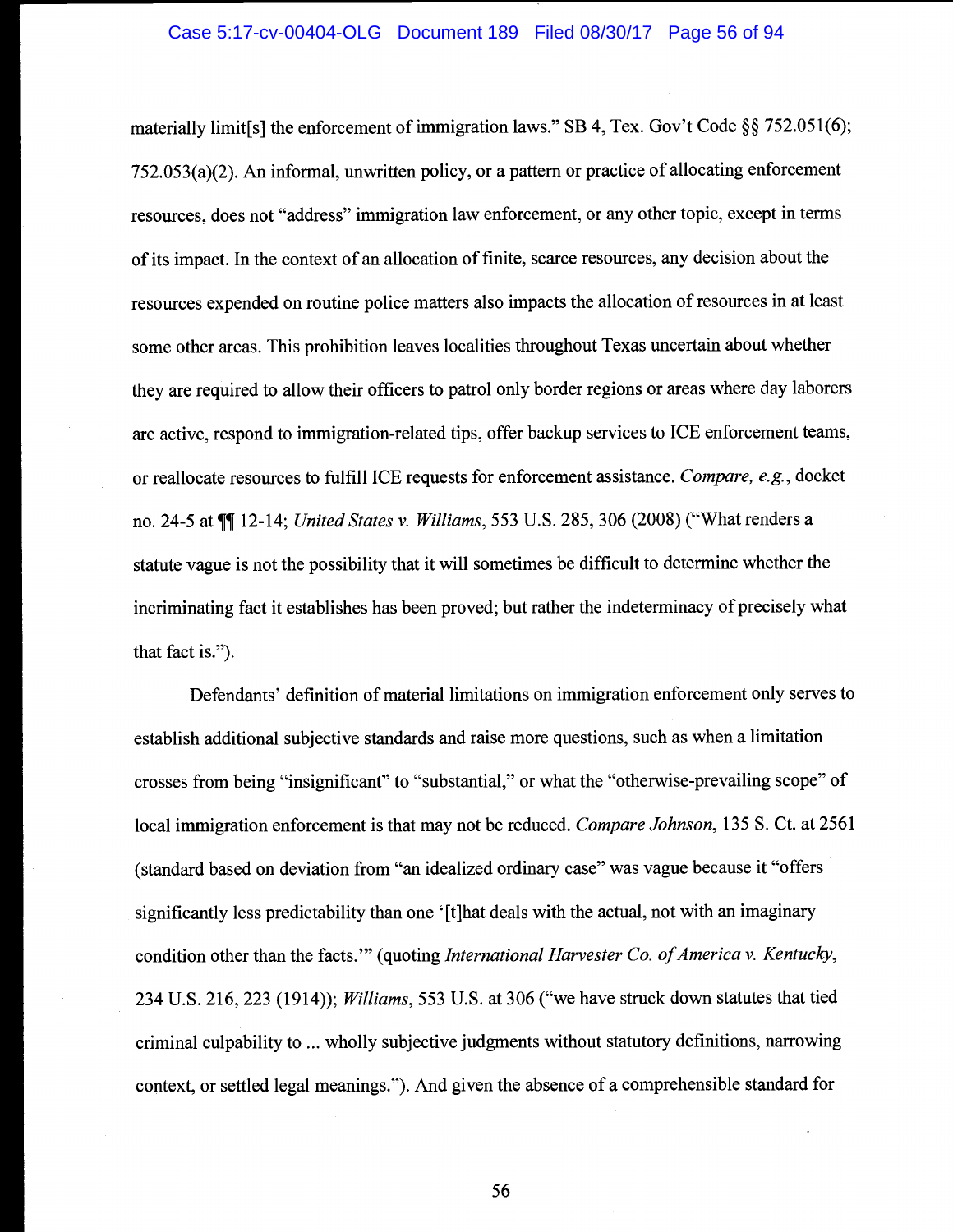### Case 5:17-cv-00404-OLG Document 189 Filed 08/30/17 Page 57 of 94

policies or practices that "materially limit" immigration enforcement within the context of SB 4, it is irrelevant that similar language has been used to establish enforceable standards in the context of other statutory regimes or legal authorities. Johnson, 135 S. Ct. at 2561 (finding vagueness even though "dozens of federal and state criminal laws use [similar] terms").

These due process problems are compounded because, in addition to failing to provide fair notice of the prohibited conduct, these provisions "furnish[] a convenient tool for 'harsh and discriminatory enforcement by local prosecuting officials, against particular groups deemed to merit their displeasure[.]"" Kolender v. Lawson, 461 U.S. 352, 360 (1983) (quoting Papachristou v. City of Jacksonville, 405 U.S. 156, 170 (1972)). The Court therefore concludes that Plaintiffs are likely to succeed on their claims that the portions of Section 1.01 that prohibit the adoption, enforcement, or endorsement of "a policy under which the entity or department ... *materially* limits the enforcement of immigration laws" and prohibits any "pattern or practice ... [that] *materially limit[s]* the enforcement of immigration laws" Tex. Gov't Code § 752.053(a)(1) and (2) are unconstitutionally vague because they fail to provide those to whom they apply a reasonable opportunity to understand the conduct being prohibited.

The Court reaches these conclusions based on the text of SB 4 alone. *Matal v. Tam*, 137 S. Ct. 1744, 1756 (2017); United States v. Ramos, 537 F.3d 439, 461-62 (5th Cir. 2008). However, the Court also notes that its vagueness concerns-particularly the concern about targeted enforcement against certain disfavored localities—are reinforced by both the statements of SB 4's supporters throughout its consideration, and by the State's actions since SB 4's enactment. In a Twitter post written days before SB 4 was reported out of committee and received its first vote in the Senate, Governor Greg Abbott linked his designation of "banning sanctuary cities" as an emergency item with a promise that "Texas will hammer Travis County."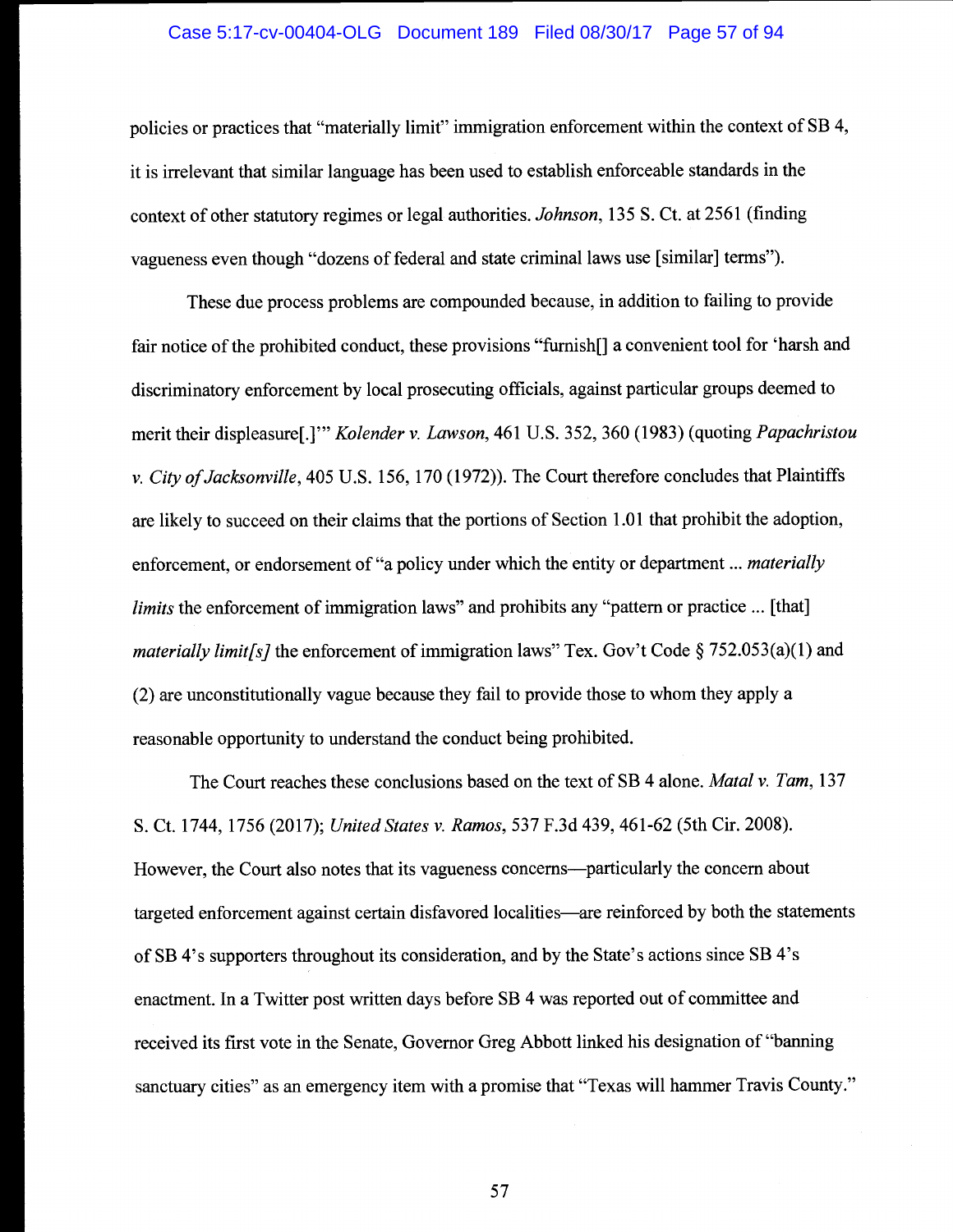Docket no. 57-14 at 19. Governor Abbott made similar comments during a radio interview days later, in which he boasted of "putting the hammer down" on Austin and Travis County, accused Travis County's sheriff of "breaching her oath of office ... breaching the rule of law[,]"57 and stated that "I'm seeking legislation ... passed out of a Senate committee yesterday," under which "[wJe are going to be asserting fines" and "[w]e're going to be seeking court orders that could lead to putting these people behind bars, the officials who are violating their oath of office."<sup>58</sup> Docket no. 57-14 at 16. Plaintiffs have also submitted evidence that, following Sheriff Hernandez's announcement of her ICE detainer policy, Governor Abbott announced his decision to withhold \$1.5 million of previously awarded and allocated grant funds that had been designated for "programs that were designed for victims of family violence, veterans, and other at-risk communities." Docket no. 35-2 at ¶ 10. Thereafter, Plaintiffs allege, Governor Abbott "directed his office to refuse all future Travis County grant applications[,]" including those unrelated to immigration matters, and following that directive, "Travis County's new grant applications for the 2017-2018 grant cycle have also been denied." Docket no. 35-2 at ¶ 11. During SB 4's floor debate, its sponsor, Senator Charles Perry, described the Bill's "endorsement" prohibition as targeting jurisdictions that "endorse, enforce, support, identify with

<sup>&</sup>lt;sup>57</sup>These statements followed the announcement of Travis County Sheriff Sally Hernandez on January 20, 2017, that, effective February 1, 2017, she would "honor an ICE detainer request if the request is accompanied by ajudicial warrant or court order for continued detention; [or] if the individual is convicted of certain felonies and if under [her] assessment or belief it is appropriate to hold the individual to ensure that justice is served." Docket no.  $35-2$  at  $\P$  8-9.

<sup>&</sup>lt;sup>58</sup>There is some indication in the record that state lawmakers may not have been the only ones to retaliate against Austin and Travis County for Sheriff Hernandez's policies. During a March 2017 hearing before United States Magistrate Judge Andrew Austin, ICE Deportation Officer Laron Bryant testified that he was aware that ICE had carried out enforcement raids in Austin as "a result of the sheriff's new policy[.]" Docket no. 57-17 at 26. Magistrate Judge Austin went on to note that, based on a briefing that an ICE supervisor had delivered to another magistrate judge, he understood that the ICE raids were prompted in part because "meetings that occurred between the [ICE] field office director and the sheriff didn't go very well[,]" although Agent Bryant testified that he was not aware of this, agreeing with Magistrate Judge Austin's comment that such information would be "above [his] pay grade." Docket no. 57-17 at 26-27.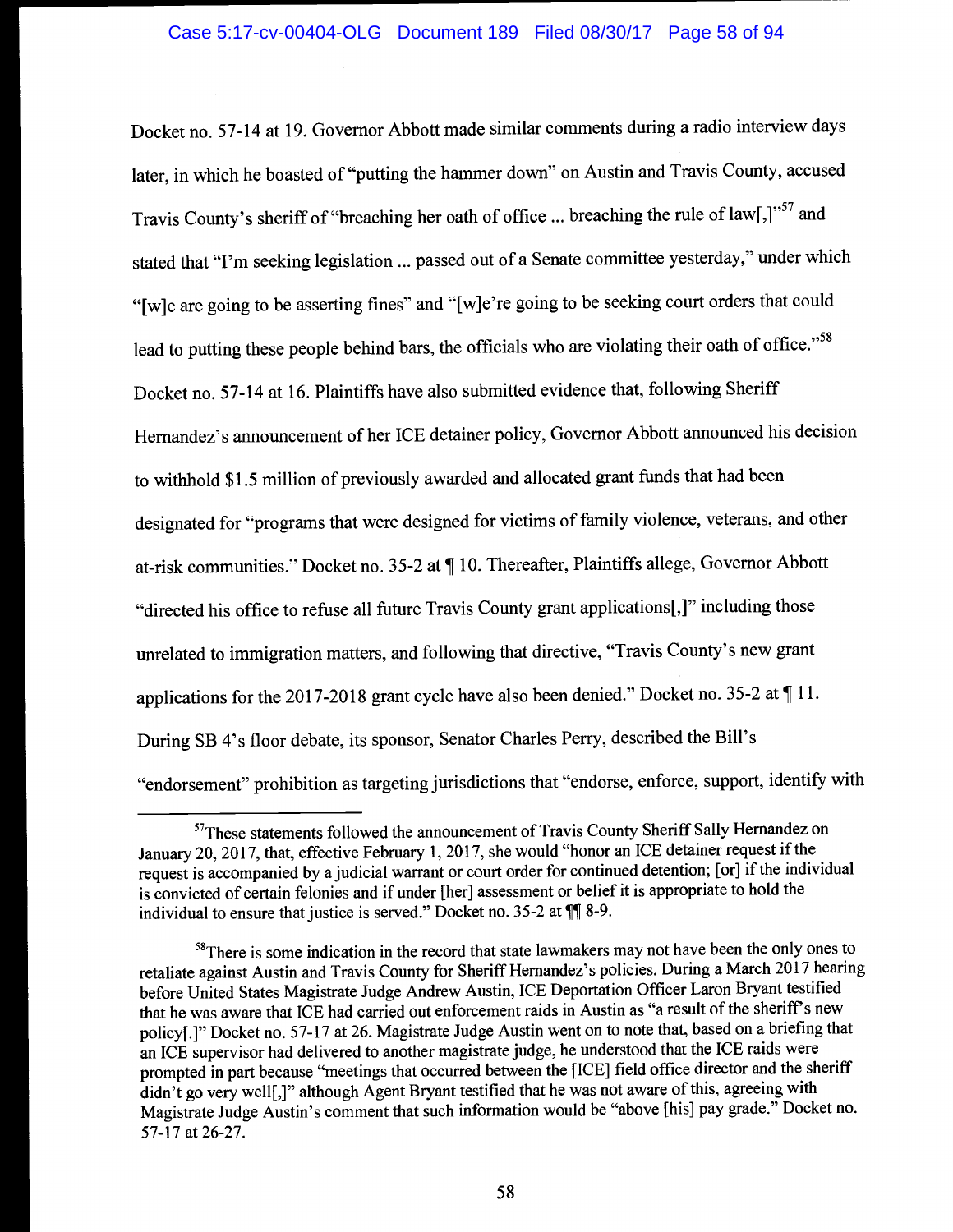#### Case 5:17-cv-00404-OLG Document 189 Filed 08/30/17 Page 59 of 94

{where] it becomes part of our DNA, our culture to endorse" prohibitions or limitations on local participation in immigration enforcement. Docket no. 56-5 at 87. Senator Perry responded to a hypothetical scenario about SB 4's application to a sheriff or police chief who submitted an editorial to a newspaper arguing that participation by local police in federal immigration enforcement efforts would be harmful to local law enforcement effectiveness, stating that the editorial would subject the official to removal from office under SB 4 because it would "creat[e] a culture of contempt and noncompliance." Docket no. 56-5 at 87-88. And, hours after Governor Abbott signed SB 4 into law, Texas preemptively filed a lawsuit against several localities and civil rights groups, who were targeted by the State's lawsuit on the basis that they were "publicly hostile to cooperation with federal immigration enforcement." Texas v. Travis County et al., 1:17-cv-425-SS, docket no. 1 at  $\P$  3-5.

The fact that SB 4's passage was motivated in part by a political feud between local and state elected leaders, or that SB 4's author made sweeping characterizations of SB 4's purpose and effect during a heated floor debate, does not form the basis for the Court's ruling on vagueness. The Court recites this evidence only because it coincides with the conclusions that the Court has reached based on the text of SB 4: That SB 4's prohibition on policies or practices that "materially limit" enforcement of immigration laws is unconstitutionally vague because it ascribes criminal and quasi-criminal penalties based upon violations of an inscrutable standard, in a manner that invites arbitrary and discriminatory enforcement against disfavored localities. The Court therefore concludes that Plaintiffs are likely to succeed on their vagueness challenge to the "materially limit" provision in SB 4.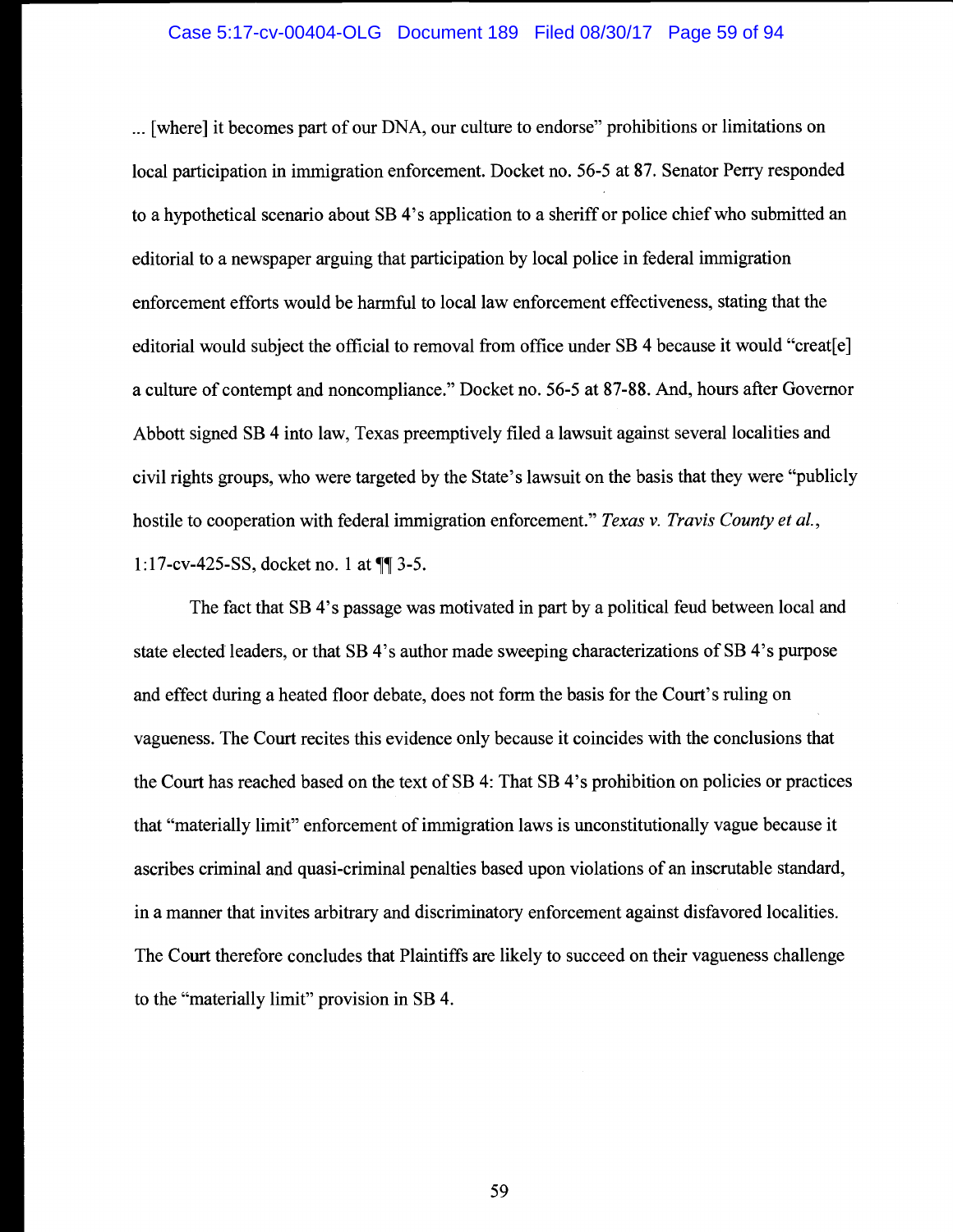# 2. Remaining Provisions

SB 4's vague and indeterminate "*materially limit*" prohibition contrasts with other provisions of the statute. The "materially limit" prohibition raises difficult questions for local policymakers regarding the line at which a limitation goes from being insubstantial to being "material" and thus prohibited. In contrast, SB 4's prohibition against local policies that "*prohibit* ... the enforcement of immigration laws" presents no such blurred lines. And the Court does not agree with Plaintiffs' argument that the reference to "*immigration laws*" is itself unconstitutionally vague: SB 4 supplies a definition for the term "immigration laws," which, though sweeping, is clear.<sup>59</sup> Likewise, the phrase "*pattern or practice*," though not defined in SB 4, has a settled legal meaning in other contexts, and at this stage the Court finds nothing about the structure of SB 4 or its use within SB 4's context suggests that those meanings could not be ascribed to SB 4 by courts interpreting its reach.<sup>60</sup> Similarly, the Court finds at this stage that the "materially limit" prohibition at Tex. Gov't Code § 752.053(a) contrasts with the enumerated list of specific prohibited policies set forth in Section 752.053(b).<sup>61</sup> These include SB 4's prohibitions against local entities and campus police departments preventing their officers from inquiring into the immigration status of a person under a lawful detention or under arrest; sharing the information they obtain through those inquiries with ICE or other localities; or permitting

 $^{59}$ SB 4 Section 1.01, Tex. Gov't Code § 752.051(2) (defining "immigration laws" to mean "the laws of this state or federal law relating to aliens, immigrants, or immigration, including the [INA].").

<sup>&</sup>lt;sup>60</sup>Docket no. 91 at 57; *Duvall v. Dallas County, Tex.*, 631 F.3d 203, 208 (5th Cir. 2011) (discussing the "Monell test" for municipal liability under 42 U.S.C. § 1983, which permits liability on the basis of, *inter alia*, acts that are "sufficiently extended or pervasive . . . to prove an intended condition or practice.").

 $<sup>61</sup>$  However, the Court does find that the enforcement provision in Section 752.053(b) is</sup> preempted, as discussed above, and that the prohibition against policies that "materially limit" such enumerated practices is likely unconstitutional on vagueness grounds for the reasons set forth above.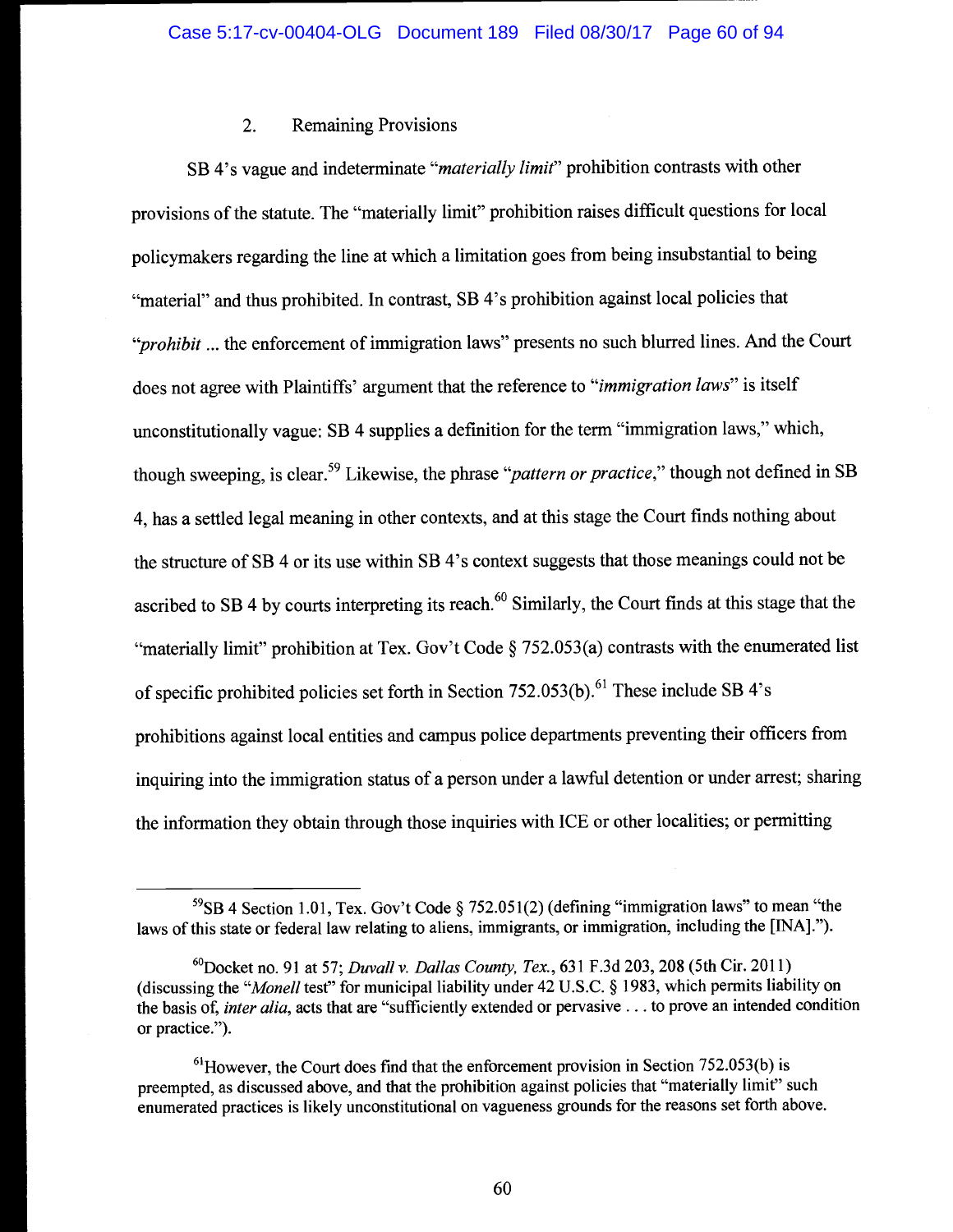ICE to enter and conduct enforcement activities in jails. SB 4 Section 1.01, Tex. Gov't Code § 752.053(b).<sup>62</sup> At this stage, the Court cannot conclude that Plaintiffs have shown a likelihood of success on their remaining facial challenges to the vagueness of Section 752.053(a)(1)-(2) and (b). Finally, in light of the Court's finding, below, that SB 4's detainer compliance mandate provisions likely violate the Fourth Amendment and should be enjoined for that reason, the Court does not reach Plaintiff's vagueness arguments with respect to those provisions.

# Fourth Amendment

Plaintiffs assert Fourth Amendment challenges to several provisions of SB 4, and have sought preliminary injunctive relief to prevent those provisions from taking effect.<sup>63</sup> These challenges are directed against language in Sections 1.01, 2.01, 5.02, and 6.01 of SB 4, Tex. Gov't Code § 752.053(b), Tex. Crim. Proc. Code Art. 2.13 and 2.25 1, and Tex. Pen. Code § 39.07, which, in pertinent part, require localities to allow peace officers and various other officials to ask arrested or detained individuals about their immigration status; require local entities to fulfill all ICE detainer requests; and enforce these requirements by imposing civil monetary penalties against local entities or campus police departments who limit immigration inquiries by their officers, removal from office against persons holding elective or appointed office who limit immigration inquiries by their officers, and criminal misdemeanor liability against a sheriff, chief of police, constable, or a person who has primary authority for administering a jail who knowingly fails to comply with an ICE detainer request.

Plaintiffs argue enforcement of these provisions would violate the Fourth Amendment by compelling local officials to comply with ICE detainer requests in the absence of probable cause.

 $^{62}$ As noted *supra*, the endorsement prohibition is addressed separately.

<sup>&</sup>lt;sup>63</sup>Docket nos. 31 at  $\P$  39-42; 51 at  $\P$  148-51; 96 at  $\P$  61; 139 at  $\P$   $\P$  75-77; and 174 at  $\P$  143.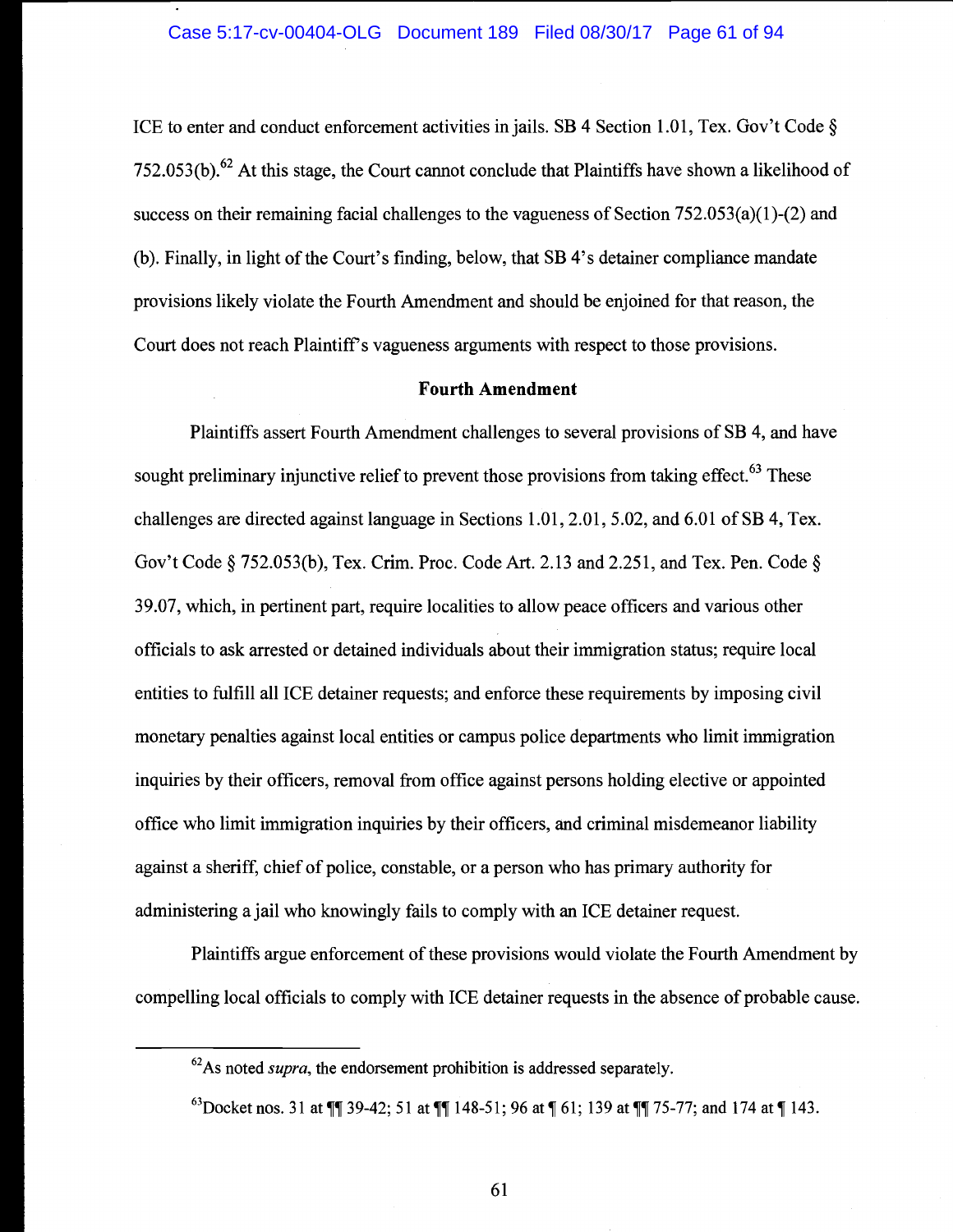Plaintiffs further argue enforcement of these provisions would prohibit local and campus police departments from adopting policies to prevent their officers from committing Fourth Amendment violations in the course of inquiring into a detainees' immigration status.<sup>64</sup> Defendants argue, as a preliminary matter, that Plaintiffs lack standing to assert the hypothetical Fourth Amendment claims of others--i.e., persons who would potentially face unlawful detention.<sup>65</sup> Defendants also argue that Plaintiffs may not assert a facial Fourth Amendment challenge to these provisions because "SB4 undisputedly has at least some valid applications and the risk to Plaintiffs in complying with SB4 is minimal."66 Defendants further argue that Plaintiffs' Fourth Amendment claims will fail because probable cause to support local entities' fulfillment of ICE detainer requests will be supplied by the detainer request forms and the accompanying ICE administrative warrants, and the immigration inquiry provisions of SB 4 merely require the sort of local cooperation that was approved by the Supreme Court in Arizona, 567 U.S. at 408-10. Defendants also argue that the immigration inquiry provision of SB 4, Section 6.01, does not violate the Fourth Amendment because it would not authorize prolonging investigative stops to accommodate an immigration-status investigation, but "merely provides that local law enforcement agencies cannot prohibit such inquiries where they are otherwise consonant with the Fourth Amendment."<sup>67</sup>

<sup>64</sup>Docket nos. 24-1 at 39-43; 56-1 at 31-33; 77 at 41-44; 146 at 6-9; 148 at 7-9; 149 at 16-18; 151 at 20-24; 154 at 7-15.

 ${}^{65}$ Docket no. 91 at 67.

 $^{66}$ Docket no. 91 at 66.

 ${}^{67}$ Docket no. 91 at 76.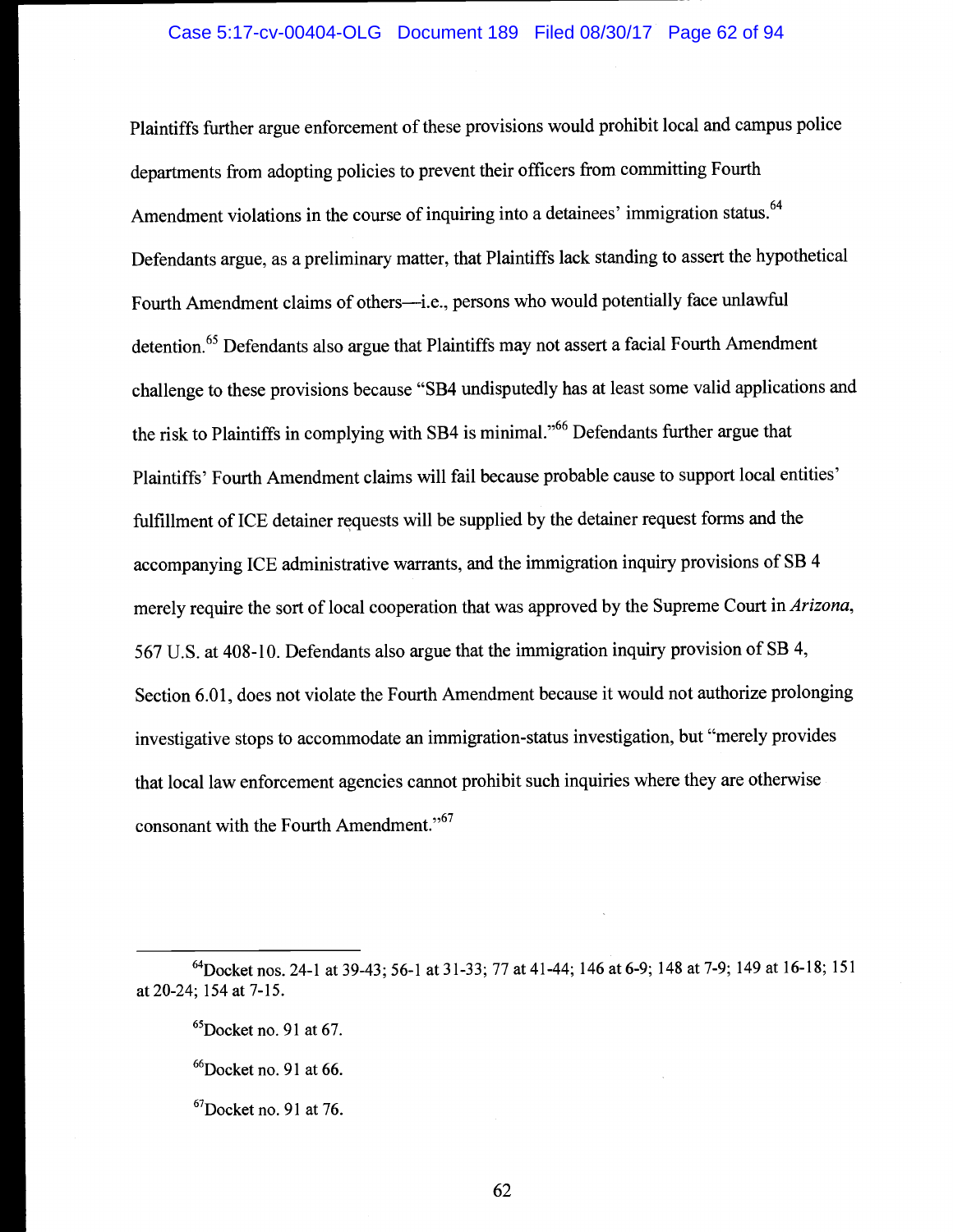# A. Standing

The Court begins by considering a threshold question: whether Plaintiffs have standing to assert their Fourth Amendment claims. "As a general rule, 'Fourth Amendment rights are personal, and may not be vicariously asserted." United States v. Escamilla, 852 F.3d 474, 485 (5th Cir. 2017) (quoting Alderman v. United States, 394 U.S. 165, 174 (1969)). More broadly, standing to assert any claim requires that the claimant have a "personal stake in the outcome' of th[e] litigation." Bd. of Ed. of Cent. Sch. Dist. No. 1 v. Allen, 392 U.S. 236, 241 n.5 (1968) (quoting Baker v. Carr, 369 U.S. 186, 204 (1962)). In some cases, however, courts have recognized that government officials may have standing based on their "personal stake in the outcome" of litigation where they challenge laws that would compel them to violate their oath of office. Allen, 392 U.S. at 241 n.5; Baker v. Wade, 743 F.2d 236, 241 n.21 (5th Cir. 1984), on reh'g, 769 F.2d 289 (5th Cir. 1985), overruled on other grounds by Lawrence v. Texas, 539 U.S. 558 (2003).68 Defendants have not presented any authority to indicate that an official's interest in avoiding violations of her oath of office is any less compelling where the alleged oath-violating conduct involves infringement of constitutional rights that are personal to a third party.

However, an official's interest in abiding by her oath alone is not sufficient to establish the injury required for standing. Crane v. Johnson, 783 F.3d 244, 253 (5th Cir. 2015). Injury and

 $^{68}$ In Baker, the Fifth Circuit reviewed a district court's judgment that Section 21.06 of the Texas Penal Code, which criminalized "deviate sexual intercourse," was unconstitutional. After the Texas Attorney General, Mark White, declined to appeal the judgment, a county district attorney filed motions to intervene and to set aside the judgment. A panel of the Fifth Circuit found that the county district attorney's Article III standing was established because he "is bound by his oath of office to enforce the State's laws" and "is also subject to a contempt citation should he violate the district court's mandate[,]" 743 F.2d at 241 n.2l, but found that his intervention was not proper under Fed. R. Civ. P. 24, id. at 243- 44, and therefore did not reach the underlying constitutional question. The en banc Fifth Circuit reversed, holding that the county district attorney did have standing and that his intervention was proper, 769 F.2d at 291-92, and that the Texas statute criminalizing same-sex intercourse was constitutional, id at 292. The en banc Court's constitutional ruling was later abrogated by the Supreme Court's decision in Lawrence v. Texas, 539 U.S. 558 (2003).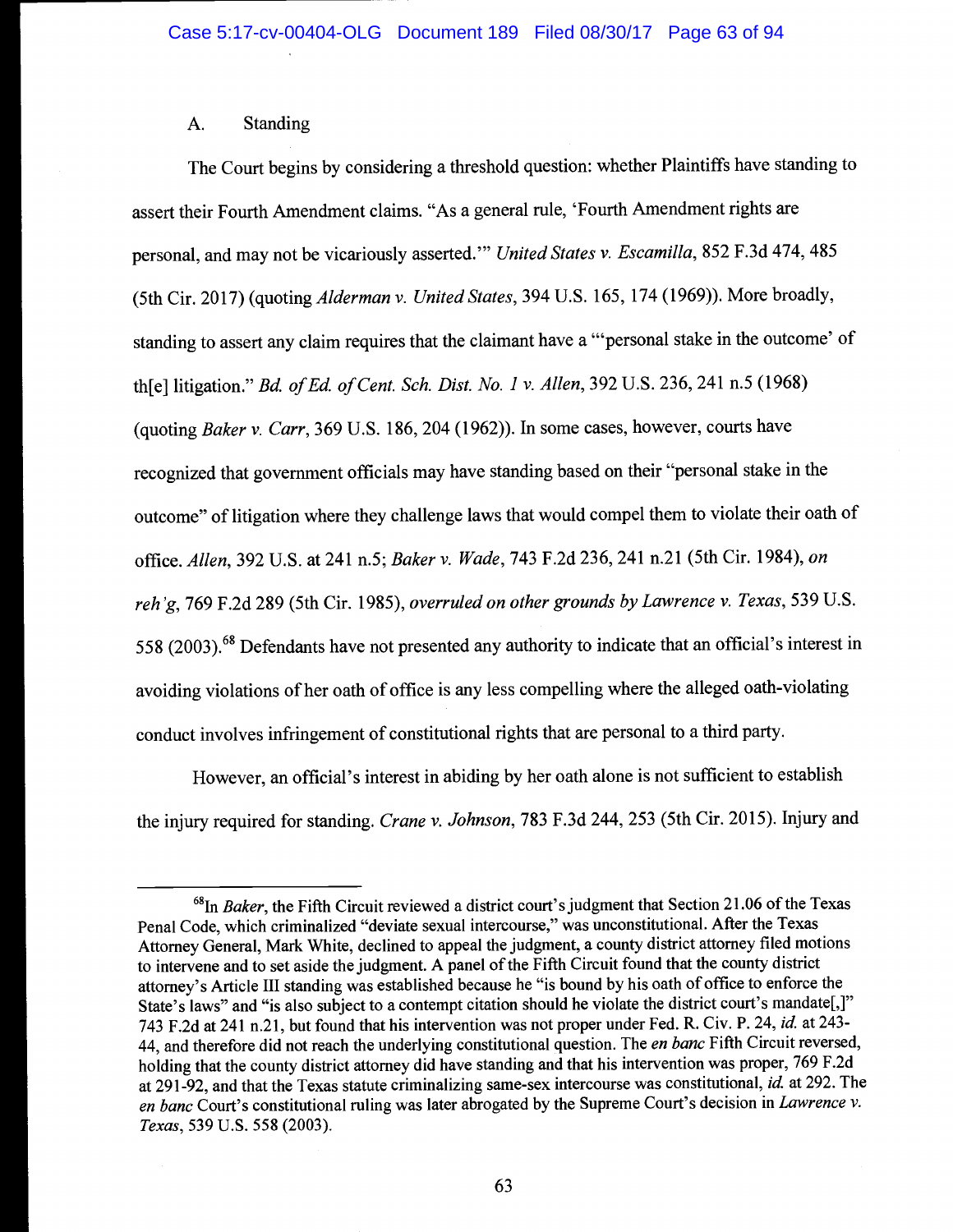standing are lacking where a legal requirement to violate one's oath is enforced only by "possible future" sanctions against the official. *Crane*, 783 F.3d at 254-55 (standing requires injury that is "concrete and particularized" and "actual or imminent, not conjectural or hypothetical"; a threatened future injury satisfies this requirement only if it is "certainly impending"; "[a]llegations of *possible* future injury [are] not sufficient." (internal quotation marks omitted)). For instance, in *Crane*, an ICE officer who believed that the exercise of discretion permitted under the Deferred Action for Childhood Arrivals (DACA) program violated his oath to uphold the laws of the United States had not shown a sufficient injury to establish his standing when he showed that, after refusing to follow a superior's instruction to defer action, he received "a non-disciplinary letter admonishing him for refusing to follow his supervisor's instruction." Crane, 783 F.3d at 254 (noting that "Plaintiffs have provided no evidence that any agent has been sanctioned or is threatened with employment sanctions for detaining an alien and refusing to grant deferred action under DACA."); see also Texas v. United States, 809 F.3d 134, 171 n.126 (5th Cir. 2015), as revised (Nov. 25, 2015) (summarizing the standing analysis in Crane), aff'd by an equally divided Court, United States v. Texas, 136 S. Ct. 2271 (2016).

In this case, Plaintiffs have advanced several arguments, analyzed below, in support of their claim that SB 4 would compel them to violate their oaths of office by carrying out seizures in violation of the Fourth Amendment. SB 4 imposes severe penalties on local officials who, in violation of SB 4, refuse to fulfill what they believe to be unlawful requests for seizure by ICE, or who seek to deter Fourth Amendment violations by regulating their officers' inquiries into the immigration status of detainees. Those who fail to comply with SB 4's requirements face civil penalties between \$1,000 and \$25,500, removal from office, and criminal misdemeanor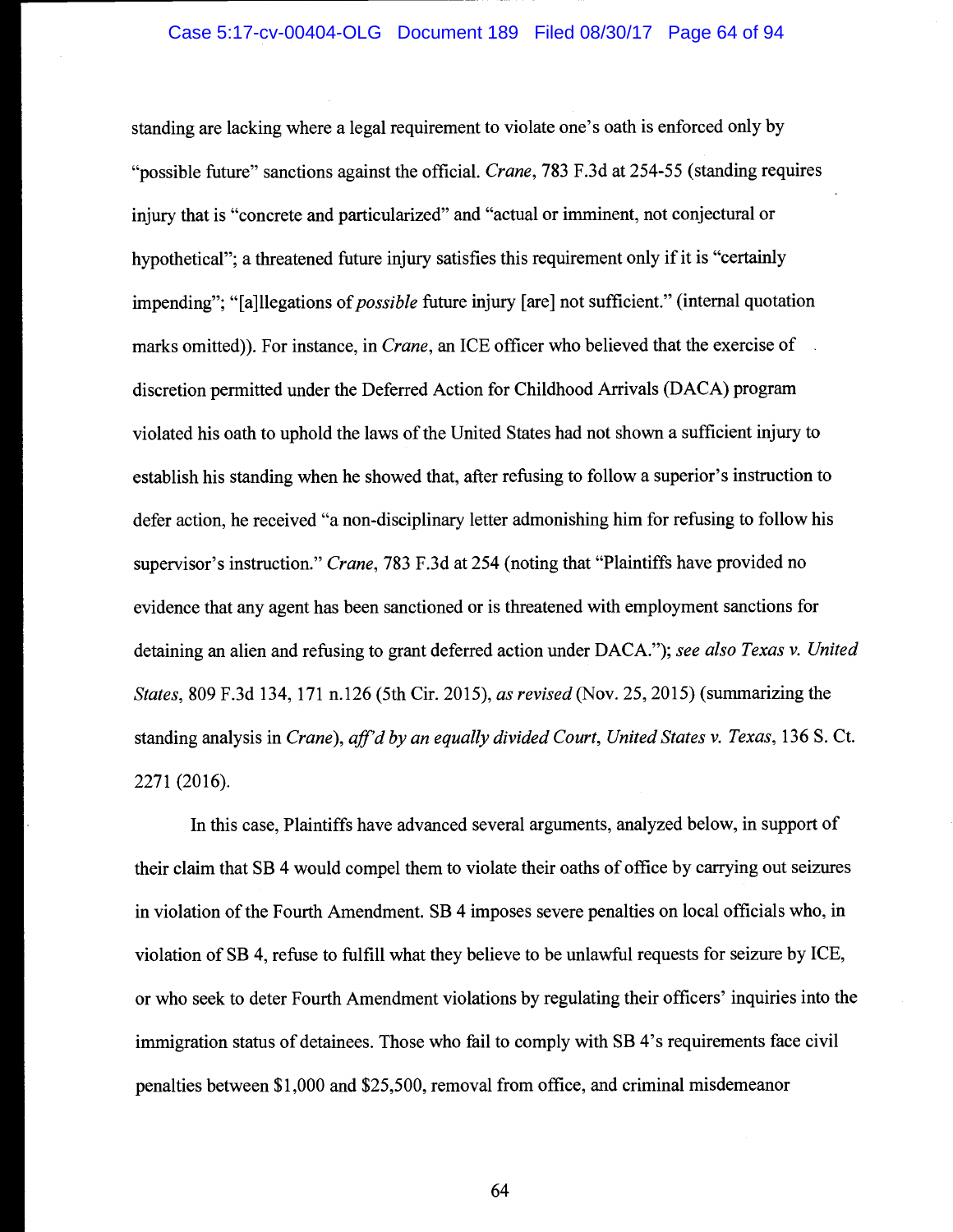#### Case 5:17-cv-00404-OLG Document 189 Filed 08/30/17 Page 65 of 94

liability.<sup>69</sup> Unlike the discretionary enforcement prioritization policy in *Crane*, SB 4 leaves Plaintiffs no discretion, but flatly mandates that they engage in conduct they believe to be unconstitutional. And unlike the non-disciplinary letter of admonishment or the possibility of employment sanctions in *Crane*, SB 4's penalties for those who do not comply with its requirements are mandatory. The Court therefore finds that SB 4's mandates and penalties establish the standing of local officials who are subject to its requirements, including their standing to challenge the lawfulness of requirements that they believe violate the Fourth Amendment.

1. Mandatory compliance with ICE immigration detainer requests

The Court now proceeds to consider whether Plaintiffs have shown a likelihood of success on the merits of their facial Fourth Amendment challenge to SB 4's detainer compliance mandate and immigration status inquiry provisions. The Court notes at the outset that, in general, "a facial challenge is 'the most difficult challenge to mount successfully, since the challenger must establish that no set of circumstances exists under which the [statute being challenged] would be valid[.]" Anderson v. Edwards, 514 U.S. 143, 155 n.6 (1995) (quoting United States v. Salerno, 481 U.S. 739, 745 (1987)). Although Anderson and Salerno did not arise within the Fourth Amendment context, the same reasoning about the limited viability of facial challenges to statutory enactments applies in Fourth Amendment cases. See, e.g., City of Los Angeles, Calif. v. Patel, U.S. 135 S. Ct. 2443, 2451 (2015). However, even though Plaintiffs' facial Fourth Amendment challenge faces a difficult burden, such challenges "are not categorically barred or especially disfavored[,]" and "precedents demonstrate not only that facial challenges to statutes

<sup>&</sup>lt;sup>69</sup>SB 4 Sections 1.01, 5.01, 5.02, Tex. Gov't Code §§ 752.056, 752.0565, Tex. Pen. Code § 39.07, Tex. Loc. Gov't Code § 87.031(a), (c).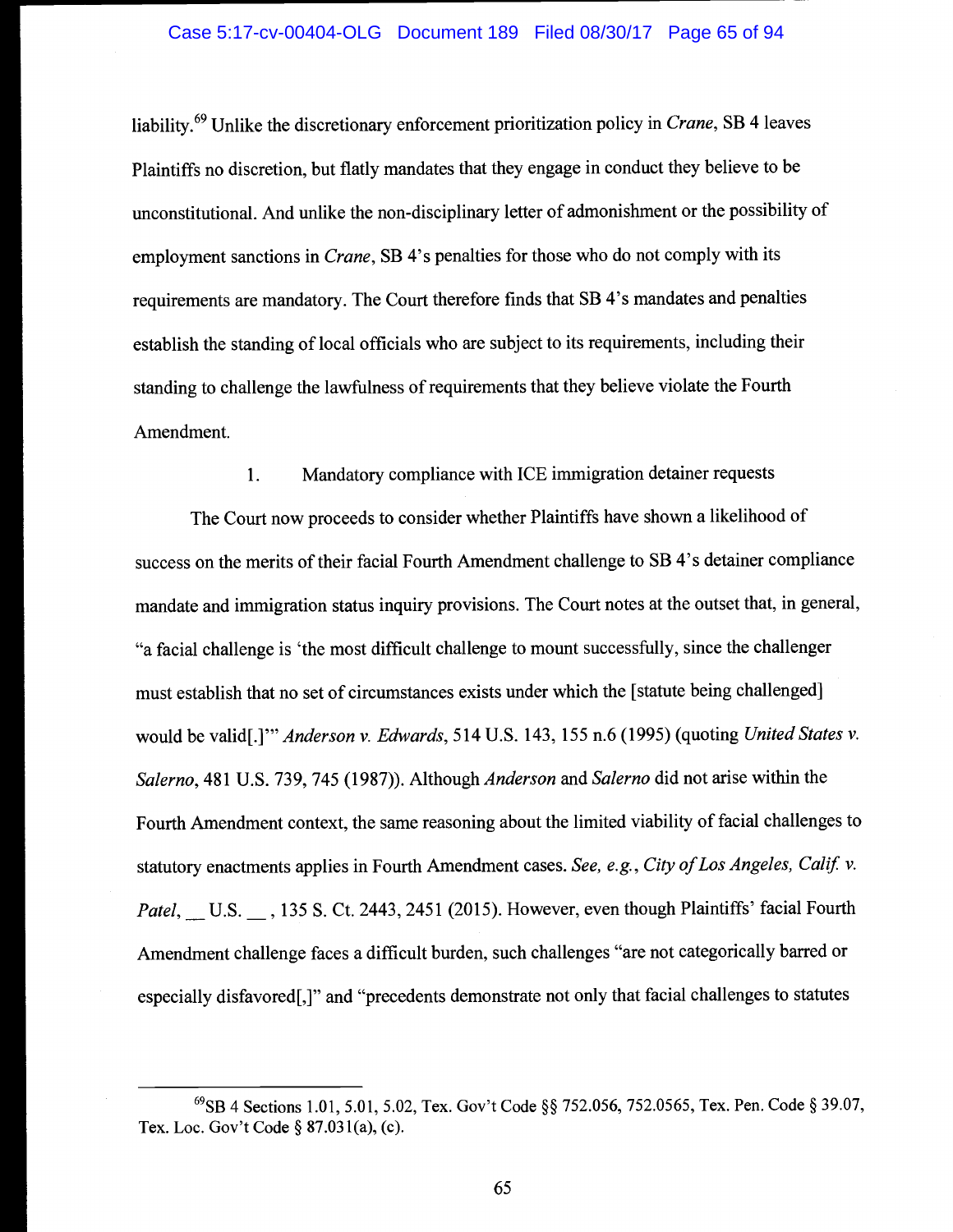authorizing warrantless searches can be brought, but also that they can succeed." Patel, 135 S. Ct. at 2449, 51 (quoting Salerno, 481 U.S. at 745, collecting cases).

The Fourth Amendment, which applies to the states through the Fourteenth Amendment, "protects {t]he right of the people to be secure in their persons, houses, papers, and effects, against unreasonable searches and seizures." Manuel v. City of Joliet, Ill., U.S., 137 S. Ct. 911, 917 (2017) (internal quotation marks omitted). To effect this protection, the Fourth Amendment "establishes the minimum constitutional 'standards and procedures" that govern, inter alia, arrest and pretrial detention. Manuel, 137 S. Ct. at 917 (discussing Gerstein v. Pugh, 420 U.S. 103, 111 (1975)). The Fourth Amendment standard that governs in this context, which "represents a necessary accommodation between the individual's right to liberty and the state's duty to control crime[,]" is that "seizures are 'reasonable' only if based on probable cause to believe that the individual has committed a crime." Gerstein, 420 U.S. at 112; Manuel, 137 S. Ct. at 917 (quoting Bailey v. United States, 568 U.S. 186, 192 (2013)). Because "the 'touchstone of the Fourth Amendment is reasonableness[,]" the determination of probable cause is not fixed, mechanical, or uniform, but instead "emphasiz[es] the fact-specific nature of the reasonableness inquiry" in each case. *Ohio v. Robinette*, 519 U.S. 33, 39 (1996). The Supreme Court "has required that the existence of probable cause be decided by a neutral and detached magistrate whenever possible." Gerstein, 420 U.S. at 112  $& 113$  n.12. The requirement of a judicial determination of probable cause only "whenever possible" is a "practical compromise" that, again, reflects an accommodation between the individual's liberty interest and the state's duty to control crime. Gerstein, 420 U.S. at 114. However, as the length of a seizure increases, the individual's liberty interests weigh more heavily, and a judicial determination of probable cause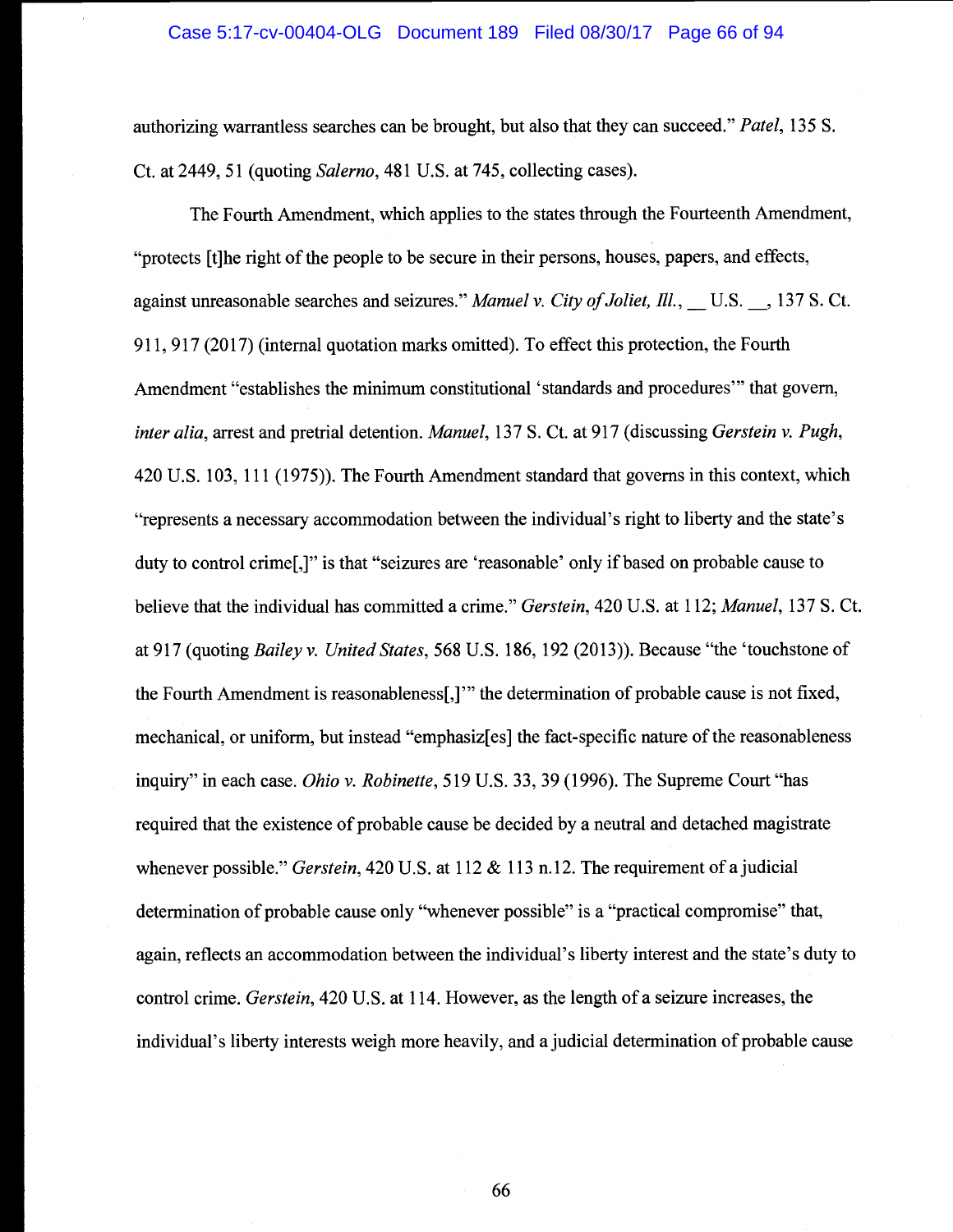## Case 5:17-cv-00404-OLG Document 189 Filed 08/30/17 Page 67 of 94

becomes mandatory. Gerstein, 420 U.S. at 114; Jones v. Lowndes County, Miss., 678 F.3d 344, 348 (5th Cir. 2012).

"The Government of the United States has broad, undoubted power over the subject of immigration and the status of aliens[,]" derived in part from the constitutional directive that the federal government "establish an uniform Rule of Naturalization[.]" Arizona, 567 U.S. at 394 (quoting U.S. Cost. art. I, § 8, ci. 4); Kleindienst v. Mandel, 408 U.S. 753, 765-66 & n.6 (1972) (noting that this authority is "inherent in sovereignty, necessary for maintaining normal international relations and defending the country against foreign encroachments and dangers—a power to be exercised exclusively by the political branches of government[.]"). Pursuant to this authority, Congress has enacted the Immigration and Nationality Act (INA), 8 U.S.C. § 1101 et seq., a comprehensive statutory regime for the regulation of immigration and naturalization, which describes, *inter alia*, the authority of the Secretary of Homeland Security to arrest and detain certain aliens both with and without warrants.<sup>70</sup> 8 U.S.C. § § 1226, 1231, 1357.

Section 1357(d)(3) refers to ICE's authority, "[i]n the case of an alien who is arrested by a Federal, State, or local law enforcement official for violation of any law relating to controlled substances," to "issue a detainer to detain the alien $[.]^{71}$  and 8 C.F.R.  $\&$  287.7 establishes

 $^{70}$ In its Statement of Interest, the United States notes that the executive's authority to issue administrative warrants to arrest and remove certain classes of aliens has long been recognized by Congress. Docket no. 90 at 19 n.7 (citing *Abel v. United States*, 362 U.S. 217, 233 (1960); Act of June 25, 1798, c. 58, § 1-2, 1 Stat. 571 (describing the authority of the President to order the arrest and removal of "all such aliens as he shall judge dangerous to the peace and safety of the United States, or shall have grounds to suspect are concerned in any treasonable or secret machinations against the government thereofi.]")).

 $<sup>71</sup>$ The United States explains that, although the INA does not "define detainers or provide"</sup> language limiting their contemporary use," Section 1357(d)(3) codified the use of detainers within the context of controlled substance violations without limiting "the Executive's preexisting, broad detainer authority." Docket no. 90 at 18 & n.5 (citing Comm. for Immigrant Rights of Sonoma Cnty. v. Cnty. of Sonoma, 644 F. Supp. 2d 1177, 1199 (N.D. Cal. 2009)). The United States notes that, notwithstanding the lack of clear statutory authorization or guidance, use of such requests "dates back to at least the 1940s[.]" Docket no. 90 at 17-18 (collecting cases). In a case arising from a detainer request issued in 1991, the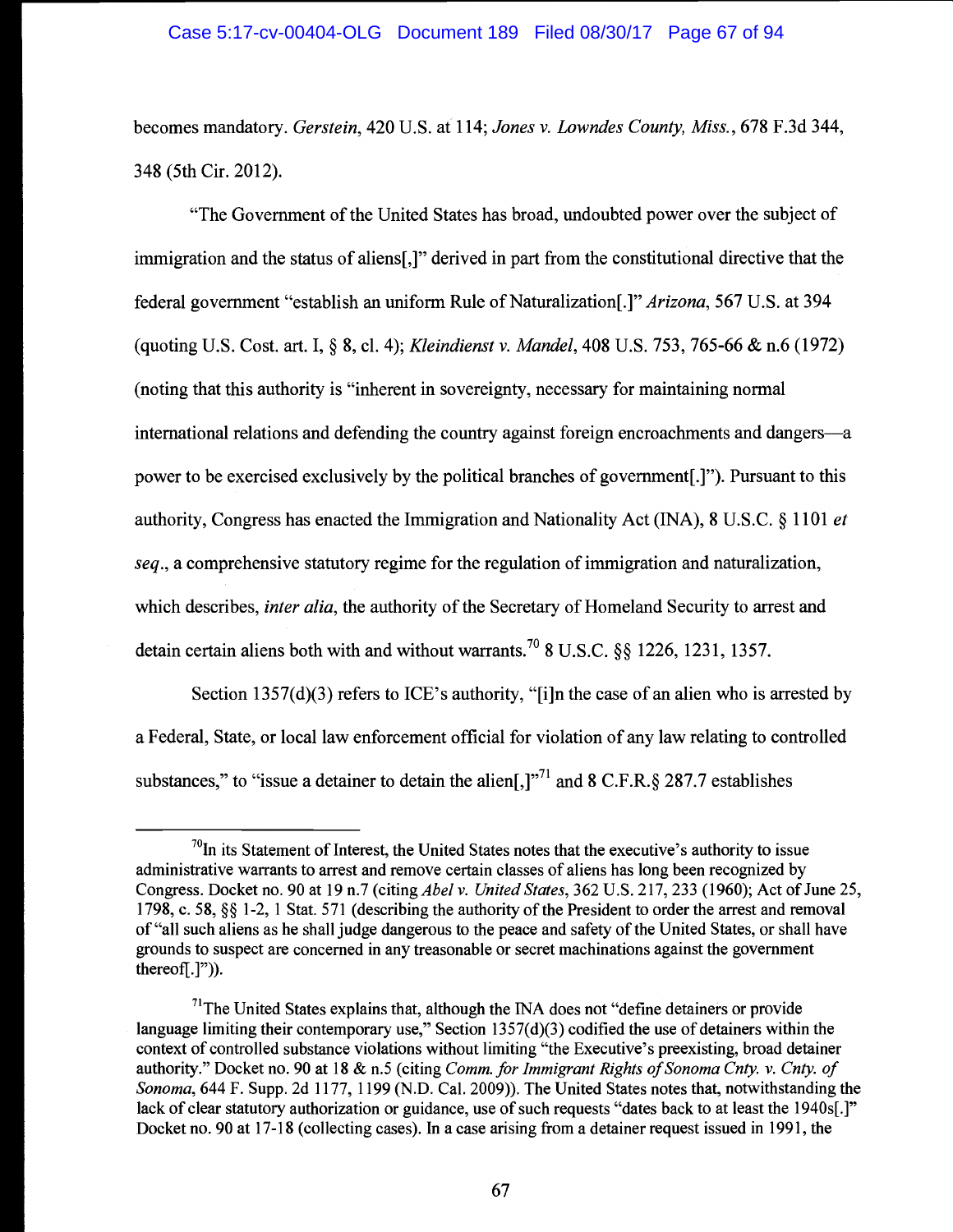# Case 5:17-cv-00404-OLG Document 189 Filed 08/30/17 Page 68 of 94

guidelines for the use of detainers, which "serve[J to advise another law enforcement agency that the Department seeks custody of an alien presently in the custody of that agency, for the purpose of arresting and removing the alien." 8 C.F.R. § 287.7(a). Since April 2, 2017, ICE detainer requests have been issued using DHS Form I-247A, accompanied by either a Warrant for Arrest of Alien (Form 1-200) or a Warrant of Removal (Form 1-205). The updated detainer form and warrant requirement reflect policy changes described in former DHS Secretary John Kelly's February 20, 2017, Memorandum on "Enforcement of the Immigration Laws to Serve the National Interest" and ICE Policy No. 10074.2, regarding "Issuance of Immigration Detainers by ICE Immigration Officers."72 As required by the updated ICE policy, the Form I-247A and accompanying administrative warrant include a description of the basis for ICE's determination of probable cause of removability, and requests that the receiving entity (1) notify DHS as early as practicable before the suspected removable immigrant is scheduled to be released from criminal custody; and (2) maintain custody of the subject for up to 48 hours beyond the time he would otherwise have been released so that DHS can assume custody of him.<sup>73</sup> Docket no. 90 at 20-22; DHS Form I-247A.

 $73$ Prior to a 2012 policy change, ICE detainers were sometimes issued at the outset of an immigration status investigation. Current ICE policy requires that the basis for probable cause of removability be communicated in the detainer request; establishes that probable cause of removability must be based on (1) a final order of removal, (2) the pendency of a final removal proceeding, (3) biometric confirmation of the alien's identity that matches records affirmatively indicating a lack of lawful immigration status, or (4) voluntary statements of the alien, or "other reliable evidence" that

Fifth Circuit described detainer requests as "an informal procedure in which the INS informs prison officials that a person is subject to deportation and requests that officials give the iNS notice of the person's death, impending release, or transfer to another institution." Giddings v. Chandler, 979 F.2d 1104, 1105 n.3 (5th Cir. 1992).

<sup>72</sup>Memorandum from DHS Secretary John Kelly on Enforcement of the Immigration Laws to Serve the National Interest (Feb. 20, 2017), available at https://www.dhs.gov/sites/default/files/publications/17\_0220\_S1\_Enforcement-of-the-Immigration-Lawsto-Serve-the-National-Interest.pdf; ICE Policy Number 10074.2, available at https://www.ice.gov/sites/default/files/documents/Document/2017/10074-2.pdf.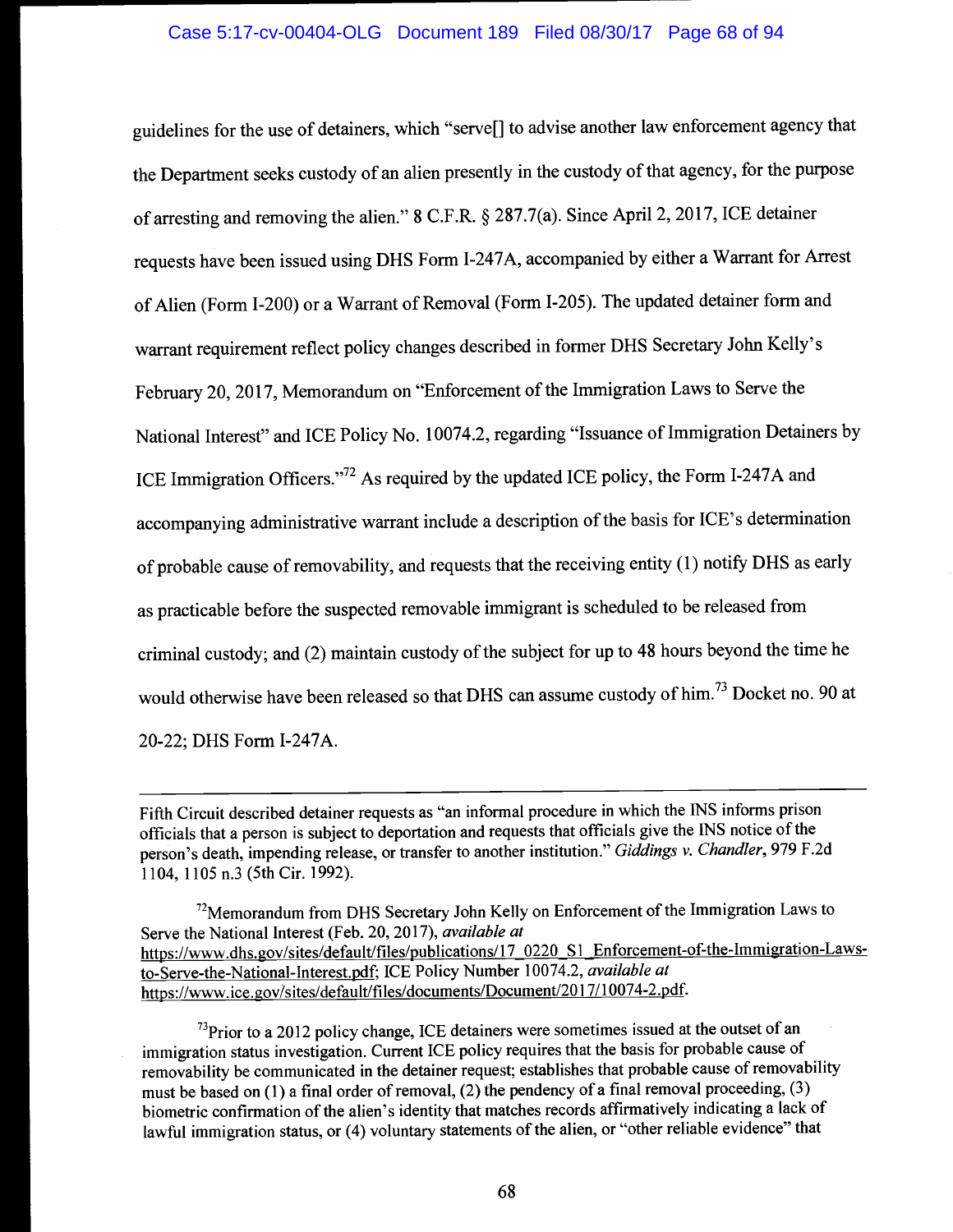#### Case 5:17-cv-00404-OLG Document 189 Filed 08/30/17 Page 69 of 94

The statutory authorizations of the INA, and the authority of the executive to arrest, detain, and order removal—though broad and long-recognized—are subject to the limits on the power of the federal government imposed by the Constitution. Zadvydas v. Davis, 533 U.S. 678, 689 (2001) (noting that the Supreme Court "ha[s] read significant limitations into ... immigration statutes in order to avoid their constitutional invalidation."). For instance, although Sections 1226(a) and 1357 make no mention of probable cause, but authorize federal arrest and detention upon "reason to believe" that an alien is removable and likely to escape before a warrant can be issued, courts have construed these provisions to authorize arrest and detention by federal immigration authorities only where they can show probable cause of removability. See, e.g., United States v. Varkonyi, 645 F.2d 453, 458 (5th Cir. Unit A May 1981); Morales v. Chadbourne, 793 F.3d 208, 216 (1st Cir. 2015) (collecting cases).

The INA also establishes a policy of comity between states and the federal government. Congress has established a scheme under which removable aliens who have been sentenced to periods of confinement by a state government are not removed until after their state-ordered confinement is complete. See, e.g.,  $8 \text{ U.S.C.}$   $\S\S 1226(c)(1)$ ,  $1231(a)(4)(A)$  ("the [Secretary of Homeland Security] may not remove an alien who is sentenced to imprisonment until the alien is released from imprisonment"). The INA also contemplates state and local participation in federal immigration activities in certain limited and defined circumstances. For instance, under 8 U.S.C.  $\S$  1357(g), DHS may enter into formal, written, cooperative agreements with states and localities under which, "subject to the direction and supervision of the [Secretary][,]" state and local

indicates lack of lawful status or removability; and specifies that probable cause of alienage and removability for detainer purposes may not be based solely "on evidence of a foreign birth and the absence of records in available databases ('foreign-born-no match')." ICE Policy Number 10074.2 § 2.6. Additionally, prior to the 2017 ICE policy change, ICE detainer requests could either request pre-release notification without extending the detention of the subject, or request that the subject's detention be extended, but the current detainer form includes both requests in all cases. DHS Form I-247A; ICE Policy Number 10074.2 § 2.1.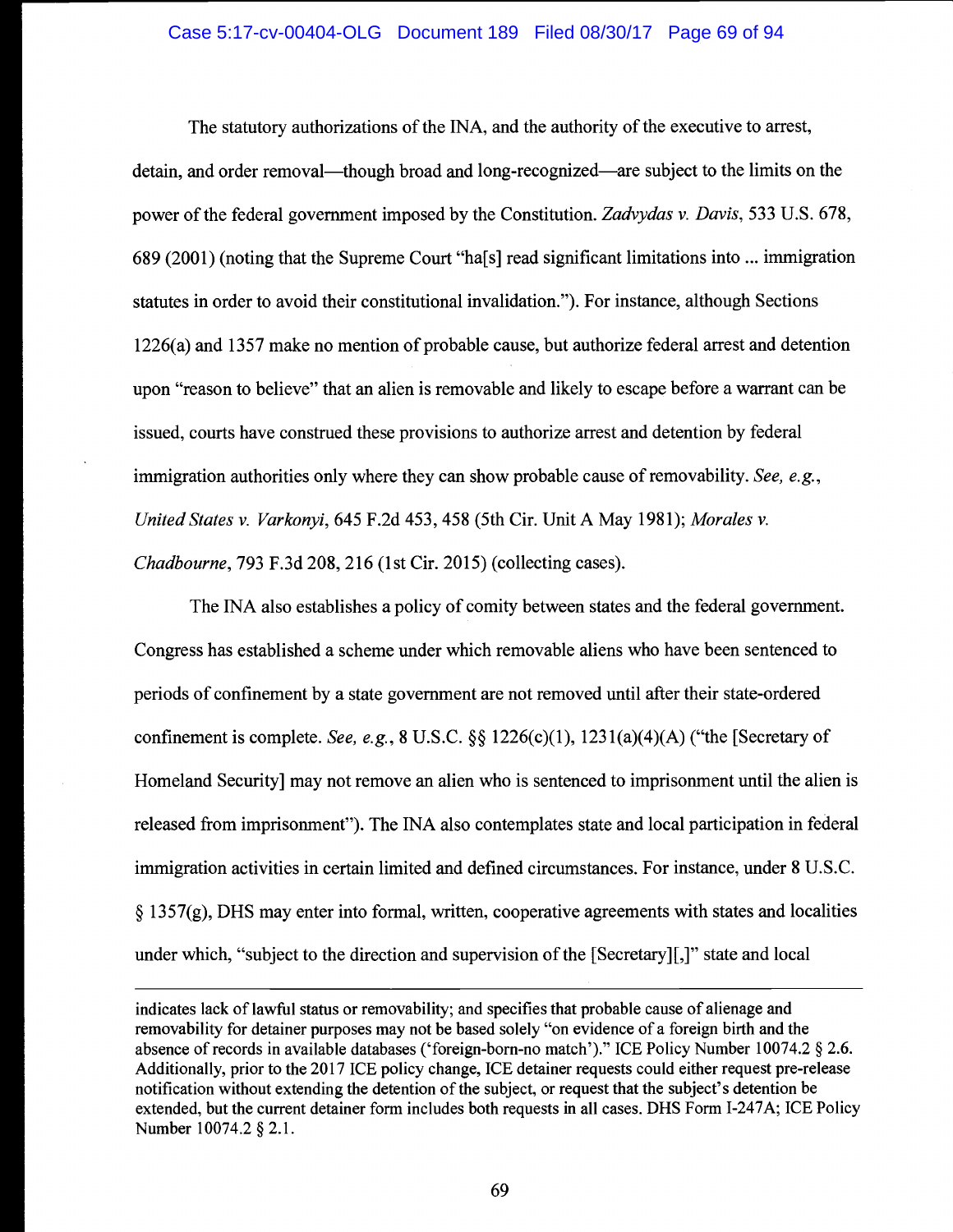officers who have been federally trained and qualified in immigration enforcement may perform "a function of an immigration officer in relation to the investigation, apprehension, or detention of aliens in the United States (including the transportation of such aliens across State lines to detention centers)[.]" In the absence of a formal cooperation agreement under Section  $1357(g)$ , the NA authorizes state and local law enforcement to make arrests for certain criminal law violations that can also form the predicate for removability. See, e.g., 8 U.S.C. §§ 1252c (felons who have unlawfully returned to the United States),<sup>74</sup> 1324(c) (smuggling, transporting, or harboring aliens); see also Arizona, 567 U.S. at 410, 412-13. The INA obligates ICE to respond to any request by state and local officers for verification of citizenship or immigration status, and prohibits states and localities from adopting laws or policies that "prohibit[} or in any way restrict, any government entity or official from sending to, or receiving from, [ICE] information regarding ... citizenship or immigration status[.]" Arizona, 567 U.S. at 411-12; 8 U.S.C. §§  $1226(d)(1)(A)$ ,  $1373(a)$  and (c).

While ICE's authority to render removability determinations, arrest, detain, and remove derives from the NA and the constitutional directive that the federal government "establish an uniform Rule of Naturalization," the power of state and local law enforcement officers to investigate, arrest, and detain derives from a different source. See, e.g., Jacobson v. Commonwealth of Massachusetts, 197 U.S. 11, 25 (1905) (describing "power which the state did not surrender when becoming a member of the Union under the Constitution[,]" which "must be held to embrace, at least, such reasonable regulations established directly by legislative enactment as will protect the public health and the public safety."); see also generally Atwater v.

<sup>&</sup>lt;sup>74</sup>But cf. 8 U.S.C. § 1252c(a) (authorizing arrest and detention by state and local officials of felons who have unlawfully reentered the United States "only after the State or local law enforcement officials obtain appropriate confirmation from [ICE] of the status of such individual and only for such period of time as may be required for the Service to take the individual into Federal custody for purposes of deporting or removing the alien from the United States.").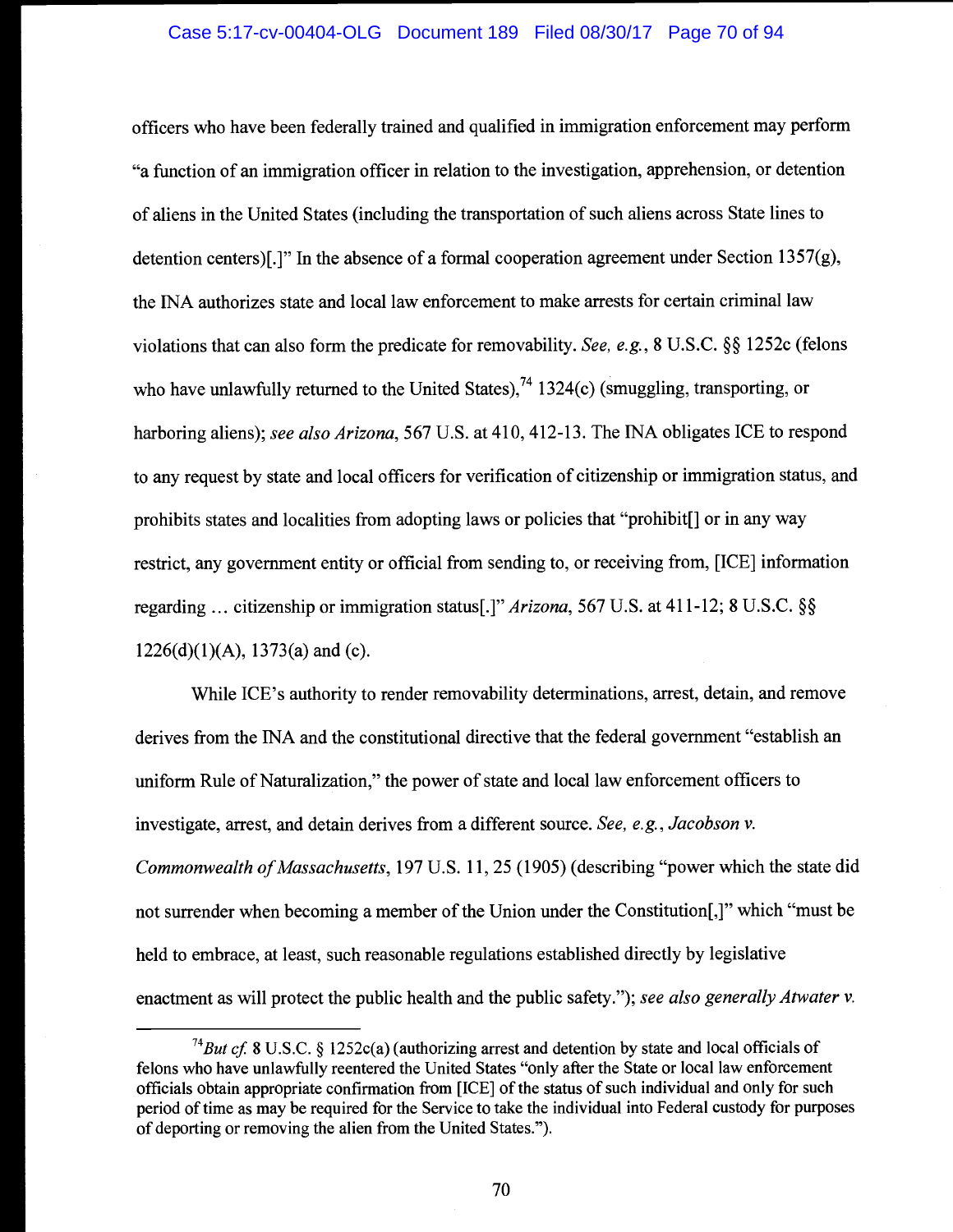City of Lago Vista, 532 U.S. 318, 326-45 (2001) (discussing reasonableness of warrantless misdemeanor arrest by Texas police in light of common law). The Texas Legislature has broadly empowered state and local law enforcement to "use all lawful means" to preserve peace within their jurisdictions, including by effecting warrantless arrests upon probable cause of certain criminal offenses. See, e.g., Tex. Crim. Proc. Code Art. 2.12 (defining peace officers), 12.13 (duties and powers of peace officers, including, inter alia, to "interfere without warrant to prevent or suppress crime"), 14.01-14.04 (authority of peace officers to make warrantless arrests); Tex. Pen. Code § 1.03 ("Conduct does not constitute an offense unless it is defined as an offense by statute, municipal ordinance, order of a county commissioners court, or rule authorized by and lawfully adopted under a statute.").

In the immigration context, the NA authorizes state officers to make arrests for certain federal criminal law violations that may also form the predicate for removability. 8 U.S.C. § 1252c, 1324(c); see generally United States v. DiRe, 332 U.S. 581, 589-91 (1948) (absent federal statutory instruction, authority of state officers to make arrests for federal crimes is a matter of state law). But, since "the authority to control immigration--to admit or exclude aliens-is vested solely in the Federal government[,]" states retain no inherent authority to effect arrests or detentions in immigration matters.<sup>75</sup> Truax, 239 U.S. at 42. Any enactment that would broadly empower state or local law enforcement officers to arrest or detain upon suspicion of

<sup>&</sup>lt;sup>75</sup>The Supreme Court of Massachusetts recently observed that, while "[t]he assertion that [S]tate and local officials have inherent civil enforcement authority has been strongly contested in the academy, in police departments, and in the courts ... it is questionable whether a theory of 'inherent' or 'implicit' State authority continues to be viable in the immigration context after ... Arizona<sup>[1]</sup> Lunn v. Commonwealth, 2017 WL 3122363 at \* 10 (Mass. 2017) (internal quotation marks and citations omitted); but cf. Arizona, 567 U.S. at 417 (Scalia, J., concurring in part and dissenting in part, arguing that "[a]s a sovereign, Arizona has the inherent power to exclude persons from its territory, subject only to those limitations expressed in the Constitution or constitutionally imposed by Congress."); see also id. at 455-59 (Alito, J., concurring in part and dissenting in part).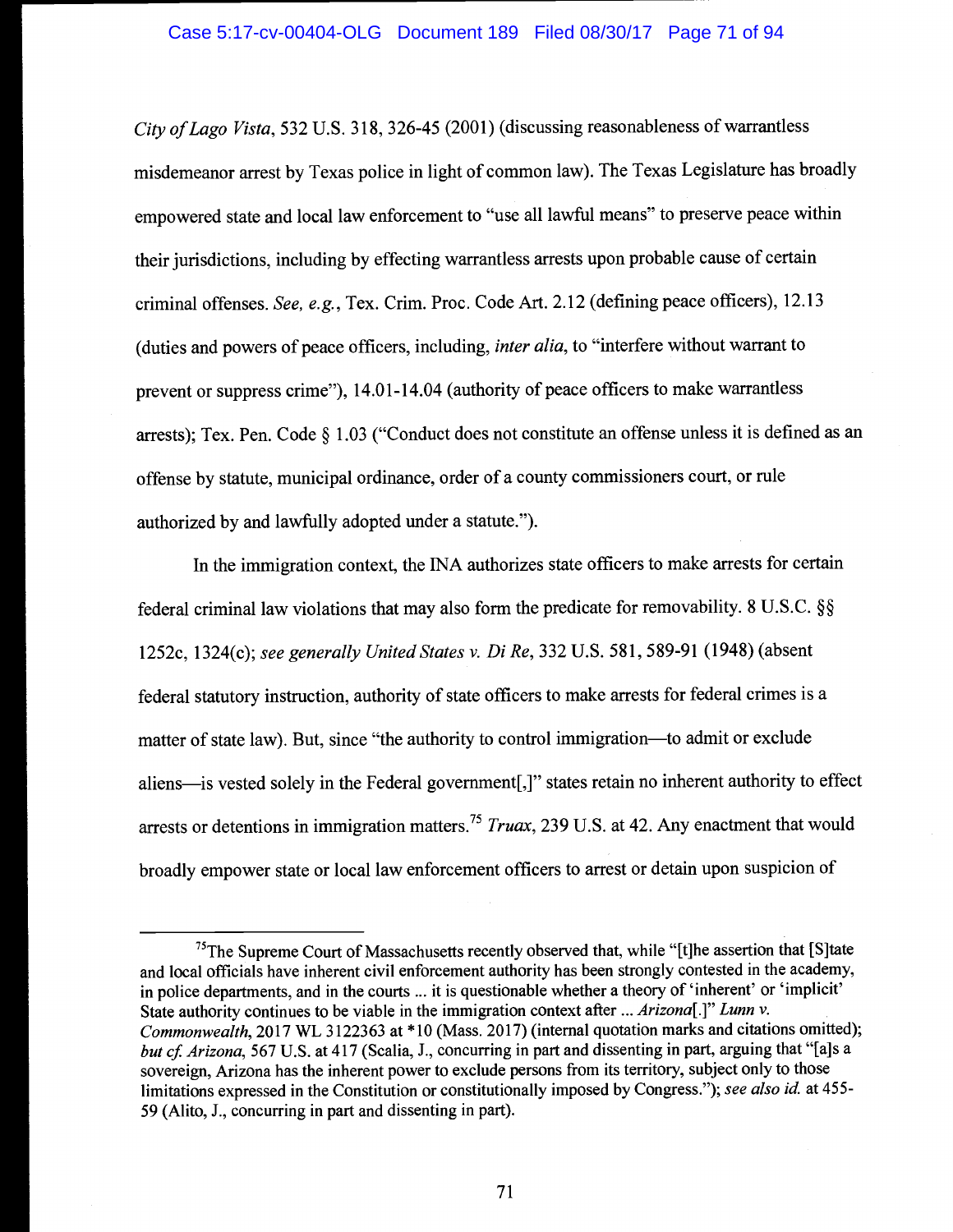## Case 5:17-cv-00404-OLG Document 189 Filed 08/30/17 Page 72 of 94

removability would likely be unconstitutional for the reasons explained by the Supreme Court in Arizona, 567 U.S. at 407, 413 (noting holding that state "may not authorize warrantless arrests on the basis of removability").<sup>76</sup>

Detention pursuant to an ICE detainer request is a Fourth Amendment seizure that must be supported by probable cause. See, e.g., Arizona, 567 U.S. at 413; Morales v. Chadbourne, 793 F.3d 208, 217 (1st Cir. 2015) ("Because [the detainee] was kept in custody for a new purpose after she was entitled to release, she was subjected to a new seizure for Fourth Amendment purposes—one that must be supported by a new probable cause justification."); Cervantez v. Whitfield, 776 F.2d 556, 560 (5th Cir. 1985) (reciting stipulation); Santoyo v. United States, 5:16-CV-855-OLG, 2017 WL 2896021, at \*6 (W.D. Tex. June 5, 2017). Although both ICE and state and local officers may arrest and detain individuals without a warrant upon probable cause in certain scenarios, their respective authority to do so derives from different sources and serves different purposes, and the probable cause predicate that they must satisfy to effect such detentions in compliance with the Fourth Amendment therefore differs. The Supreme Court observed in the Arizona case that, "[a]s a general rule, it is not a crime for a removable alien to remain present in the United States" and that "[i]f the police stop someone based on nothing more than possible removability, the usual predicate for an arrest is absent." Arizona, 567 U.S. at 407; see also Santos v. Frederick County Bd. of Com'rs, 725 F.3d 451, 464 (4th Cir. 2013) ("the

 $76$ Defendants stress that, under current ICE policy, all detainer requests will be accompanied by an administrative warrant. The Court nonetheless discusses the state's warrantless arrest authority because the warrants referenced in the ICE policy, the DHS forms 1-200 and 1-205, state probable cause of removability rather than of a criminal offense, are not directed to state or local officials, and are not issued by a detached, neutral magistrate, but may be issued by any one of a broad array of ICE officers. See ICE Policy Number 10074.2  $\S$  5.2; 8 C.F.R.  $\S$  $\S$  241.2(a)(1) and 287.5(e)(2) (listing 31 categories of officials who may issue a Form I-205 Warrant of Removal and 52 categories of officials who may issue a Form I-200 Warrant for Arrest of Alien); cf. United States v. U.S. Dist. Court for E. Dist. of Mich., S. Div., 407 U.s. 297, 317 (1972) ("The Fourth Amendment does not contemplate the executive officers of Government as neutral and disinterested magistrates.").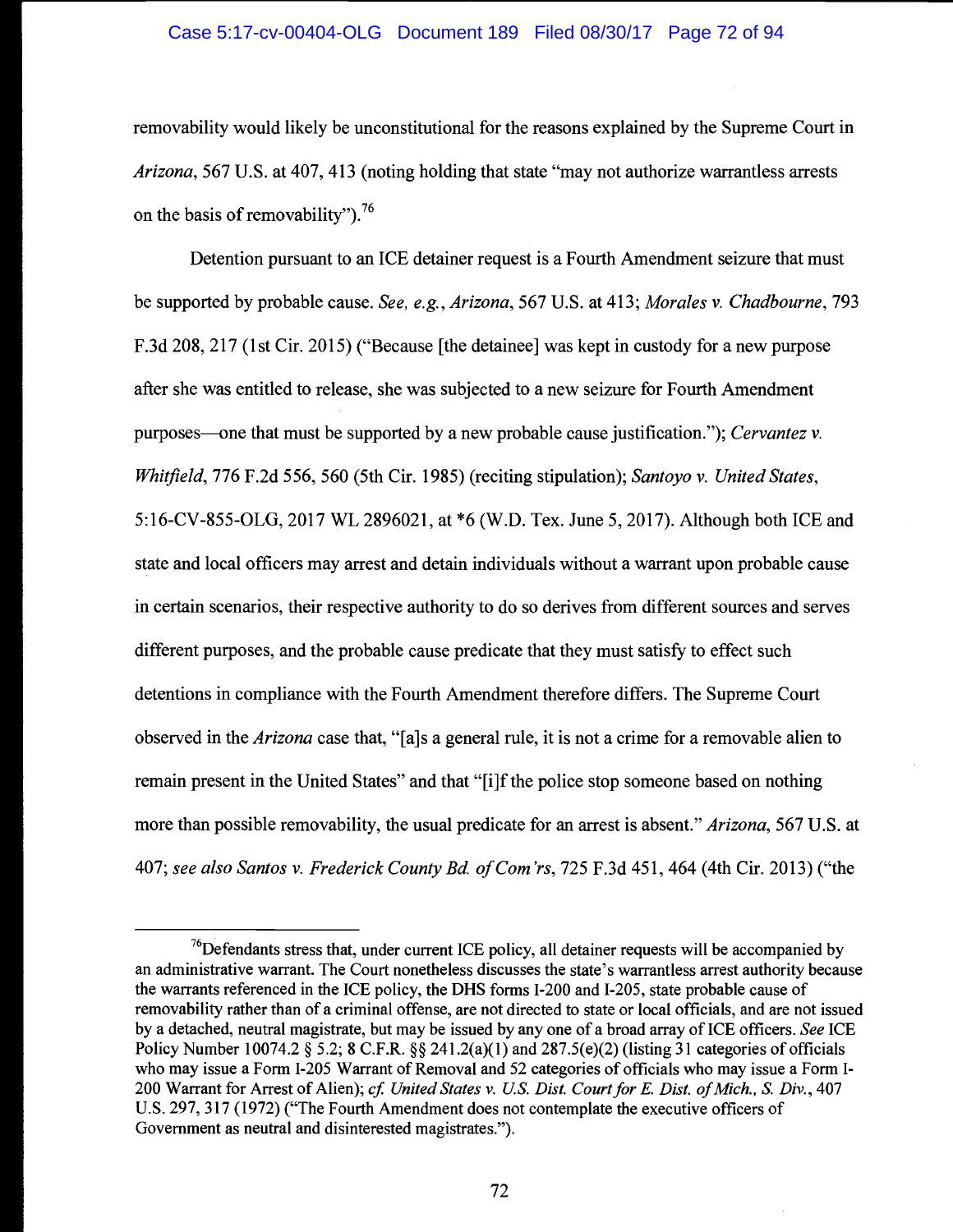#### Case 5:17-cv-00404-OLG Document 189 Filed 08/30/17 Page 73 of 94

[Supreme] Court has said [in Arizona] that local officers generally lack authority to arrest individuals suspected of civil immigration violations."); Mercado v. Dallas County, Texas, 3:15- CV-3481-D, 2016 WL 3166306, at \*7 (N.D. Tex. June 7, 2016) (discussing Arizona and Santos).

Defendants argue that, in every case where SB 4 requires a local jurisdiction to honor an ICE detainer request, the Fourth Amendment's requirements will be satisfied because the probable cause for the local jurisdiction to effect the requested seizure will be supplied by the information conveyed in the Form I-247A detainer request and accompanying administrative warrant. Docket nos. 90 at 39-40; 90 at 70-71. This argument conflates the distinct probable cause predicates that apply to detention by ICE and state and local police. See, e.g., Santos v. Frederick Cty. Bd. of Comm'rs, 725 F.3d 451, 465 (4th Cir. 2013) (noting that "[b]ecause civil immigration violations do not constitute crimes, suspicion or knowledge that an individual has committed a civil immigration violation, by itself, does not give a law enforcement officer probable cause to believe that the individual is engaged in criminal activity."); Mercado v. Dallas Cty., 2017 WL 169102, at \*7 (N.D. Tex. Jan. 17, 2017). In general, peace officers in Texas are authorized to "interfere without warrant to prevent or suppress crime[,]" Tex. Crim. Proc. Code Art. 12.13, and the probable cause finding that local officials must generally make in order to constitutionally detain—probable cause of a crime—reflects that purpose. ICE, on the other hand, detains individuals, and issues administrative warrants and detainer requests, upon finding "probable cause to believe that the subject is an alien who is removable from the United States." ICE Policy Number 10074.2 §§ 2.3, 3.3 (defining "probable cause"); see also United States v. Varkonyi, 645 F.2d 453, 458 (5th Cir. Unit A May 1981) (describing probable cause determination under former INA's arrest authority pursuant to 8 U.S.C. § 1357(a)).

73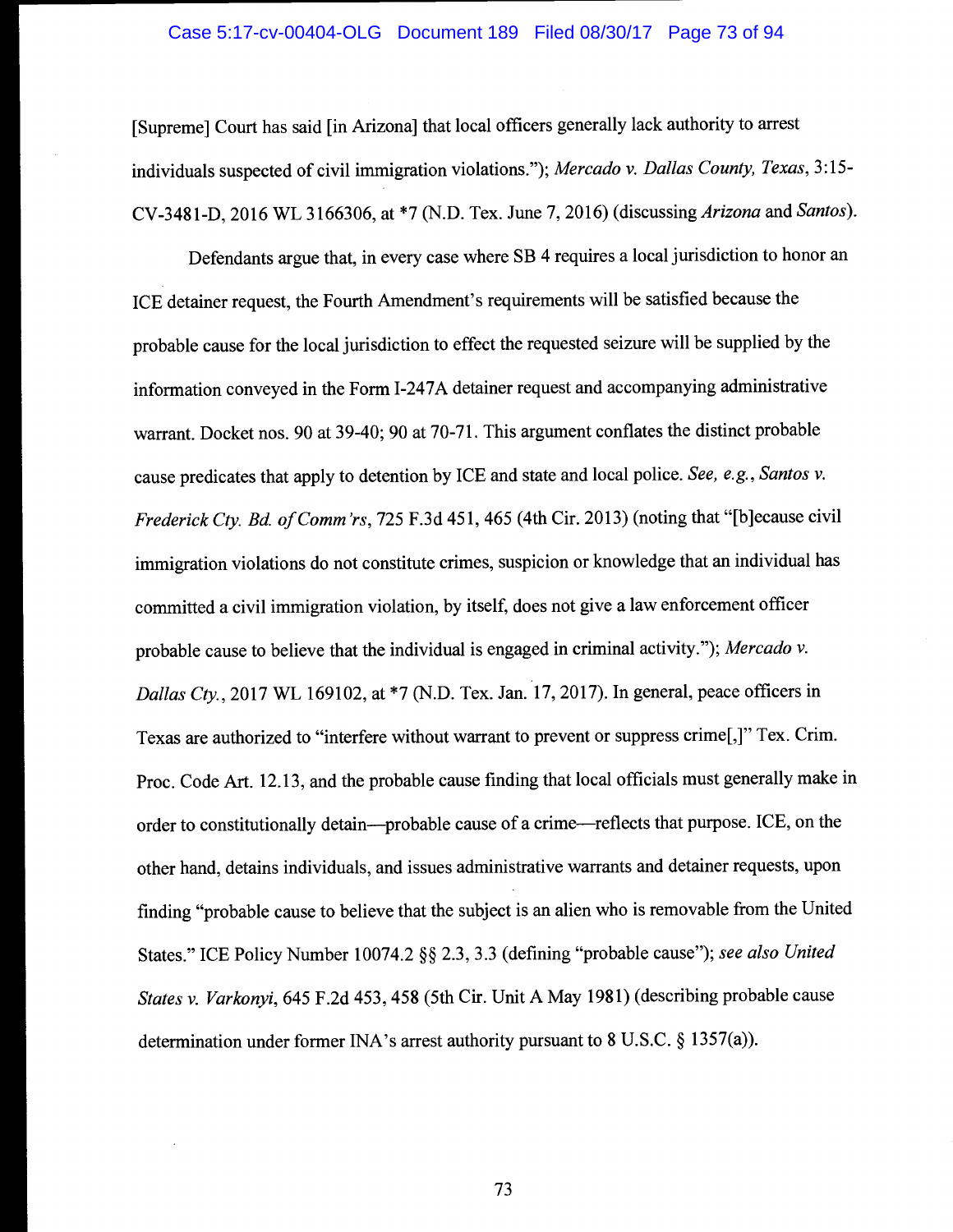# Case 5:17-cv-00404-OLG Document 189 Filed 08/30/17 Page 74 of 94

Defendants argue that Plaintiffs cannot show that the detainer compliance provisions of SB 4 are unconstitutional in all applications because, as Plaintiffs do not appear to dispute, at least some detainer requests convey information that establishes probable cause of both removability and a criminal offense, under circumstances that would support application of the "collective knowledge doctrine."77 Defendants also argue that Plaintiffs' arguments for facial invalidation of SB 4's detainer compliance requirements improperly rely upon hypothetical scenarios premised on possible violations of ICE procedure or ICE policies and practices that are no longer in effect—exactly the sort of hypotheticals that courts found insufficient to support the facial challenges in Anderson and Salerno.<sup>78</sup>

The Court does not agree. It is well-established that the Fourth Amendment requires an assessment of probable cause that is particularized as to both the subject of the search or seizure and as to "the facts and circumstances within the arresting officer's personal knowledge, or of which he has reasonably trustworthy information<sup>[1]"</sup> *Evett v. DETNTFF*, 330 F.3d 681, 688 (5th Cir. 2003) ("Probable cause is determined on the basis of facts available to the officer at the time of the arrest"); Maryland v. Pringle, 540 U.S. 366, 373 (2003) ("Where the standard is probable cause, a search or seizure of a person must be supported by probable cause particularized with respect to that person."); Wong Sun v. United States, 371 U.S. 471, 479 (1963) ("The quantum of information which constitutes probable cause ... must be measured by the facts of the particular case."). And, while probable cause "may be supported by the collective knowledge of law

<sup>&</sup>lt;sup>77</sup>Docket nos. 90 at 43-44 & 44 n.17; 91 at 71-72 (arguing that "even if it were true that 'ICE detainers do not always meet Fourth Amendment requirements of probable cause[,}' cases in which ICE detainers are backed by probable cause are fatal to plaintiffs' claim that SB4 is facially invalid.") (internal citation omitted); Washington State Grange v. Washington State Republican Party, 552 U.S. 442, 449 (2008).

 $^{78}$ Docket nos. 90 at 41-42; 91 at 72 (discussing "informal detention requests" and prior ICE policy under which detainers were sometimes not supported by probable cause of removability).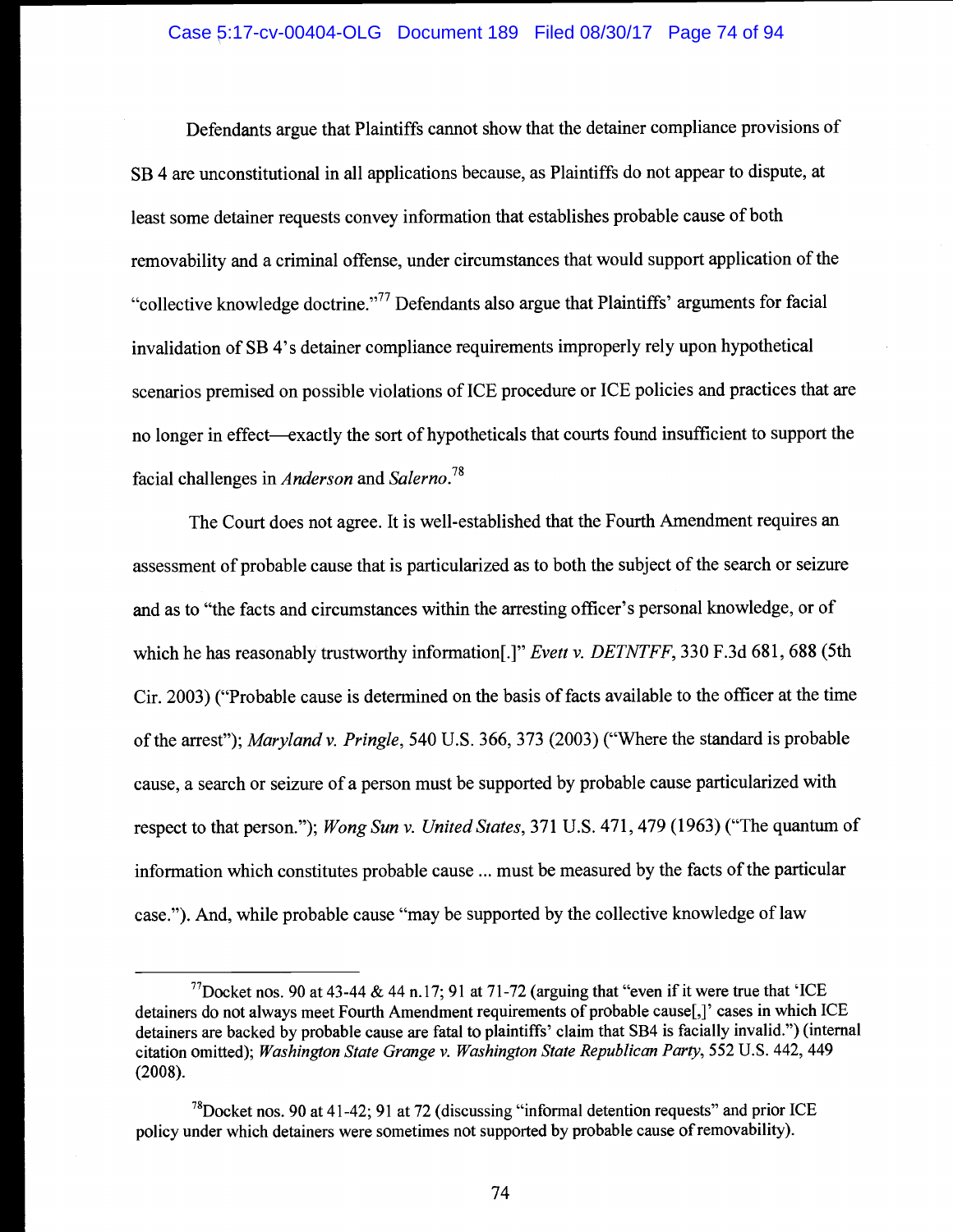# Case 5:17-cv-00404-OLG Document 189 Filed 08/30/17 Page 75 of 94

enforcement personnel who communicate with each other prior to the arrest[,]" the officer carrying out the seizure is not relieved of the obligation to assess the existence of probable cause—she may not, for instance, "disregard facts tending to dissipate probable cause." Evett, 330 F.3d at 688 (quoting Bigfordv. Taylor, 834 F.2d 1213, 1218 (5th Cir. 1988)).

However, SB 4 prohibits local officials from undertaking any particularized assessment of suspected criminality. Rather, it mandates that they effect a seizure simply because it was requested by ICE, who issues that request based upon suspicion that the subject of the request is removable, not based on suspicion of a crime. SB 4 imposes this mandate subject to a single exception: where the subject of the request "has provided proof that the person is a citizen of the United States or that the person has lawful immigration status in the United States, such as a Texas driver's license or similar government-issued identification."<sup>79</sup> Tex. Crim. Proc. Code § 2.25 1(b); Tex. Pen. Code § 39.07(c). Under SB 4, this assessment of immigration status must be made by local officials, who are generally not trained in the complex field of immigration status determinations, and who, if they are mistaken, face the risks of financial penalties, removal from office, and criminal prosecution by Defendants on the one hand, or wrongfully detaining a citizen or lawfully present immigrant, and any related liability, on the other.<sup>80</sup> More

 $79$ It is unclear from the text of SB 4 whether other means of proving citizenship aside from producing a government-issued identification would suffice to excuse local officials' noncompliance with a federal detainer request. However, since being present in the United States without citizenship or lawful immigration status is not a criminal offense, it is immaterial how SB 4 permits the subject of a detainer to prove their lawful status. Regardless of the methods of proof permitted, SB 4 requires local officials to disregard an assessment of probable cause of a crime, and replace it with an (arguably limited) assessment of probable cause of a civil offense.

<sup>&</sup>lt;sup>80</sup>As Defendants emphasize, Section 3.01 of SB 4, Tex. Gov't Code § 402.0241, provides that the Attorney General shall defend localities, and the state will be liable for the expenses, costs, judgment, or settlement of claims, in some cases. However, this protection is subject to two conditions: First, the "executive head or governing body" of the local entity must request the Attorney General's assistance, and second, the Attorney General must make a determination "that the cause of action arises out of a claim involving the local entity's good-faith compliance with an immigration detainer request required by" SB 4.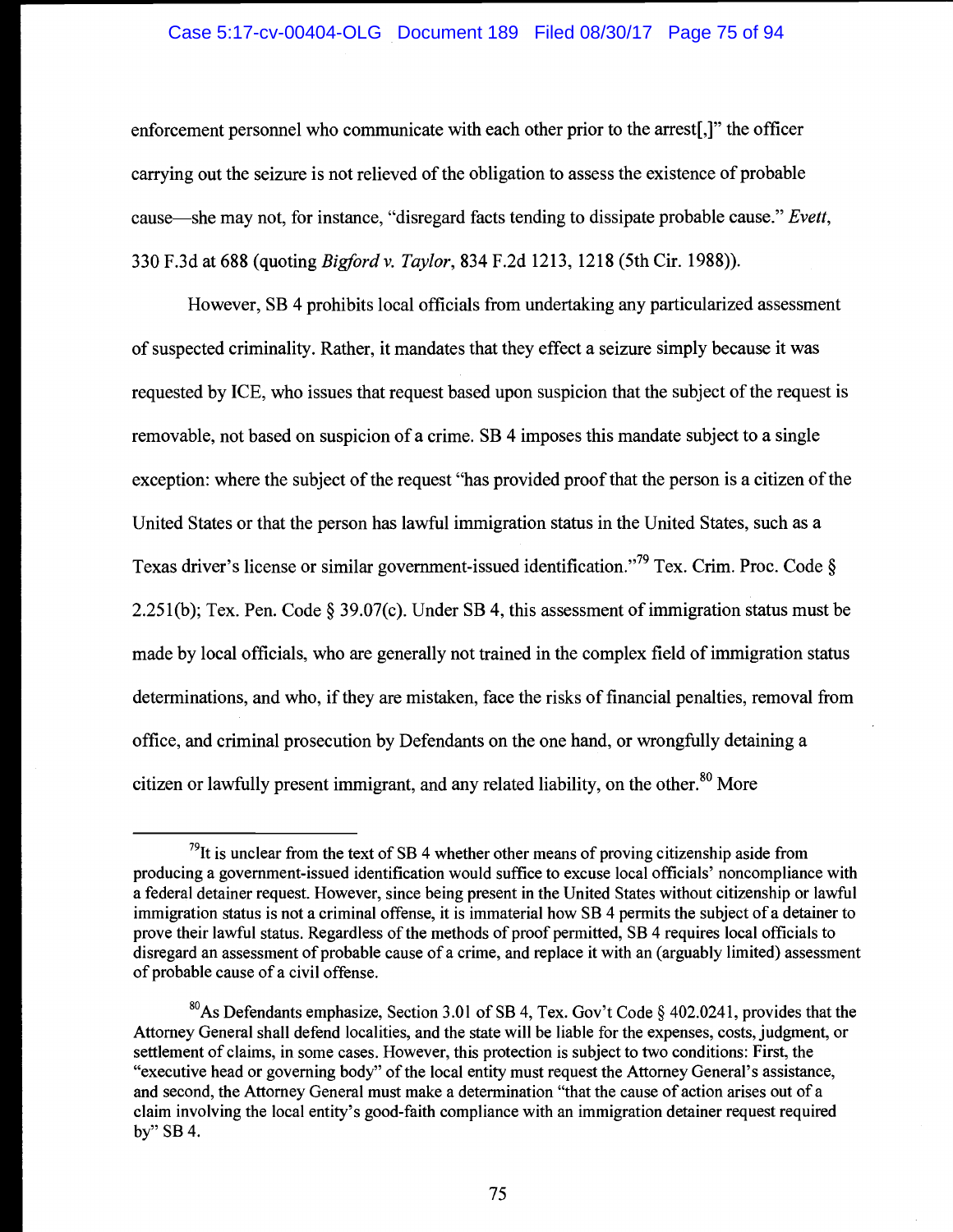fundamentally, the assessment of citizenship or lawful immigration status to be made by local officials is wholly unrelated to any degree of suspicion of a criminal offense, yet SB 4 makes it central to local officials' determinations of whether to carry out the seizure requested by federal immigration enforcement officials. As discussed above, ICE's authority to arrest and detain those they suspect are removable derives from the authority conferred upon them by Congress under the INA, and ultimately, under Section 8 of Article I of the Constitution. Defendants have not identified any provision of law—within the INA, Texas statute, or some other legal authority that authorizes the local officials subject to SB 4 to arrest and detain for civil immigration violations, or to assess probable cause of removability. As noted above, the Supreme Court's holding in *Arizona* raises significant doubts regarding whether the state may do so.<sup>81</sup> Arizona, 567 U.S. at 413 ("Arizona may not authorize warrantless arrests on the basis of removability"). And, since local officials are not authorized or trained to assess probable cause of removability, they are not capable of making a particularized assessment of probable cause of removability in light of the information available to them at the time of the seizure, which includes any facts tending to dissipate probable cause. Despite this, the detainer compliance provisions of SB 4 require them to detain the subject of the federal detainer request for up to 48 hours. The Court agrees with Plaintiffs that these provisions likely violate the Fourth Amendment.

The Court further finds that these Fourth Amendment violations are common to all applications of these provisions of SB 4. SB 4 mandates that local officials effect seizures requested by ICE while prohibiting those officials from making an independent, particularized assessment of whether probable cause of a crime exists to support that seizure in every case in

76

<sup>&</sup>lt;sup>81</sup>To the extent that Defendants argue that SB 4 itself provides this authorization, the argument fails for this reason.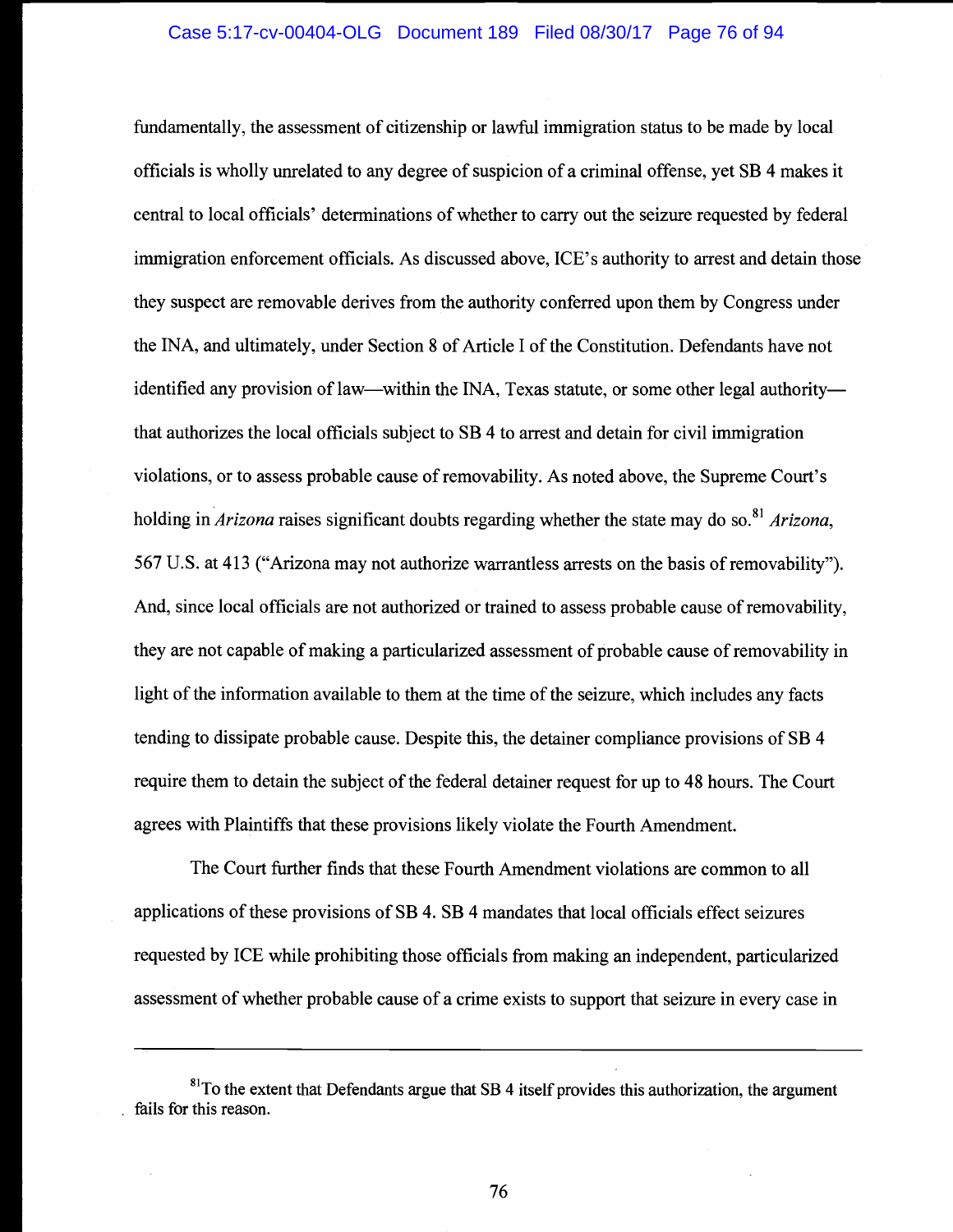## Case 5:17-cv-00404-OLG Document 189 Filed 08/30/17 Page 77 of 94

which it applies. And, as discussed above, it effectively precludes consideration of facts tending to dissipate probable cause of removability, by creating an exception to mandatory detainer request compliance only where, in the assessment of a local law enforcement official, the subject of the detainer "has provided proof that the person is a citizen of the United States or that the person has lawful immigration status in the United States[.]" SB 4 Section 2.01, Tex. Crim. Proc. Code Art. 2.251(b). These violations are present in every application of SB 4 regardless of whether the hypothetical subjects of the resulting seizures would prevail in all cases challenging their detention.<sup>82</sup>

The Court's focus on the manner in which SB 4 permits localities to assess probable cause is appropriate for two reasons. First, unlike most Fourth Amendment cases, the basis for the Court's subject matter jurisdiction in this case is the forward-looking interest of local officials in avoiding violations of their oaths of office—not the interest of an individual who seeks to suppress evidence or recover damages in connection with an unlawful search or seizure that has already taken place. It is therefore appropriate for the Court's analysis to focus on the manner in which SB 4 will regulate the process by which local officials make assessments of probable cause, rather than engaging in speculation about the Fourth Amendment implications of

 $^{82}$ In a case featuring analogous reasoning, the Supreme Court declined to order the exclusion of evidence that was obtained during a search conducted pursuant to a statute authorizing warrantless searches which, in a separate case, had been found facially in violation of the Fourth Amendment. Illinois v. Krull, 480 U.S. 340, 342 (1987). The Court reasoned that, while the exclusionary rule is intended to deter violations of the Fourth Amendment by police, excluding evidence obtained during a search authorized by an unconstitutional statute would not deter the legislature from enacting laws that violated the Fourth Amendment. Krull, 480 U.S. at 352. Rather, "a person subject to a statute authorizing searches without a warrant or probable cause may bring an action seeking a declaration that the statute is unconstitutional and an injunction barring its implementation." Krull, 480 U.S. at 354 & n.11. More recently, in Patel, the Court facially invalidated a municipal warrantless search ordinance that precluded the opportunity for precompliance review by a neutral decision maker that is required for an administrative search regime to be valid. Patel, 135 S. Ct. at 2452. The Court reached this conclusion even while acknowledging that, in the majority of cases, the subjects of the searches would not pursue such review, and in the majority of cases in which they did, officers could easily subpoena the records in question and that, "[g]iven the limited grounds on which a motion to quash can be granted, such challenges will likely be rare." Patel, 135 S. Ct. at 2453.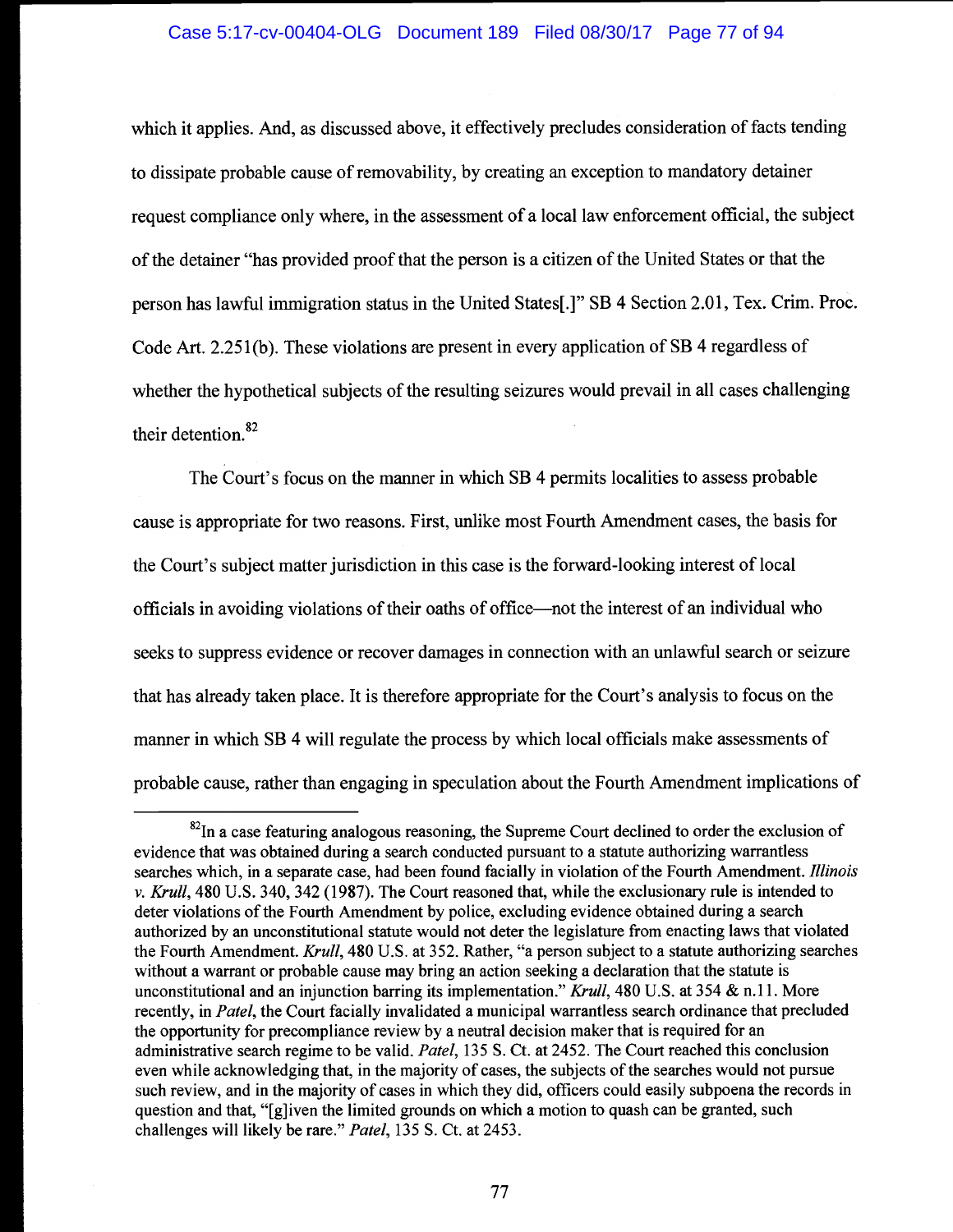various hypothetical seizures that might take place as a result. Second, as a prospective matter, the process by which probable cause determinations are made cannot be distinguished from the reliability of those determinations, except by making a baseline assumption that, inevitably, probable cause of a crime must exist to support some seizures carried out by a locality complying with all ICE detainer requests. Defendants argue that we should do exactly that: Since there are at least some cases in which "ICE detainers are backed by probable cause," Defendants argue, Plaintiffs' facial Fourth Amendment challenge cannot proceed because SB 4 therefore must have "at least some valid applications[.]" Docket no. 91 at 66, 71-72. However, a similar argument was considered and rejected by the Supreme Court in Patel, where the Court noted that the logic of this argument "would preclude facial relief in every Fourth Amendment challenge to a statute authorizing warrantless searches"—a conclusion that would be inconsistent with Supreme Court precedents that "demonstrate not only that facial challenges to statutes authorizing warrantless searches can be brought, but also that they can succeed." Patel, 135 S. Ct. at 2451 (rejecting argument that "facial challenges to statutes authorizing warrantless searches must fail because such searches will never be unconstitutional in all applications"). And, as discussed above, this argument misapprehends the proper focus of the Court's analysis. Since SB 4 will prohibit the particularized assessment of probable cause in every case in which it applies, it is immaterial that, in some hypothetical scenarios, probable cause might have been found to exist after the seizure was carried out. The interest of local officials who wish to avoid violating their oath to uphold the Constitution is that they not be required to carry out seizures predicated on deficient assessments of probable cause. The reasoning would be no different if a state statute required officials to arrest or detain random individuals on the basis of a coin toss. Such a requirement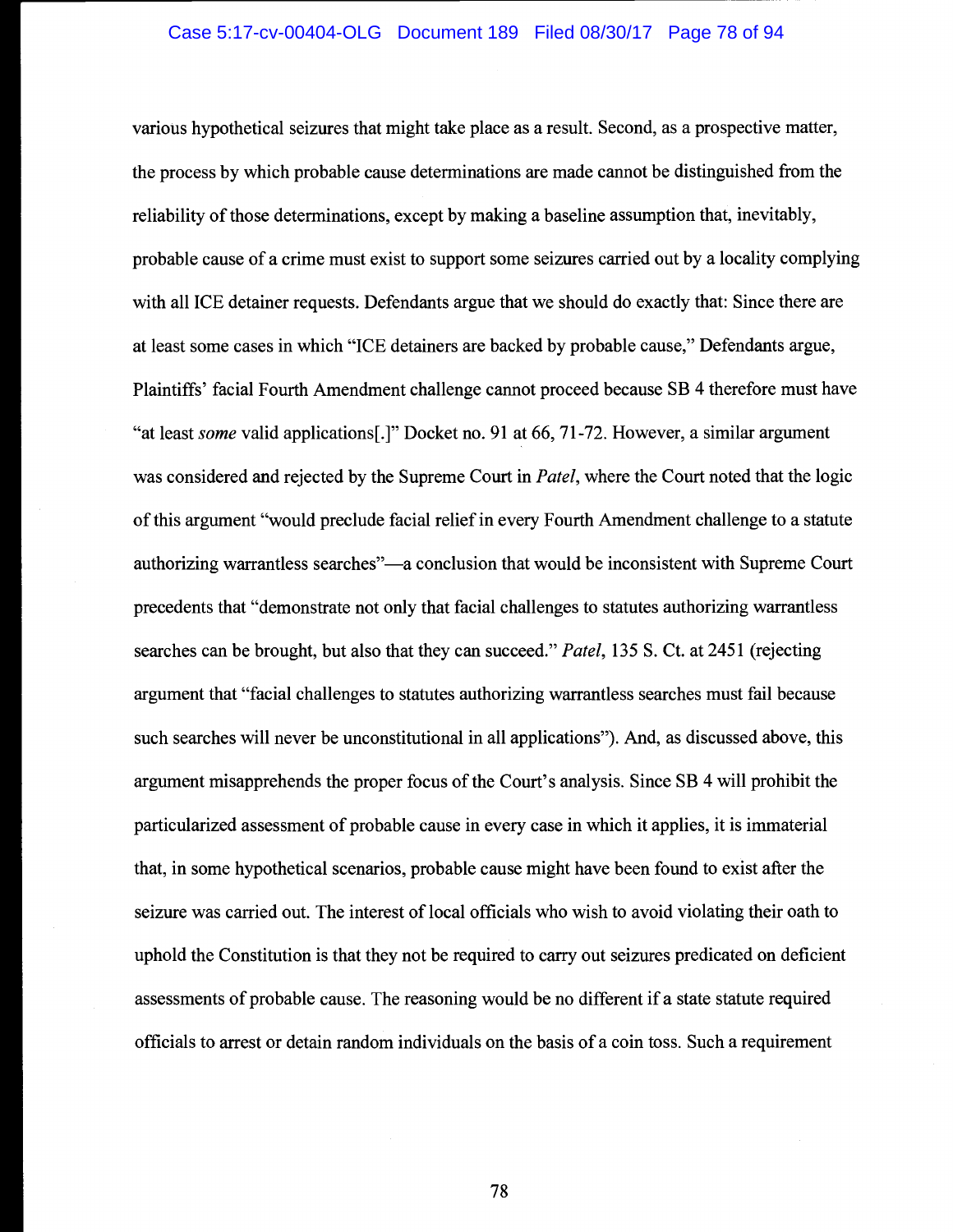# Case 5:17-cv-00404-OLG Document 189 Filed 08/30/17 Page 79 of 94

would not be immune from facial constitutional challenge simply because the police would inevitably detain someone as to whom they could have found probable cause.

As in Patel, it is irrelevant that, in some cases, local officials may voluntarily honor ICE detainer requests. The record suggests that many Plaintiffs routinely honor at least some ICE detainer requests—cooperation that reflects their assessment that the requisite probable cause of a crime is present (or, alternatively, that reflects their own violations of the Fourth Amendment, see Santoyo, 2017 WL 2896021). As in Patel, however, such scenarios are not relevant because they involve voluntary conduct rather than an "application" of SB 4. Patel, 135 S. Ct. at 2451 (in assessing whether a law is "unconstitutional in all of its applications[,]" "the Court has considered only applications of the statute in which it actually authorizes or prohibits conduct.").<sup>83</sup> SB 4 "applies" where it prohibits local officials from declining detainer requests that they do not wish to honor. Local officials in such cases may wish to disregard particular detainer requests for reasons of cost, concerns about compromising the effectiveness of their enforcement efforts, because they doubt the existence of probable cause to support the requested seizure, or for other reasons. Regardless of the reason, however, in every case in which SB 4

 $83$  The Patel Court's reasoning that a statute is not "applied" when an individual who would be subject to it voluntarily does what the statute would require was drawn in part from the Supreme Court's earlier reasoning in Planned Parenthood of Southeastern Pa. v. Casey, 505 U.S. 833 (1992). In that case, the Court considered the facial validity of a statute that required women seeking an abortion to first notify their husbands. The statute's defenders argued that it should not be facially invalidated because most women voluntarily notify their husbands before seeking an abortion, and the law would therefore not impose an undue burden on their access to abortion services. They presented evidence that "only about 20 percent of the women who obtain abortions are married" and that "of these women about 95 percent notify their husbands of their own volition" and that therefore "the effects of [the statute] are felt by only about one percent of the women who obtain abortions." Casey, 505 U.S. at 894. The Casey Court rejected this argument, noting that because "[t]he proper focus of constitutional inquiry is the group for whom the law is a restriction, not the group for whom the law is irrelevant[,]" "[t]he analysis does not end with the one percent of women upon whom the statute operates; it begins there." Casey, 505 U.S. at 894 ("we would not say that a law which requires a newspaper to print a candidate's reply to an unfavorable editorial is valid on its face because most newspapers would adopt the policy even absent the law."; citing Miami Herald Publishing Co. v. Tornillo, 418 U.S. 241 (1974)).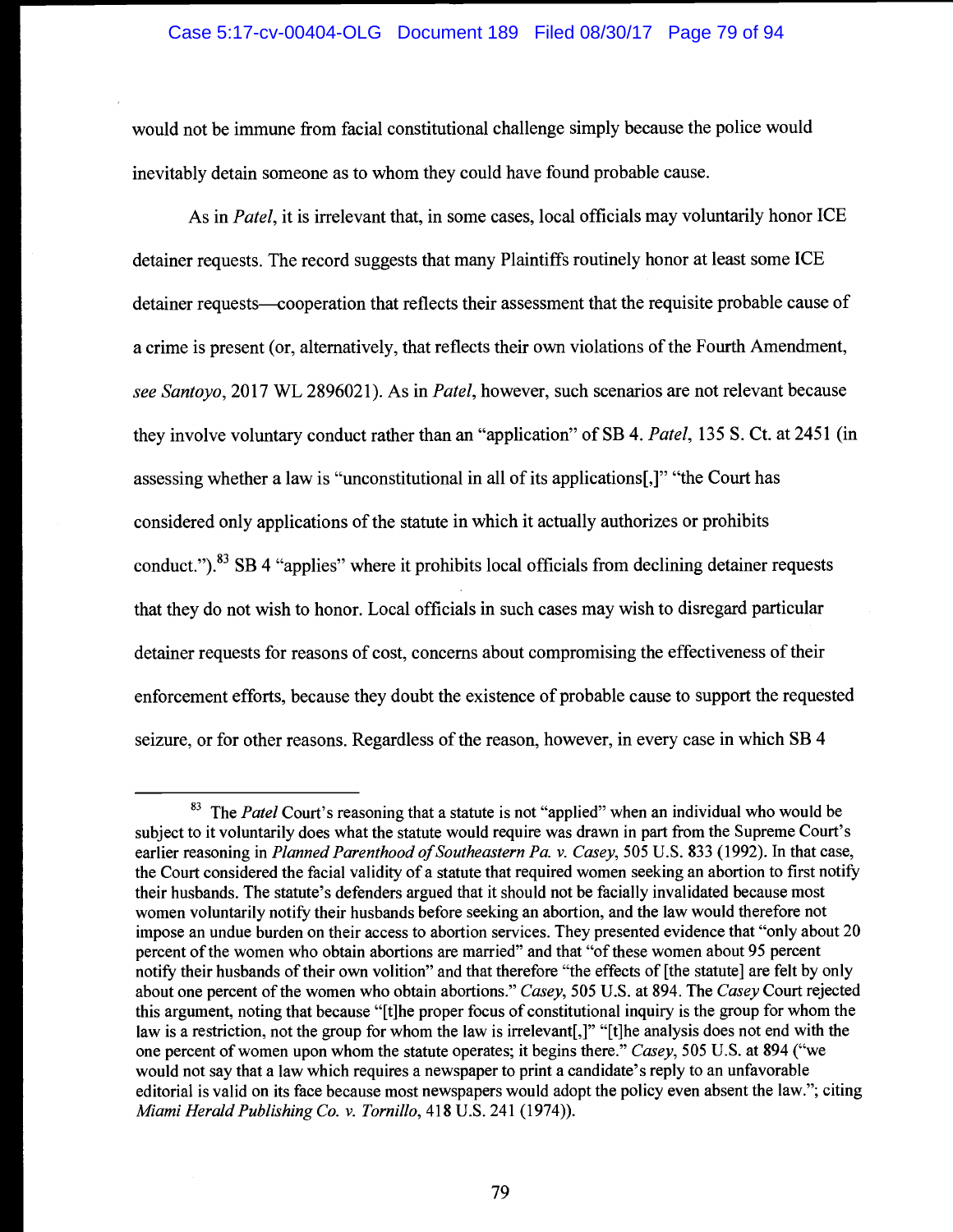#### Case 5:17-cv-00404-OLG Document 189 Filed 08/30/17 Page 80 of 94

prohibits a local official from declining a detainer request, it also prohibits that official from making the inquiry that state and local law enforcement are required to make under the Fourth Amendment: whether probable cause of a crime exists to support that seizure.

The Court is also not persuaded by Defendants' arguments that Plaintiffs' Fourth Amendment claims rely on hypotheticals regarding informal or defective ICE detainer requests. For instance, Plaintiffs argue that SB 4 would require state officials to honor informal telephonic detainer requests from ICE, detainer requests that are not supported by probable cause of removability, or ICE requests that local officials detain individuals for longer than 48 hours.<sup>84</sup> Defendants point out that such requests would violate current ICE policy, and argue that SB 4 would not penalize noncompliance with such requests even if ICE did issue them, and that a facial challenge premised on such hypothetical violations of ICE policy cannot prevail. Docket nos. 90 at 42; 91 at 72. Plaintiffs are correct that SB 4 does not limit its requirement of compliance with detainer requests to cases in which the detainer request is issued under current ICE policy, or using a Form I-247A.<sup>85</sup> The possibility that SB 4 could be applied to cause a constitutional deprivation by requiring compliance with a detainer request that lacks probable cause or seeks detention longer than 48 hours would not alone be sufficient enough to sustain a facial challenge, just as the hypothetical unconstitutional applications of the AFDC regulation in Anderson or the pretrial detention provision in Salerno were not sufficient to sustain facial challenges.86 However, in this case, given the clarity of SB 4's detainer compliance commands,

 ${}^{84}$ See, e.g., docket no. 24-1 at 40-41; 56-1 at 32-33 & 33 n.33.

 ${}^{85}$ SB 4 at Section 1.02, Tex. Gov't Code § 772.073(a)(2) (defining "Immigration detainer request" to mean "a federal government request to a local entity to maintain temporary custody of an alien, including a [Form 1-247] document or similar or successor form.").

 $^{86}$ In *Anderson*, the Supreme Court rejected a facial challenge to a California state law governing the composition of Assistance Units under the federal-state administered Aid to Families with Dependent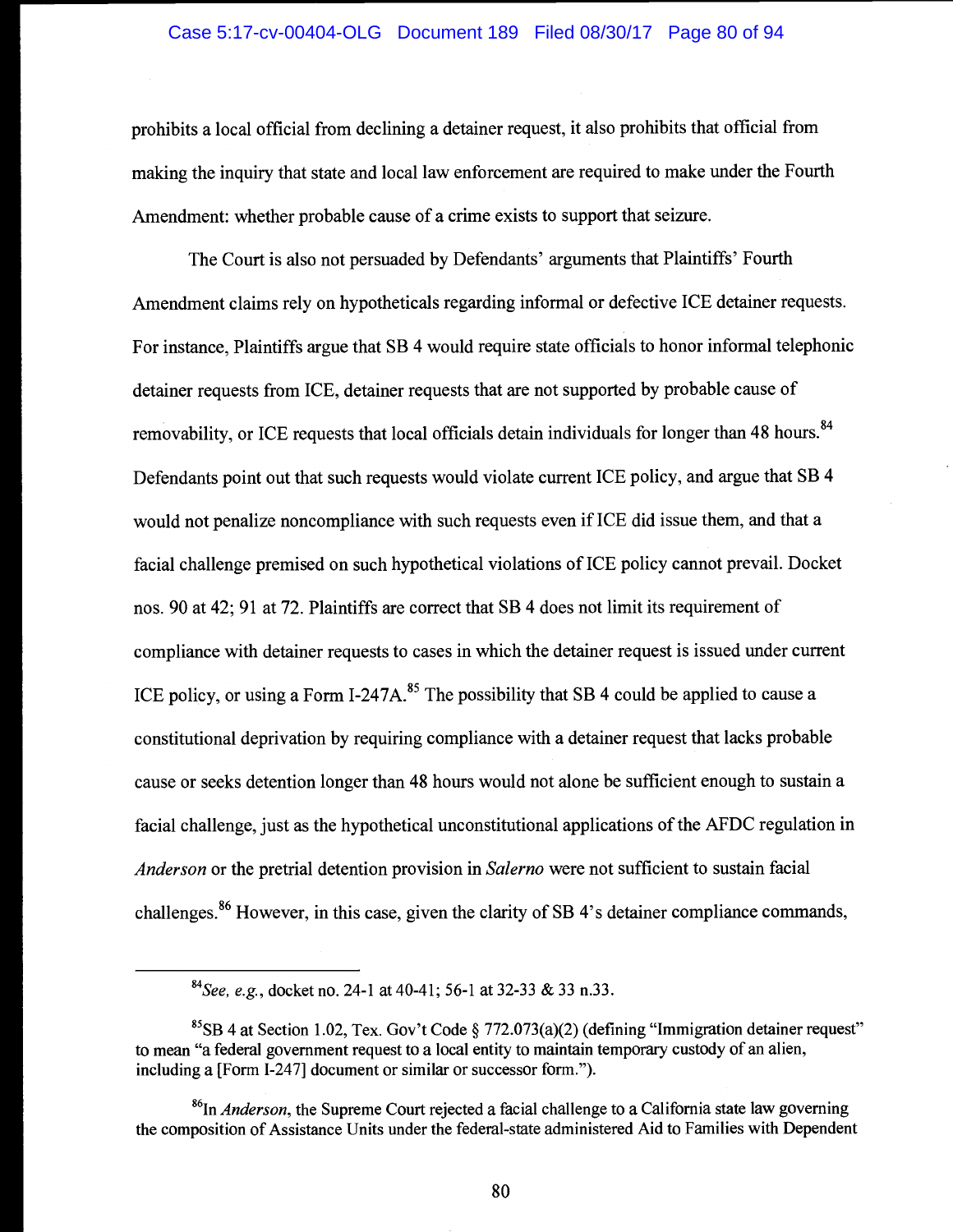the Court need not resort to hypothetical speculation.<sup>87</sup> The Court finds, for the reasons discussed above, that an inadequate assessment of probable cause is certain to follow in every scenario in which SB 4 is applied, regardless of whether some applications of SB 4 might potentially be unconstitutional in other ways. The Court therefore concludes that Plaintiffs are likely to succeed on the merits of their claims that the provisions of SB 4 that require local entities to fulfill all ICE detainer requests (Sections 2.01 and 5.02, Tex. Crim. Proc. Code Art. 2.251, Tex. Pen. Code § 39.07) facially violate the Fourth Amendment.

2. Immigration Status Inquiries

The Court next considers the parties' arguments regarding the immigration inquiry

provisions of SB 4.<sup>88</sup> The pertinent portion of Section 1.01, Tex. Gov't Code § 752.053(b),

provides that local entities and campus police departments may not prohibit or materially limit a

Children (AFDC) program, even though under certain hypothetical applications the state law might violate federal AFDC guidelines. Anderson, 514 U.S. at 155 n.6 (declining to rule on the hypothetical scenario but observing that "an as-applied challenge that presented the . . . issue in a concrete factual setting might require a court to decide it[.]"). In Salerno, the Supreme Court was faced with a facial challenge to pretrial detention provisions of the Bail Reform Act of 1984, codified at 18 U.S.C. § 3 142(e), which authorized pretrial detention of persons charged with certain serious crimes based upon a judicial finding that the detainee poses a danger to the community. The Court rejected the argument that these provisions violated the Fifth Amendment's due process clause, reasoning, *inter alia*, that the Act established sufficient procedural safeguards to limit the duration of pretrial detention, ensure the reliability of the judicial finding of danger to the community, and ensure that the detention would be imposed only in cases where the liberty interests of the detainee were outweighed by the government's interest in preventing crime by the detainee. Salerno, 481 U.S. at 747-51. Having found that the Bail Reform Act's "compelling regulatory purpose" and procedural protections "far exceed" and are "more exacting" than those found sufficient to ensure in other contexts that detention complied with due process, the Court then rejected the facial challenge to the adequacy of the Bail Reform Act's procedures—even while acknowledging that "they might be insufficient in some particular circumstances." Salerno, 481 U.S. at 75 1-52.

 $87$ Compare, e.g., Sibron v. New York, 392 U.S. 40, 59 (1968) (declining to "be drawn into... the abstract and unproductive exercise" of reconciling "the extraordinarily elastic categories" of a state warrantless search statute with the requirements of the Fourth Amendment); and Payton v. New York, 445 U.S. 573, 576 (1980) (finding that "the New York [warrantless arrest] statutes are not consistent with the Fourth Amendment").

<sup>88</sup>Sections 1.01 and 6.01, Tex. Gov't Code § 752.053(b) and Tex. Crim. Proc. Code Art. 2.13).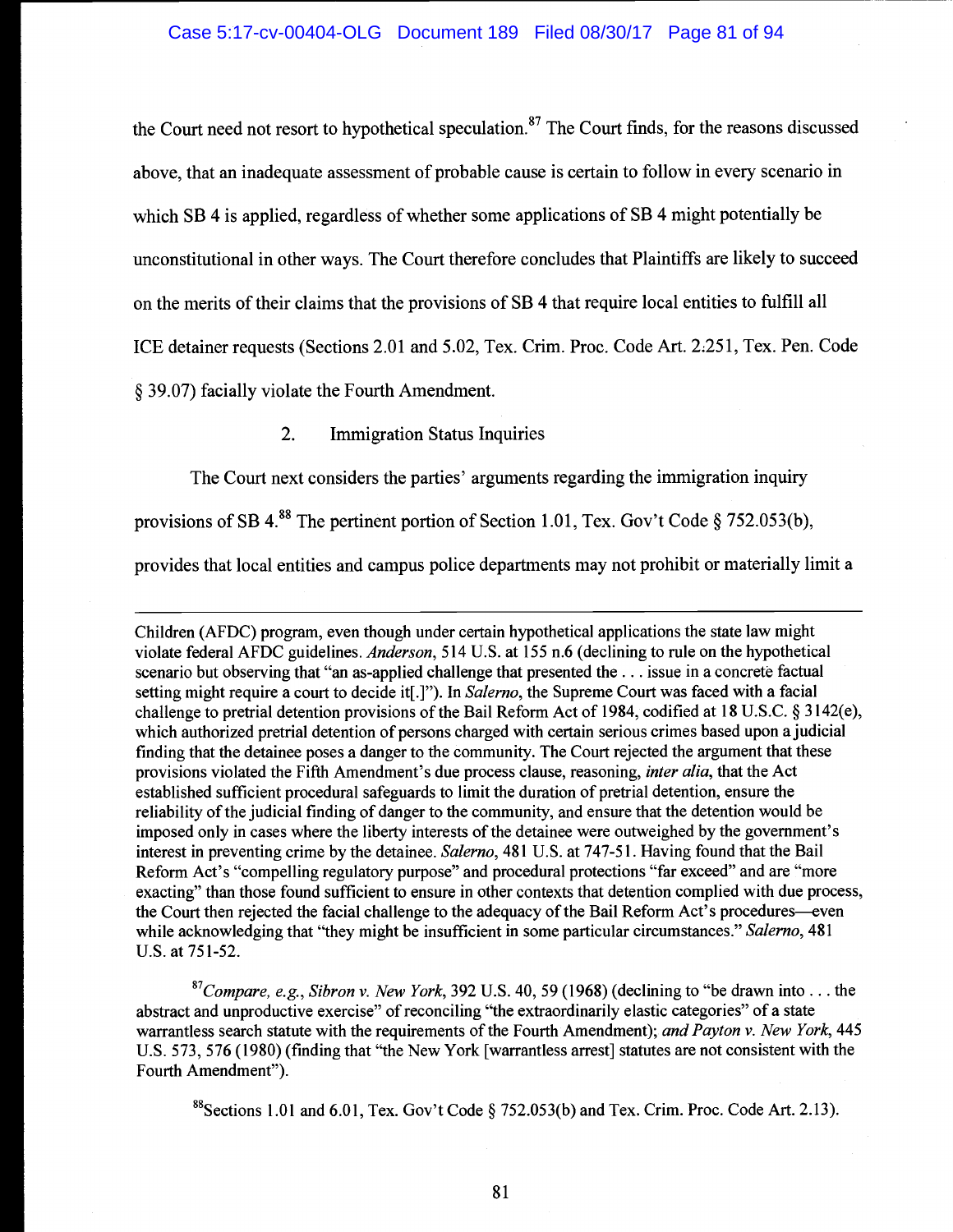peace officer or various other law enforcement or prosecution officials from, inter alia, "inquiring into the immigration status of a person under a lawful detention or arrest[.]" Section 6.01 amends the article of the Texas Criminal Procedure Code outlining the duties and powers of peace officers to define the circumstances under which peace officers may question the victims or witnesses of alleged criminal offenses regarding their nationality or immigration status. First, Section 6.01 provides that such questioning is permitted only when "the officer determines that the inquiry is necessary to investigate the offense; or [to] provide the victim or witness with information about federal visas designed to protect individuals providing assistance to law enforcement." Next, Section 6.01 clarifies that the preceding limitations do not prohibit peace officers from "conducting a separate investigation of any other alleged criminal offense" and questioning victims and witnesses of criminal offenses regarding their immigration status "if the officer has probable cause to believe that the victim or witness has engaged in specific conduct constituting a separate criminal offense."

The cities of Austin, San Antonio, and Dallas argue that SB 4 immigration inquiries leave them powerless to prevent inevitable Fourth Amendment violations by officers.<sup>89</sup> Defendants argue that the immigration inquiries that SB 4 prohibits local entities from prohibiting or "materially limit[ing]" will not constitute Fourth Amendment seizures because SB 4 "does not require immigration-status investigation[s]" and does not authorize officers to initiate or prolong arrests or detentions to inquire about immigration status, but only requires that such inquiries be permitted "where they are otherwise consonant with the Fourth Amendment." Docket no. 91 at 76-77.

In Arizona, SB 1070 included a provision, codified at Ariz. Rev. Stat. § 11-1051(B) (Section 2(B)), that resembles in some ways the immigration inquiry provisions of SB 4. Section

<sup>&</sup>lt;sup>89</sup>Docket nos. 57 at ¶ 32; 146 at 6-9; 151 at 23 & n.10; 152 at 27-28.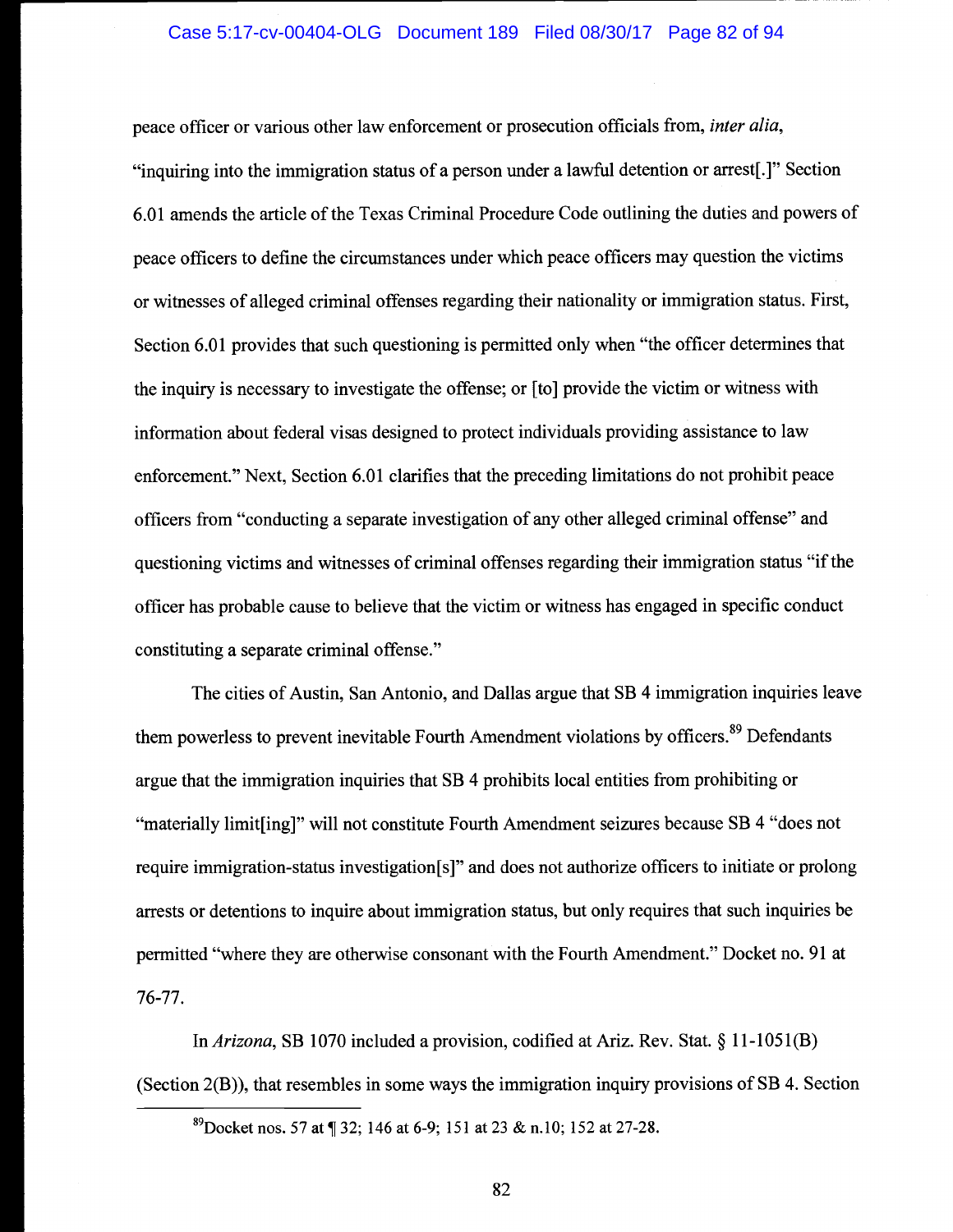#### Case 5:17-cv-00404-OLG Document 189 Filed 08/30/17 Page 83 of 94

2(B) provides that, upon conducting a "lawful stop," state or local law enforcement officers are required to make a "reasonable attempt ... when practicable" to determine the person's immigration status, and that "[a]ny person who is arrested shall have the person's immigration status determined before the person is released." Ariz. Rev. Stat. § 11-1051(B). The Supreme Court, presented with arguments that Section 2(B) would require officers to delay the release of some detainees in order to complete immigration status verifications, noted that "[d]etaining individuals solely to verify their immigration status would raise constitutional concerns." Arizona, 567 U.S. at 413. Nonetheless, the Court declined to invalidate Section 2(B) at the preenforcement stage because it "could be read to avoid these concerns" since "if § 2(B) only requires state officers to conduct a status check during the course of an authorized, lawful detention or after a detainee has been released, the provision likely would survive preemption at least absent some showing that it has other consequences that are adverse to federal law and its objectives." Arizona, 567 U.S. at 414-15 (noting further that "{t]here is no need in this case to address whether reasonable suspicion of illegal entry or another immigration crime would be a legitimate basis for prolonging a detention, or whether this too would be preempted by federal law.").

SB 4's immigration inquiry provisions, unlike Section 2(B), do not mandate immigration inquiries, but merely authorize specified officials to conduct them and prohibit local entities from prohibiting or limiting them. However, while Section 2(B) imposed its mandate only upon law enforcement officials and agencies, SB 4 authorizes immigration inquiries by a far broader array of officials in addition to peace officers: corrections officers, booking clerks, magistrates, district attorneys, criminal district attorneys, or other prosecuting attorneys. Tex. Gov't Code §  $752.053(b)$ . While Section  $2(B)$  required officers to "determine" immigration status—the

83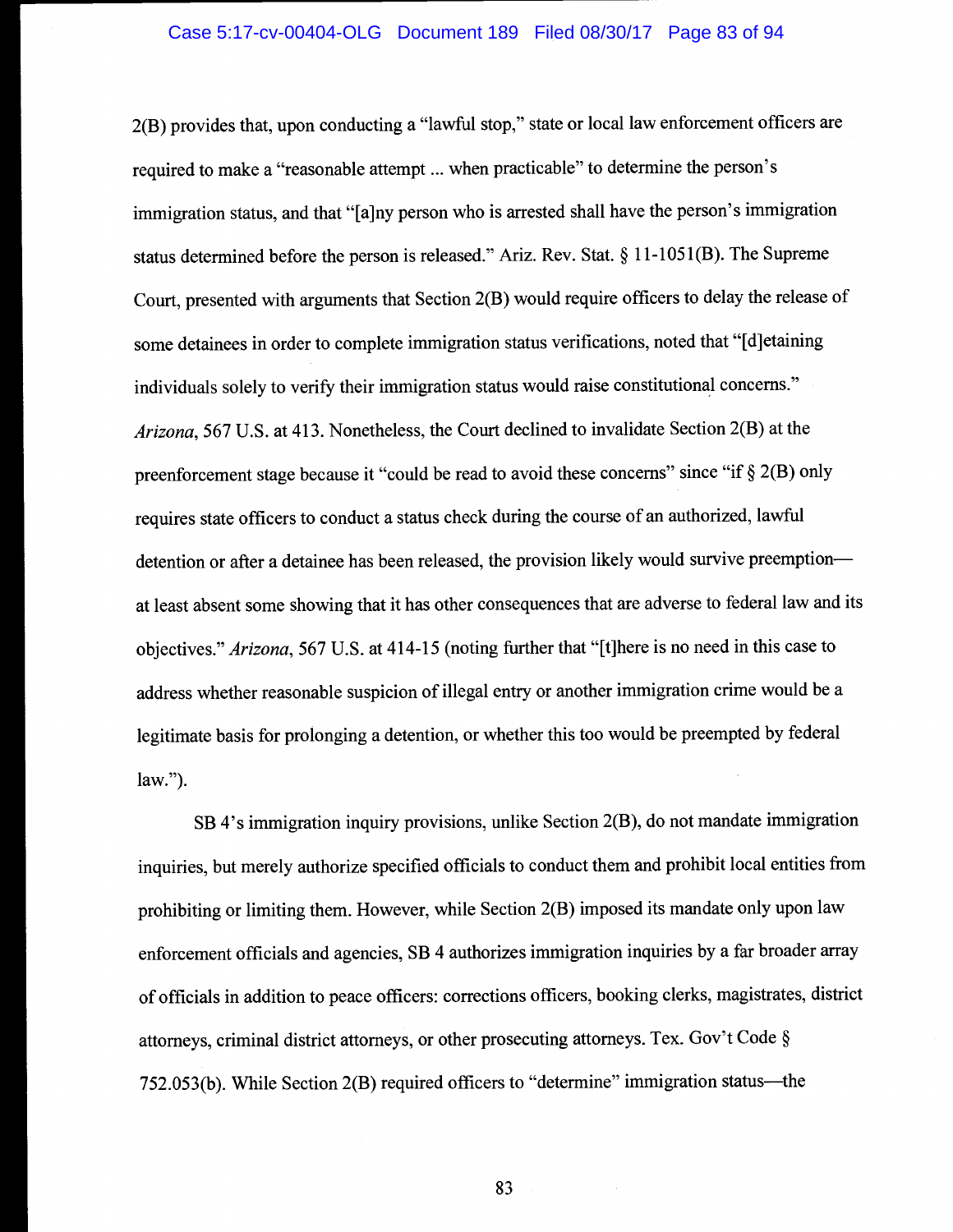# Case 5:17-cv-00404-OLG Document 189 Filed 08/30/17 Page 84 of 94

Supreme Court noted that "[t]he accepted way to perform these status checks is to contact ICE"-SB 4 authorizes officers, in addition to contacting ICE, to question the detainee about their immigration status.<sup>90</sup> And SB 4, like Section 2(B), does not authorize officers to initiate arrests, detentions, or Terry stops to inquire about immigration status, but permits such inquiries only as to those "under a lawful detention or under arrest[.]" Tex. Gov't Code § 752.053(b)(l). Most significantly, these provisions of SB 4, like Section 2(B), and unlike SB 4's mandate to fulfill all ICE immigration detainer requests, are susceptible to a wide array of constructions.

It is clear that a state law authorizing state and local law enforcement officers to initiate or prolong Fourth Amendment seizures in order to inquire or investigate immigration status would be invalid. Arizona, 567 U.S. at 413 ("it would disrupt the federal framework to put state officers in the position of holding aliens in custody for possible unlawful presence without federal direction and supervision."). It is also clear, however, that questioning not supported by any quantum of suspicion does not violate the Fourth Amendment if it does not prolong an otherwise lawful detention.<sup>91</sup> Muehler v. Mena, 544 U.S. 93, 101 (2005) ("mere police

 $90P$ laintiffs do not assert that the information-sharing requirements of SB 4 violate the Fourth Amendment, and the Court notes that the substance of these requirements appears to duplicate the INA's longstanding prohibition against local government measures that "prohibit, or in any way restrict, any government entity or official from sending to, or receiving from [ICE] information regarding the citizenship or immigration status, lawful or unlawful, of any individual." 8 U.S.C. § 1373; see also Arizona, 567 U.S. at 411-12 (noting that "Congress has made clear that no formal agreement or special training needs to be in place for state officers to 'communicate with the [Federal Government] regarding the immigration status of any individual, including reporting knowledge that a particular alien is not lawfully present in the United States." and discussing 8 U.S.C. §§ 1357(g)(10)(A) and 1373).

 $91$ Of course, depending upon the manner in which it is carried out, such questioning may have constitutional implications aside from the Fourth Amendment. See, docket no. 24-4 at  $\P\P$  10-11 (opinion that "[w]ithout proper training, supervision, or resources, police will rely on racial proxies for immigration status and screen minorities and those who 'look' foreign[,]" creating a heightened risk of Fourth Amendment and Equal Protection violations); United States v. Mata-Abundiz, 717 F.2d 1277, 1279 (9th Cir. 1983) (holding that "in-custody questioning by INS investigators must be preceded by Miranda warnings, if the questioning is reasonably likely to elicit an incriminating response."); United States v. Gonzalez-DeLeon, 32 F. Supp. 2d 925, 928 (W.D. Tex. 1998) (adopting reasoning from Mata-Abundiz); but cf. United States v. Arias-Rodriguez, 636 Fed. Appx. 930, 932 (7th Cir. 2016)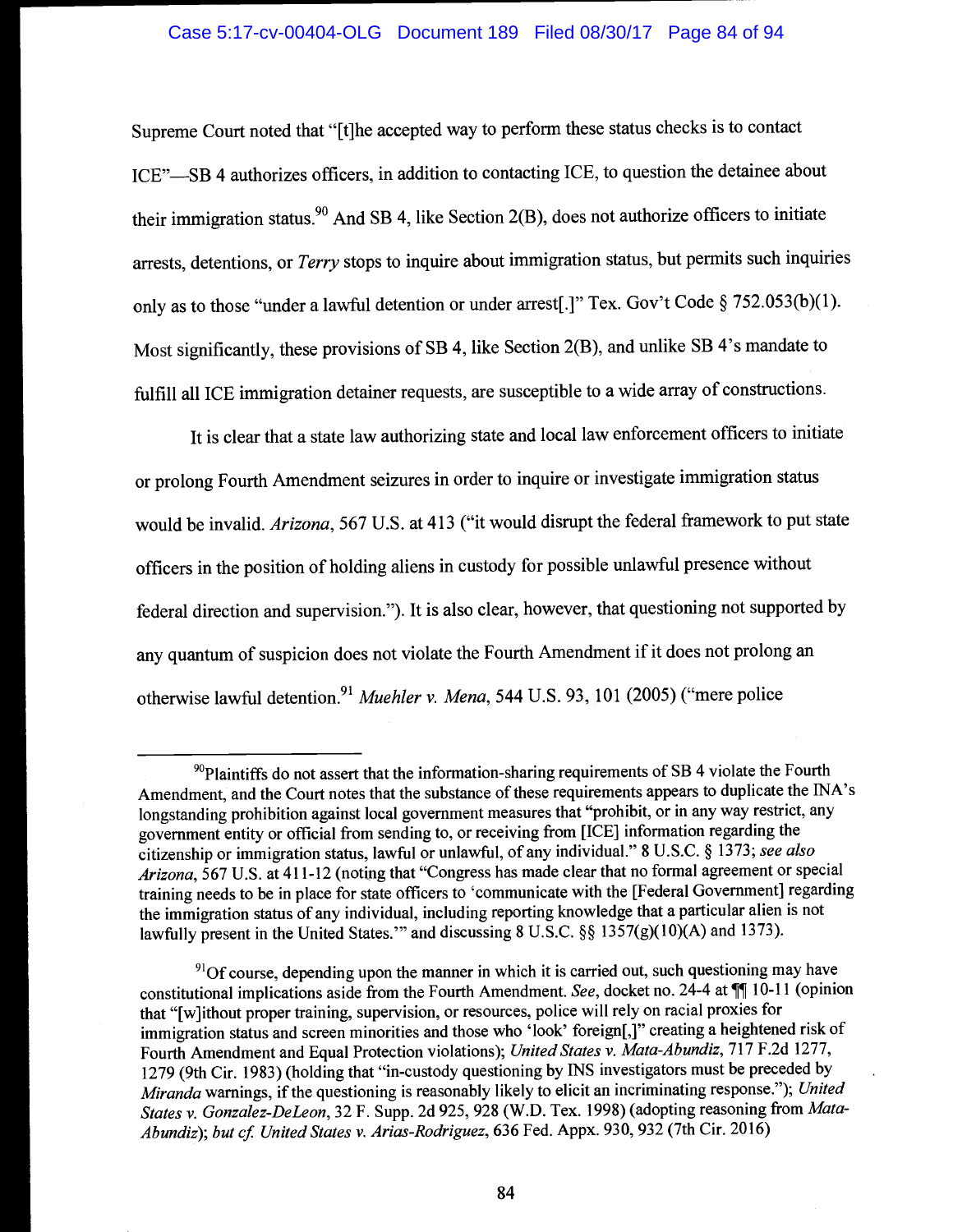questioning does not constitute a seizure"; "[E]ven when officers have no basis for suspecting a particular individual, they may generally ask questions of that individual; ask to examine the individual's identification; and request consent to search his or her luggage." (internal quotation marks omitted)). While SB 4 clearly authorizes inquiries about immigration status within the context of "a lawful detention or ... arrest[,]" it is silent as to whether the arrest or detention may be prolonged in order for the officer to carry out the inquiry and undertake any of the other steps authorized by SB 4, such as sending or requesting information from ICE, or exchanging information with other campus, local, state, or federal police department or entity. Accordingly, like the Supreme Court in *Arizona*, the Court declines at this juncture to construe the inquiry provisions of SB 4 in a manner that would render them unconstitutional on their face. Arizona, 567 U.S. at 414 (citing Fox v. Washington, 236 U.S. 273, 277 (1915)).

As the text of these provisions makes clear, SB 4 does not permit officers to initiate stops in order to inquire about immigration status, but requires that such inquiries be allowed only "of a person under a lawful detention or under arrest." Tex. Gov't Code § 752.053(b)(l). SB 4 requires that local entities allow officer inquiries into immigration status, but if the officer believes that the individual has answered dishonestly, or if the individual refuses to answer—or even if the individual tells the officer that they are undocumented—the Fourth Amendment does not permit SB 4 to authorize, and SB 4 does not require local entities to allow, officers to prolong the seizure in order to further investigate the individual's immigration status or to hold them for federal authorities. Rather, at the expiration of the time reasonably required to carry out the purposes of the initial stop, the officer is required to release the individual, regardless of whether he suspects or even knows that the individual is undocumented. See generally Illinois  $v$ . Caballes, 543 U.S. 405, 407 (2005); United States v. Santiago, 310 F.3d 336, 341 (5th Cir. 2002)

(distinguishing Mata-Abundiz).

85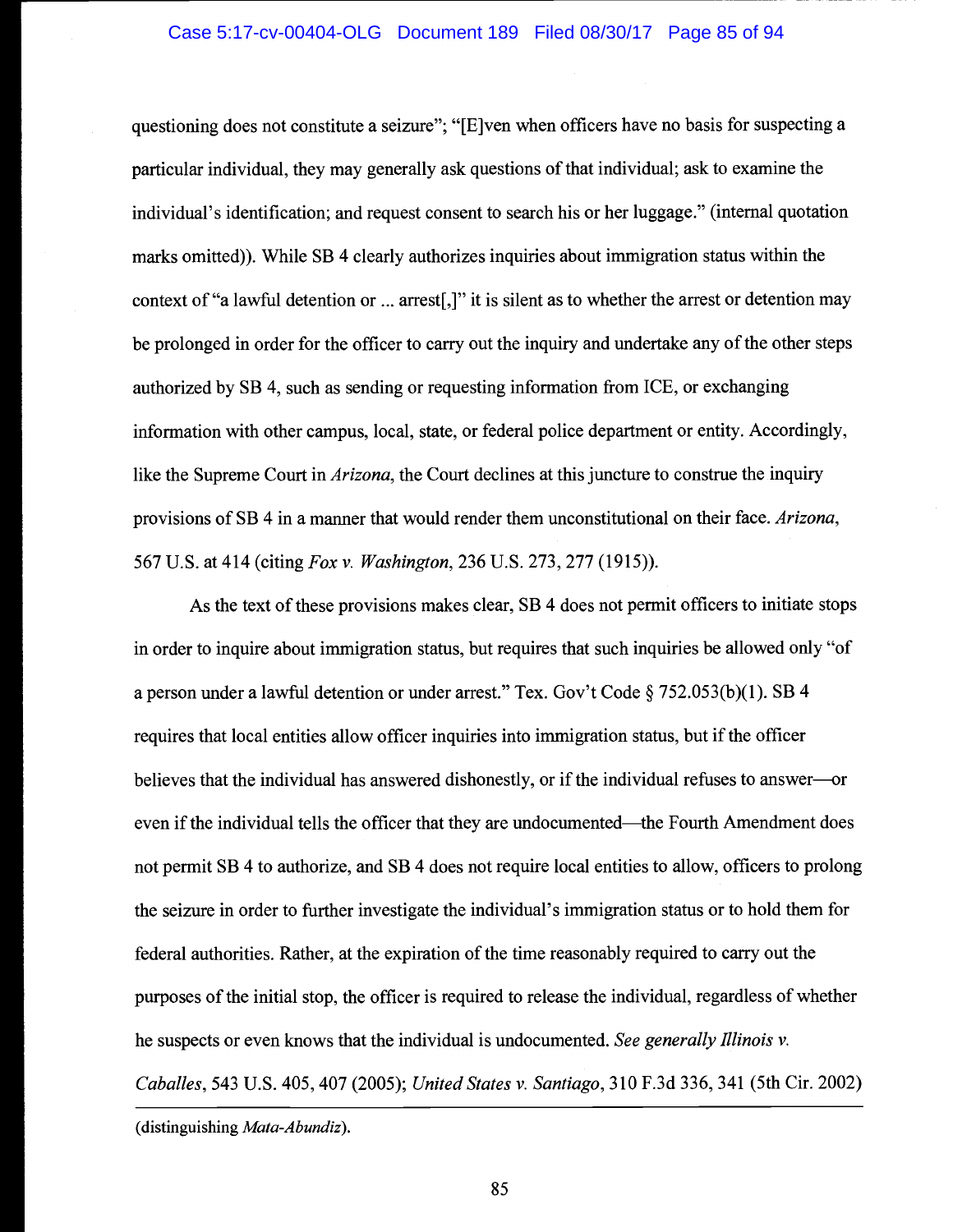#### Case 5:17-cv-00404-OLG Document 189 Filed 08/30/17 Page 86 of 94

("A search and seizure must be reasonably related in scope to the circumstances which justified the stop in the first place. The officer should use the least intrusive means reasonably available to verify or dispel his or her suspicion in a short period of time." (internal citations omitted)). Beyond this, SB 4 merely requires that the officer be permitted (but not required) to share with ICE whatever information (however incomplete) he discovers during his immigration inquiry, either after releasing the individual or during the seizure, provided that this communication does not prolong the seizure. Notably, during the preliminary injunction hearing in this matter, the State of Texas advocated exactly this interpretation of the immigration inquiry provisions of SB  $4^{92}$ 

Plaintiffs argue that prohibiting officers from inquiring into immigration status serves valuable law enforcement objectives by ensuring that members of the community—including victims of and witnesses to crime who are themselves undocumented—are comfortable approaching the police with information they have regarding criminal activity. Plaintiffs argue that the value of this cooperation outweighs any benefit to be derived from permitting immigration inquiries, particularly where the constitutional limits that must be imposed on such inquiries result in ineffectual enforcement of civil immigration laws by state and local law enforcement. However, it is not the Court's role to take a position in a debate about law enforcement effectiveness and priorities. Since it is possible to construe the immigration inquiry provisions of SB 4 to avoid violating the Fourth Amendment, the Court is obligated to do so, particularly at this early stage in a preenforcement facial challenge to its validity. The Court

 $92$ Docket no. 143 at 114-15, 118 (Counsel for Defendants arguing that, under SB 4, "[t]here is no suggestion that [Texas police officers] can make arrests or detentions based on those inquiries. All they can do is make the inquiry"; SB 4 "does not allow for local law enforcement to continue to detain a person for any amount of time beyond their state lawful detention for a continued inquiry on federal immigration status.").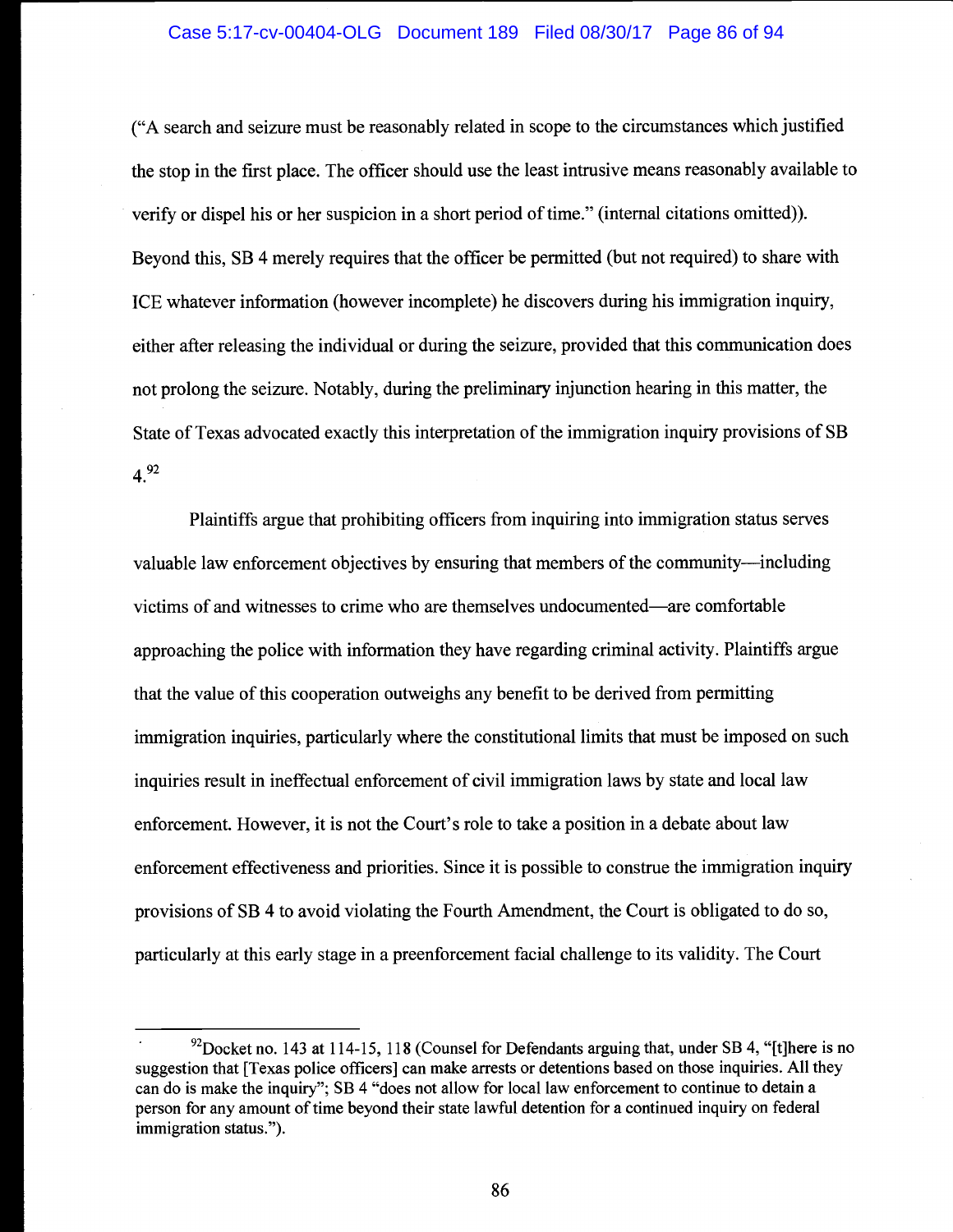therefore finds that Plaintiffs have not shown, at this juncture, that they are likely to succeed on the merits of their facial Fourth Amendment challenges to the immigration inquiry provisions.<sup>93</sup>

V.

# Substantial threat of irreparable injury

The State essentially concedes that irreparable harm requirement is met:

The State of Texas concedes, Your Honor, that if Senate Bill 4 is unconstitutional or a provision of it is severed by this Court or this Court finds it unconstitutional, if it is, and it would violate the constitutional rights of the public, then there is irreparable harm.

Tr. 113:3-7. The Court has found that certain provisions of SB 4 are field and conflict preempted by federal law; thus, enforcing those provisions of SB 4 will interfere with the federal government's authority to control immigration. The Court has also found that enforcing SB 4 will result in First Amendment violations. "The loss of First Amendment freedoms, for even minimal periods of time, unquestionably constitutes irreparable injury." Elrod v. Burns, 427 U.S. 347, 373 (1976); Opulent Life Church v. City of Holly Springs, 697 F.3d 279, 295 (5th Cir. 2012). <sup>94</sup> The Court has further determined that vague prohibitions in SB 4 violate due process and create a real danger of arbitrary and discriminatory enforcement, which has already been threatened.<sup>95</sup> And the Court has found that enforcement of the mandatory detainer provisions will inevitably lead to Fourth Amendment violations.

 $93$ This finding, of course, is only preliminary. "As applied" challenges are not addressed herein.

 $94$ "If speech can be prohibited because, in the view of the Government, it leads to "moral decay" or does not serve "public ends," then there is no limit to the Government's censorship power." Citizens Unitedv. Fed. Election Comm'n, 558 U.S. 310, 391 (2010).

<sup>&</sup>lt;sup>95</sup>See, e.g., docket no. 57-14, public statements of Governor Abbott ("I'm putting the hammer down ... Texas is not going to stand for it ... We are going to be asserting fines. We're going to be seeking court orders that could lead to putting these people behind bars, the officials who are violating their oath of office ... and if they fail to comply with the mandamus action they would be subject to going to jail.").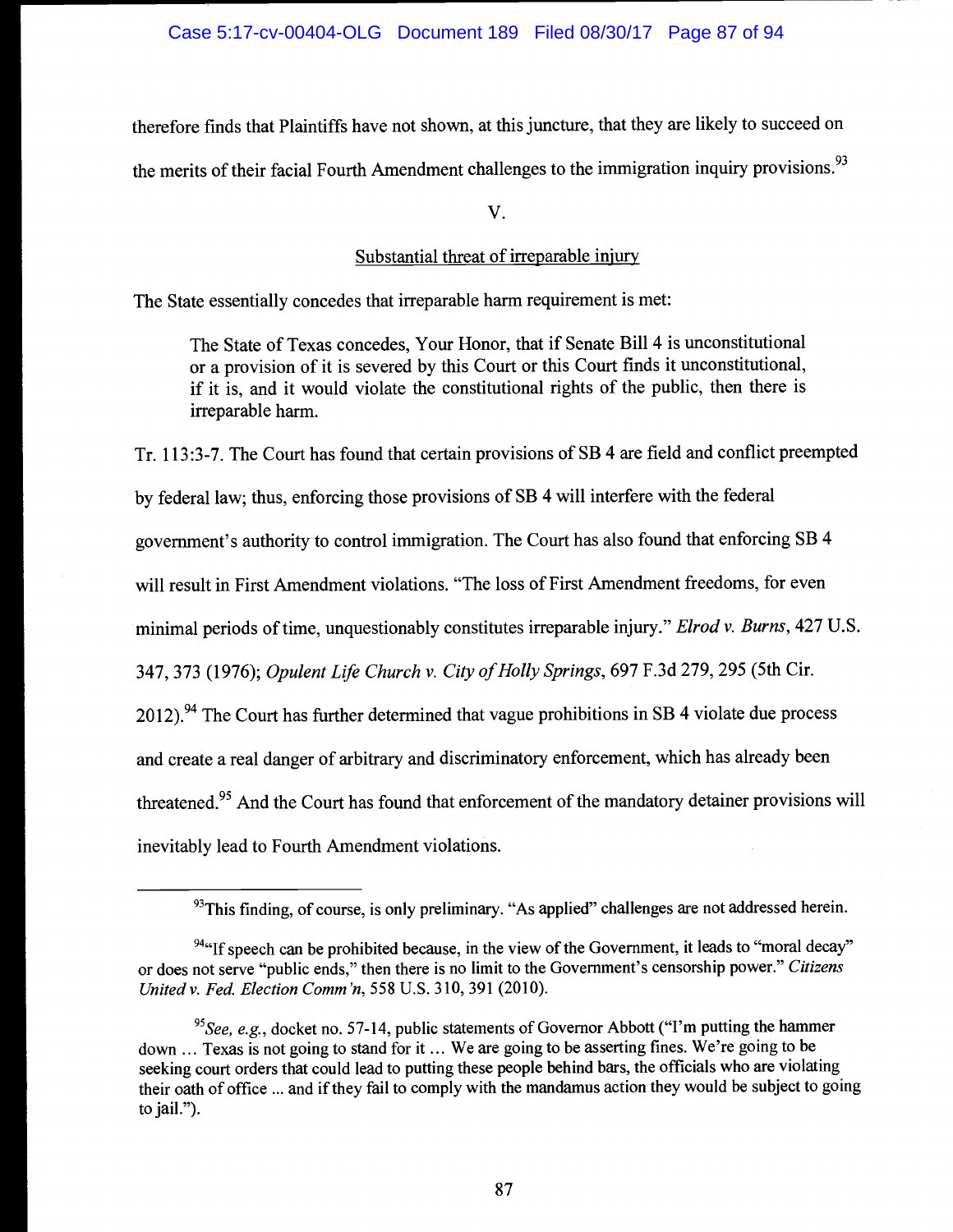## Case 5:17-cv-00404-OLG Document 189 Filed 08/30/17 Page 88 of 94

Federal courts at all levels have recognized that a violation of constitutional rights constitutes irreparable harm as a matter of law and no further showing of irreparable injury is necessary. DeLeon v. Perry, 975 F.Supp. 2d 632, 663 (W.D. Tex. 2014); Cohen v. Coahoma County, Miss., 805 F.Supp. 406 (N.D. Miss. 1992).<sup>96</sup> But assuming *arguendo* that this legal presumption of irreparable injury did not apply, and the State did not concede to irreparable harm, the record is replete with evidence of the substantial threat of irreparable injury that will likely occur if SB 4 is implemented and enforced as written and in its entirety. Some of this harm is truly imminent, and some is arguably more remote, but the threat of irreparable harm is both real and substantial. The long list of probable harms in the absence of injunctive relief includes:

Local officials, some of whom have decades of knowledge and vast experience in local government, have been threatened and fear that any action they take or statements they make could be used as grounds for harsh civil penalties and removal from office. See Tr. 89:4-7; docket no. 24, declarations of Tom Schmerber, Mario A. Hernandez, and Raul Reyes; docket no. 57-14, public statements of Governor Abbott ("I'm putting the hammer down ... Texas is not going to stand for it ... We are going to be asserting fines. We're going to be seeking court orders that could lead to putting these people behind bars, the officials who are violating their oath of office ... and if they fail to comply with the mandamus action they would be subject to going to jail."); docket no. 77, exhibit 1-N ("Gov. Greg Abbott ... will seek new laws that would remove [Sheriff Hernandez] from office"), and declarations of William McManus and Rey Saldana (exhibits 4, 5); docket no. 56, declaration of J. Bernal; docket no. 58,

<sup>&</sup>lt;sup>96</sup>See also 1A Charles Alan Wright, Arthur R. Miller & Mary Kay Kane, Federal Practice and Procedure § 2948.1 (2d ed. 1995).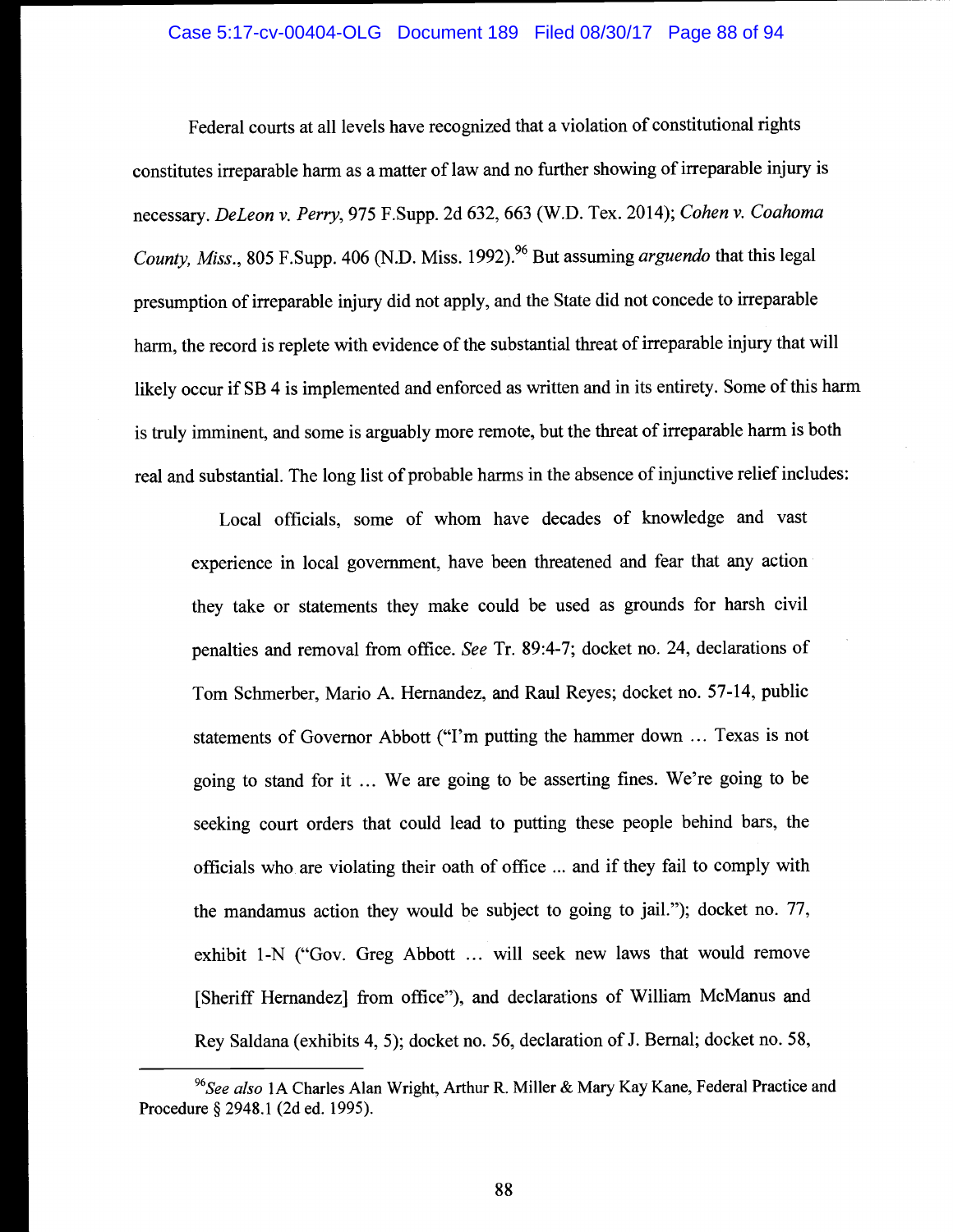declaration of Sally Hernandez.<sup>97</sup>

Local officials will be prohibited from effectively guiding, supervising, and directing their employees, and allocating resources to address the most pressing public safety needs of the community. See Tr. 16:18-23; 73:16-18; 75:12-17; 90:14-17; docket no. 24, declaration of Tom Schmerber; docket no. 57, declaration of Brian Manley; docket no. 58, declaration of Sally Hernandez.

Employees on college campuses, where freedom of speech is vital, will be deterred from speaking out in favor of the type of local policies that SB 4 prohibits. See docket no. 77, exhibit 6.

Undocumented students on college campuses will be targeted under SB 4 because campus police departments are also subject to sanctions and penalties under SB 4. Thus, enrollment and attendance will be affected. See docket no. 77, exhibits 6, 11; docket no. 56, declaration of Senator Jose Rodriguez (referring to Gov. Abbott's attack on Texas State University as a so-called sanctuary campus).

Local officials and the Hispanic community anticipate racial profiling and increased frequency of ICE raids, which are tied to the objectives of SB 4. See Tr. 89:24-90:4; docket no. 56, declaration of J. Bernal; docket no. 57, declarations of Gregorio Casar and Brian Manley; docket no. 58, declaration of Sally Hernandez.

Undocumented immigrants, and U.S. citizens related to them, who are victims

 $97$ The Attorney General has made overtures about certain statements or conduct that it would not seek to prosecute. But veiled assurances are not enough. See Stevens, 559 U.S. at 480 ("Not to worry, the Government says ... [t]he Government hits this theme hard, invoking its prosecutorial discretion several times. But the [Constitution] protects against the Government; it does not leave us at the mercy of noblesse oblige. We would not uphold an unconstitutional statute merely because the Government promised to use it responsibly ... the Government's assurance that it will apply [the challenged statute] far more restrictively than its language provides is pertinent only as an implicit acknowledgment of the potential constitutional problems with a more natural reading").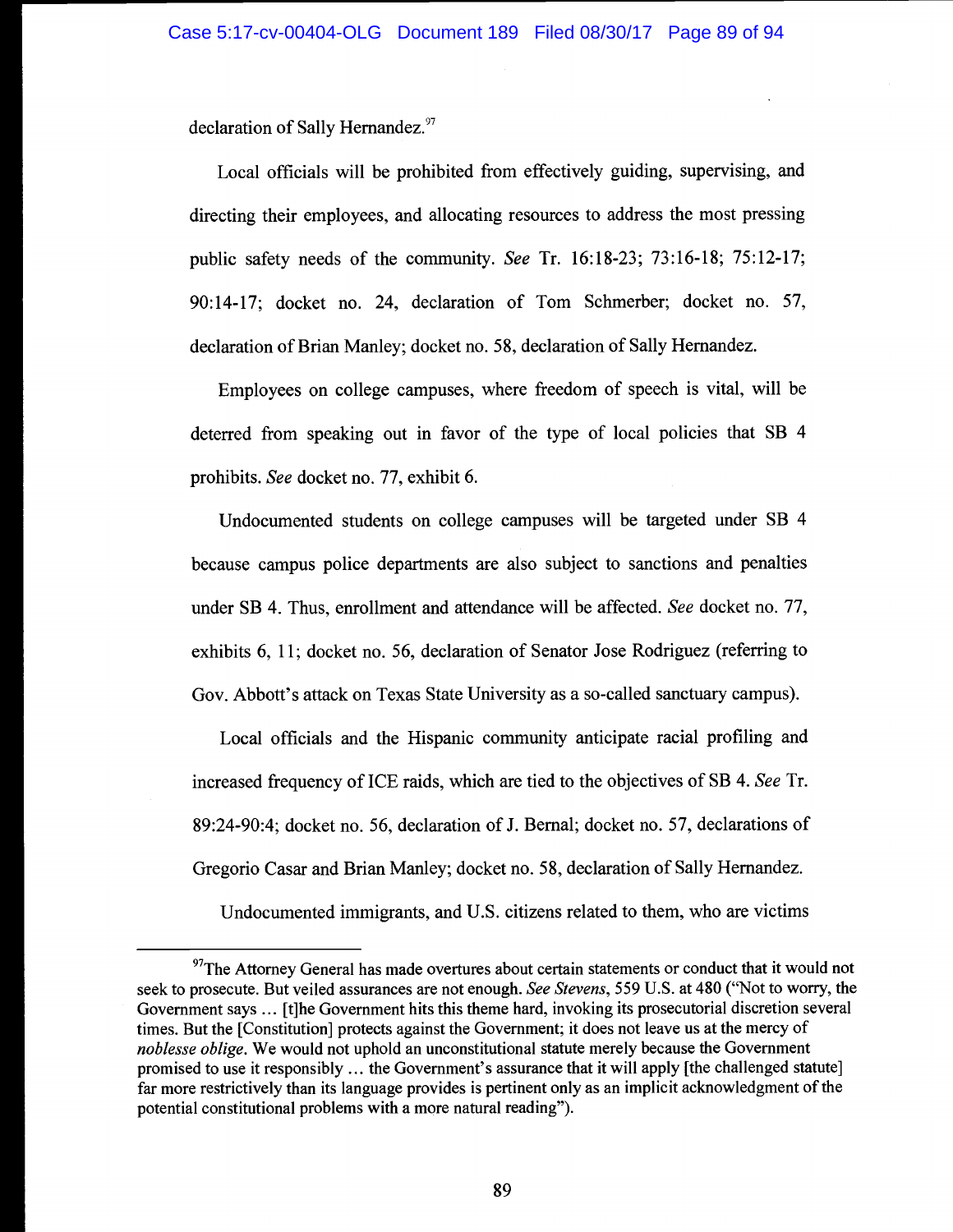of family violence, sexual assault, abuse, and stalking will be reluctant to come forward to report crimes because they will face removal from the country and separation from their families. See Tr. 13:4-17; 14:16-21; 86:4-13; 270:14-15; docket no. 58, declaration of Sally Hemandez.

Undocumented immigrants, and U.S. citizens related to them, will be reluctant to send their children to school, attend church, report housing problems, and seek health care, including prenatal care, because it will put members of their family at risk of removal. See Tr. 11:25-12:9; 182:7-21; 184:4-16; 270:10-13; docket no. 77, exhibit 8; docket no. 57, declarations of Gregorio Casar, S. Krieger, and S. Renteria.

Trust between local law enforcement and the people they serve, which police departments have worked so hard to promote, will be substantially eroded and result in increased crime rates. See docket no. 77, exhibit 7; docket no. 57, declarations of S. Adler and Brian Manley; docket no. 56, declaration of J. Bernal.

Local jurisdictions face severe economic consequences under SB 4, including civil penalties, the loss of grant money, the loss of conferences and conventions, the threat of future litigation, the loss of immigrant workers (who help drive state and local economic engines); and ensuing tax consequences. See docket no. 56, declaration of J. Bernal; docket no. 77, exhibits 14, 16; docket no. 158, declaration of Ramiro Cavazos; docket no. 57, declaration of S. Vivanco; docket no. 56, declaration of Senator Jose Rodriguez (referring to Gov. Abbott's threat to withhold criminal justice grants); docket no. 57-14, public statements of Governor Abbott ("I have withheld \$1.5 million in governor grants to Travis County ... We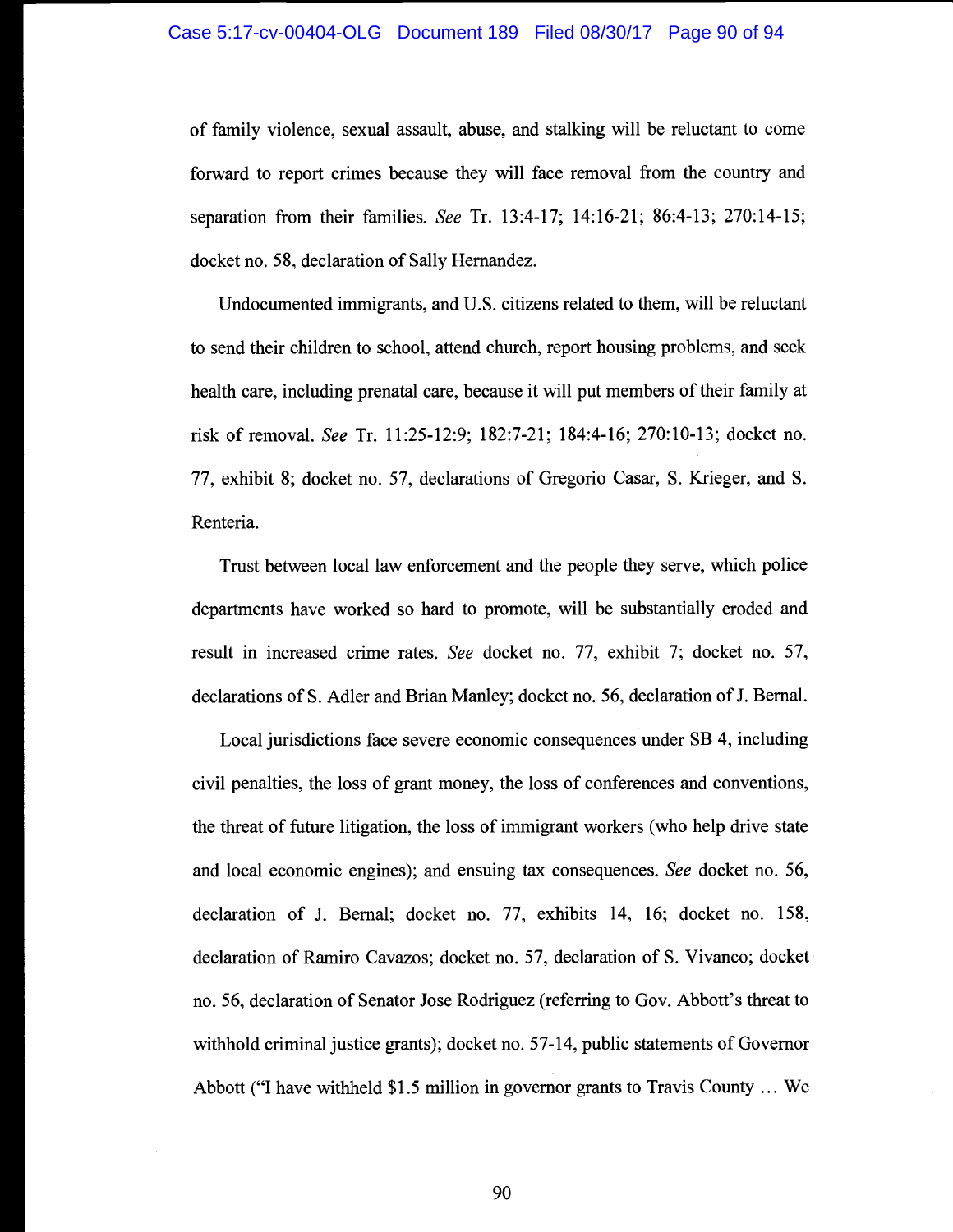are going to be asserting fines."); docket no. 57, declaration of B. Johnson.<sup>98</sup>

# VI.

# Balance of equities

The balance of equities, which explores the relative harms to the parties, tips heavily in Plaintiffs' favor. The State asserts that it has an interest in implementing and enforcing its enacted laws, but the protection of constitutional rights is paramount.<sup>99</sup> As the State concedes, local jurisdictions have been cooperating with federal immigration authorities for decades. Local cooperation, under the rubric of federal law, will not change. But the mandates, prohibitions, penalties, and sanctions under SB 4 impose substantial burdens on local entities that are not imposed under federal law. The burden on the State if SB 4 is not implemented and enforced in its entirety on September 1 does not even remotely compare with the concrete burdens that SB 4 imposes on local entities.<sup>100</sup> The mandates, penalties, and exacting punishments under SB 4 upset the delicate balance between federal enforcement and local cooperation and violate the United States Constitution for the reasons stated herein. These constitutional concerns clearly outweigh the State's interest in enforcing the prohibitions in SB 4. See Georgia Latino All, for Human Rights v. Governor of Georgia, 691 F.3d 1250, 1269 (11th Cir. 2012) ("Plaintiffs are under the threat of state prosecution for crimes that conflict with federal law, and we think enforcement of

 $^{98}$ Financial losses, standing alone, would not be enough for a showing of irreparable harm, but the economic losses that localities suffer will be passed on to taxpayers and thus are adverse to the public interest, which factors into the balance of equities as well.

 $99$ See DeLeon v. Perry, 975 F.Supp. 2d at 664 (any harm that the State may experience from enjoining state officials from enforcing a challenged law is outweighed by the constitutional harm that plaintiffs and the public will likely suffer if the law is enforced).

 $100$  Despite the State's yearning for immediate enforcement, enjoining the enforcement of SB 4 until a final decision on the merits will benefit the State as well. If SB 4 is implemented, the State will begin spending public funds to enforce SB 4 against local entities that will also spend public funds to defend themselves. Both State and local entities will also need to expend public funds to defend against spin off litigation, including Fourth Amendment challenges.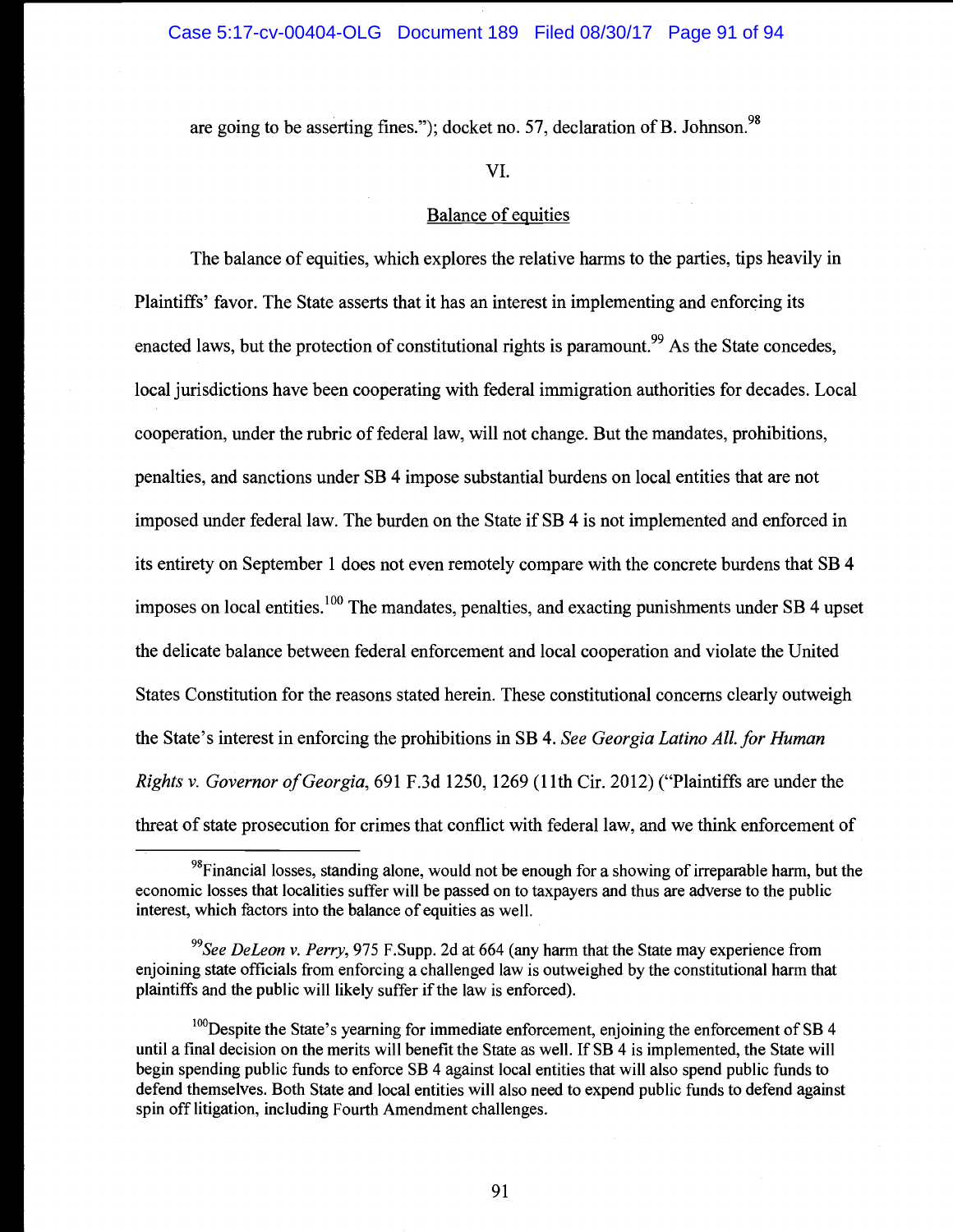a state law at odds with the federal immigration scheme is neither benign nor equitable.").

#### VII.

#### Public interest

The best interests of the public will be served by preserving the *status quo* and enjoining, prior to September 1, the implementation and enforcement of those portions of SB 4 that, on their face, are preempted by federal law and violate the United States Constitution.

On February 2, 2017, when SB 4 was being considered in the Senate, eight witnesses showed up to support SB 4 and over 1,600 witnesses showed up to oppose it. Docket no. 77, exhibit 1 -D. The named plaintiffs in this lawsuit include five of the six largest cities in the State of Texas - Houston, Dallas, San Antonio, Austin, and El Paso - and their cumulative population exceeds six million people.<sup>101</sup> This is representative of the public opposition to SB 4 and the overwhelming public concern about its detrimental effect. The public interest in protecting constitutional rights, maintaining trust in local law enforcement, and avoiding the heavy burdens that SB 4 imposes on local entities will be served by enjoining those portions of SB 4 that the Court has preliminarily determined are preempted or are constitutionally invalid on their face. Again, this will merely preserve the *status quo* until the merits of Plaintiffs' claims are resolved.

In conclusion, the Court's role is limited to determining the constitutionality of a statute, not its wisdom or necessity. That is within the sole discretion and prerogative of the Legislature. There is overwhelming evidence by local officials, including local law enforcement, that SB 4 will erode public trust and make many communities and neighborhoods less safe. There is also ample evidence that localities will suffer adverse economic consequences which, in turn, harm the State of Texas. Indeed, at the end of the day, the Legislature is free to ignore the pleas of city and county officials, along with local police departments, who are in the trenches and

 $101$ <sub>https://www.tsl.texas.gov/ref/abouttx/popcity32010.html.</sub>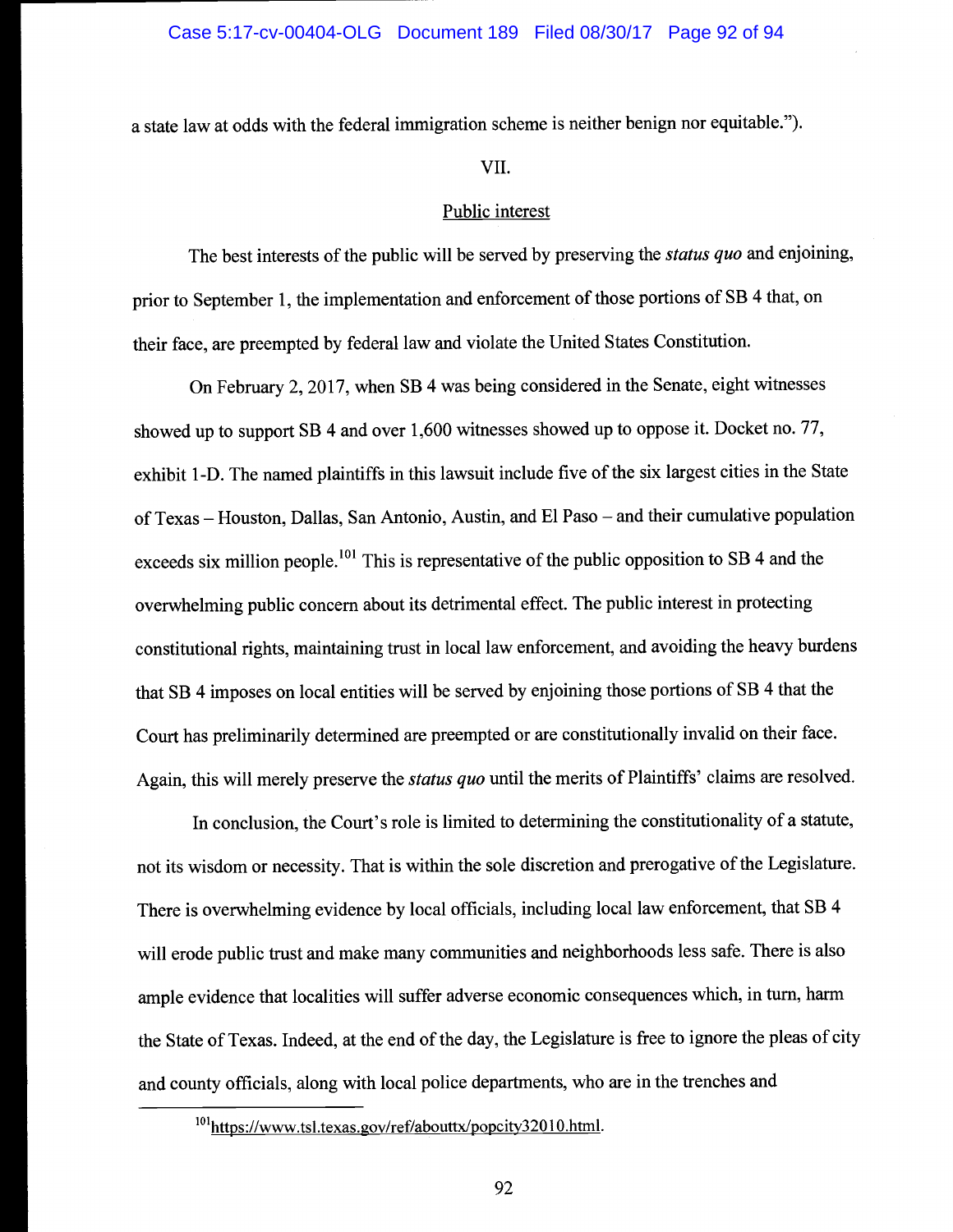neighborhoods enforcing the law on a daily and continuing basis. The depth and reservoir of knowledge and experience possessed by local officials can be ignored. The Court cannot and does not second guess the Legislature. However, the State may not exercise its authority in a manner that violates the United States Constitution.

IT IS THEREFORE ORDERED that Defendants are ENJOINED from implementing and enforcing the following provisions of SB 4:

- 1. The enforcement provision in Tex. Gov't Code § 752.053(b)(3) and any action (including but not limited to corrective, disciplinary, retaliatory, or punitive action) under §§ 752.055, 752.056, and 752.0565 arising therefrom;<sup>102</sup>
- 2. The endorsement prohibition in Tex. Gov't Code § 752.053(a)(1), and any action (including but not limited to corrective, disciplinary, retaliatory, or punitive action) under §§ 752.055, 752.056, and 752.0565 arising therefrom;
- 3. The prohibition against adoption or enforcement of policies "that materially limit" the enforcement of immigration laws in Tex. Gov't Code § 752.053(a)(1), and any action

<sup>&</sup>lt;sup>102</sup>As the Court previously discussed, Texas Government Code § 752.053(b)(1)-(2) addressing immigration status inquiries and sharing of immigration status information are not enjoined at this time. SB 4 permits—but does not require—that officers make an immigration status inquiry during the process of a lawful detention or arrest. ("A local entity... may not prohibit or materially limit [a local officer] from inquiring into the immigration status of a person under a lawful detention or arrest.") § 752.053. Further, SB 4 does not give local officers authority to stop or detain a person solely for the purpose of making an immigration inquiry, as such action would likely be unconstitutional. Arizona, 567 U.S. at 413 ("Detaining individuals solely to verify their immigration status would raise constitutional concerns"). Moreover, if during a lawful detention or arrest an officer obtains information that a detained or arrested individual is undocumented, he may not arrest the individual on this basis or prolong the detention. Id. If an officer obtains information that an arrestee/detainee is unlawfully present he may only---but is not required to—do one thing: share this information with ICE or other local entities. ("A local entity... may not prohibit or materially limit [a local officer] from "sending the information to or requesting and receiving information from USCIS or ICE... maintaining the information.., or exchanging information with another local entity.") § 752.053. In sum, SB 4 gives local officers discretion to inquire and share information but it does not provide them with discretion to act upon the information that they may obtain.